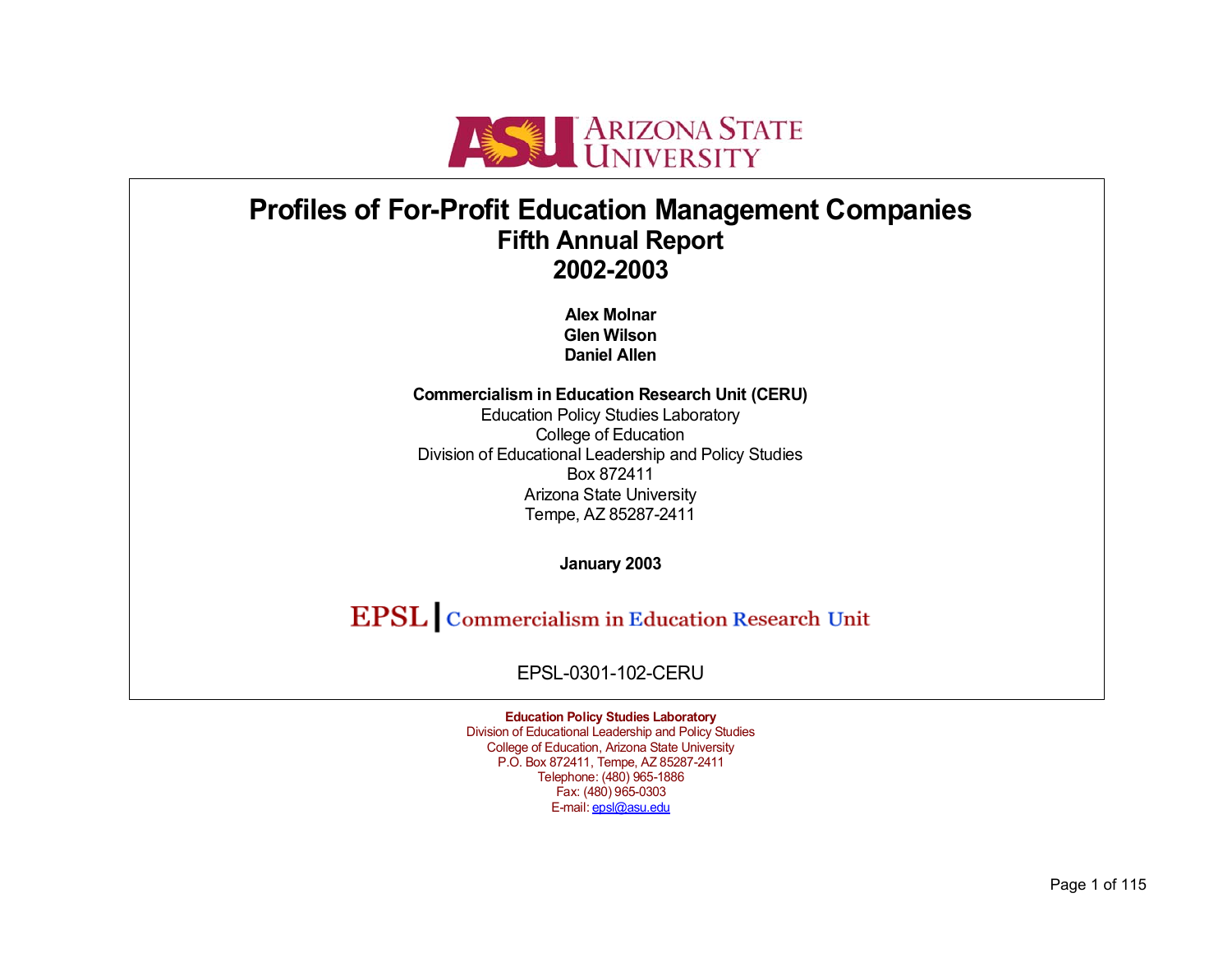## **Profiles of For-Profit Education Management Companies 2002-2003**

#### **by Alex Molnar, Glen Wilson, and Daniel Allen Arizona State University**

#### Introduction

Publicly funded schools run by education management companies on a for-profit basis are a controversial innovation intended to improve schools through the profit-seeking motive of the marketplace.<sup>1</sup> Supporters of this innovation argue that education management companies, in their pursuit of profits, will reduce administrative inefficiency, hire and retain effective administrators and teachers, introduce and refine new educational innovations, and produce gains in student achievement superior to those o f regular public schools.<sup>2</sup> While private sector companies have always transacted business with, and profited from selling supplies and equipment to schools, the idea of managing and administering K-12 publicly funded schools with the intent of making profits is relatively new.<sup>3</sup> Seeing the similarities with health maintenance organizations (HMOs) that manage the health care process, Wall Street has used the term "EMO" or "education management organization," to describe for-profit companies involved in the management and administration of public schools.<sup>4</sup>

#### The Structure of the Industry

For-profit management of public schools generally takes two forms: local school districts contract with EMOs for the management of existing traditional K-12 public schools (termed "contract schools") or the EMOs manage public charter schools either as the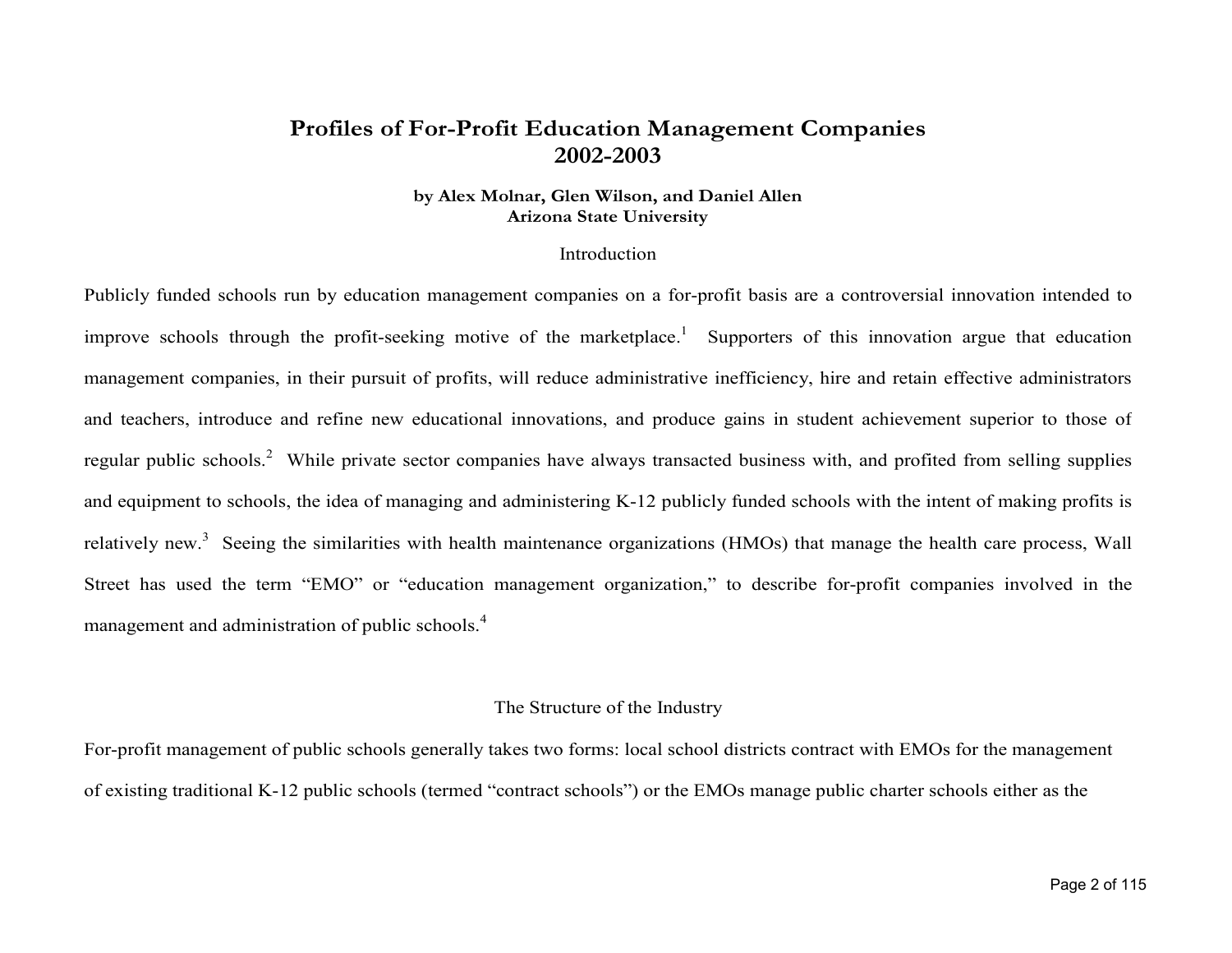charter holder or under the terms of a contract with the charter holder.<sup>5</sup> In the early 90's, EMOs tended to pursue the contract school approach. In recent years, many EMOs have taken the opportunity afforded by permissive charter school legislation and focused on the management of charter schools. It now appears that the increase in the number of charter schools is the main source of EMO growth.<sup>6</sup> That charter schools are important to EMO growth is evidenced by the fact that more than 74 percent of all privately managed public schools profiled were charter schools. Not surprisingly, states such as Michigan and Arizona with permissive charter school laws also have the most schools managed by for-profit companies, with those two states alone counting for 48 percent of all profiled EMO-managed schools. A third, and highly controversial, form has recently emerged: for-profit virtual charter schools. Many policymakers and education officials are asking whether virtual charter schools, schools in which students access lessons at home via the internet with minimal contact with certified teachers, should be supported with public funds.<sup>7</sup> At the least, state officials must decide matters such as how to ensure enrollment counts are accurate; that students are putting in at least the statutorily required number of hours "in class;" and the level of funding that is fair for a school without the physical facilities ("bricks and mortar") that traditional public schools and traditional charter schools must have and maintain.

#### For-Profit Schools: Pros and Cons

Proponents claim that EMOs operating public schools in a more businesslike manner will create economies of scale and other efficiency gains large enough for for-profit companies to educate students and realize higher academic achievement at a cost structure lower than that of traditional public schools, thus resulting in profits to the EMO's investors/shareholders.<sup>8</sup> Although the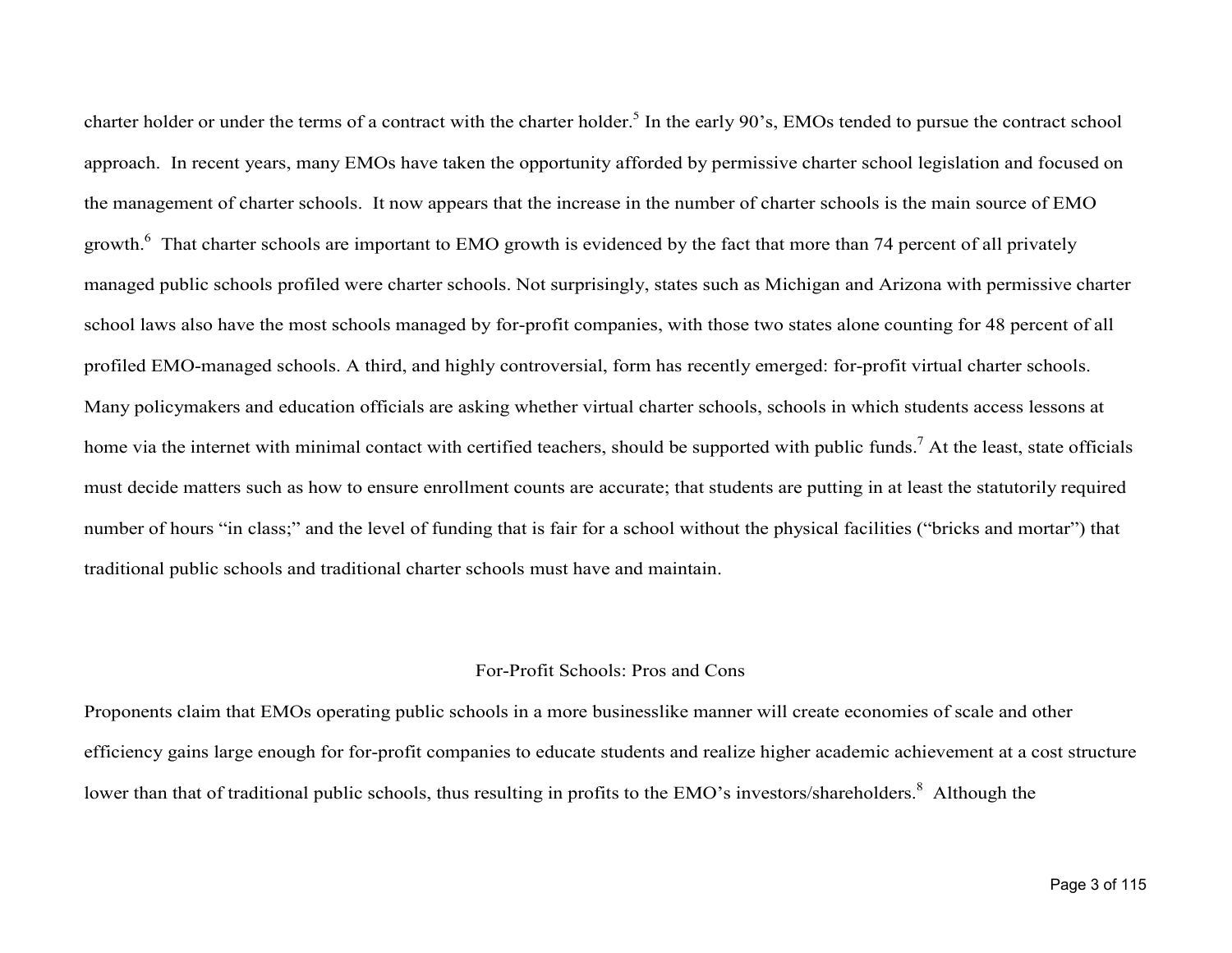figure is disputed, Edison Schools executives have claimed, for example, that the average school district spends about 27 percent o f its budget on administration.<sup>9</sup> Edison Schools' long-time business model was to gain a large number of schools and students and to standardize their operations so that they could gain sufficient economies of scale to lower their administrative costs by a significant amount. By August 2002, however, the company has decided to sharply curtail its growth plans. Edison Schools' spokesman, Adam Tucker, said "Edison is moving into a new phase of its development as an organization…it is not about launching schools. It is not about growth and building economies of scale. It is about sustainability."<sup>10</sup>

A major concern about for-profit schools is the tension between delivering a quality educational program to all students versus the pressure to achieve profits for the company stockholders.<sup>11</sup> Critics point out that in business, a company is primarily concerned with their own business interests and not the best interests of their customers. They fear that EMOs will make decisions based on their profit and loss statement rather than the best interests of students just as HMOs have been seen to overrule their physicians' medical decisions when the course of treatment is judged too costly. For example, strong anecdotal evidence exists that one prominent EMO tried to discourage the enrollment of students judged difficult- or costly-to-educate and encouraged such students already enrolled to leave.<sup>12</sup> Another concern of critics is that EMOs, in pursuit of large economies of scale, will standardize managed schools to the extent that they ignore local concerns. Central to the concept of charter schools is that they will be responsive to the communities they serve. Opponents fear the emergence of highly standardized chains of schools (dubbed "McSchools") that are primarily responsive to their corporate headquarters will subvert the decentralization and diversity goals that are important elements of charter school legislation.<sup>13</sup>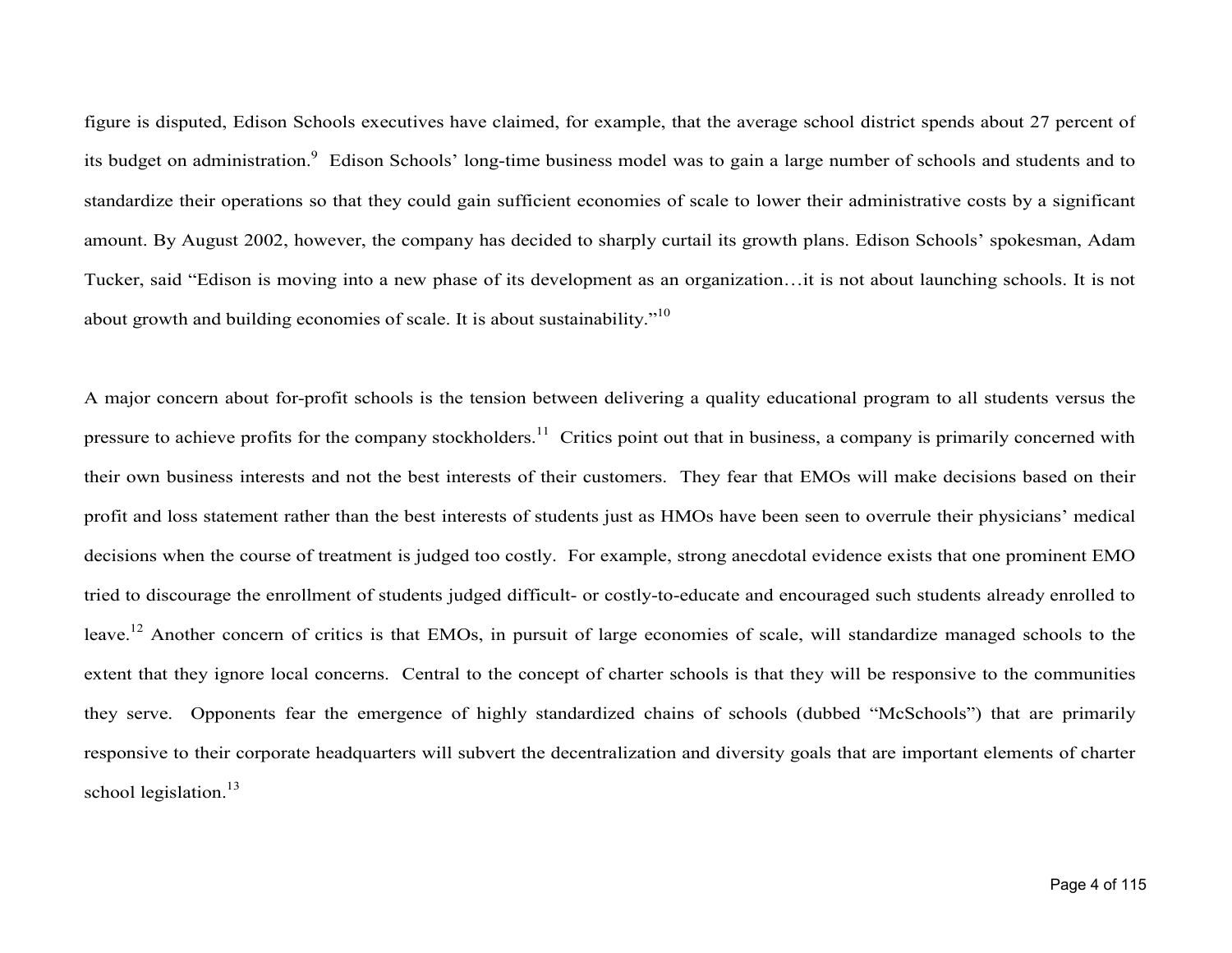Profitability continues to be an elusive goal for EMOs. The consensus view of investors, researchers, and others is that the evidence thus far is insufficient to demonstrate that either the quality of education is improved or that private management companies can profitably manage schools under the "increased economies of scale" business model. Edison Schools, the prime example of the "economies of scale" approach has, according to Securities and Exchange Commission (SEC) filings, has for the quarter ending September 30, 2002, sustained a net loss of \$19.7 million. Edison Schools has, as of September 30, 2002, lost approximately \$276.3 million since November 1996, when Edison changed from a private partnership to a publicly held corporation. Prior to Novem ber 1996, Edison Schools sustained losses of about \$61.8 million.<sup>14</sup> Continuing losses for EMOs suggest there will be increased pressure to show positive results. Critics worry that this pressure will lead to policies or actions that are not in the best interests of students. They warn that as profit-seeking businesses, EMOs are apt to consider any business strategy and behavior that is not expressl y prohibited by law or regulation. For example, Charter Schools USA has contracted with Ryder System Inc., to have the company provide Charter Schools USA with a new elementary school building at a cost of about \$3.75 million.<sup>15</sup> In exchange, Ryder employees' children will receive special enrollment rights to enter the school. Thus, a private entity is purchasing preferential treatment for the children of its employees to attend a public school. Although the arrangement has been criticized as improper, it is permissible under Florida law.<sup>16</sup>

 $\blacksquare$ 

According to Eduventures.com, a research/consulting firm that specializes in following the education sector, venture capitalists, i n 2000, invested approximately \$723 million in education companies that focus on K-12 education. However, at the end of the first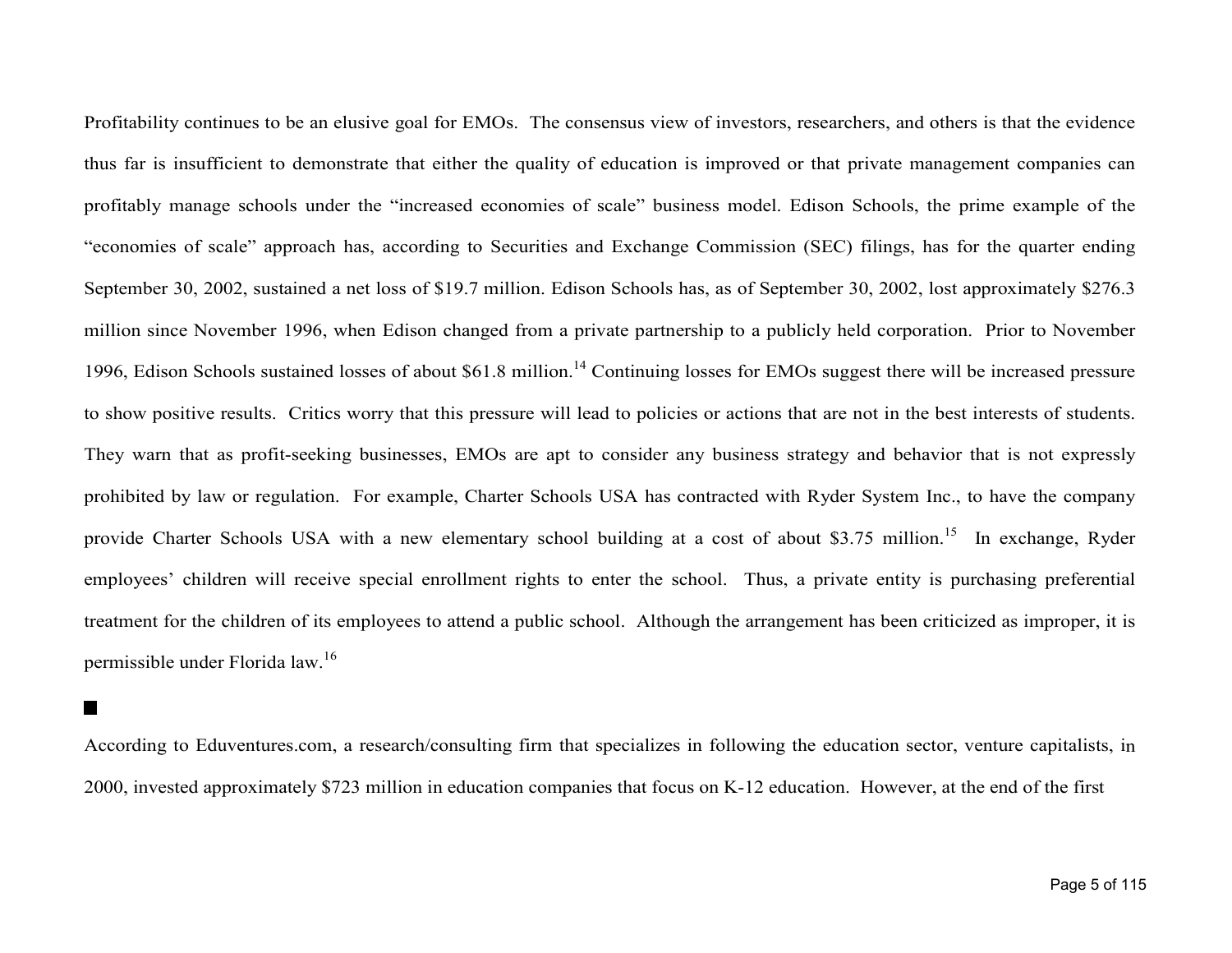quarter of 2001, such funding for K-12 companies had fallen to \$134 million  $<sup>17</sup>$  According to analysts, the unavailability of venture</sup> capital funding may lead to increased pressures for consolidation within the K-12 for-profit sector. By the end of the second quarter of 2001, merger and acquisition activity began between for-profit operators. Edison Schools Inc. announced in June 2001 that the y would acquire the 11-school LearnNow, Inc.<sup>18</sup> and in July 2001 Mosaica Education Inc. announced that they would acquire Advantage Schools Inc.19 On January 8, 2002, Chancellor Academies Inc. and Beacon Education Management said that they would merge to form Chancellor Beacon Academies, making it the second largest EMO in the country after Edison Schools Inc.<sup>20, 21</sup>

#### **2002-2003 Profiles**

This year's report divides EMOs according to three classifications: large (operating ten or more schools), medium (operating 4 to 9 schools), and small (operating 3 schools or less). In past years EPRU used two categories that divided companies into large (operating more than 10 schools) and small (operating less than 10 schools) groups. These changes have been made to more accurately depict the structure of the for-profit education management industry. Other changes in the 2002-2003 report include the addition of a series of graphs and tables following each large company's profile, which track changes in size and growth for each company over the past five years.

The 2002-03 Profiles report is the fifth annual report on for-profit education management companies. Table 1 on the next page indicates the growth in the number of education management companies profiled in each year's report.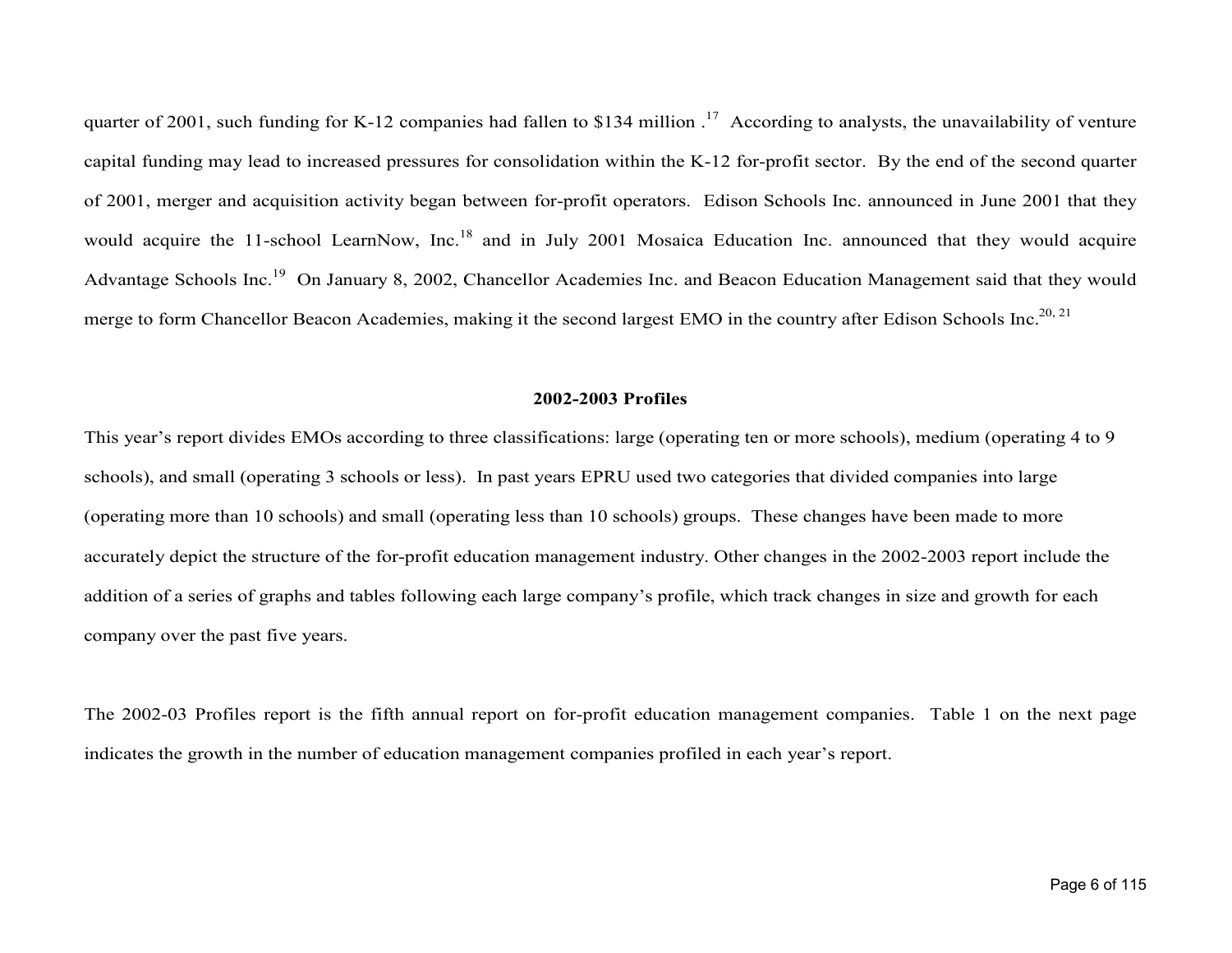| School Year | Number of Companies Profiled | Number of Schools Managed by | Number of States in which Profiled |
|-------------|------------------------------|------------------------------|------------------------------------|
|             |                              | <b>Profiled Companies</b>    | <b>Companies Operate</b>           |
| 1998-99     | 13                           | 135                          | 15                                 |
| 1999-00     | 20                           | 230                          | 21                                 |
| 2000-01     | 21                           | 285                          | 22                                 |
| 2001-02     | 36                           | 368                          | $24*$                              |
| 2002-03     | 47                           | 417                          | $24*$                              |

\*24 states and the District of Columbia

Most of the EMOs described in this report have readily shared information about their companies and the public schools they run. However, a handful of companies failed to respond to repeated requests for information or for confirmation of information otherwise obtained. For example, Charter School Administrative Services has not provided information for this report since 1998- 99. Edison Schools, the nation's largest EMO operator, while verifying some items for last year's report, failed to respond to three separate requests that they confirm or correct information that CERU had gathered for this year's report. For this year's report, of the 47 EMOs profiled, 17 EMOs (36%) fully confirmed their information, 13 (28%) confirmed part of their information, and 17 firms (36%) failed to respond at all to our communications. The failure of companies to respond to information requests raises an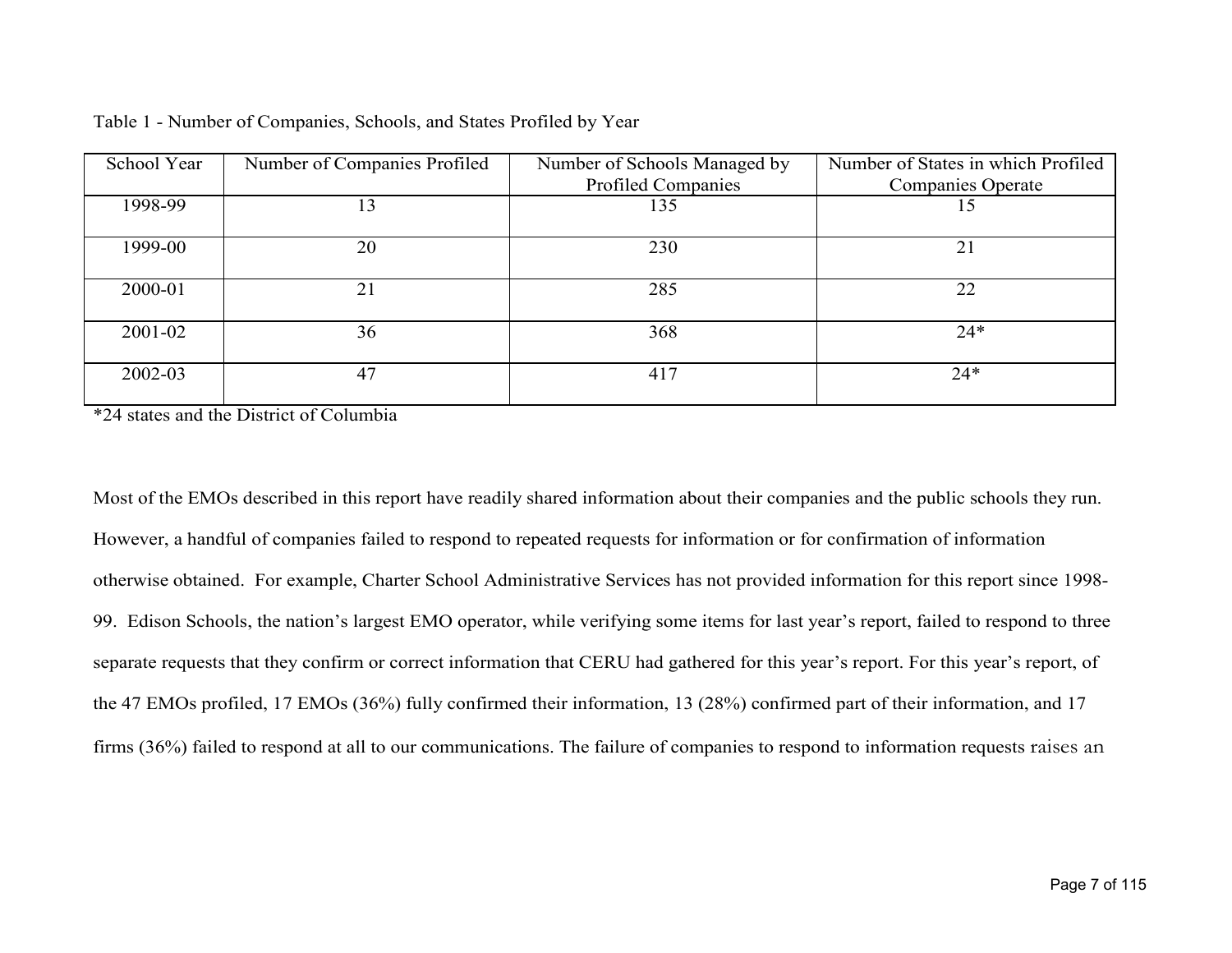important policy question: should private companies managing public institutions and receiving public funds be required to disclose the same types of information to the public that government entities do?

It should also be noted that counting for-profit schools is often a complex issue because of the differing ways EMOs define what a school is. Some EMOs subdivide by range of grades within single physical facilities and list certain grade ranges as separate schools. When variations in counting are added to the difficulties of conflicting information and companies' failure to confirm information, it becomes very difficult to understand what the true numbers are. For example, Edison Schools, in its quarterly SEC filing ending on September 30, 2002, states that it is currently serving approximately 80,000 students in 150 schools. As of January 13, 2003, Edison Schools repeated these same numbers on the home page of their company website<sup>22</sup> At the same time, however, a different page on the website claimed 150 schools serving 84,000 students.<sup>23</sup> An examination of the entire listing of schools on Edison Schools' website indicates the company operating a total of 117 schools.<sup>24</sup> In this report a school is defined as being supervised by one principal. For example, if a company counts an elementary and middle school at the same location as two schools, they will be counted as two schools in this report if each school has its own principal. If one principal oversees both the elementary and middle school, it is counted as one school in this report.

Public policy governing the for-profit operation of publicly funded schools will have profound effects on the character of public schooling. For this reason, policy making in relation to the for-profit sector will be among the most important challenges education policy makers face in the years ahead.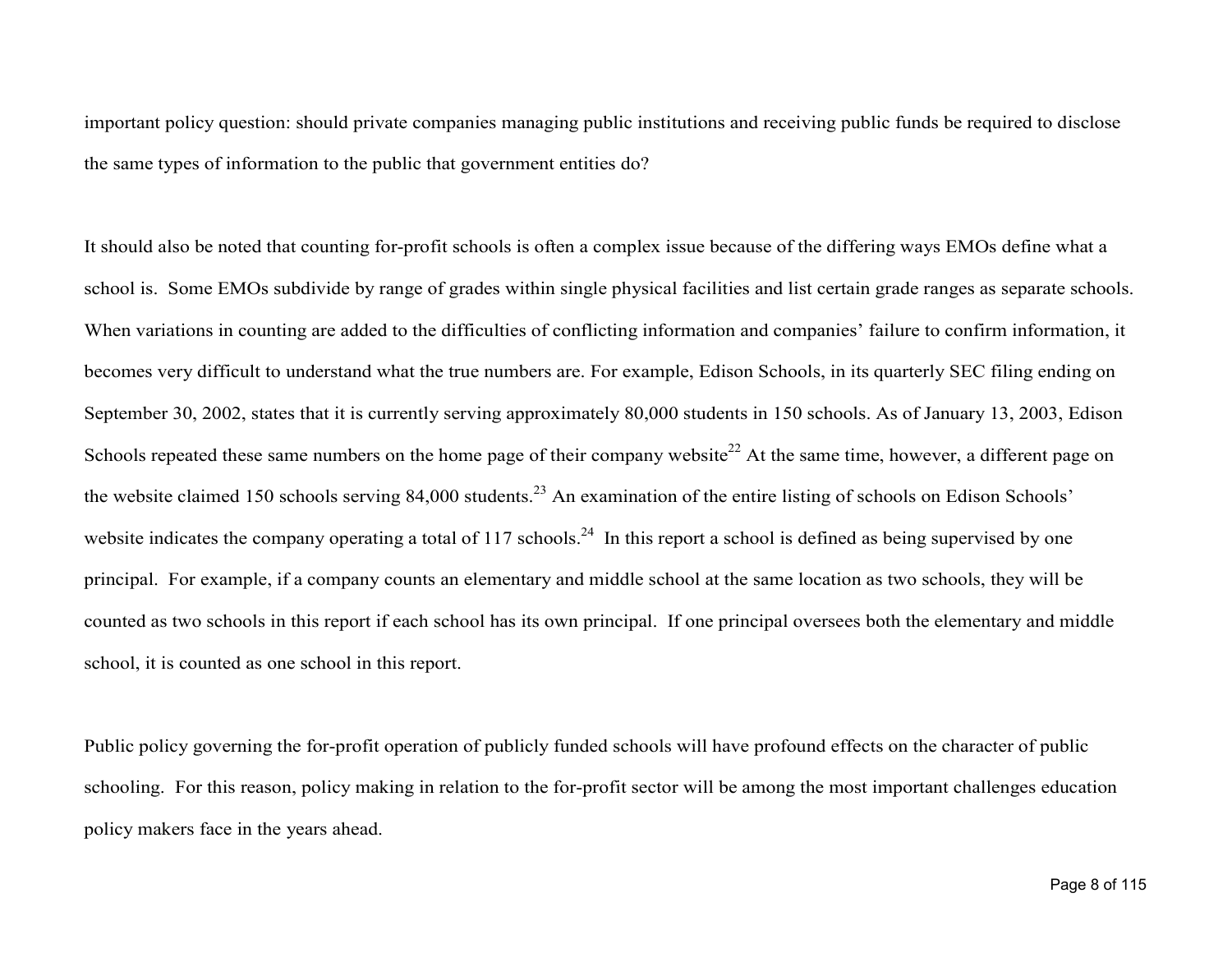To insure the accuracy and reliability of the information contained in this report, between June to August 2002, CERU researchers completed a comprehensive search to update profiled companies information and to find companies that were not included in previous editions. The searches included company websites, state department of education websites, newspaper articles, company press releases, government publications, as well as other miscellaneous sources. From September 15, to December 15, 2002, researchers sent the information gathered to each company for verification. Each company was given at least three opportunities to review the information and confirm its accuracy and/or provide corrections. The companies profiled represent only those that could positively be identified as for-profit management companies, and are likely to represent only the larger or more high-profile of the many firms that exist.

The growth in the number of companies and schools profiled in this year's report stems from several reasons. It was possible to identify smaller companies in the industry which in years past were difficult to positively identify as for-profit education management organizations. Among the larger EMOs, the amount of growth varied widely. Sequoia Schools and Victory Schools grew a great deal over the past year, both jumping from small company status to large company status. Other companies, such as The Leona Group, and White Hat Management also experienced growth during the 2002-2003 school year. Most medium and large sized companies maintained the same number of schools they operated over the last year, while a few, such as Mosaica Schools, reduced the number of schools they operate.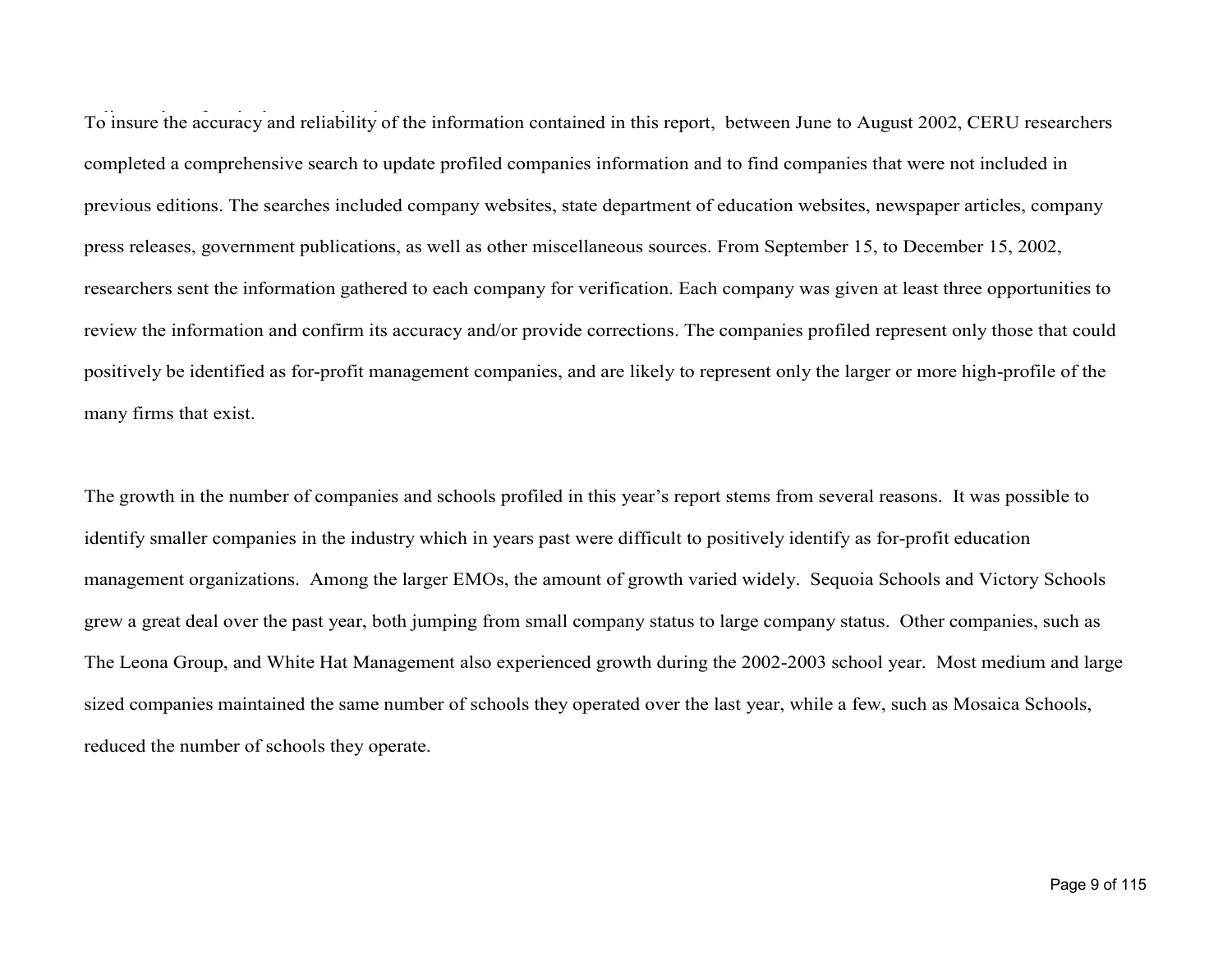Firms profiled in previous years that no longer manage public K-12 schools are listed in Appendix A. Appendix B lists those companies operating for-profit virtual charter schools.

Every effort has been taken to insure that the information contained in these profiles is accurate and complete. Compan y representatives are encouraged to send corrections and additions to the EPSL office for inclusion in the next edition of the for-profit school profiles.

> Education Policy Studies Laboratory Division of Educational Leadership and Policy Studies College of Education Arizona State University P.O. Box 872411 Tempe, AZ 85287-2411 epsl@asu.edu www.asu.edu/educ/epsl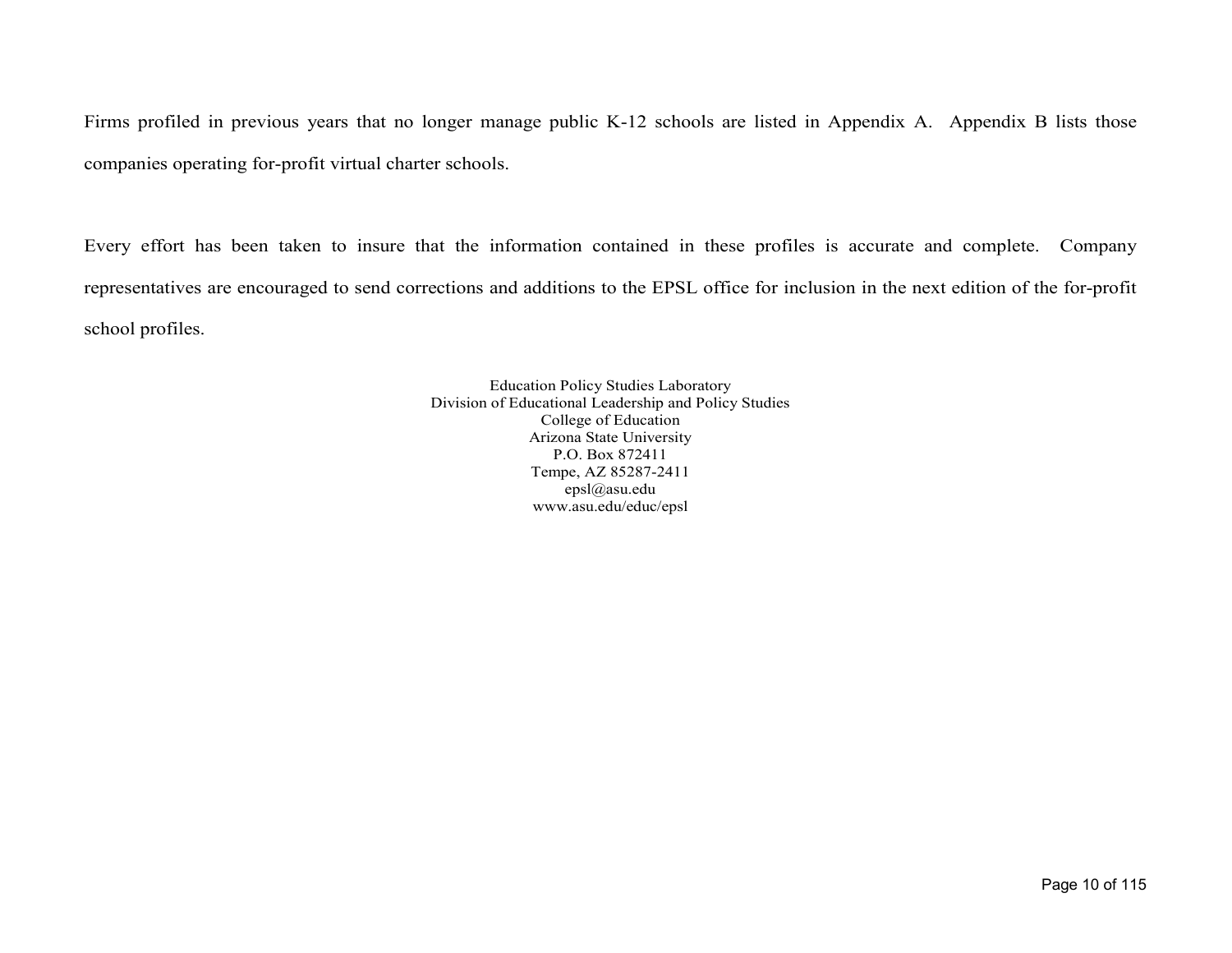<sup>1</sup> Molnar, A. (2001, April 24). Calculating the benefits and costs of for-profit public education. Education Policy Analysis Archives [On-line]. Available: http://epaa.asu.edu/epaa/v9n15.html

<sup>2</sup> Molnar, A. (2001, April 24). Calculating the benefits and costs of for-profit public education. Education Policy Analysis Archives [On-line]. Available: http://epaa.asu.edu/epaa/v9n15.html

<sup>3</sup> Molnar, A., Morales, J., & Vander Wyst, A. (2001, February 21). Profiles of for-profit education management companies 2000-2001. Center for Education Research, Analysis, and Innovation [On-line]. Available: http://www.educationanalysis.org

4 Toch, T. (1996, January 8). Do firms run schools well? U.S. News & World Report, p. 46.

<sup>5</sup> Molnar, A. (2001, April 24). Calculating the benefits and costs of for-profit public education. Education Policy Analysis Archives [On-line]. Available: http://epaa.asu.edu/epaa/v9n15.html

6 Walsh, M. (1999, May 19). Two reports offer bright outlook for education industry. Edweek [On-line]. Available: http://www.edweek.org/ew/vol-18/36biz.h18

<sup>7</sup> Trotter, A. (2001, October 24). Cyber Schools Carving Out Charter Niche. Edweek [On-line]. Available: http://www.edweek.org/ew/newstory.cfm?slug=08cyber.h21

8 Levin, H. M. (2001, Spring). Forum: For-profit schools. Education Matters More [On-line]. Available: http://www.edmattersmore.org/2001sp for/levin.html

9 Symonds, W. C. (2000, February 7). Edison's Chris Whittle: "Winners of this race are children." Businessweek [On-line]. Available: http://www.businessweek.com/2000/00\_06/b3667005.htm

<sup>10</sup> AP Online via COMTEX. (2002, August 20). Edison Schools Demand Steeper Fees. CBS Marketwatch. [On-line]. Available: http://cbs.marketwatch.com/tools/quotes/newsarticle.asp?siteid=mktw&sid=160218 &guid=%7B7A931103%2D167E%2D4C02%2D9C91%2DBA4C375BE2A2%7D

<sup>11</sup> Addonizio, M. F. (2001). New revenues for public schools: Blurring the line between public and private finance. In S. Chaikind & W. J. Fowler (eds.), Education Finance in the New Millennium. (pp. 165-167). Larchmont NY: Eye on Education.

<sup>12</sup> Farber, P. (1998, July 1-August 1). Boston Renaissance Charter School. The American Prospect [On-line]. Available: http://www.prospect.org/printfriendly/print/V9/39farber-p.html

<sup>13</sup> Light, J. (1998, July 8). A local battle highlights the national debate over EMOs. Corpwatch [On-line]. Available: http://www.corpwatch.org/issues/PRT.jsp?articleid=890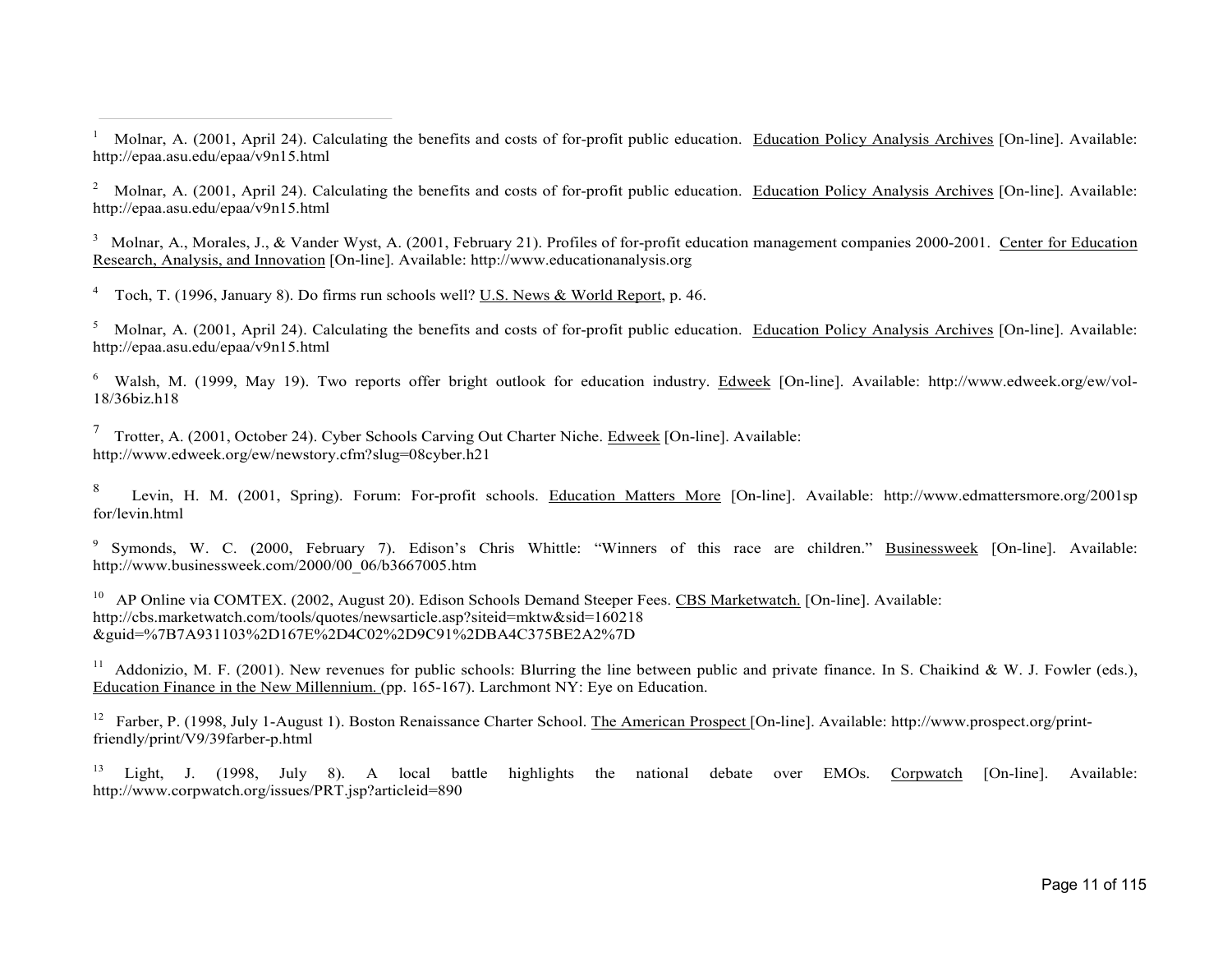<sup>14</sup> Securities and Exchange Commission (2001). Edison Schools Inc. Quarterly Report for the period ended September 30,2001. (Form10-Q)[On-line]. Available: http://www.sec.gov/Archives/edgar/data/1089567/00095012301508531/y54972e10-q.txt

<sup>15</sup> Snell, L. (2001, May). Workplace charter schools: Florida blazes the trail. Reason Public Policy Institute [On-line]. Available: http://www.rppi.org/ebrief114.pdf

<sup>16</sup> Snell, L. (2001, May). Workplace charter schools: Florida blazes the trail. Reason Public Policy Institute [On-line]. Available: http://www.rppi.org/ebrief114.pdf

<sup>17</sup> Walsh, M. (2001, August 8). Seed money drying up for education-related businesses. Edweek [On-line]. Available: http://www.edweek.org/ew/ewstory.cfm?slug=43venture.h20

<sup>18</sup> Baron, M. (2001, June 4). Edison Schools up after acquisition. CBS MarketWatch. [On-line]. Available: http://cbs.marketwatch.com/news/newsfinder/pulseone.asp?siteid=mktw&dateid=37046.5555555556-780179898&

<sup>19</sup> Walsh, M. (2001, August 8). Seed money drying up for education-related businesses. Edweek [On-line]. Available: http://www.edweek.org/ew/ewstory.cfm?slug=43venture.h20

<sup>20</sup> Laker, B. (2002, January 9). Merger gives Edison Schools new competition. Philadelphia Daily News [On-line]. Available: http://dailynews.philly.com/content/daily\_news/2002/01/09/local/MERG09C.htm

<sup>21</sup> Walsh, M. (2002, January 16) School Managers Chancellor and Beacon Merge. Edweek [On-line]. Available: http://www.edweek.org/ew/newsstory.cfm?slug+18merge.h21

<sup>22</sup> Edison Schools website (2003, January 13). [On-line]. Available: http://www.edisonschools.com/home/home.cfm

<sup>23</sup> Edison Schools website (2003, January 13). [On-line]. Available: http://www.edisonschools.com/schools/s0.html

<sup>24</sup> Edison Schools website (2003, January 13). [On-line]. Available: http://www.edisonschools.com/schools/schools.asp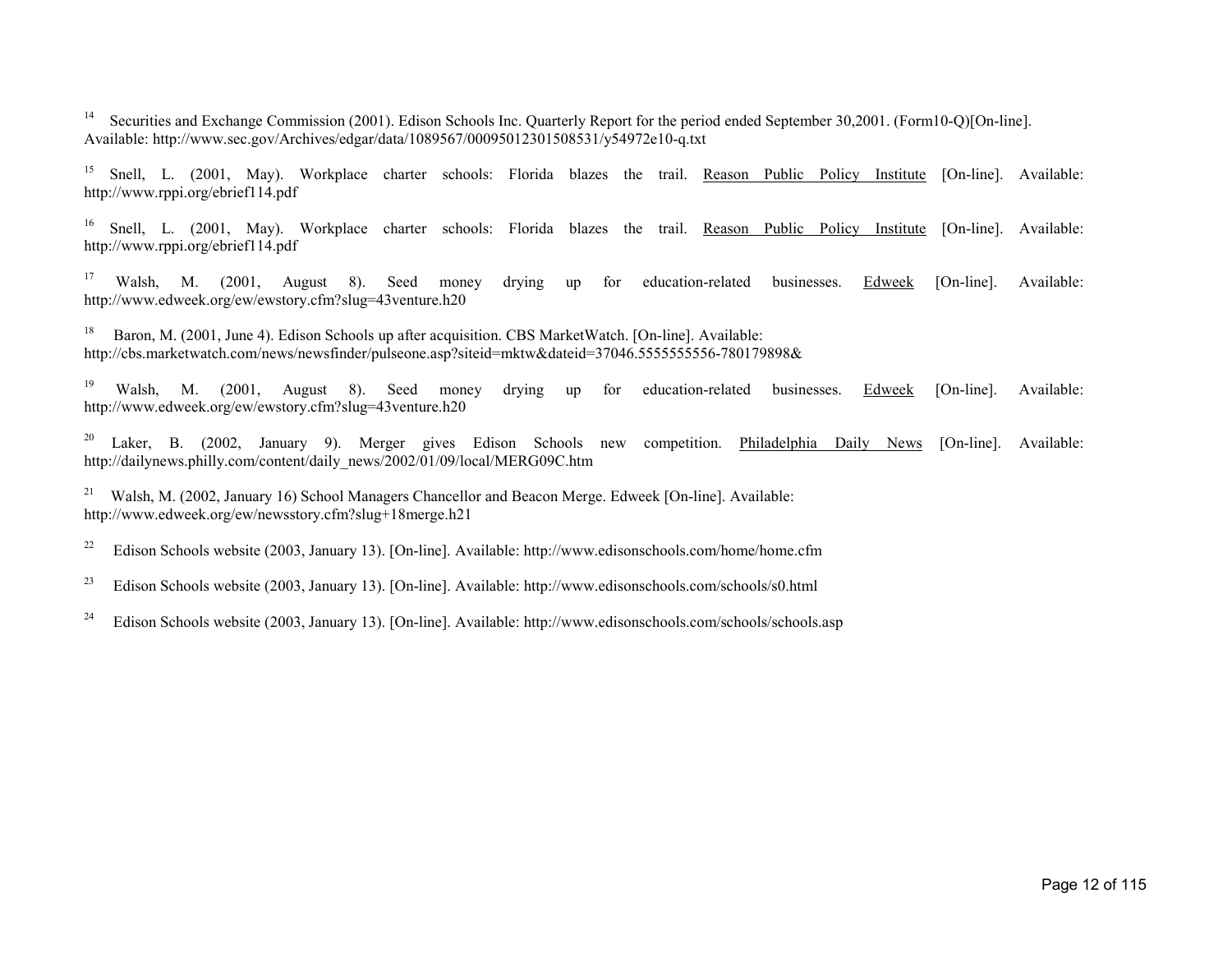This chart is a summary of the more detailed individual company profiles which follow.

### **Summary of For-Profit Education Management Companies operating 10 or more schools, listed in alphabetical order.**

|                                                         |                         | <b>Total</b><br>Number of<br><b>Public</b> | Number of<br><b>Public</b><br><b>Schools</b><br><b>That Are</b> | <b>Total</b><br><b>Number of</b> | <b>States in Which</b><br><b>Company Is</b>                                         |
|---------------------------------------------------------|-------------------------|--------------------------------------------|-----------------------------------------------------------------|----------------------------------|-------------------------------------------------------------------------------------|
| <b>Company Name</b>                                     | <b>Company Location</b> | <b>Schools</b><br><b>Operating</b>         | <b>Charter</b><br><b>Schools</b>                                | <b>Students in</b><br>Schools.   | <b>Operating Public</b><br><b>Schools</b>                                           |
| <b>Chancellor Beacon</b><br>Academies                   | Coconut Grove, FL       | 44                                         | 39                                                              | 22,198                           | AZ, DC, FL, MA, MI, MO,<br>NY, PA                                                   |
| <b>Charter School</b><br><b>Administrative Services</b> | Southfield, MI          | 15                                         | 11                                                              | 6,031                            | FL, MI, MO, TX                                                                      |
| <b>Charter Schools USA</b>                              | Fort Lauderdale, FL     | 15                                         | 15                                                              | 7,932                            | FL, TX                                                                              |
| <b>Edison Schools</b>                                   | New York, NY            | 116                                        | 35                                                              | 80,000                           | CA,CO,CT,DC,DE,FL,GA,IA,IL,KS,<br>MD, MI, MN, MO, NC, NJ, NV, NY, OH,<br>PA, TX, WI |
| The Leona Group                                         | Phoenix, AZ             | 37                                         | 37                                                              | 12,917                           | AZ, IN, MI, OH                                                                      |
| Mosaica Schools                                         | New York, NY            | 21                                         | 21                                                              | 9,807                            | AZ, CO, DC, DE, MI, NY, PA                                                          |
| <b>National Heritage</b><br>Academies                   | Grand Rapids, MI        | 32                                         | 32                                                              | 16,714                           | MI, NC, NY                                                                          |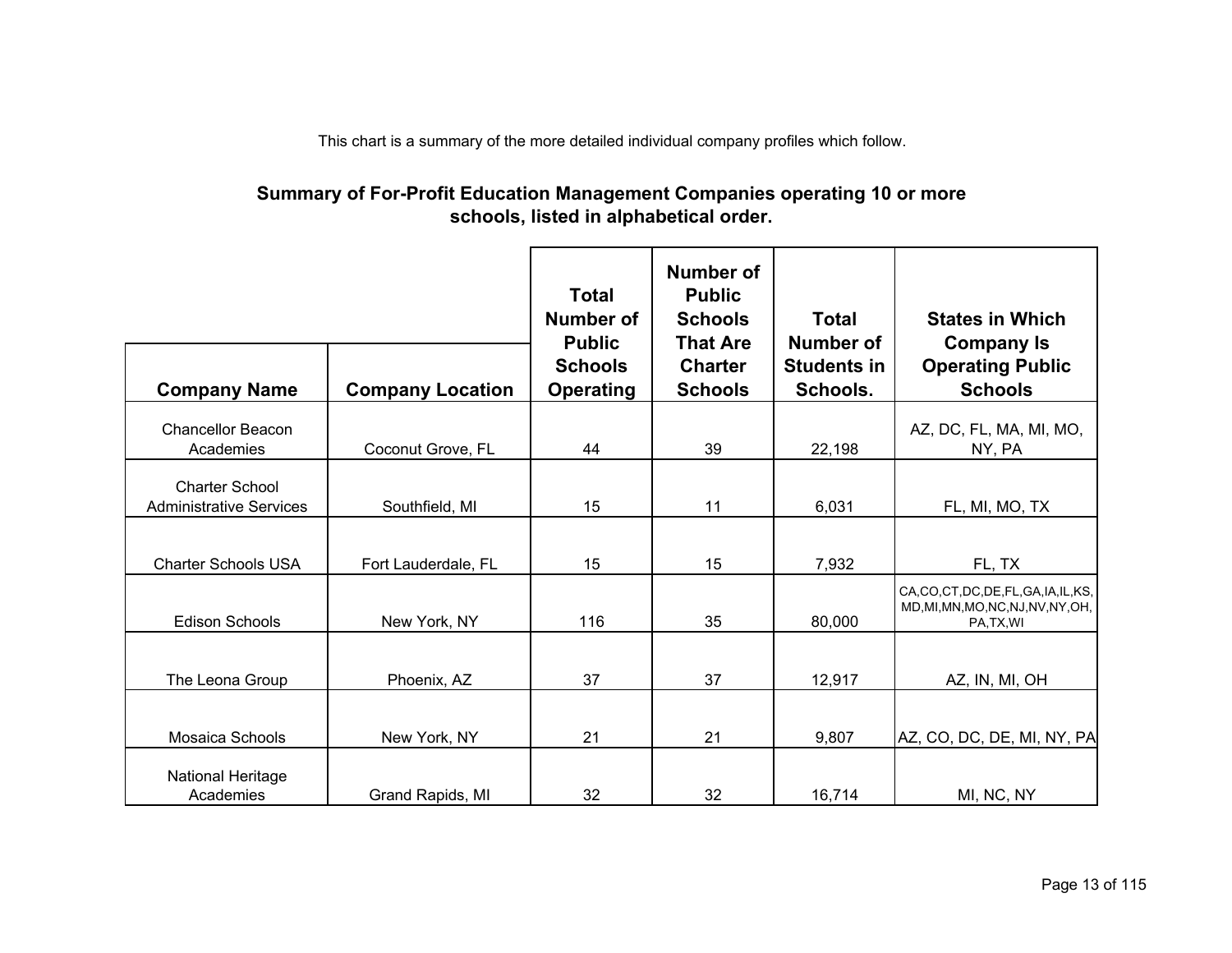| <b>Company Name</b>     | <b>Company Location</b> | <b>Total</b><br>Number of<br><b>Public</b><br><b>Schools</b><br><b>Operating</b> | Number of<br><b>Public</b><br><b>Schools</b><br><b>That Are</b><br><b>Charter</b><br><b>Schools</b> | <b>Total</b><br>Number of<br><b>Students in</b><br>Schools. | <b>States in Which</b><br><b>Company Is</b><br><b>Operating Public</b><br><b>Schools</b> |
|-------------------------|-------------------------|----------------------------------------------------------------------------------|-----------------------------------------------------------------------------------------------------|-------------------------------------------------------------|------------------------------------------------------------------------------------------|
| Sequoia Charter Schools | Mesa, AZ                | 10                                                                               | 10                                                                                                  | 1,522                                                       | AZ                                                                                       |
| Victory Schools, Inc.   | New York, NY            | 10                                                                               | 3                                                                                                   | 4,716                                                       | MD, NY, PA                                                                               |
| White Hat Management    | Akron, OH               | 25                                                                               | 25                                                                                                  | 6,149                                                       | OH, AZ                                                                                   |

### **Summary of For-Profit Education Management Companies operating 10 or more schools, listed in alphabetical order.**

| <b>Totals: Companies</b><br>Operating 10 or more |                     |     |     |         | AZ,CA,CO,CT,DC,DE,FL,GA,IA,IL,<br>KS,MA,MD,MI,MN,MO,NC,NJ,NV, |
|--------------------------------------------------|---------------------|-----|-----|---------|---------------------------------------------------------------|
| schools                                          | Total Companies: 10 | 325 | 228 | 166,464 | NY.OH.PA.TX.WI                                                |

Charter School Administrative Services' student number of 6,031 includes students in 11 of 15 total schools. White Hat Management's student number of 6,149 includes students in 20 of 25 total schools.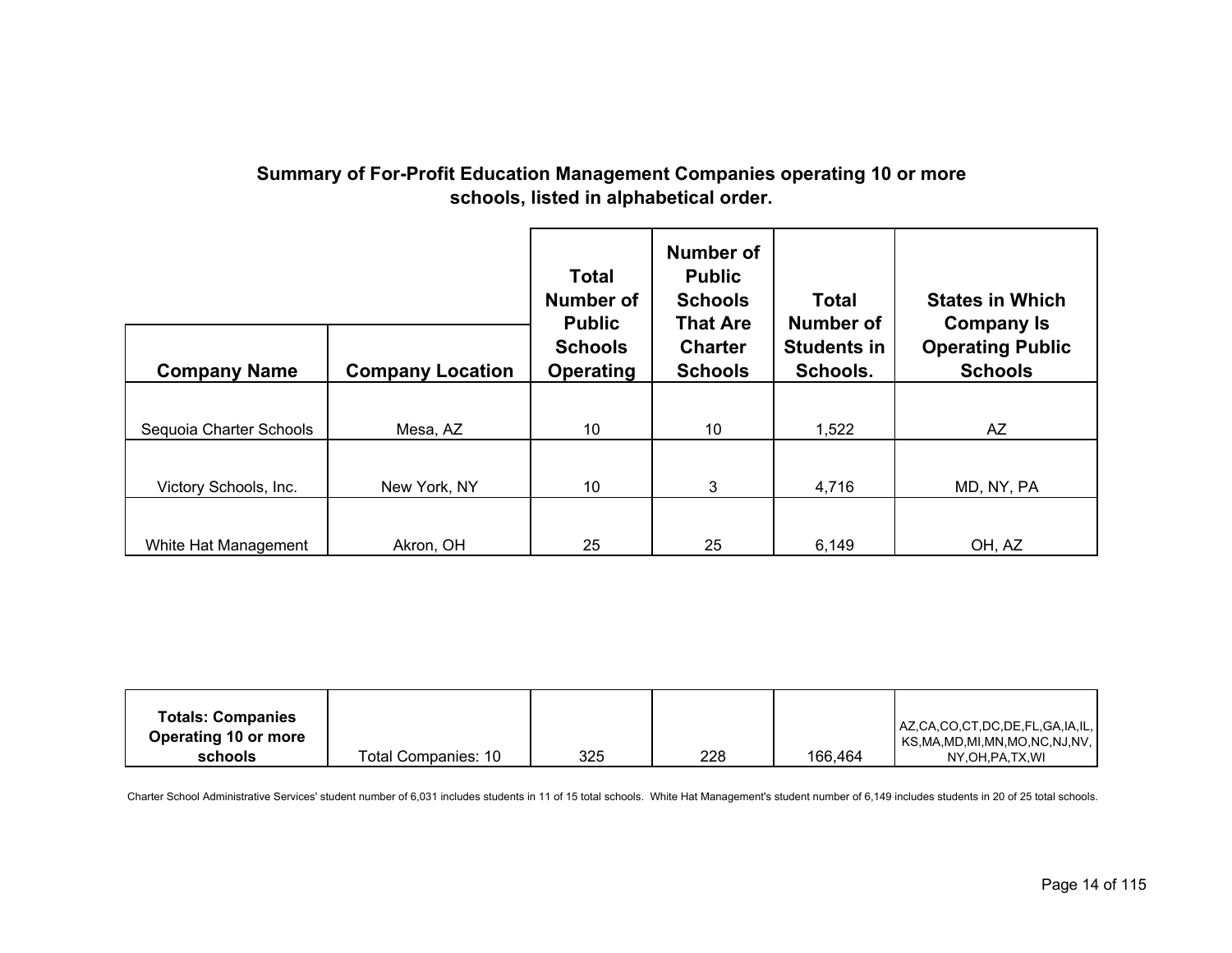This chart is a summary of the more detailed individual company profiles which follow.

### **Summary of For-Profit Education Management Companies operating 4-9 schools, listed in alphabetical order.**

|                                               |                         | <b>Total</b><br><b>Number of</b><br><b>Public</b> | <b>Number of</b><br><b>Public</b><br><b>Schools</b><br><b>That Are</b> | <b>Total</b><br><b>Number of</b> | <b>States in Which</b><br><b>Company Is</b> |
|-----------------------------------------------|-------------------------|---------------------------------------------------|------------------------------------------------------------------------|----------------------------------|---------------------------------------------|
| <b>Company Name</b>                           | <b>Company Location</b> | <b>Schools</b><br><b>Operating</b>                | <b>Charter</b><br><b>Schools</b>                                       | <b>Students in</b><br>Schools.   | <b>Operating Public</b><br><b>Schools</b>   |
|                                               |                         |                                                   |                                                                        |                                  |                                             |
| Designs for Learning Inc.                     | St. Paul, MN            | 6                                                 | 6                                                                      | 662                              | CA, MN                                      |
| <b>Excel Education Centers.</b><br>Inc.       | Prescott, AZ            | $\overline{7}$                                    | $\overline{7}$                                                         | 1,020                            | <b>AZ</b>                                   |
| <b>Helicon Associates</b>                     | Flat Rock, MI           | 9                                                 | 9                                                                      | 3,663                            | MI                                          |
| Ideabanc, Inc.                                | Tucson, AZ              | 6                                                 | 6                                                                      | 1,018                            | AZ                                          |
| Nobel Learning<br>Communities                 | West Chester, PA        | 5                                                 | $5\phantom{.0}$                                                        | 2,408                            | AZ, PA                                      |
| <b>Ombudsman Educational</b><br>Service, Ltd. | Liberty, IL             | 5                                                 | 5                                                                      | 399                              | AZ                                          |
| Pinnacle Education, Inc.                      | Tempe, AZ               | 5                                                 | 5                                                                      | 679                              | <b>AZ</b>                                   |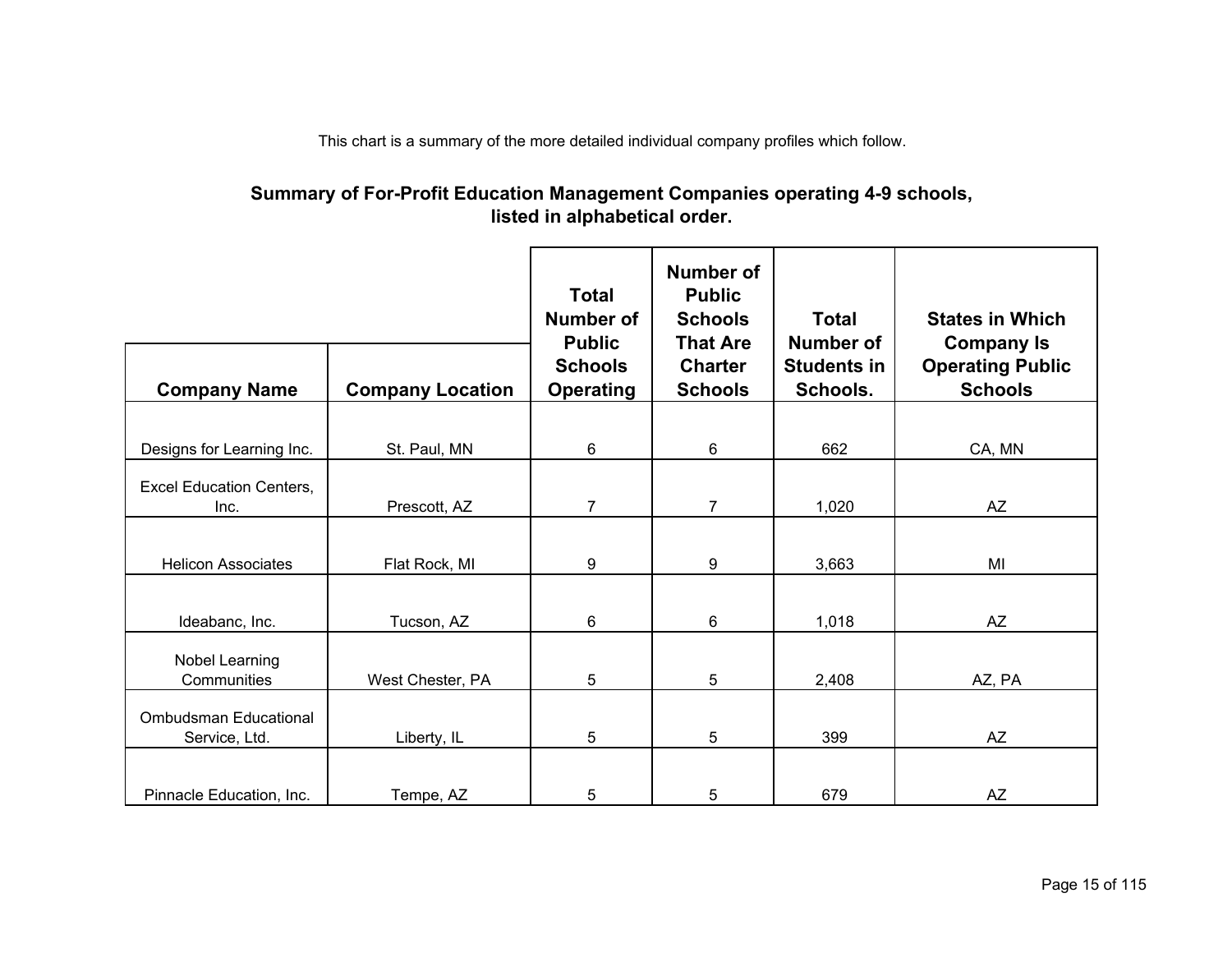## **Summary of For-Profit Education Management Companies operating 4-9 schools, listed in alphabetical order.**

|                                  |                         | <b>Total</b><br><b>Number of</b><br><b>Public</b><br><b>Schools</b> | <b>Number of</b><br><b>Public</b><br><b>Schools</b><br><b>That Are</b><br><b>Charter</b> | <b>Total</b><br>Number of<br><b>Students in</b> | <b>States in Which</b><br><b>Company Is</b><br><b>Operating Public</b> |
|----------------------------------|-------------------------|---------------------------------------------------------------------|------------------------------------------------------------------------------------------|-------------------------------------------------|------------------------------------------------------------------------|
| <b>Company Name</b>              | <b>Company Location</b> | <b>Operating</b>                                                    | <b>Schools</b>                                                                           | Schools.                                        | <b>Schools</b>                                                         |
|                                  |                         |                                                                     |                                                                                          |                                                 |                                                                        |
| <b>SABIS Educational Systems</b> | Eden Prairie, MN        |                                                                     |                                                                                          | 4,319                                           | AZ, MA, MI, NC, NY, LA                                                 |

| <b>Totals: Companies</b>  |                    |    |    |       |                         |
|---------------------------|--------------------|----|----|-------|-------------------------|
| operating between 4 and 9 |                    |    |    |       | AZ, CA, LA, MA, MI, MN, |
| schools                   | Total Companies: 8 | 50 | 50 | ⊦.168 | NC. NY.<br>PA.          |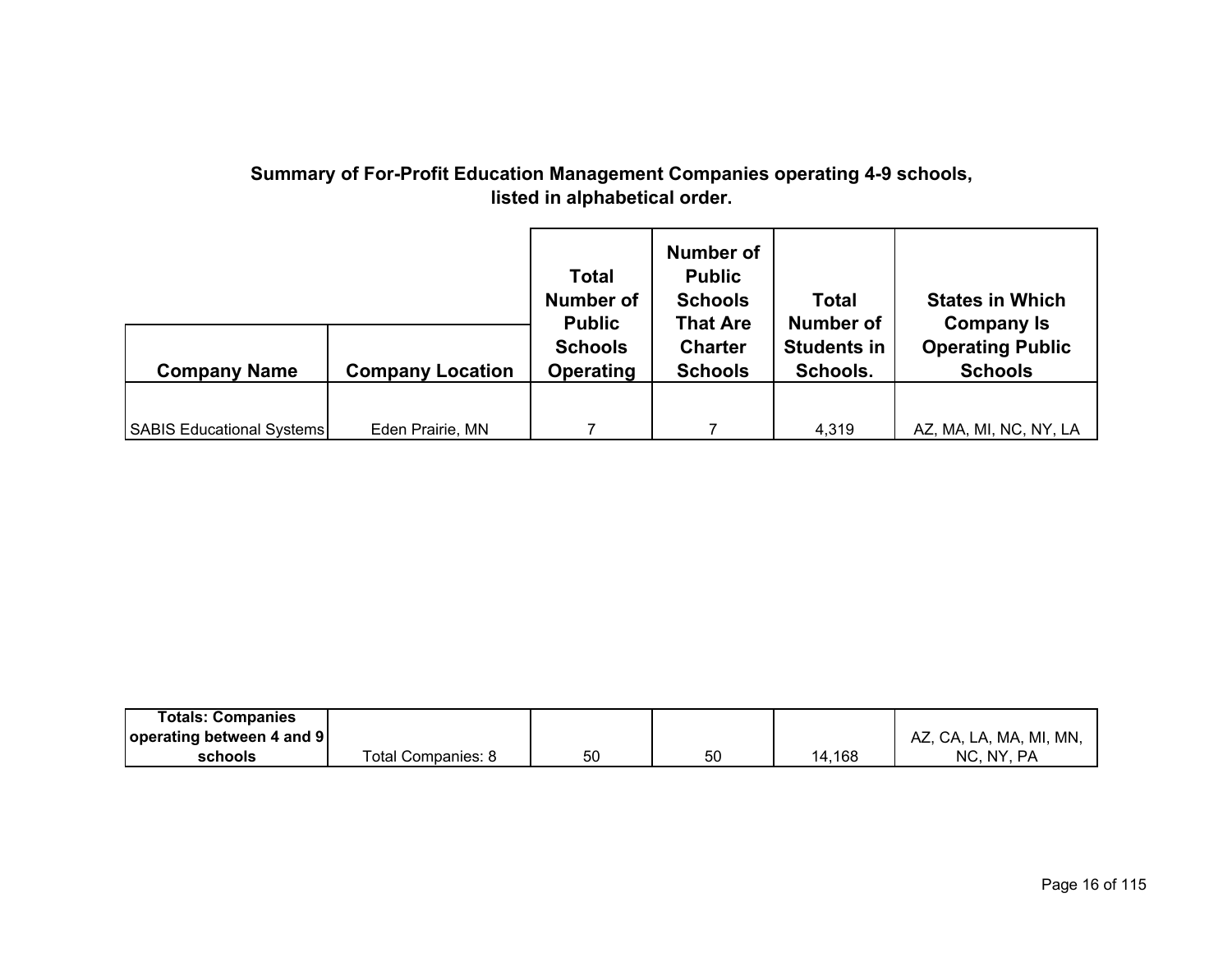This chart is a summary of the more detailed individual company profiles which follow.

### **Summary of For-Profit Education Management Companies operating fewer than 4 schools, listed in alphabetical order.**

|                                    |                         | <b>Total</b><br>Number of<br><b>Public</b> | <b>Number of</b><br><b>Public</b><br><b>Schools</b><br><b>That Are</b> | <b>Total</b><br>Number of      | <b>States in Which</b><br><b>Company Is</b> |
|------------------------------------|-------------------------|--------------------------------------------|------------------------------------------------------------------------|--------------------------------|---------------------------------------------|
| <b>Company Name</b>                | <b>Company Location</b> | <b>Schools</b><br><b>Operating</b>         | <b>Charter</b><br><b>Schools</b>                                       | <b>Students in</b><br>Schools. | <b>Operating Public</b><br><b>Schools</b>   |
|                                    |                         |                                            |                                                                        |                                |                                             |
| <b>Accelerated Learning Center</b> | Tucson, AZ              |                                            |                                                                        | 270                            | AZ                                          |
| Allen-Cochran Enterprises          | Tempe, AZ               |                                            |                                                                        | 280                            | AZ                                          |
| American Basic Schools,            |                         |                                            |                                                                        |                                |                                             |
| <b>LLC</b>                         | Mesa, AZ                |                                            |                                                                        | 480                            | AZ                                          |
| APEX Education Systems,            |                         |                                            |                                                                        |                                |                                             |
| Inc.                               | Phoenix, AZ             |                                            |                                                                        | 150                            | AZ                                          |
| Benjamin Franklin Charter          |                         |                                            |                                                                        |                                |                                             |
| School                             | Gilbert, AZ             | 3                                          | 3                                                                      | 1,349                          | <b>AZ</b>                                   |
| <b>Bright Beginnings School,</b>   |                         |                                            |                                                                        |                                |                                             |
| Inc.                               | Chandler, AZ            |                                            |                                                                        | 400                            | AZ                                          |
| Cambridge Academy East,            |                         |                                            |                                                                        |                                |                                             |
| Inc.                               | Mesa, AZ                |                                            |                                                                        | 69                             | AZ                                          |
| <b>Cesar Chavez Middle</b>         |                         |                                            |                                                                        |                                |                                             |
| Schools, Inc.                      | Tucson, AZ              |                                            |                                                                        | 86                             | AZ                                          |
| <b>Choice Schools Associates</b>   | Grand Rapids, MI        | 3                                          | 3                                                                      | 650                            | MI                                          |
| Cornerstone Charter School,        |                         |                                            |                                                                        |                                |                                             |
| Inc.                               | Phoenix, AZ             |                                            |                                                                        | 49                             | AZ                                          |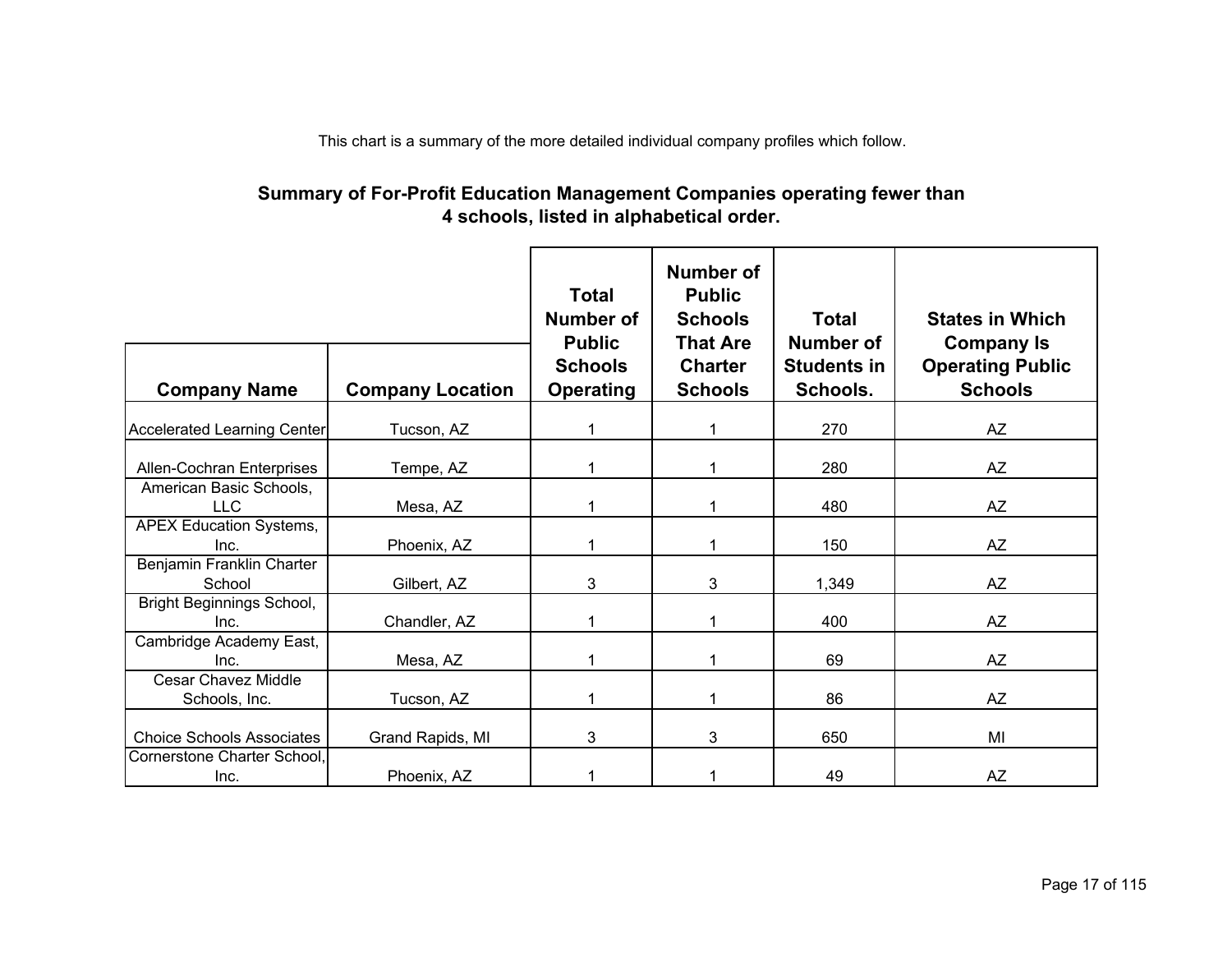## **Summary of For-Profit Education Management Companies operating fewer than 4 schools, listed in alphabetical order.**

| <b>Company Name</b>                                          | <b>Company Location</b> | <b>Total</b><br><b>Number of</b><br><b>Public</b><br><b>Schools</b><br><b>Operating</b> | <b>Number of</b><br><b>Public</b><br><b>Schools</b><br><b>That Are</b><br><b>Charter</b><br><b>Schools</b> | <b>Total</b><br>Number of<br><b>Students in</b><br>Schools. | <b>States in Which</b><br><b>Company Is</b><br><b>Operating Public</b><br><b>Schools</b> |
|--------------------------------------------------------------|-------------------------|-----------------------------------------------------------------------------------------|------------------------------------------------------------------------------------------------------------|-------------------------------------------------------------|------------------------------------------------------------------------------------------|
| <b>Country Gardens</b>                                       |                         |                                                                                         |                                                                                                            |                                                             |                                                                                          |
| <b>Educational Services, LLC</b>                             | Laveen, AZ              | 1                                                                                       | 1                                                                                                          | 321                                                         | <b>AZ</b>                                                                                |
| Desert Springs Academy                                       | Tucson, AZ              | $\overline{2}$                                                                          | $\overline{2}$                                                                                             | 300                                                         | AZ                                                                                       |
| Eastpointe High School, Inc.                                 | Tucson, AZ              | 2                                                                                       | $\overline{2}$                                                                                             | 360                                                         | AZ                                                                                       |
| Educational Services, Inc.                                   | Cottonwood, AZ          | $\overline{2}$                                                                          | $\overline{2}$                                                                                             | Unknown                                                     | AZ                                                                                       |
| <b>Future Development</b><br><b>Education and Performing</b> | Phoenix, AZ             |                                                                                         | 1                                                                                                          | 224                                                         | AZ                                                                                       |
| GAR, LLC                                                     | Tempe, AZ               |                                                                                         | 1                                                                                                          | 43                                                          | AZ                                                                                       |
| <b>General Health Corp.-</b><br>Arizona Youth Associates     | Phoenix, AZ             | 2                                                                                       | $\overline{2}$                                                                                             | 249                                                         | AZ                                                                                       |
| Heritage Academy, Inc.                                       | Mesa, AZ                |                                                                                         | 1                                                                                                          | 368                                                         | <b>AZ</b>                                                                                |
| Montessori Charter School<br>of Flagstaff, Inc.              | Flagstaff, AZ           |                                                                                         |                                                                                                            | 250                                                         | <b>AZ</b>                                                                                |
| Montessori Schoolhouse of<br>Tucson                          | Tucson, AZ              |                                                                                         | 1                                                                                                          | 110                                                         | AZ                                                                                       |
| New West Charter School,<br>Inc.                             | Tucson, AZ              | 2                                                                                       | $\overline{2}$                                                                                             | 105                                                         | <b>AZ</b>                                                                                |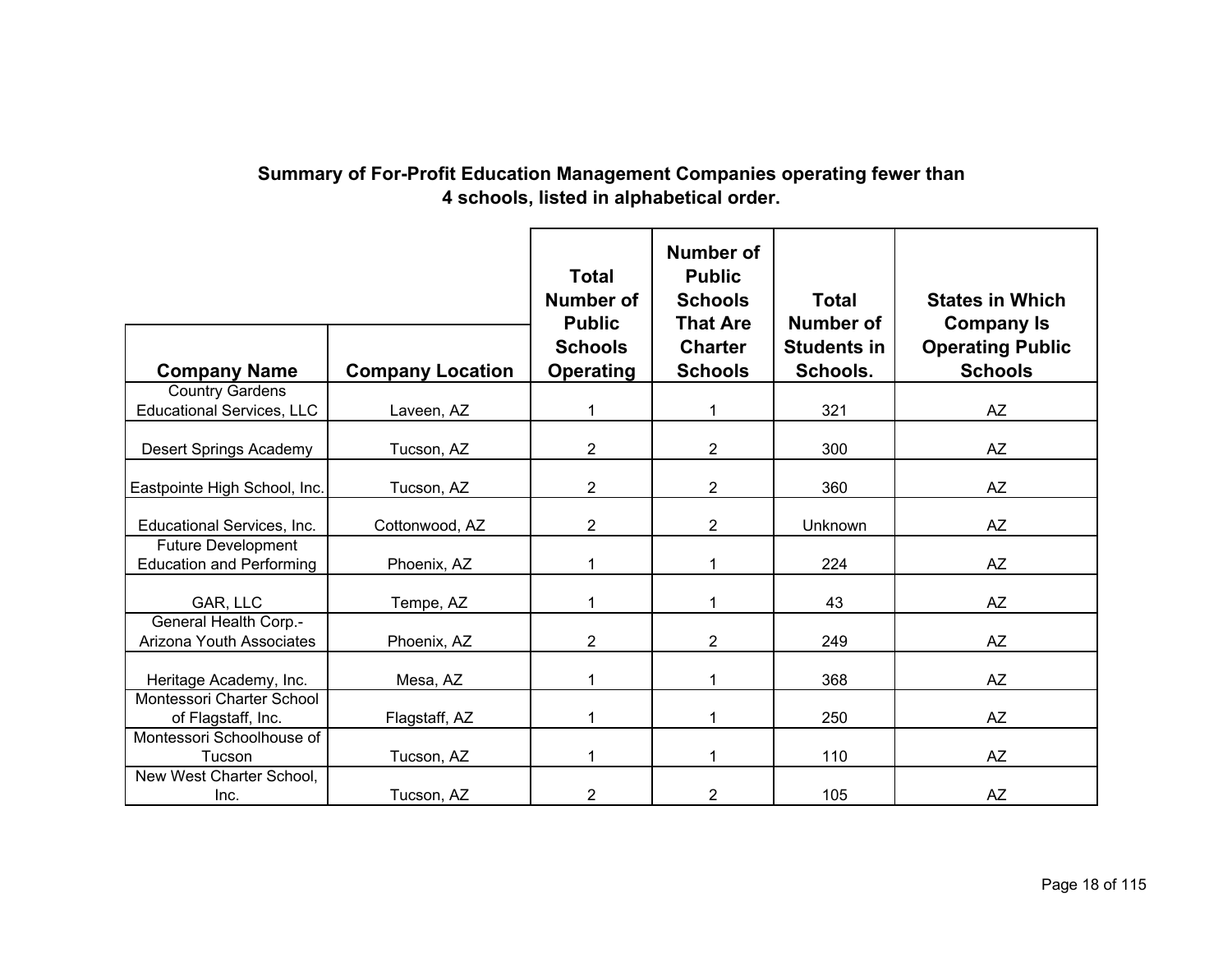## **Summary of For-Profit Education Management Companies operating fewer than 4 schools, listed in alphabetical order.**

|                                              |                            | <b>Total</b><br>Number of<br><b>Public</b><br><b>Schools</b> | <b>Number of</b><br><b>Public</b><br><b>Schools</b><br><b>That Are</b><br><b>Charter</b> | <b>Total</b><br>Number of<br><b>Students in</b> | <b>States in Which</b><br><b>Company Is</b><br><b>Operating Public</b> |
|----------------------------------------------|----------------------------|--------------------------------------------------------------|------------------------------------------------------------------------------------------|-------------------------------------------------|------------------------------------------------------------------------|
| <b>Company Name</b>                          | <b>Company Location</b>    | <b>Operating</b>                                             | <b>Schools</b>                                                                           | Schools.                                        | <b>Schools</b>                                                         |
| <b>ORBIS Management Group,</b><br><b>LLC</b> | Clinton Township, MI       |                                                              |                                                                                          | 106                                             | MI                                                                     |
| RelnventEd, Inc.                             | Scottsdale, AZ             |                                                              | 1                                                                                        | 47                                              | <b>AZ</b>                                                              |
| Schoolhouse Services and<br>Staffing, Inc.   | Detroit, MI                | 3                                                            | 3                                                                                        | 1,107                                           | MI                                                                     |
| Self Development Charter<br>School           | Mesa, AZ                   |                                                              | 1                                                                                        | Unknown                                         | AZ                                                                     |
| Shadow Ridge                                 | Phoenix, AZ                |                                                              | 1                                                                                        | 178                                             | <b>AZ</b>                                                              |
| <b>Smart Schools</b>                         | Brighton, MI               | 3                                                            | 3                                                                                        | 874                                             | MI                                                                     |
| Southern Arizona<br>Community Academy, Inc.  | Tucson, AZ                 |                                                              | 1                                                                                        | 99                                              | <b>AZ</b>                                                              |
| Tucson Country Day School,<br>Inc.           | Tucson, AZ                 |                                                              | 1                                                                                        | 43                                              | <b>AZ</b>                                                              |
| <b>Totals: Companies</b>                     |                            |                                                              |                                                                                          |                                                 |                                                                        |
| operating fewer than 4<br>schools            | <b>Total Companies: 29</b> | 42                                                           | 42                                                                                       | 8,567                                           | AZ, MI                                                                 |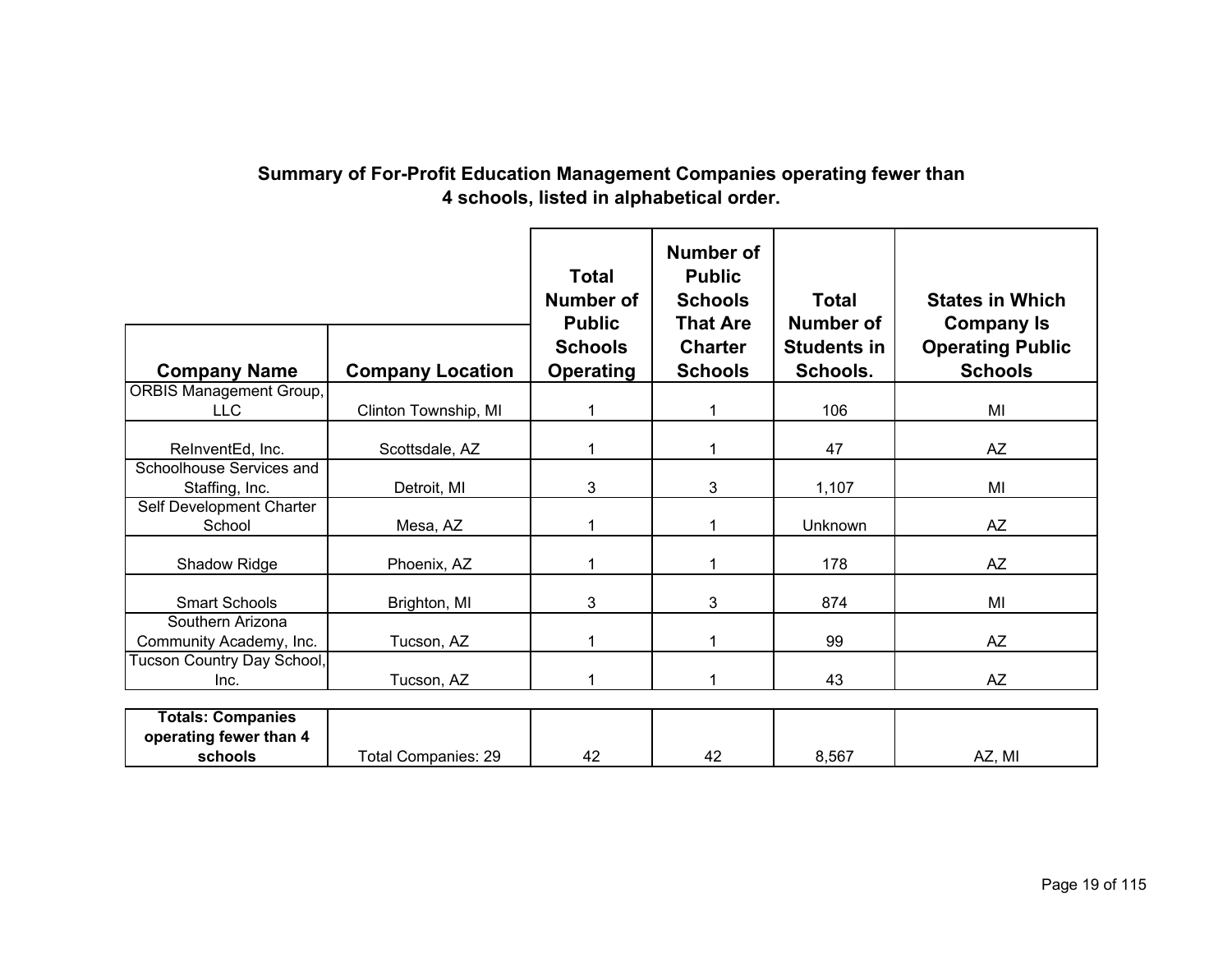## **For-Profit Education Management Organization Profiles 2002-2003 Directory**

|                              |                        | <b>Total</b><br>Number of<br><b>Public</b> | Number of<br><b>Public</b><br><b>Schools</b><br><b>That Are</b> | <b>Total</b><br>Number of      | <b>Number of States in</b>                       |
|------------------------------|------------------------|--------------------------------------------|-----------------------------------------------------------------|--------------------------------|--------------------------------------------------|
| Totals In                    | <b>Total Companies</b> | <b>Schools</b><br><b>Operating</b>         | <b>Charter</b><br><b>Schools</b>                                | <b>Students in</b><br>Schools. | which Profiled<br><b>Companies Operate</b>       |
| <b>This</b><br><b>Report</b> | 47                     | 417                                        | 320                                                             | 189,199                        | 24 states and the<br><b>District of Columbia</b> |

320 charter schools are only those which have been positvely identified as charter schools. It is therefore possible (and likely) that other schools EPSL was unable to identify are also charter schools, but are not included in that number. 189,199 students includes students in 405 of 417 total schools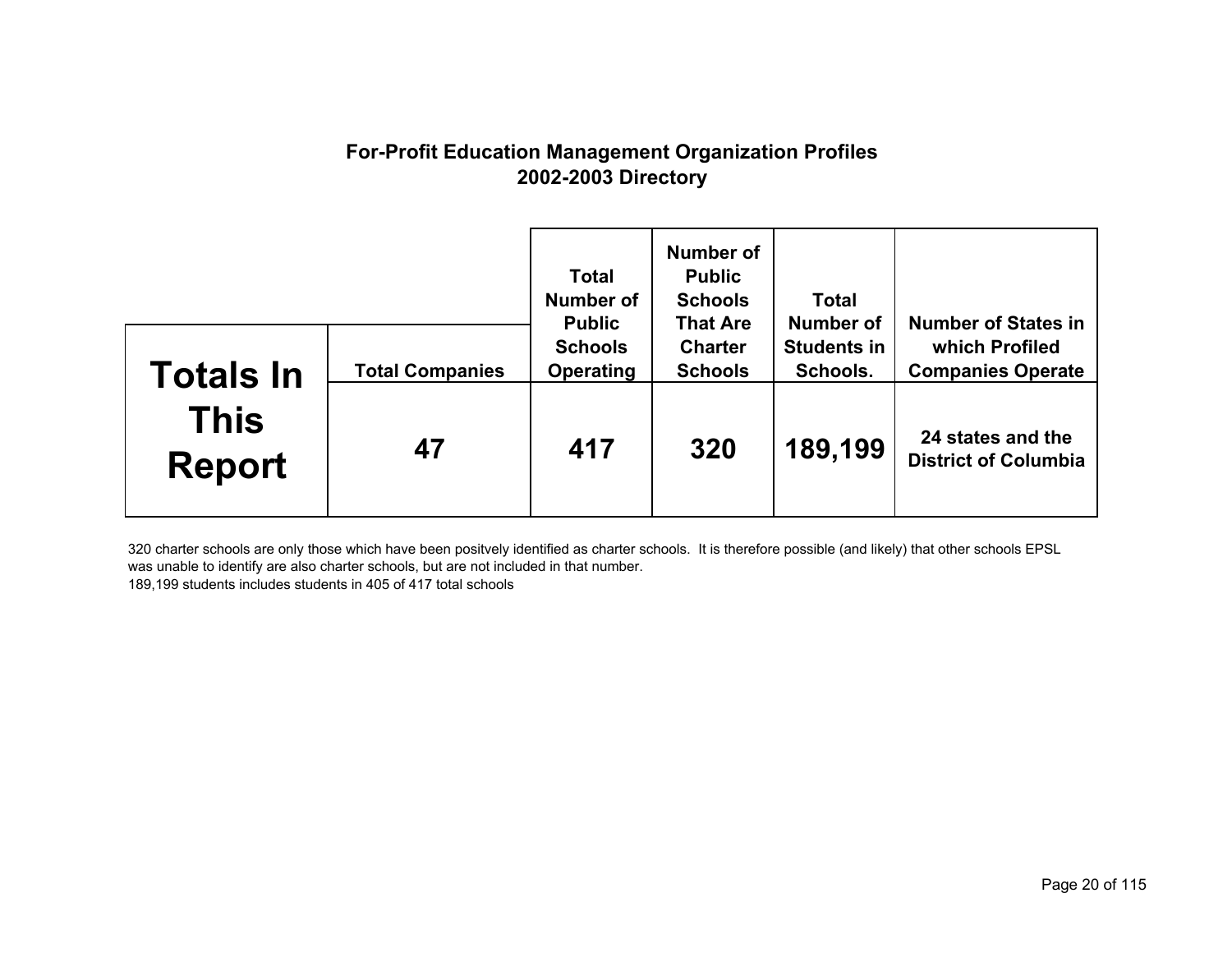#### **For-Profit Education Management Organization Profiles 2002-2003 Directory Companies operating 10 or more schools**

# **Chancellor Beacon Academies**

| <b>Address</b>             | <b>Telephone</b>    | <b>WWW Address</b> | Year<br><b>Founded</b> | <b>Privately</b><br><b>Held/Publicly</b><br>Traded | <b>Profitability</b> |
|----------------------------|---------------------|--------------------|------------------------|----------------------------------------------------|----------------------|
|                            |                     |                    |                        |                                                    |                      |
|                            | Voice- 305-648-5950 |                    |                        |                                                    |                      |
| 3250 Mary Street Suite 202 | 1-800-239-7510      | www.chancellorbeac |                        |                                                    |                      |
| Coconut Grove, FL 33133    | Fax-305-648-5951    | on.com             | 1999                   | <b>Private</b>                                     | <b>Profitable</b>    |

#### **NOTES:**

●Information confirmed via fax communication with Fernando Purlas of Chancellor Beacon Academies on 4 December 2002.

●Information gathered from Chancellor Beacon Academies websites at www.beaconedu.com/schools and at www.chancelloracademies.com/publicCharter on 23 May 2002 and 17-19 June 2002, the Michigan Association of Public School Academies website at http://www.charterschools.org/pages/schools.cfm on 17 June 2002, the Great Schools website at http://www.greatschools.net/modperl/browse\_school on 18 October 2002, the Department of Education websites for the following states:AZ, FL, NC, NY, MI and the District of Columbia, and updated with information from Fernando Purlas of Chancellor Beacon Academies via fax communication on 4 December 2002

●Beacon Education Management merged with Chancellor Academies in January 2002, "School Managers Chancellor and Beacon Merge." Education Week. 16 January 2002

| <b>School Name</b>               | Location         | <b>Year Founded</b> | <b>Grade Levels</b><br><b>Served</b> | Number of<br><b>Students</b> | <b>Charter</b><br>School? |
|----------------------------------|------------------|---------------------|--------------------------------------|------------------------------|---------------------------|
| <b>Chancellor Charter School</b> |                  |                     |                                      |                              |                           |
| at Bell Canyon                   | Phoenix, AZ      | 2001                | Pre, K-6                             | 580                          | Yes                       |
| <b>Chancellor Charter School</b> |                  |                     |                                      |                              |                           |
| at Cortez Park                   | Phoenix, AZ      | 2001                | K-6                                  | 615                          | Yes                       |
| <b>Chancellor Charter School</b> |                  |                     |                                      |                              |                           |
| at Sierra Vista                  | Sierra Vista, AZ | 2001                | K-8                                  | 100                          | Yes                       |
| <b>Chancellor Charter School</b> |                  |                     |                                      |                              |                           |
| at West Gilbert                  | Gilbert, AZ      | 2001                | Pre, $K-6$                           | 500                          | Yes                       |

#### **Schools**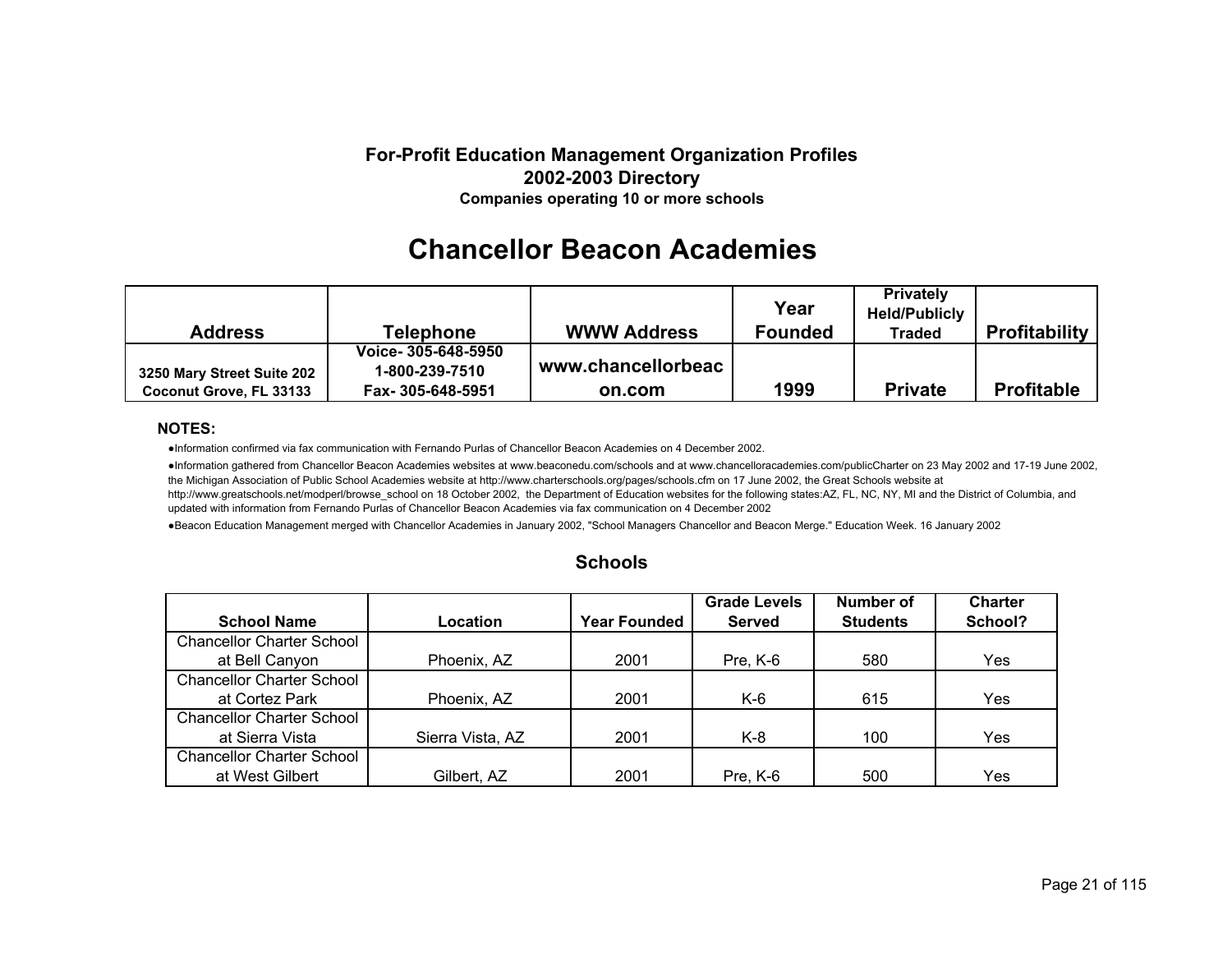|                                  |                      |                     | <b>Grade Levels</b> | <b>Number of</b> | <b>Charter</b> |
|----------------------------------|----------------------|---------------------|---------------------|------------------|----------------|
| <b>School Name</b>               | Location             | <b>Year Founded</b> | <b>Served</b>       | <b>Students</b>  | School?        |
| <b>Meridian Public Charter</b>   |                      |                     |                     |                  |                |
| School                           | Washington, DC       | 1999                | Pre, K-5            | 460              | Yes            |
| <b>Options Public Charter</b>    |                      |                     |                     |                  |                |
| School                           | Washington, DC       | 2001                | $5-8$               | 150              | Yes            |
| <b>Milestones Community</b>      |                      |                     |                     |                  |                |
| School                           | Palm Bay, FL         | 1998                | $5 - 12$            | 150              | Yes            |
| <b>Four Corners Charter</b>      |                      |                     |                     |                  |                |
| School                           | Davenport, FL        | 2000                | Pre, K-8            | 1,122            | Yes            |
| Kissimmee Charter                |                      |                     |                     |                  |                |
| <b>Elementary School</b>         | Kissimmee, FL        | 2000                | Pre, K-5            | 660              | Yes            |
| <b>Chancellor Charter School</b> |                      |                     |                     |                  |                |
| at Lantana                       | Lantana, FL          | 2001                | Pre, K-5            | 530              | Yes            |
| <b>Chancellor Charter School</b> |                      |                     |                     |                  |                |
| at North Lauderdale              | North Lauderdale, FL | 2001                | $K-5$               | 520              | Yes            |
| <b>Chancellor Charter School</b> |                      |                     |                     |                  |                |
| at Weston                        | Weston, FL           | 2001                | Pre, K-5            | 950              | Yes            |
| North Tampa Alternative          |                      |                     |                     |                  |                |
| <b>Charter School</b>            | Tampa, FL            | 2001                | $4 - 11$            | 150              | Yes            |
|                                  |                      |                     |                     |                  |                |
| P.M. Wells Elementary            | Kissimmee, FL        | 2001                | $K-5$               | 530              | Yes            |
| <b>Stepping Stones Community</b> |                      |                     |                     |                  |                |
| School                           | Palm Bay, FL         | 2001                | $K-4$               | 200              | Yes            |
|                                  |                      |                     |                     |                  |                |
| Rising Tide Charter School       | Plymouth, MA         | 1998                | $K-9$               | 925              | Yes            |
| <b>Mystic Valley Regional</b>    |                      |                     |                     |                  |                |
| <b>Charter School</b>            | Malden, MA           | 1998                | $K-8$               | 925              | Yes            |
| <b>Lowell Community Charter</b>  |                      |                     |                     |                  |                |
| School                           | Lowell, MA           | 2000                | $K-5$               | 523              | Yes            |
|                                  |                      |                     |                     |                  |                |
| The Learning Center              | Byron Center, MI     | 1996                | Pre, K-12           | 175              | Yes            |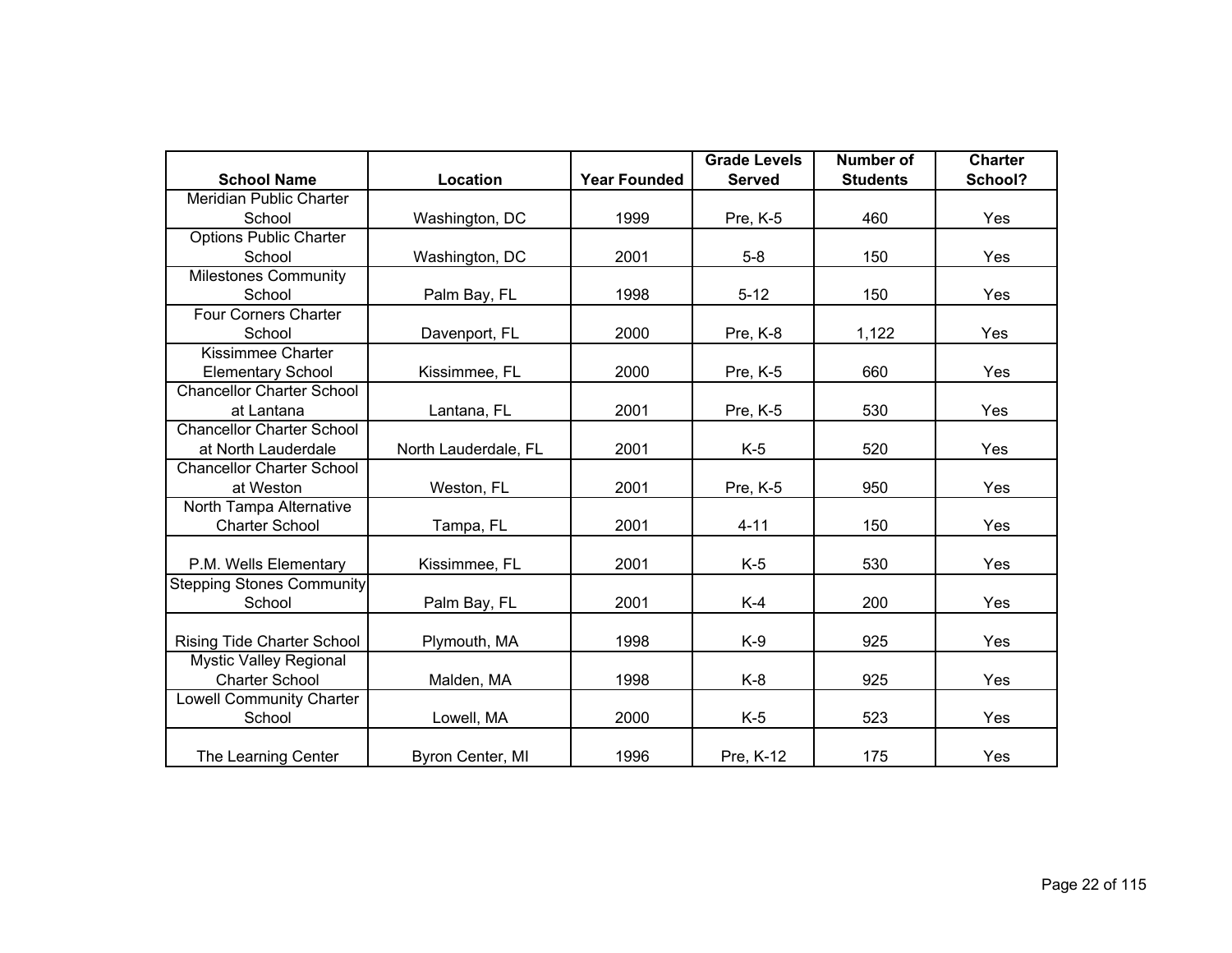|                                             |                      |                     | <b>Grade Levels</b> | <b>Number of</b> | <b>Charter</b> |
|---------------------------------------------|----------------------|---------------------|---------------------|------------------|----------------|
| <b>School Name</b>                          | Location             | <b>Year Founded</b> | <b>Served</b>       | <b>Students</b>  | School?        |
| Pontiac Academy of                          |                      |                     |                     |                  |                |
| Excellence                                  | Pontiac, MI          | 1996                | $K-8$               | 662              | Yes            |
| Renaissance Public School                   |                      |                     |                     |                  |                |
| Academy                                     | Mt. Pleasant, MI     | 1996                | $K-6$               | 150              | Yes            |
| <b>Island City Academy</b>                  | Eaton Rapids, MI     | 1996                | $K-8$               | 175              | Yes            |
| <b>Great Lakes Academy</b>                  | Pontiac, MI          | 1997                | $K-7$               | 320              | Yes            |
| <b>Chandler Park Academy-</b><br>Haverhill  | Detroit, MI          | 1997                | 8                   | 193              | Yes            |
| <b>Chandler Park Academy-</b><br>Philip     | Detroit, MI          | 1998                | $\overline{7}$      | 161              | Yes            |
| <b>Chandler Park Academy-</b><br>Greenfield | Detroit, MI          | 1999                | $2-5, 8$            | 140              | Yes            |
| Landmark Academy                            | Kimball, MI          | 1999                | $K-8$               | 360              | Yes            |
| White Pine Academy                          | Leslie, MI           | 1999                | $K-8$               | 167              | Yes            |
| <b>Conner Creek Academy</b><br>East         | Roseville, MI        | 1999                | $K-6$               | 516              | Yes            |
| Huron Academy                               | Sterling Heights, MI | 1999                | $K-8$               | 440              | Yes            |
| <b>Conner Creek Academy</b>                 | Warren, MI           | 1999                | $K-8$               | 664              | Yes            |
| <b>Chandler Park Academy-</b><br>Oak Park   | Oak Park, MI         | 2001                | Pre, K-2            | 190              | Yes            |
| <b>Muskegon Technical</b><br>Academy        | Muskegon, MI         | 2001                | $6 - 10$            | 180              | Yes            |
| Southwest Charter School                    | Kansas City, MO      | 1999                | $6 - 11$            | 550              | Yes            |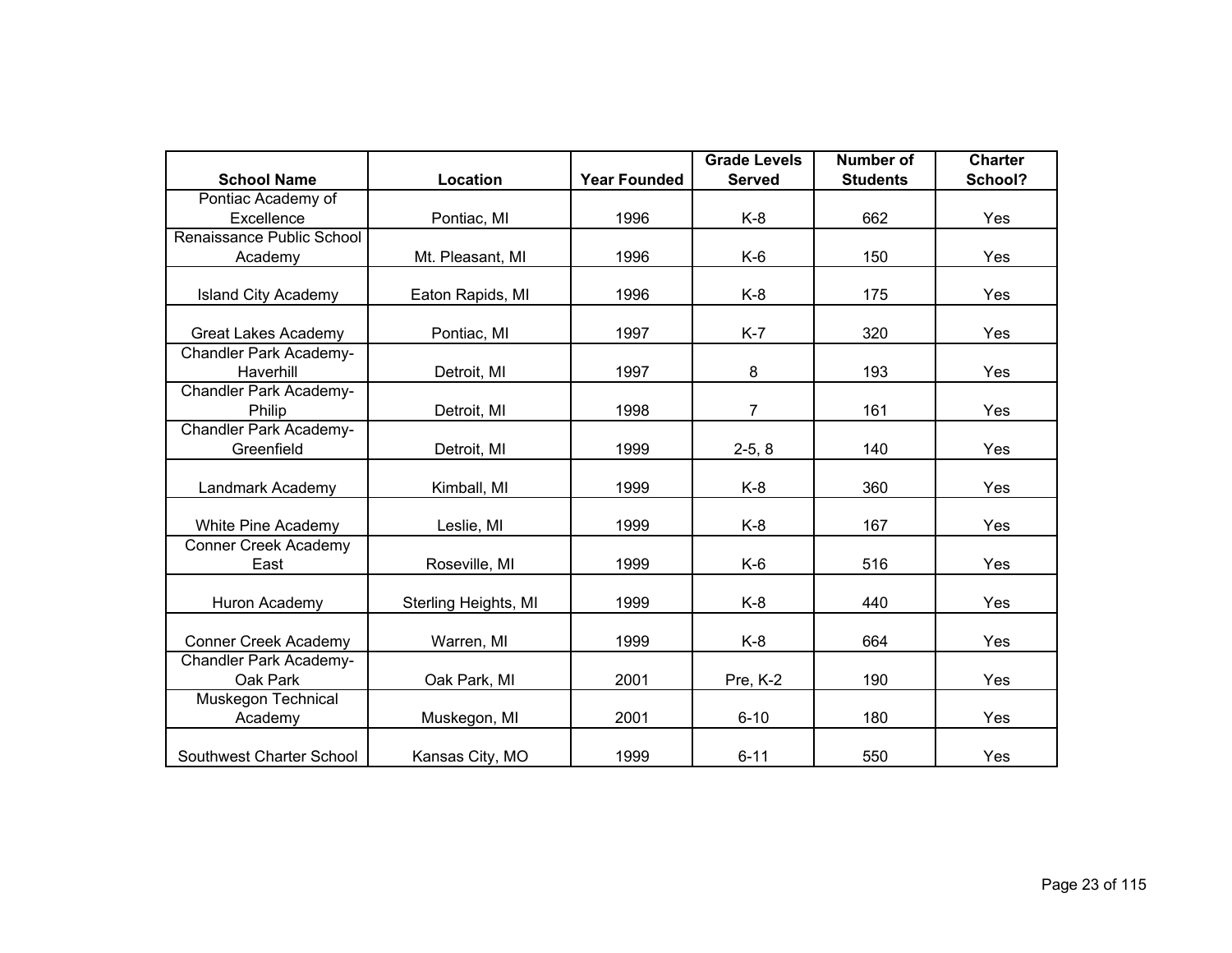|                                  |                  |                     | <b>Grade Levels</b> | Number of       | <b>Charter</b> |
|----------------------------------|------------------|---------------------|---------------------|-----------------|----------------|
| <b>School Name</b>               | Location         | <b>Year Founded</b> | <b>Served</b>       | <b>Students</b> | School?        |
| Ethel Hedgeman Lyle              |                  |                     |                     |                 |                |
| Academy                          | St. Louis, MO    | 2000                | Pre, K-6            | 260             | Yes            |
|                                  |                  |                     |                     |                 |                |
| St. Louis Charter School         | St. Louis, MO    | 2000                | K-8                 | 900             | Yes            |
| <b>Thurgood Marshall Academy</b> | St. Louis, MO    | 2000                | K-8                 | 770             | Yes            |
| South Buffalo Charter            |                  |                     |                     |                 |                |
| School                           | Buffalo, NY      | 2000                | K-6                 | 386             | Yes            |
| <b>Central New York Charter</b>  |                  |                     |                     |                 |                |
| School                           | Syracuse, NY     | 2000                | K-6                 | 523             | Yes            |
| Guion S. Bluford Elementary      |                  |                     |                     |                 |                |
| School                           | Philadelphia, PA | 2002                | $K-5$               | 783             | No             |
| Roberto Clemente Middle          |                  |                     |                     |                 |                |
| School                           | Philadelphia, PA | 2002                | $5-9$               | 1,403           | No             |
| Samuel H. Daroff                 |                  |                     |                     |                 |                |
| Elementary                       | Philadelphia, PA | 2002                | $K-5$               | 689             | No             |
| Philip H. Sheridan School        | Philadelphia, PA | 2002                | K-5                 | 1,084           | No             |
| Shoemaker Middle School          | Philadelphia, PA | 2002                | $6 - 8$             | 767             | No             |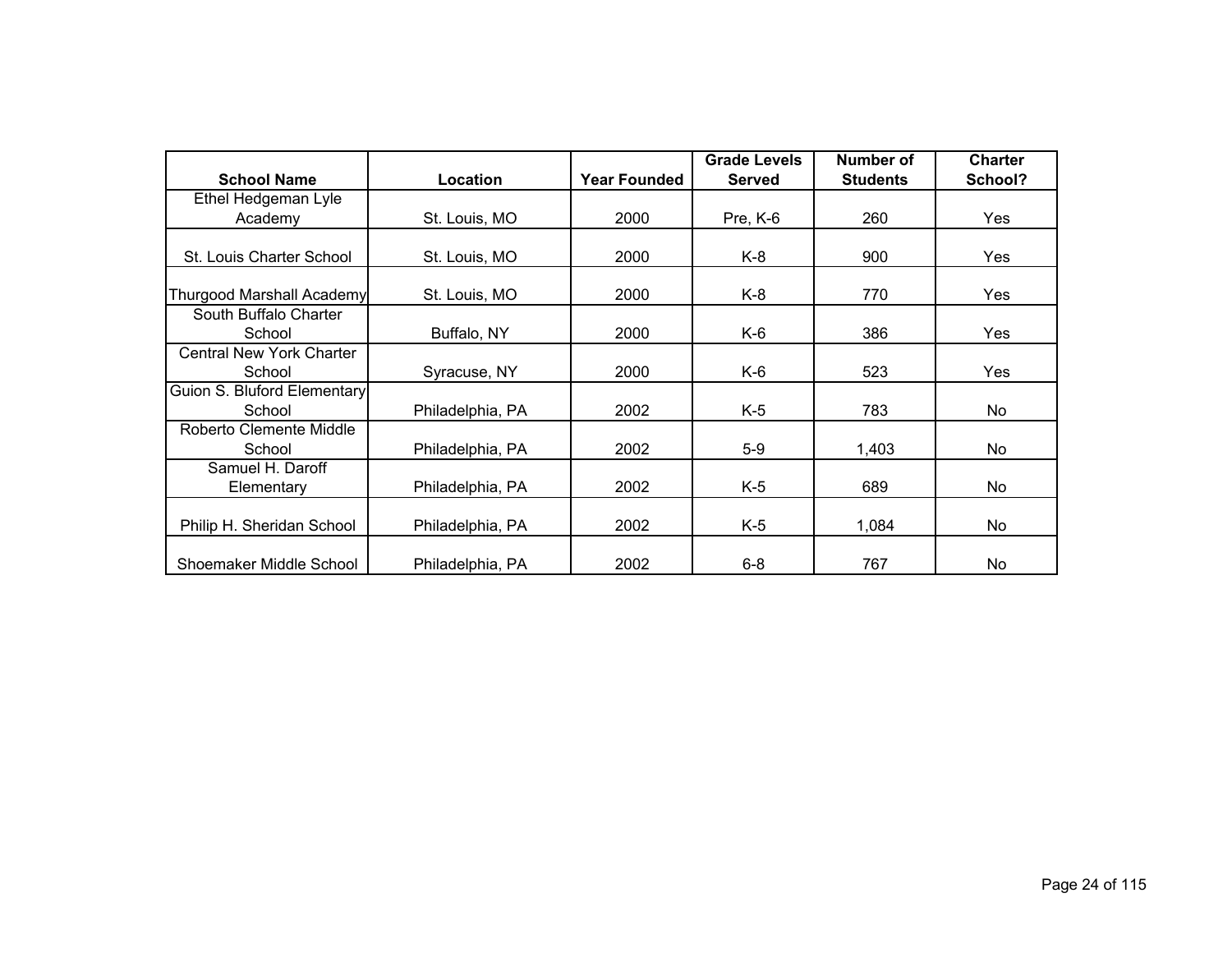### **Discontinued Schools - Chancellor Beacon Academies**

| <b>School Name</b>                | Location        | Year | <b>Reason Discontinued</b>                                                                                                                 |
|-----------------------------------|-----------------|------|--------------------------------------------------------------------------------------------------------------------------------------------|
| Murdoch Middle School             | Chelmsford, MA  | 2002 | Considered more efficient without Chancellor Beacon Involvement. "Another Charter"<br>School Cuts Its Ties." Boston Globe, 8 February 2002 |
| Roxbury Prep Charter              |                 |      |                                                                                                                                            |
| School                            | Roxbury, MA     | 2002 | Unknown-this school was a limited service client of Beacon Education Management                                                            |
| <b>Frederick Douglass Charter</b> |                 |      |                                                                                                                                            |
| School                            | Hyde Park, MA   | 2002 | Unknown-this school was a limited service client of Beacon Education Management                                                            |
| West Michigan Academy of          |                 |      |                                                                                                                                            |
| Arts & Academics                  | Spring Lake, MI | 2002 | Unknown                                                                                                                                    |
| Detroit Community High            |                 |      |                                                                                                                                            |
| School                            | Detroit, MI     | 2002 | Unknown                                                                                                                                    |
| Engelmann School of the           |                 |      |                                                                                                                                            |
| Arts and Sciences                 | Claremont, NC   | 2002 | Unknown                                                                                                                                    |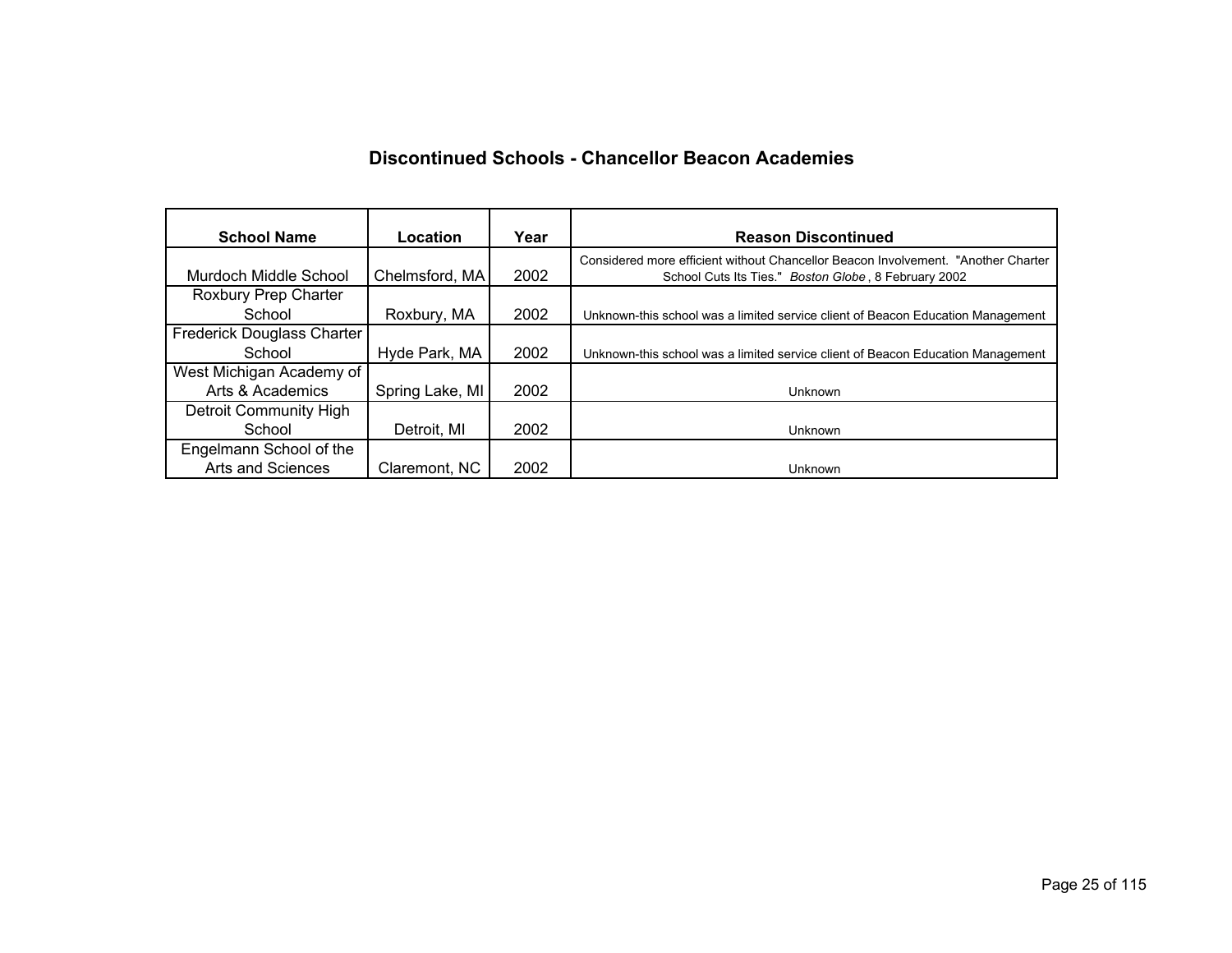

# **Chancellor Beacon Academies**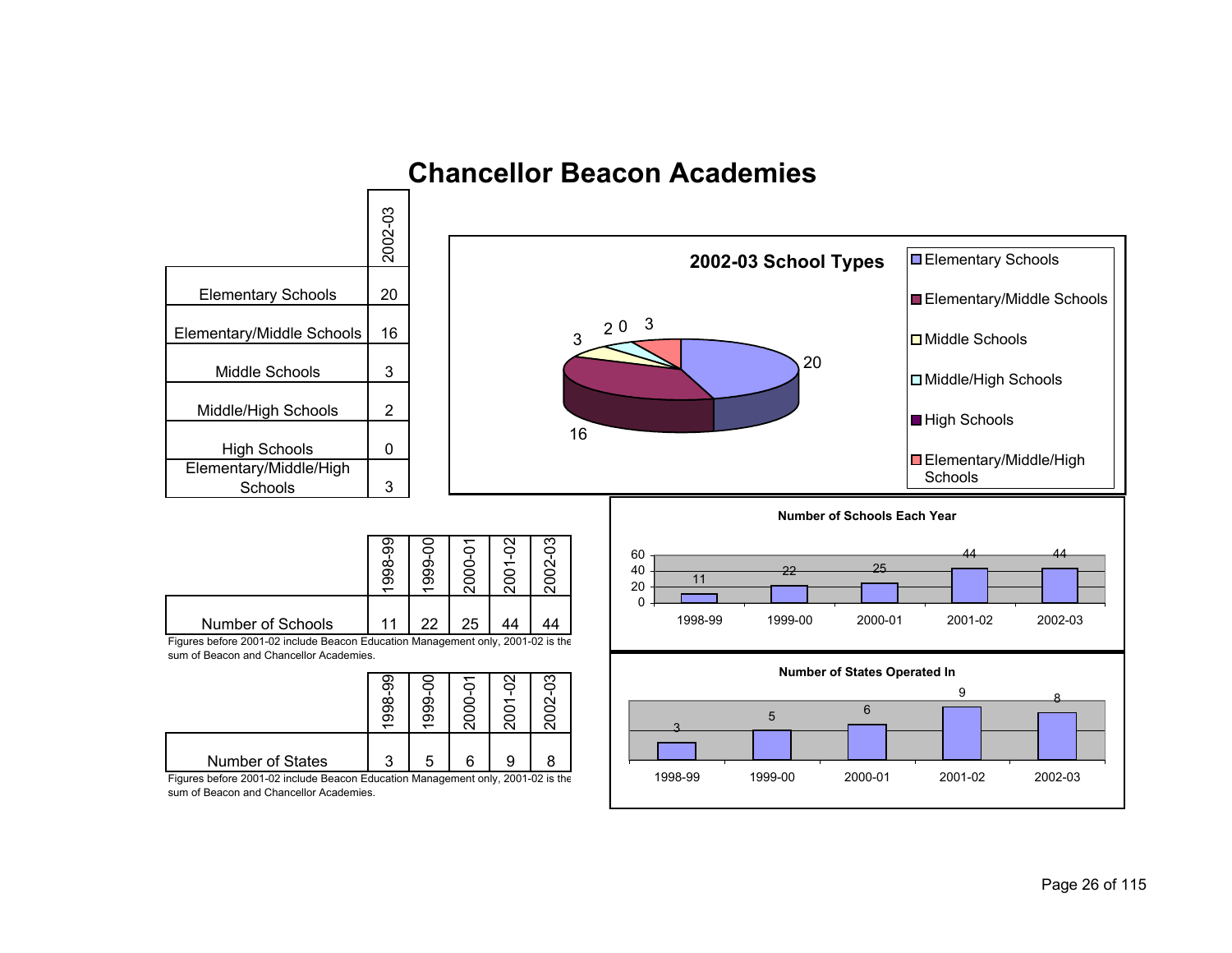# **Chancellor Beacon Academies**

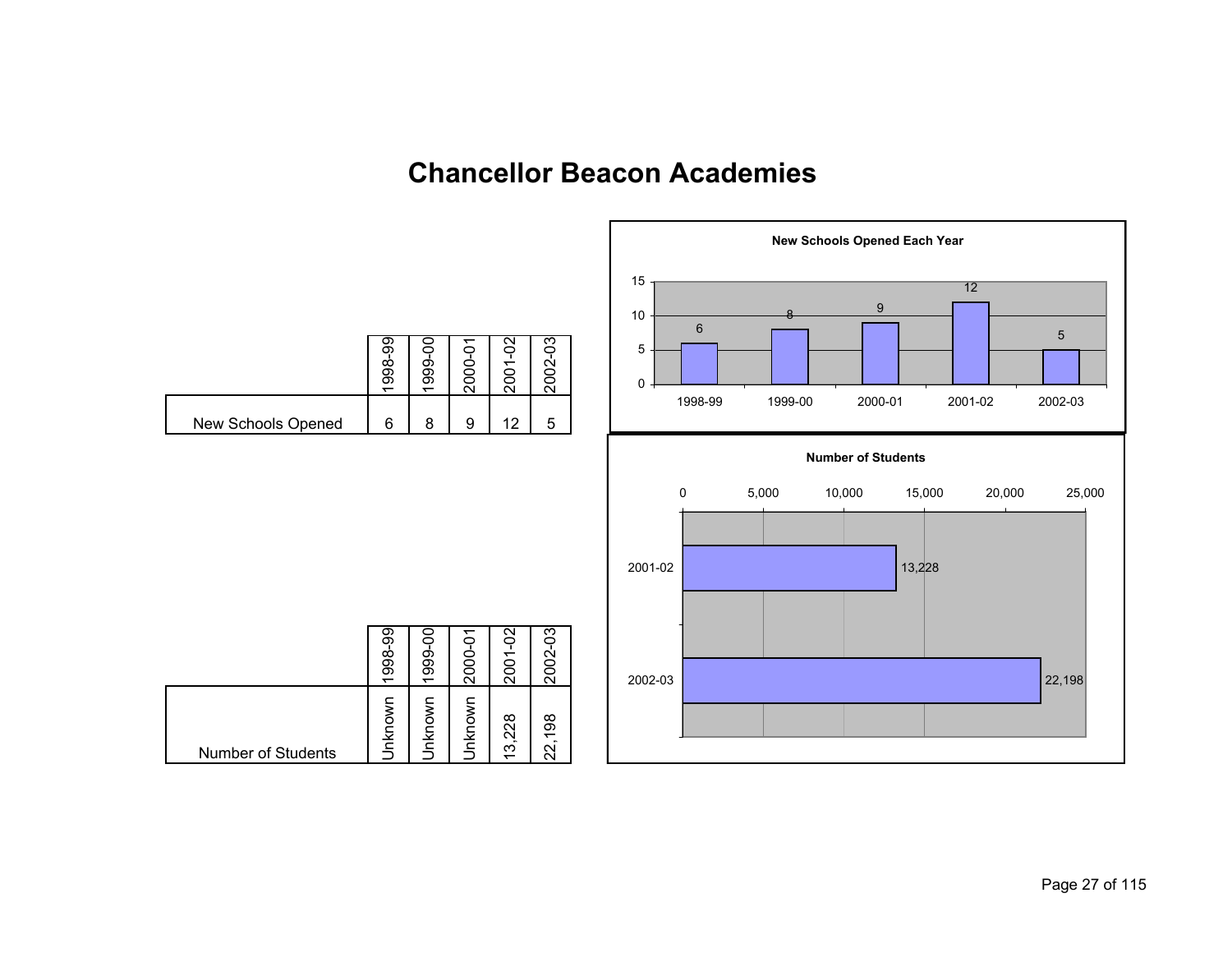### **For-Profit Education Management Organization Profiles 2002-2003 Directory Companies operating 10 or more schools**

# **Charter School Administrative Services**

| <b>Address</b>                                             | <b>Telephone</b>                       | <b>WWW Address</b> | Year<br><b>Founded</b> | <b>Privately</b><br><b>Held/Publicly</b><br><b>Traded</b> | <b>Profitability</b> |
|------------------------------------------------------------|----------------------------------------|--------------------|------------------------|-----------------------------------------------------------|----------------------|
| 20755 Greenfield Road<br>Suite, 30<br>Southfield, MI 48075 | Voice-248-567-7787<br>Fax-248-569-6674 | <b>None</b>        | 1995                   | <b>Private</b>                                            | <b>Unknown</b>       |

#### **NOTES:**

●Attempts were made to confirm this information via fax communication with company representatives on 12 September, 29 October, and 3 December 2002. Charter School Administrative Services did not respond to these multiple requests.

●Information gathered from the Michigan Association of Public School Academies website at http://www.charterschools.org/pages/schools.cfm on 29 May 2002, the Texas Department of Education website at http://askted.tea.state.tx.us/tsd2002/tsd/all.pdf on 29 May 2002, the Missouri Department of Education website at www.lx.org/csp/kcakc.html on 29 May 2002, as well as the U.S. Security and Exchange Commission website at http://www.sec.gov/edgar/searchedgar/companysearch.html on 18 October 2002.

●Additional information listed was compiled from the following: Brooks, Philips, "Austin charter school clears out," Austin American-Statesman, 2 December 1999, News A1; Brown, Marilyn, "Two charter schools struggle to survive," The Tampa Tribune, 22 November 19999, Florida/Metro, 1; Schiller, Dana, "Charter firm stands behind school; Company says Dallas campus will stay open," The Dallas Morning News, 9 January 2000, News, 23A; "Silence in the halls," Austin-American-Statesman, 4 December 1999, Editorial, A14

#### **Schools**

|                            |                     |                     | <b>Grade Levels</b> | Number of       | <b>Charter</b> |
|----------------------------|---------------------|---------------------|---------------------|-----------------|----------------|
| <b>School Name</b>         | Location            | <b>Year Founded</b> | <b>Served</b>       | <b>Students</b> | School?        |
| The Tampa United           |                     |                     |                     |                 |                |
| <b>Methodist School</b>    | Tampa, FL           | Unknown             | Unknown             | Unknown         | <b>Unknown</b> |
|                            |                     |                     |                     |                 |                |
| Academy of Detroit West    | Detroit, MI         | 1995                | K-6                 | 475             | Yes            |
|                            |                     |                     |                     |                 |                |
| Academy of Lathrup Village | Lathrup Village, MI | 1995                | K-8                 | 555             | Yes            |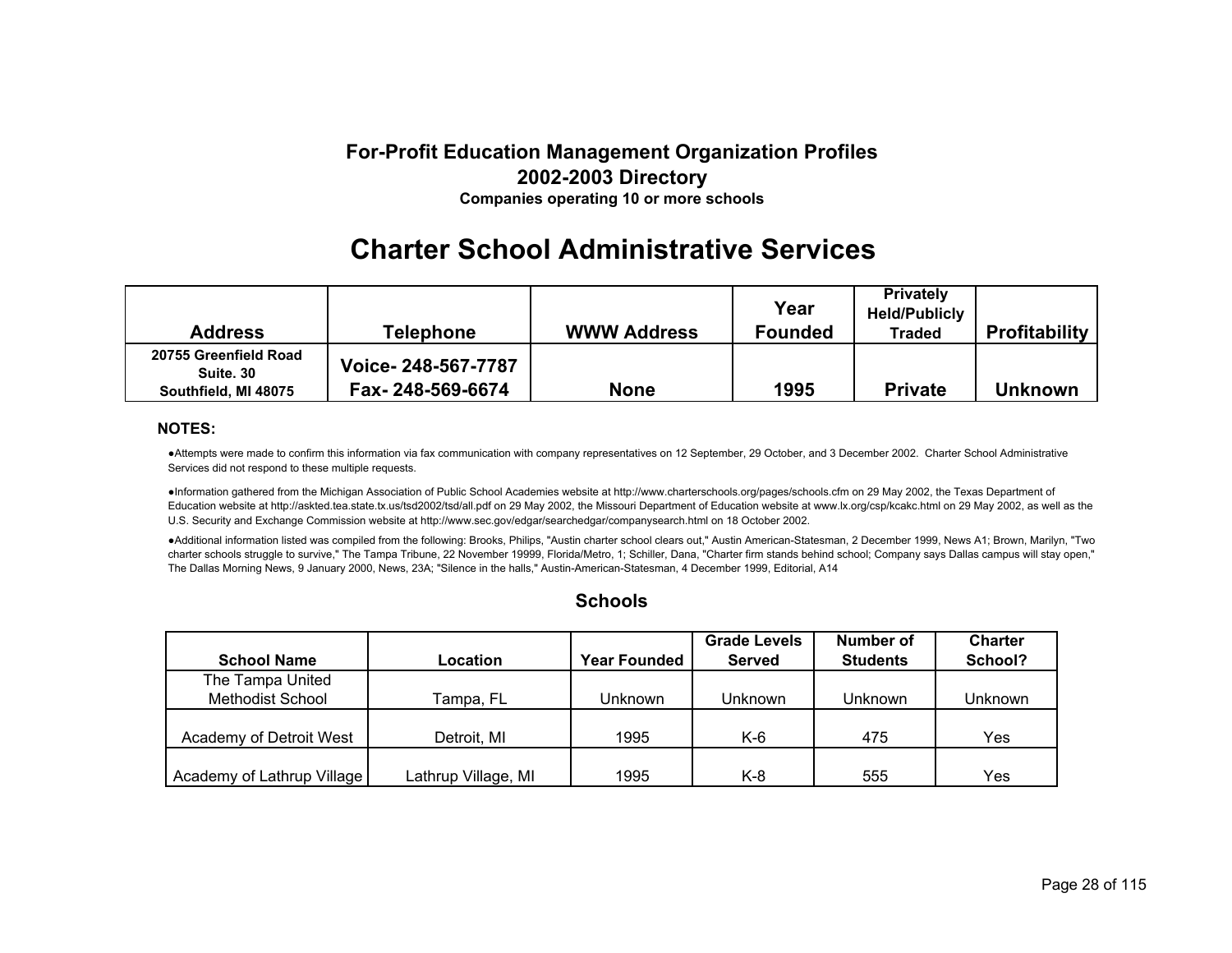| <b>School Name</b>                       | Location        | <b>Year Founded</b> | <b>Grade Levels</b><br><b>Served</b> | <b>Number of</b><br><b>Students</b> | <b>Charter</b><br>School? |
|------------------------------------------|-----------------|---------------------|--------------------------------------|-------------------------------------|---------------------------|
|                                          |                 |                     |                                      |                                     |                           |
| Academy of Oak Park                      | Ferndale, MI    | 1995                | $K-12$                               | 1,459                               | Yes                       |
| Academy of Southfield                    | Southfield, MI  | 1995                | K-6                                  | 500                                 | Yes                       |
| Academy of Westland                      | Westland, MI    | 1996                | K-6                                  | 348                                 | Yes                       |
| Academy of Michigan                      | Ferndale, MI    | 1997                | $9 - 12$                             | 397                                 | Yes                       |
| Cherry Hill School of<br>Performing Arts | Inkster, MI     | 1998                | $K-12$                               | 1,250                               | Yes                       |
| Academy of Inkster                       | Inkster, MI     | 1999                | $9 - 12$                             | 80                                  | Yes                       |
| Academy of Flint                         | Flint, MI       | 1999                | K-8                                  | 504                                 | Yes                       |
| Academy of Kansas City                   | Kansas City, MO | Unknown             | $K-8$                                | 214                                 | Yes                       |
| Academy of Dallas                        | Dallas, TX      | Unknown             | $K-7$                                | 249                                 | Yes                       |
| <b>Bexar County Academy</b>              | San Antonio, TX | Unknown             | Unknown                              | <b>Unknown</b>                      | Unknown                   |
| Unknown                                  | Beaumont, TX    | Unknown             | Unknown                              | <b>Unknown</b>                      | Unknown                   |
| Unknown                                  | Houston, TX     | Unknown             | Unknown                              | <b>Unknown</b>                      | Unknown                   |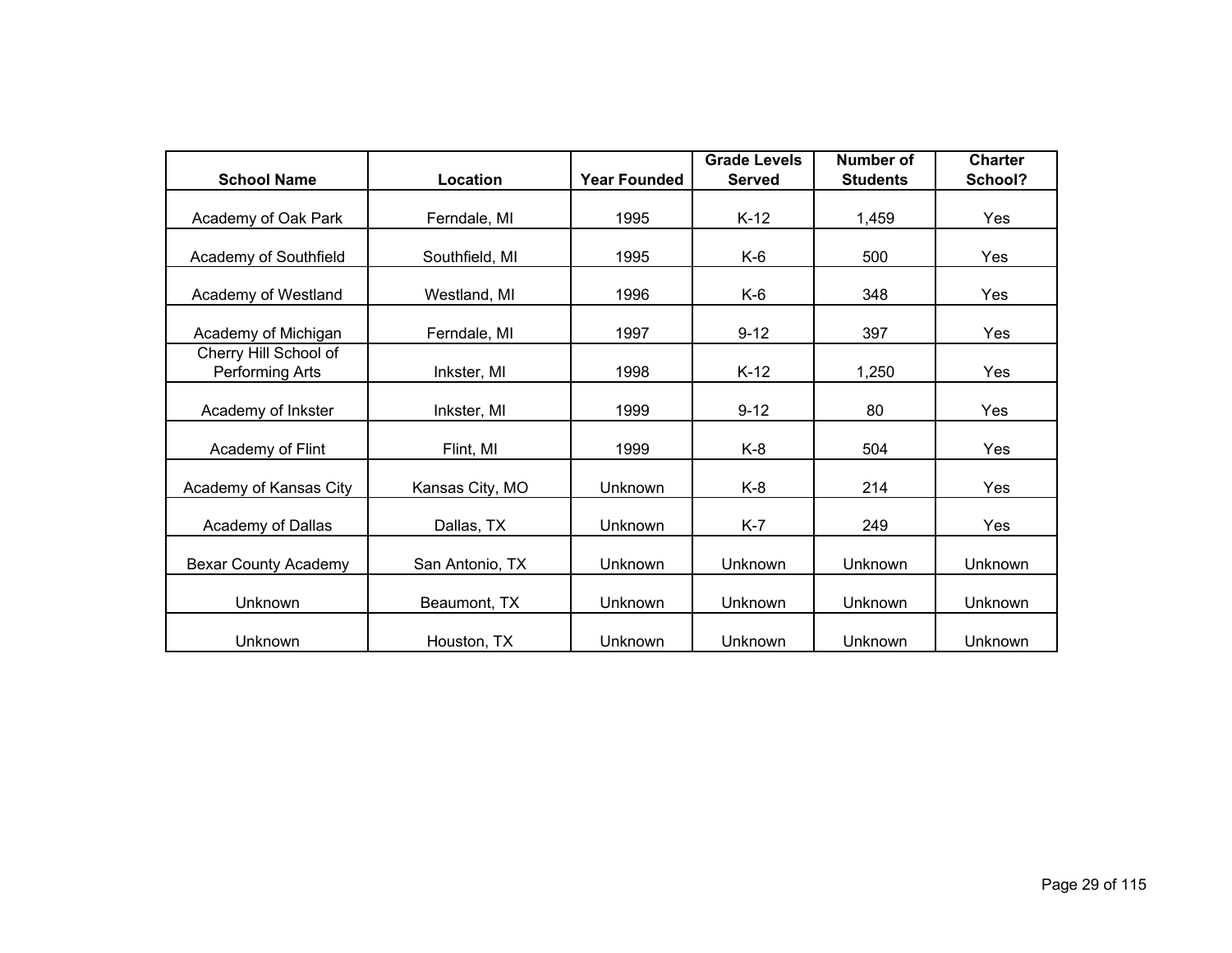#### **Discontinued Schools - Charter School Administrative Services**

| <b>School Name</b> | Location   | Year | <b>Reason Discontinued</b>                                                                                           |
|--------------------|------------|------|----------------------------------------------------------------------------------------------------------------------|
| Academy of Austin  | Austin, TX | 1999 | Closed due to "Facility Problems." "Austin Charter School Clears Out." Austin<br>American-Statesman, 2 December 1999 |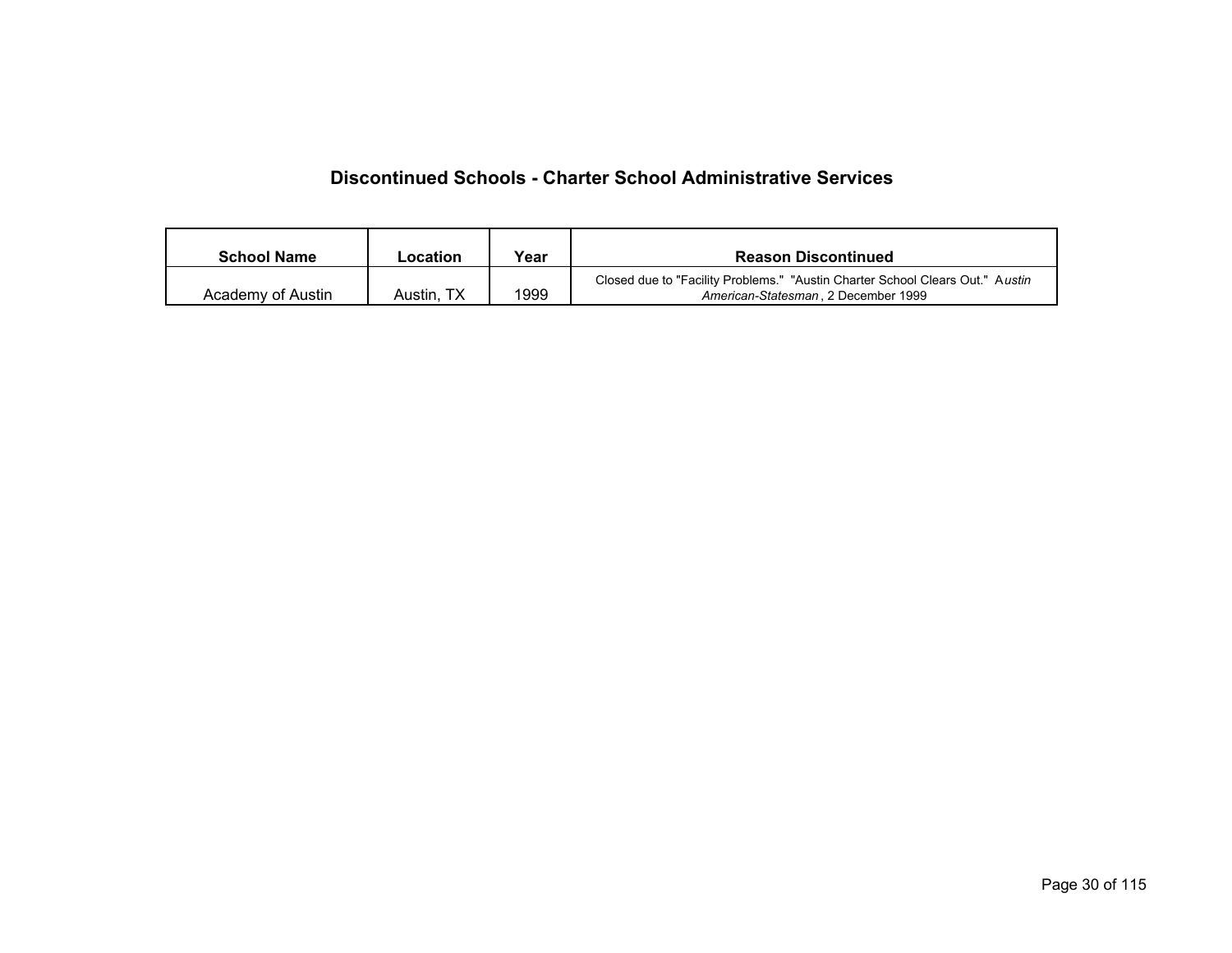

# **Charter School Administrative Services**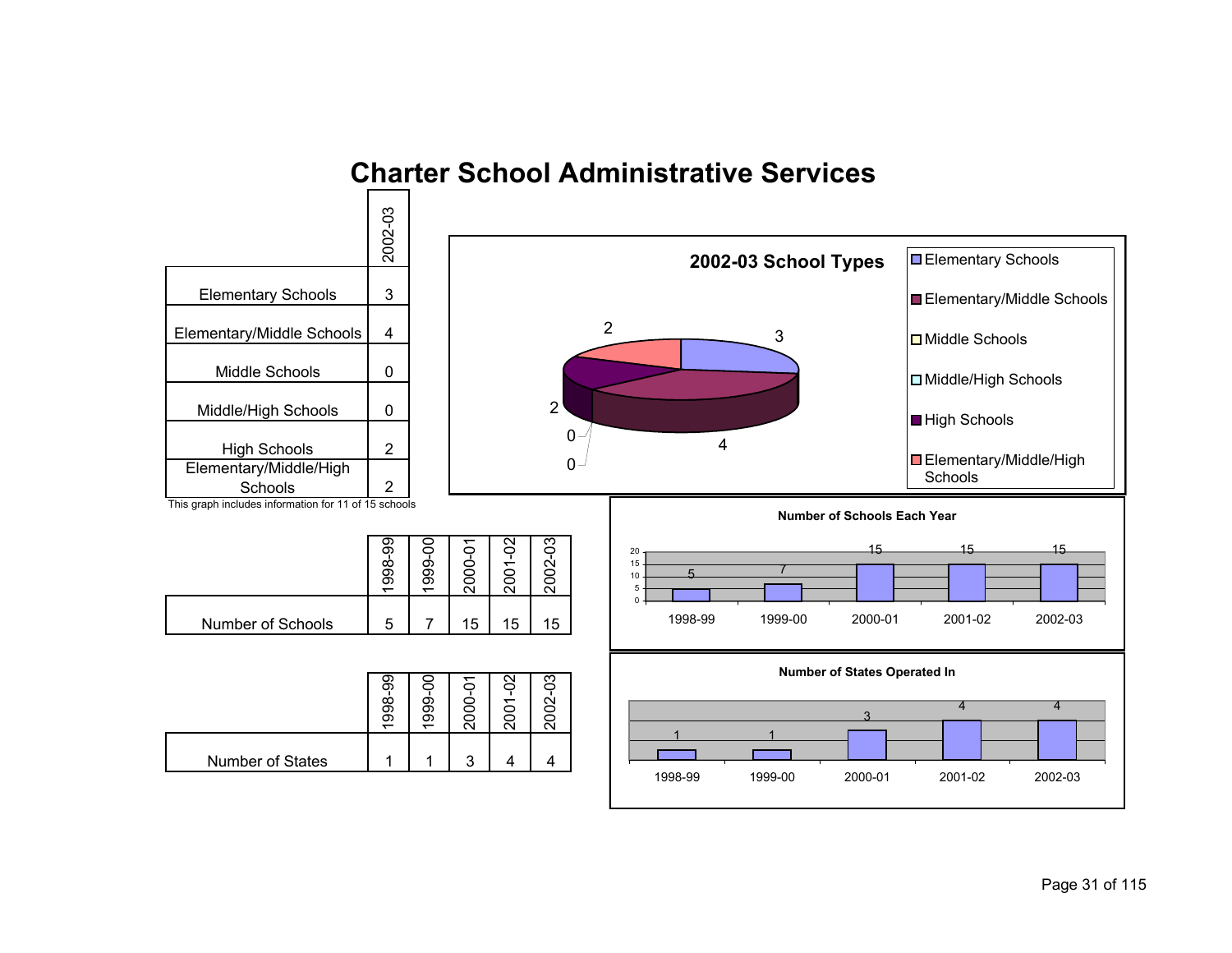# **Charter School Administrative Services**



6,031 includes students in 11 of 15 schools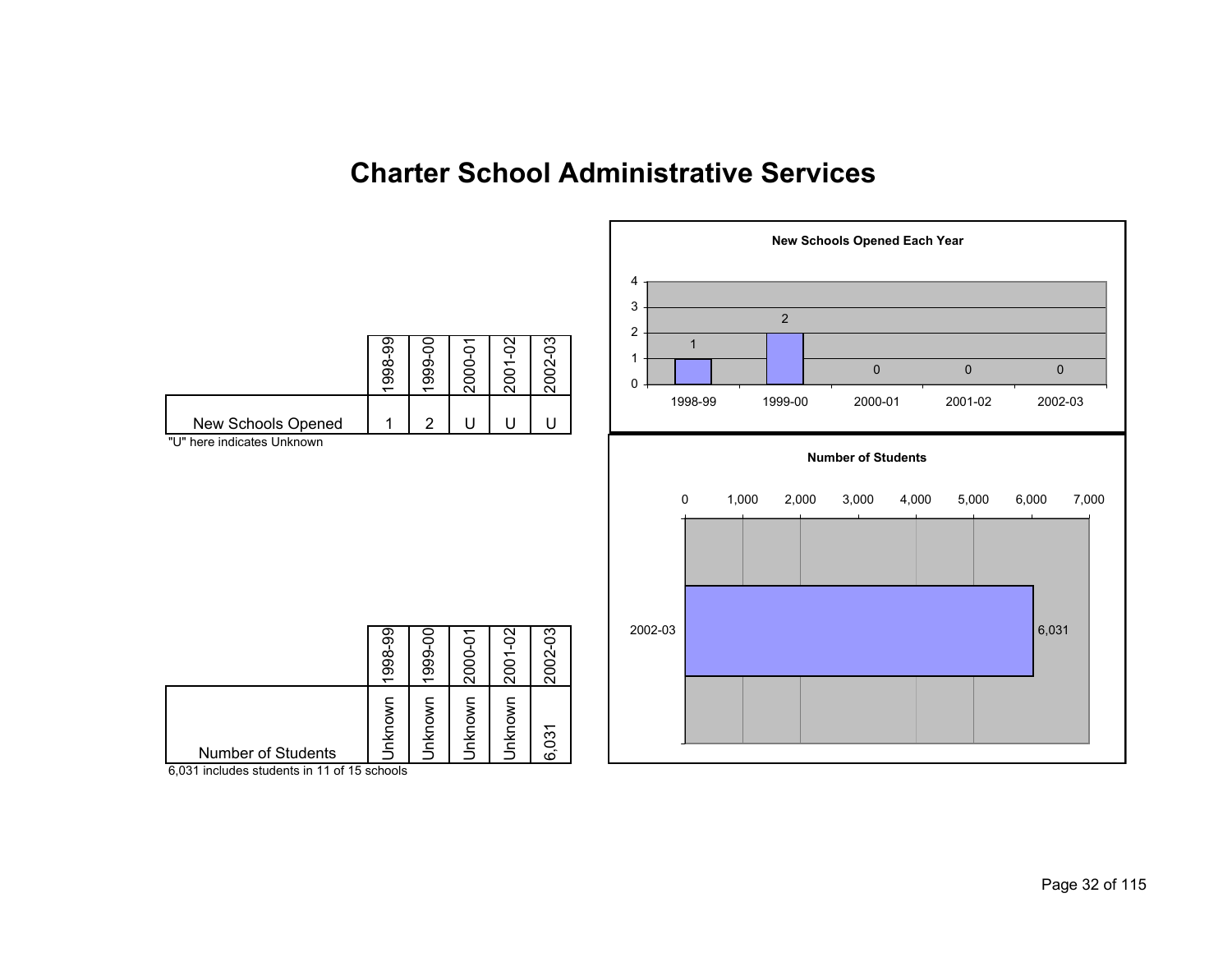### **For-Profit Education Management Organization Profiles 2002-2003 Directory Companies operating 10 or more schools**

# **Charter Schools USA**

| <b>Address</b>                                                 | <b>Telephone</b> | <b>WWW Address</b>                                 | Year<br><b>Founded</b> | <b>Privately</b><br><b>Held/Publicly</b><br><b>Traded</b> | <b>Profitability</b>            |
|----------------------------------------------------------------|------------------|----------------------------------------------------|------------------------|-----------------------------------------------------------|---------------------------------|
| 6245 N. Federal Hwy. 5th<br>Floor Fort Lauderdale, FL<br>33308 | Fax-954-202-3512 | Voice-954-202-3500   www.charterschoolsu<br>sa.com | 1998                   | <b>Private</b>                                            | <b>Not</b><br><b>Profitable</b> |

#### **NOTES:**

●Information confirmed by Charter Schools USA via fax communication on 16 December 2002.

●Information gathered from the Charter Schools USA website at www.charterschoolsusa.com on 24 May 2002, the Florida Department of Education Website at www.firn.edu/doe/choice/list.pdf on 28 June 2002, the US Securities and Exchange Commission website at www.sec.gov/edgar/searchedgar/companysearch.html on 19 July 2002, the Great Schools website at www.greatschools.net/modperl/browse\_school on 18 October 2002, and updated with information Charter Schools USA via fax communication on 16 December 2002.

●"The Academy of Skills and Knowledge" appears to have been renamed "Cumberland Academy."

#### **Schools**

|                                 |                      |                     | <b>Grade Levels</b> | <b>Number of</b> | <b>Charter</b> |
|---------------------------------|----------------------|---------------------|---------------------|------------------|----------------|
| <b>School Name</b>              | Location             | <b>Year Founded</b> | <b>Served</b>       | <b>Students</b>  | School?        |
| North Lauderdale Academy        |                      |                     |                     |                  |                |
| <b>High School</b>              | North Lauderdale, FL | 1998                | $9 - 12$            | 929              | Yes            |
| <b>Ryder Elementary Charter</b> |                      |                     |                     |                  |                |
| School                          | Miami, FL            | 1999                | K-5                 | 397              | Yes            |
| <b>Coral Springs Charter</b>    |                      |                     |                     |                  |                |
| School                          | Coral Springs, FL    | 1999                | $6 - 12$            | 1,594            | Yes            |
| vanKara North County            |                      |                     |                     |                  |                |
| <b>Charter School</b>           | Opa-Locka, FL        | 2001                | $K-5$               | 293              | Yes            |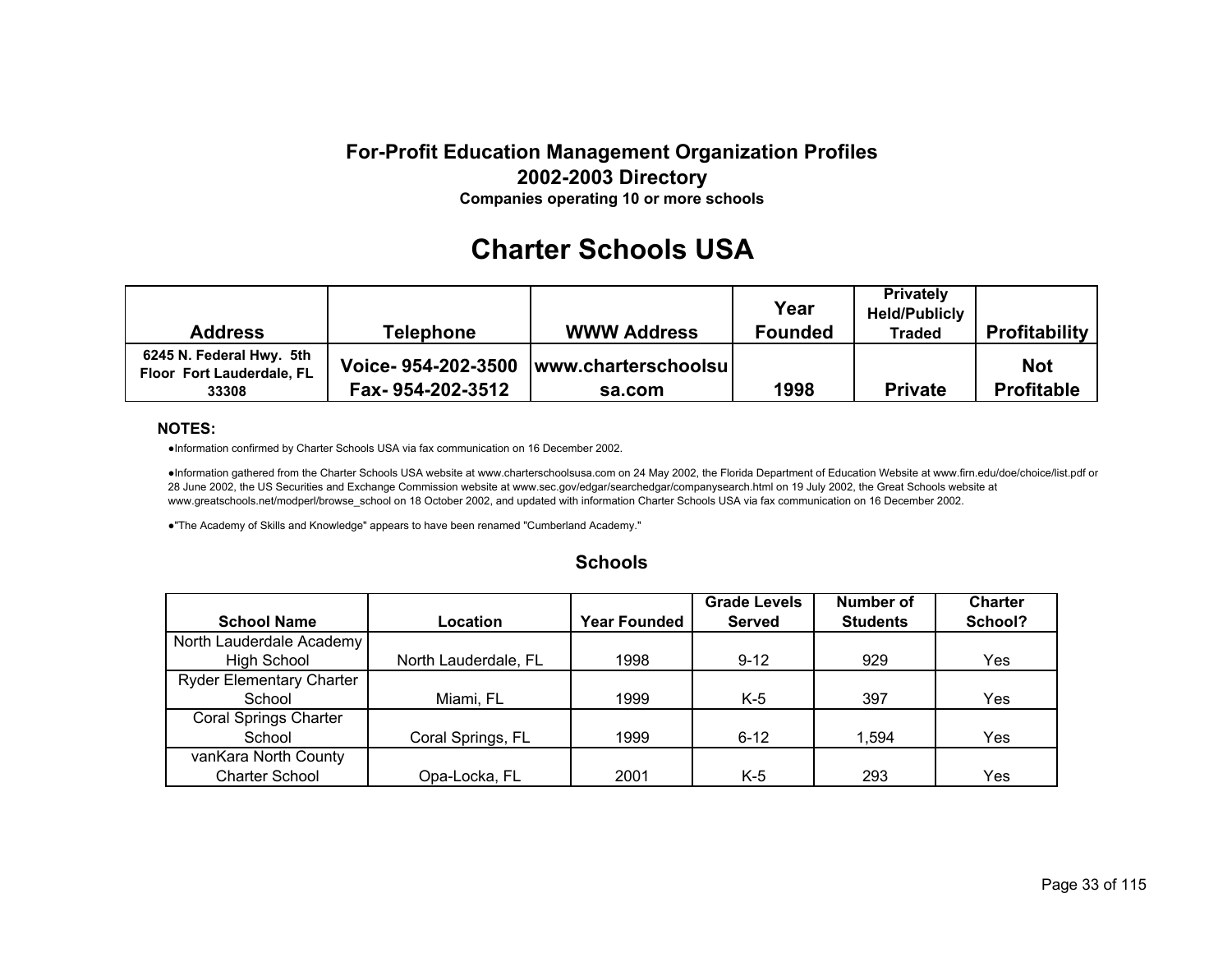|                                                    |                       |                     | <b>Grade Levels</b> | Number of       | <b>Charter</b> |  |
|----------------------------------------------------|-----------------------|---------------------|---------------------|-----------------|----------------|--|
| <b>School Name</b><br>Location                     |                       | <b>Year Founded</b> | <b>Served</b>       | <b>Students</b> | School?        |  |
| North Broward Academy of                           |                       |                     |                     |                 |                |  |
| Excellence<br>North Lauderdale, FL                 |                       | 2001                | $K-4$               | 181             | Yes            |  |
| Bay Haven Charter                                  |                       |                     |                     |                 |                |  |
| Academy                                            | Panama City, FL       | 2001                | K-8                 | 225             | Yes            |  |
| Northeast Academy                                  | North Miami Beach, FL | 2001                | $K-5$               | 240             | Yes            |  |
| Parkway Academy<br>Miramar, FL                     |                       | 2001                | $9 - 12$            | 454             | Yes            |  |
| Downtown Miami Charter<br>School<br>Miami, FL      |                       | 2002                | $K-5$               | 313             | Yes            |  |
| <b>Bonita Springs Charter</b><br>School            | Bonita Springs, FL    | 2002                | $K-5$               | 276             | Yes            |  |
| Oak Cliff Academy                                  | Dallas, TX            | 1999                | K-8                 | 613             | Yes            |  |
| Houston Gateway Academy<br>Houston, TX             |                       | 2001                | K-8                 | 700             | Yes            |  |
| Midland Academy Charter<br>School                  | Midland, TX           | 2001                | K-8                 | 702             | Yes            |  |
| <b>Cumberland Academy</b>                          | Tyler, TX             | 2001                | K-8                 | 261             | Yes            |  |
| New Frontiers Charter<br>School<br>San Antonio, TX |                       | 2001                | $K-9$               | 784             | Yes            |  |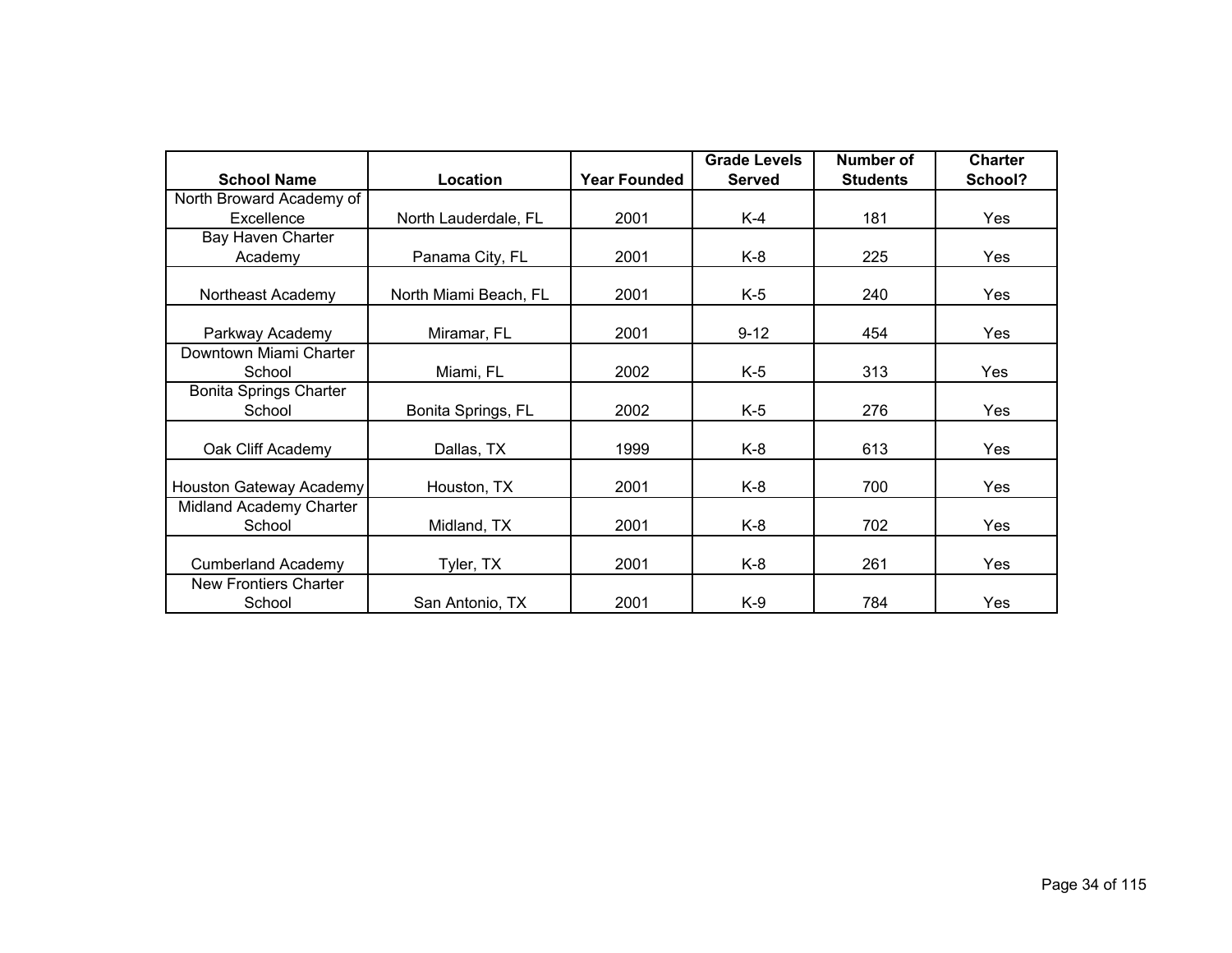### **Discontinued Schools - Charter Schools USA**

| <b>School Name</b>    | Location   | Year | <b>Reason Discontinued</b>                                             |
|-----------------------|------------|------|------------------------------------------------------------------------|
| McCullough Academy of |            |      |                                                                        |
| Excellence            | Austin, TX | 2002 | Unknown-fax communication with Charter Schools USA on 16 December 2002 |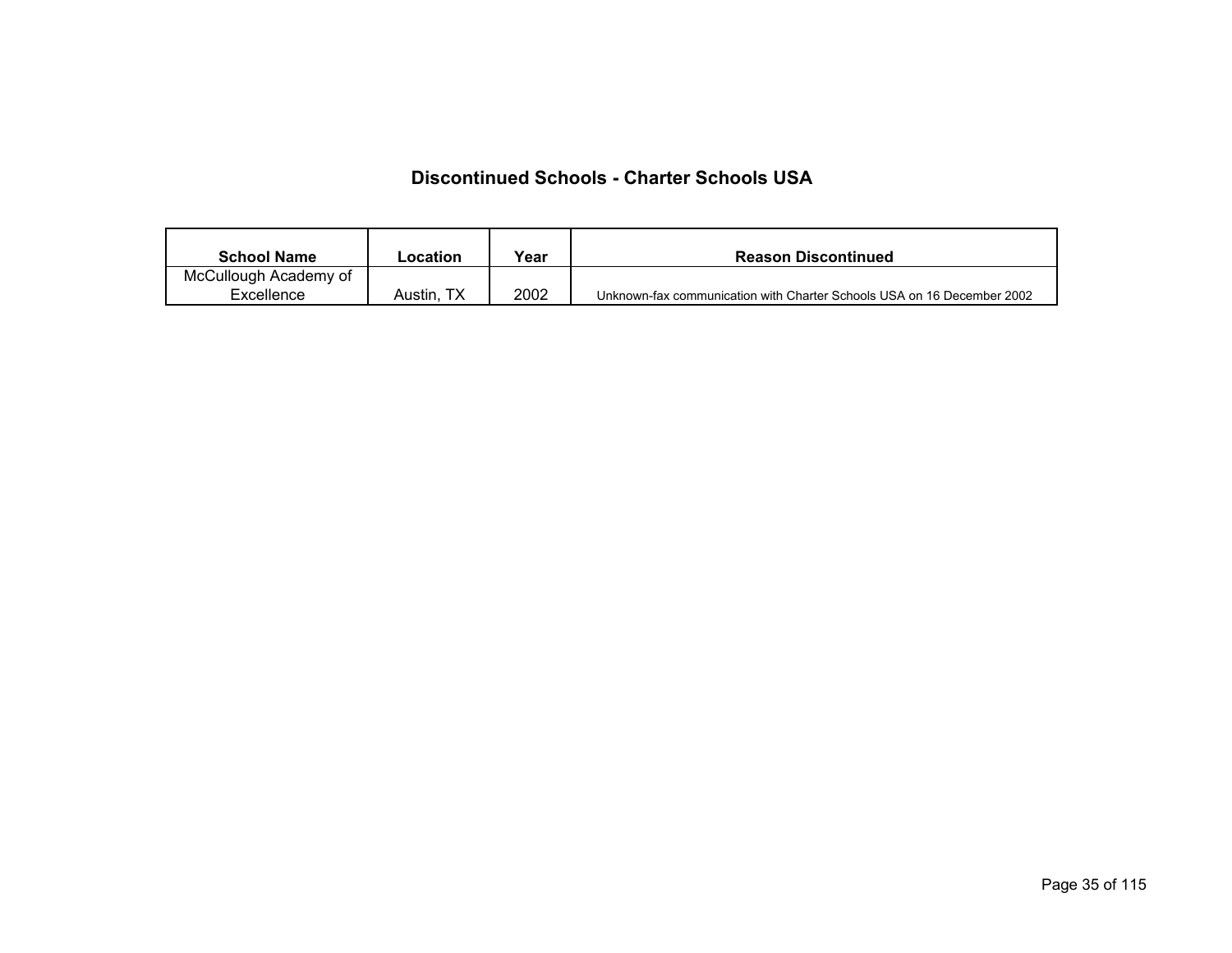# **Charter Schools USA**

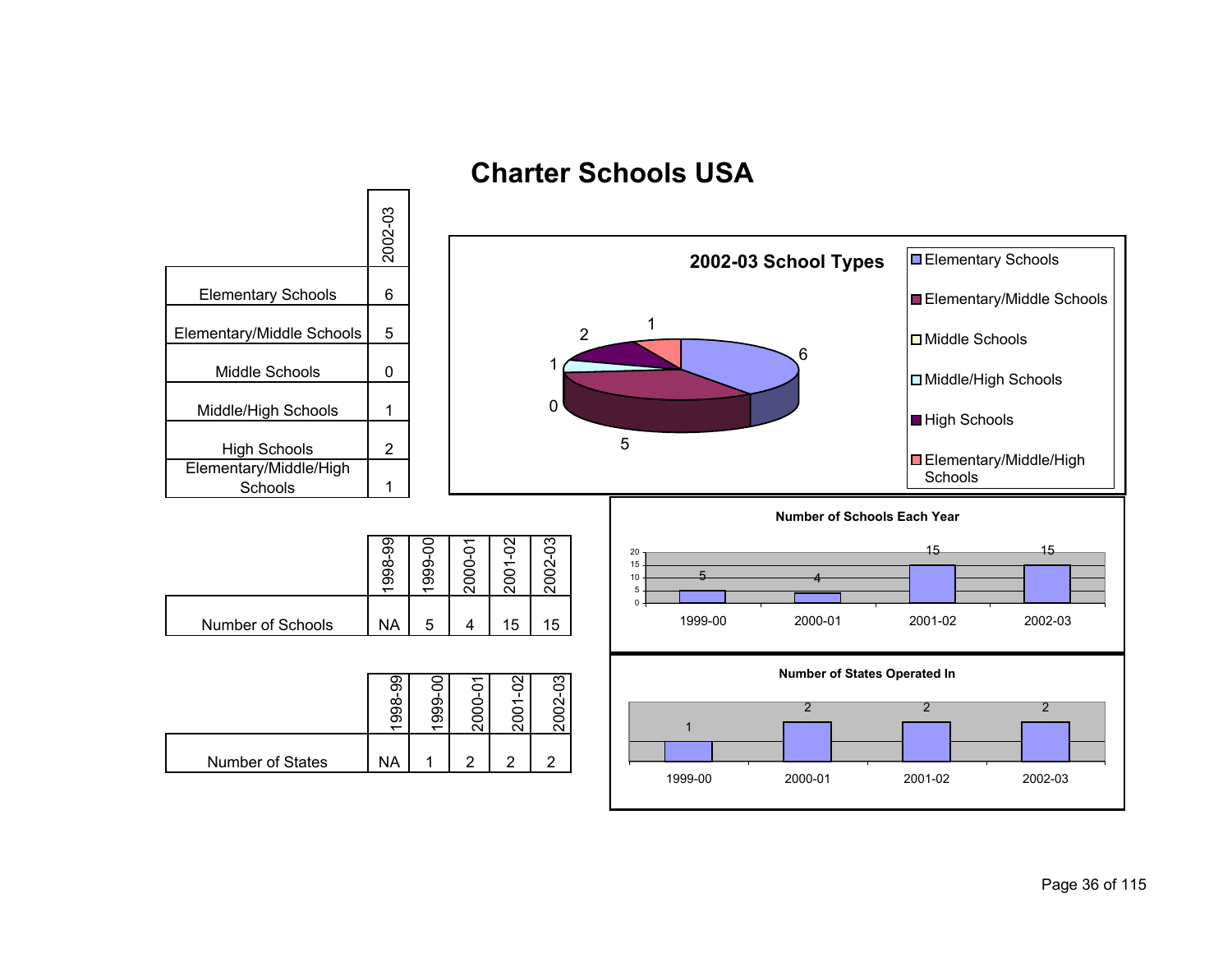# **Charter Schools USA**

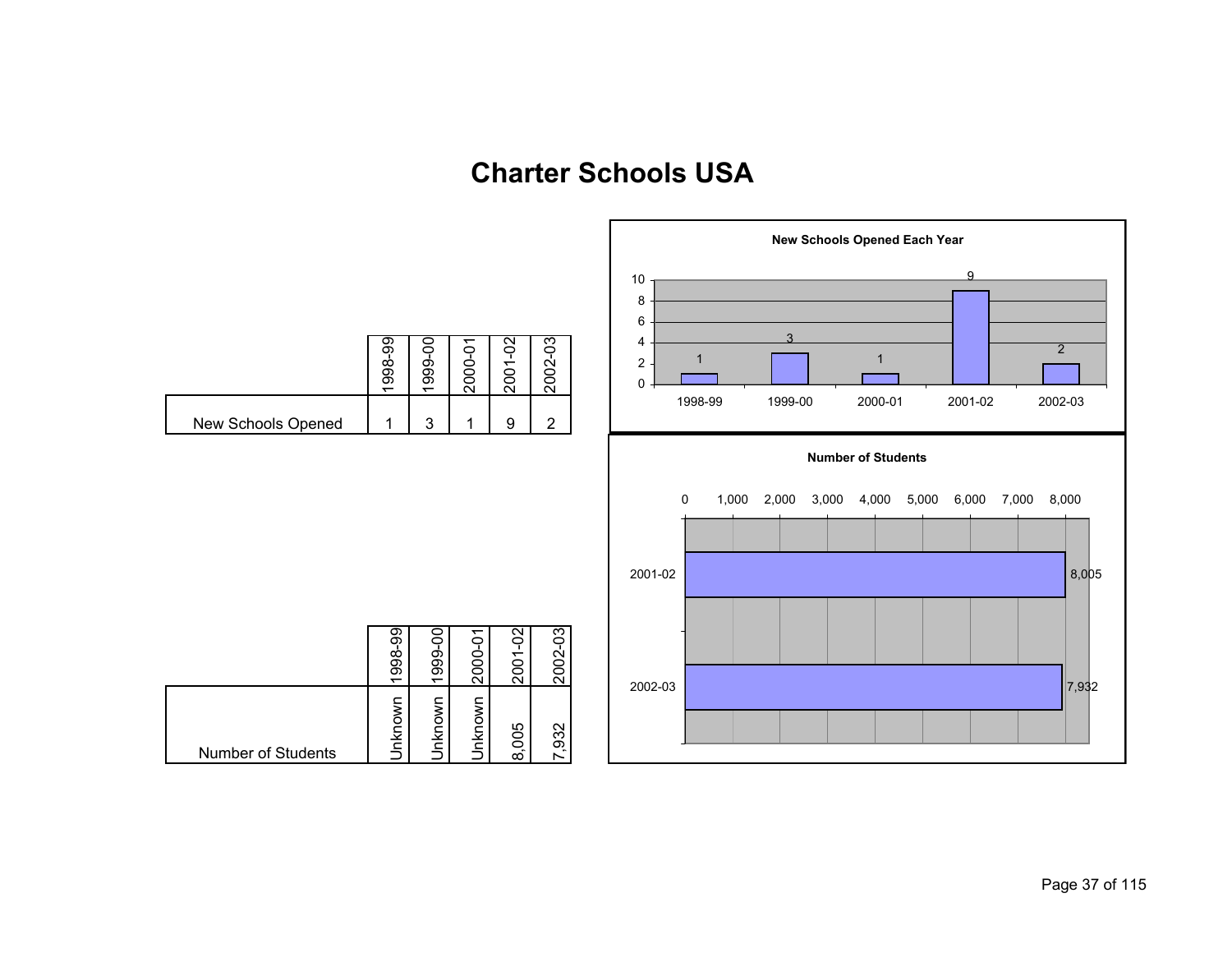# **Edison Schools**

| Address                                            | <b>Telephone</b>                       | <b>WWW Address</b>    | Year<br><b>Founded</b> | <b>Privately</b><br><b>Held/Publicly</b><br><b>Traded</b> | <b>Profitability</b>            |
|----------------------------------------------------|----------------------------------------|-----------------------|------------------------|-----------------------------------------------------------|---------------------------------|
| 521 5th Ave. 15th Fl.<br><b>New York, NY 10175</b> | Voice-212-419-1600<br>Fax-212-419-1604 | www.edisonschools.com | 1992                   | <b>Public</b>                                             | <b>Not</b><br><b>Profitable</b> |

#### **NOTES:**

●Attempts were made to confirm this information via fax communication with company representatives on 12 September, 29 October, and 3 December 2002. Edison Schools did not respond to these multiple requests.

●Information gathered from the Edison Schools website at www.edisonschools.com/schools/schools.asp on 21-23 May 2002, and 5 September 2002, the Great Schools website at www.greatschools.net/modperl/browse\_school on 1, 3,18, and 22 October 2002, the US Securities and Exchange Commission website at

http://www.sec.gov/edgar/searchedgar/companysearch.html on 19 December 2002, and the Michigan Association of Public School Academies website at http://www.charterschools.org/pages/schools.cfm on 15 August 2002.

|                               |                   |                     | <b>Grade Levels</b> | Number of       | <b>Charter</b> |
|-------------------------------|-------------------|---------------------|---------------------|-----------------|----------------|
| <b>School Name</b>            | Location          | <b>Year Founded</b> | <b>Served</b>       | <b>Students</b> | School?        |
| Feaster-Edison Charter        |                   |                     |                     |                 |                |
| School                        | Chula Vista, CA   | 1997                | K-6                 | 1,141           | Yes            |
| Phillips-Edison Partnership   |                   |                     |                     |                 |                |
| School                        | Napa, CA          | 1998                | K-6                 | 582             | Yes            |
|                               |                   |                     |                     |                 |                |
| <b>Edison Charter Academy</b> | San Francisco, CA | 1998                | K-5                 | 473             | Yes            |
|                               |                   |                     |                     |                 |                |
| San Jose-Edison Academy       | West Covina, CA   | 1998                | K-6                 | 1.098           | Yes            |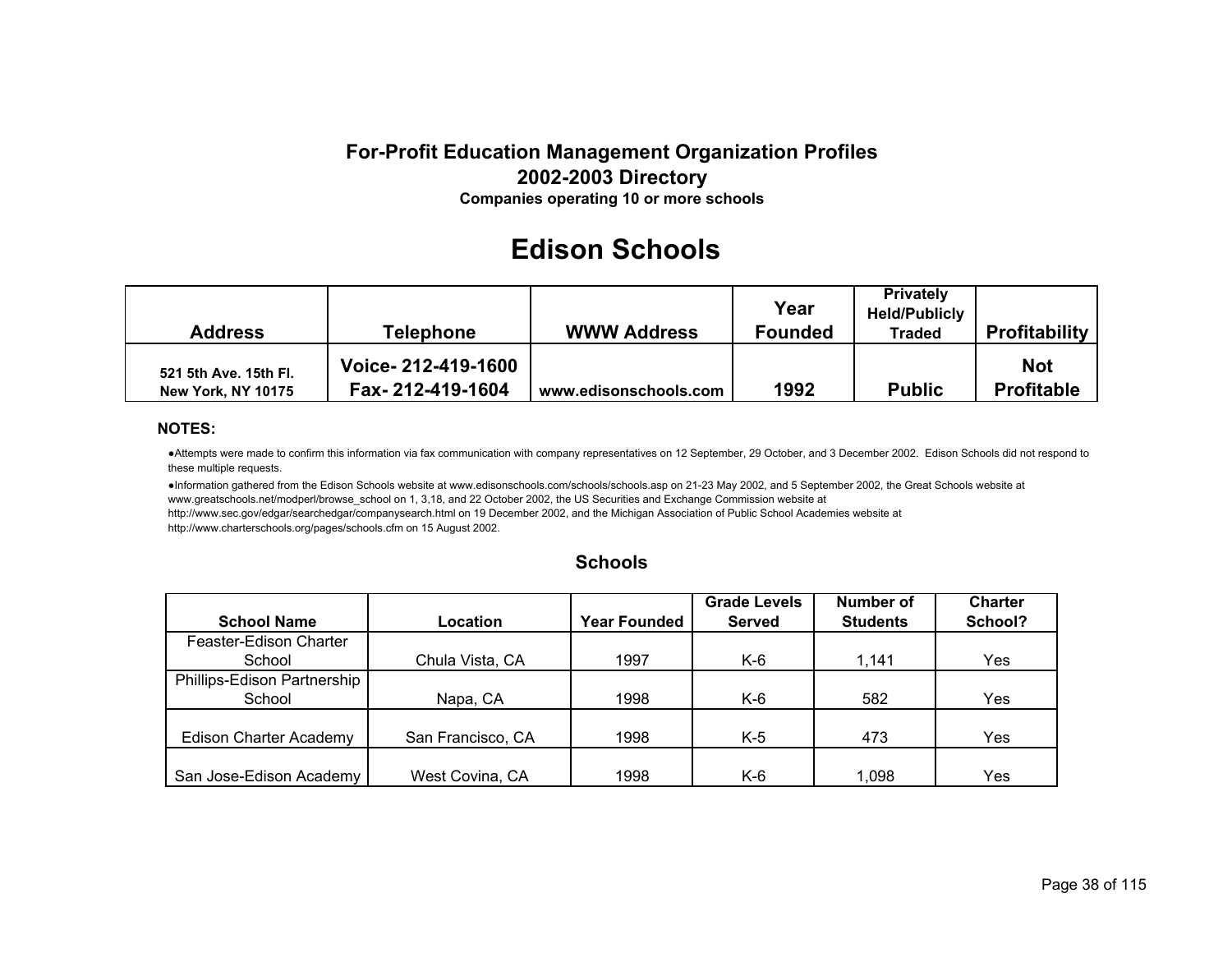|                                                                 |                      |                     | <b>Grade Levels</b> | <b>Number of</b> | <b>Charter</b> |
|-----------------------------------------------------------------|----------------------|---------------------|---------------------|------------------|----------------|
| <b>School Name</b>                                              | Location             | <b>Year Founded</b> | <b>Served</b>       | <b>Students</b>  | School?        |
| <b>Edison McNair Academy</b>                                    | East Palo Alto, CA   | 1998                | $4 - 8$             | 552              | Yes            |
| Edison Brentwood Academy                                        | East Palo Alto, CA   | 1998                | $K-3$               | 597              | Yes            |
| Edison-Bethune Charter<br>Academy                               | Fresno, CA           | 1999                | $K-6$               | Unknown          | Yes            |
| Starr King-Edison Academy                                       | Long Beach, CA       | 2000                | $K-5$               | Unknown          | Unknown        |
| Roosevelt-Edison Charter<br>School                              | Colorado Springs, CO | 1996                | $K-5$               | 717              | Yes            |
| Academy-Edison<br><b>Elementary School</b>                      | Colorado Springs, CO | 1998                | $K-5$               | 645              | No             |
| Emerson-Edison<br>Partnership School                            | Colorado Springs, CO | 1997                | $6 - 8$             | 722              | Yes            |
| Wyatt-Edison Charter<br>School                                  | Denver, CO           | 1998                | $K-7$               | 665              | Yes            |
| Wintergreen Interdistrict<br><b>Magnet School</b>               | Hamden, CT           | 1998                | $K-8$               | Unknown          | Unknown        |
| Edison-Friendship Public Charter<br>School-Chamberlain Campus   | Washington, DC       | 1998                | $K-5$               | Unknown          | Yes            |
| Edison-Friendship Public Charter<br>School-Woodridge Campus     | Washington, DC       | 1998                | $K-5$               | Unknown          | Yes            |
| Edison-Friendship Public Charter<br>School-Blow Pierce Campus   | Washington, DC       | 1999                | $6 - 8$             | Unknown          | Yes            |
| Edison Friendship Senior Academy-<br>Carter G. Woodson Campus   | Washington, DC       | 2000                | $9 - 10$            | Unknown          | Unknown        |
| SE Academy for Scholastic<br>Excellence (Learn Now Division)    | Washington, DC       | 2001                | $K-8$               | Unknown          | Unknown        |
| <b>Community Academy Public</b><br>Charter (Learn Now Division) | Washington, DC       | 2001                | $K-8$               | Unknown          | Yes            |
| Thomas A. Edison Charter<br>School                              | Wilmington, DE       | 2000                | $K-7$               | 834              | Yes            |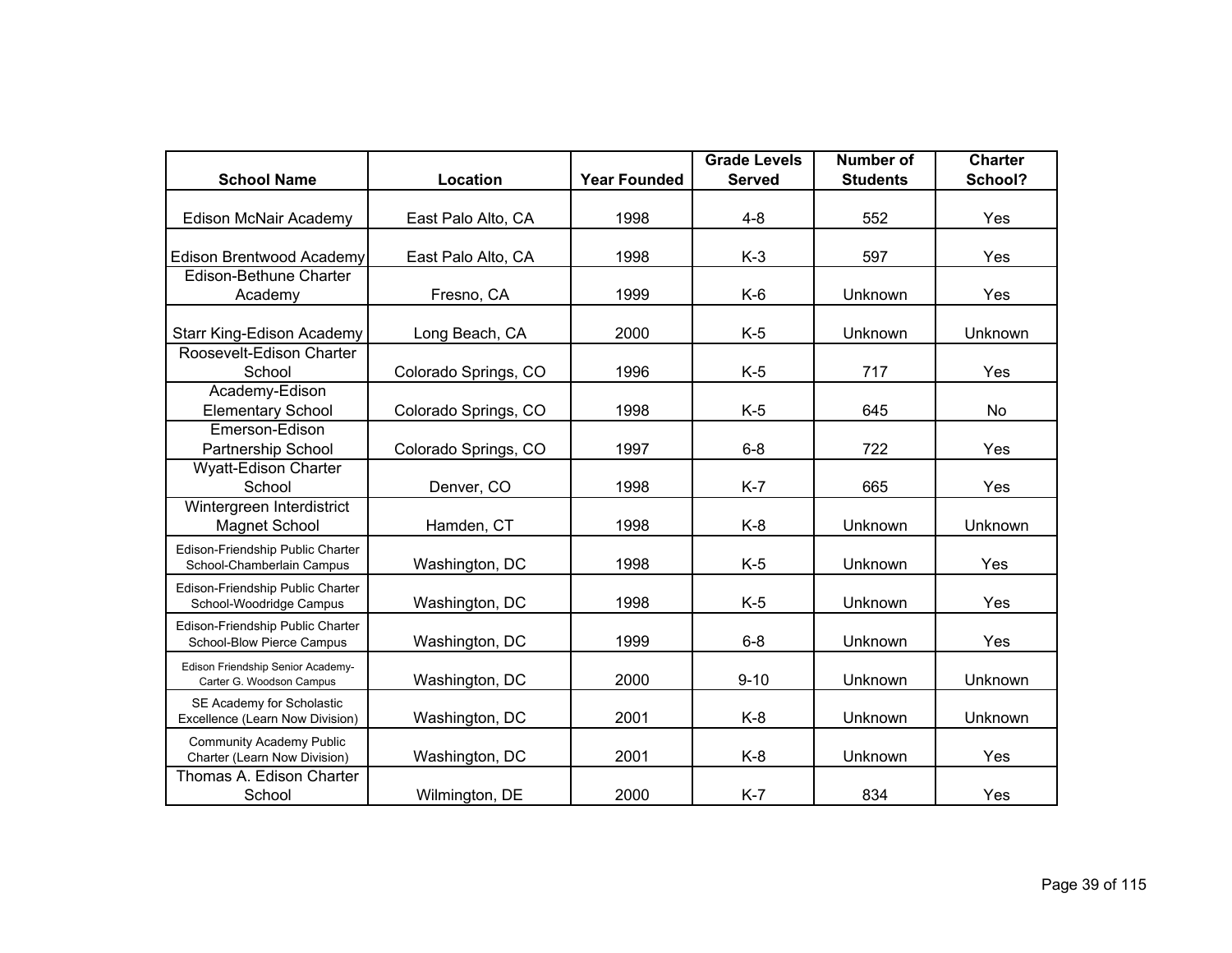|                                                          |                 |                     | <b>Grade Levels</b> | <b>Number of</b> | <b>Charter</b> |
|----------------------------------------------------------|-----------------|---------------------|---------------------|------------------|----------------|
| <b>School Name</b>                                       | Location        | <b>Year Founded</b> | <b>Served</b>       | <b>Students</b>  | School?        |
| Henry S. Reeves                                          |                 |                     |                     |                  |                |
| <b>Elementary School</b>                                 | Miami, FL       | 1996                | $K-5$               | 1,175            | No             |
| Charles R. Drew Charter                                  |                 |                     |                     |                  |                |
| School                                                   | Atlanta, GA     | 2000                | $K-5$               | 240              | Yes            |
| Jefferson-Edison                                         |                 |                     |                     |                  |                |
| <b>Elementary School</b>                                 | Davenport, IA   | 1999                | $K-5$               | 495              | No             |
| Franklin-Edison School                                   | Peoria, IL      | 1993                | $K-4$               | 696              | No             |
| Northmoor-Edison School                                  | Peoria, IL      | 1999                | $K-4$               | 502              | No             |
|                                                          |                 |                     |                     |                  |                |
| Chicago International Charter<br>School- Longwood Campus | Chicago, IL     | 1999                | $K-12$              | Unknown          | Yes            |
| Loucks Edison Junior                                     |                 |                     |                     |                  |                |
| Academy                                                  | Peoria, IL      | 2000                | $5 - 8$             | 508              | No             |
|                                                          |                 |                     |                     |                  |                |
| Feitshans-Edison                                         | Springfield, IL | 2000                | $K-6$               | 612              | No             |
| Rolling Acres Junior                                     |                 |                     |                     |                  |                |
| Academy                                                  | Peoria, IL      | 2001                | $5 - 8$             | Unknown          | Unknown        |
| Dodge-Edison Elementary                                  |                 |                     |                     |                  |                |
| School                                                   | Wichita, KS     | 1995                | $K-5$               | 630              | No             |
| Jardine-Edison Junior                                    |                 |                     |                     |                  |                |
| Academy                                                  | Wichita, KS     | 1996                | $6 - 8$             | 838              | No             |
| Seven Hills Charter School                               | Worchester, MA  | 1996                | $K-8$               | 664              | Yes            |
|                                                          |                 |                     |                     |                  |                |
| Montebello Elementary                                    | Baltimore, MD   | 2000                | Pre, K-6            | 699              | No             |
| <b>Gilmor Elementary</b>                                 | Baltimore, MD   | 2000                | Pre, K-6            | 486              | No             |
| Furman Templeton                                         |                 |                     |                     |                  |                |
| Elementary                                               | Baltimore, MD   | 2000                | Pre, K-6            | 448              | No             |
| Williams-Edison Partnership                              |                 |                     |                     |                  |                |
| School                                                   | Flint, MI       | 1997                | $K-5$               | 549              | No             |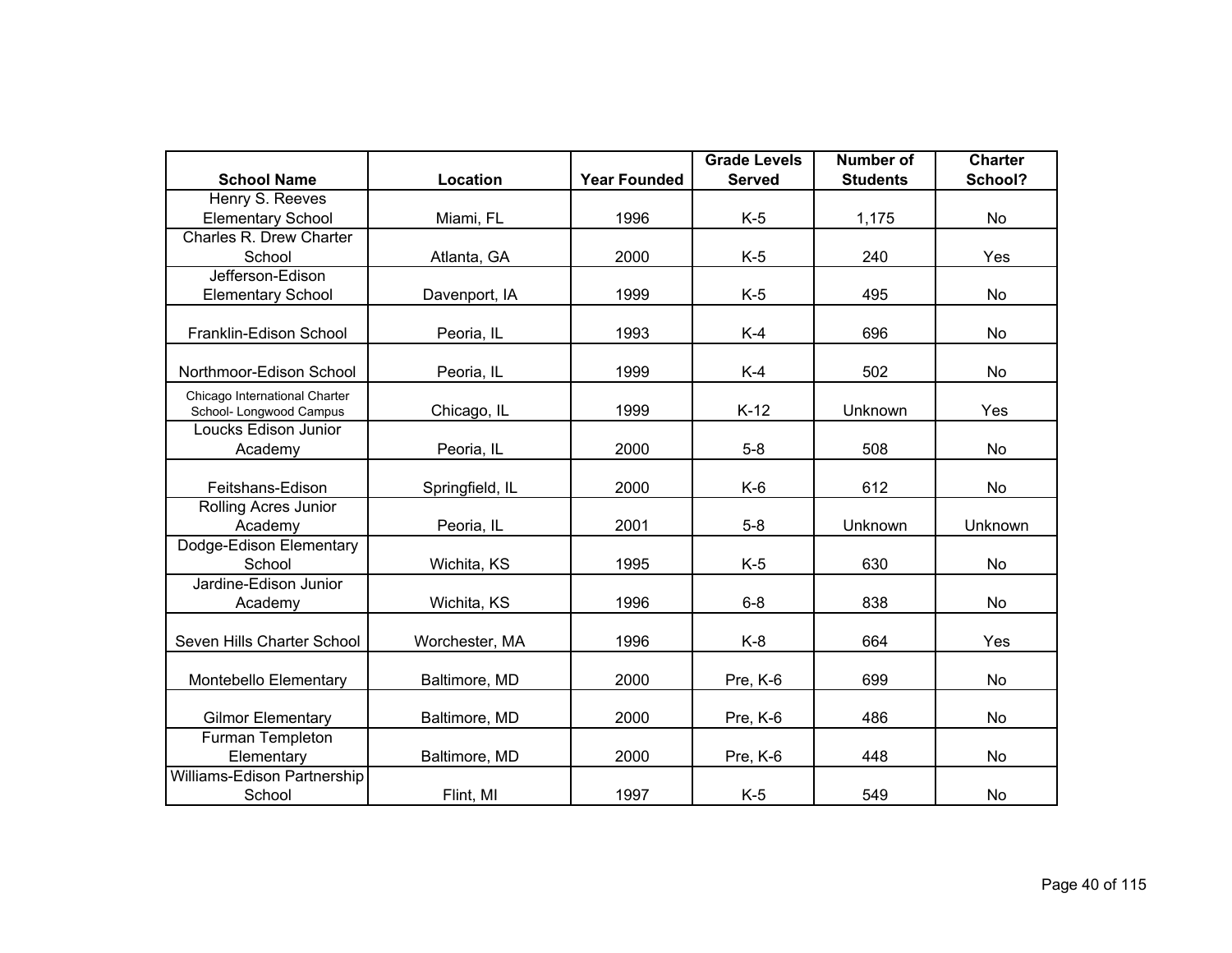|                                |                  |                     | <b>Grade Levels</b> | <b>Number of</b> | <b>Charter</b> |
|--------------------------------|------------------|---------------------|---------------------|------------------|----------------|
| <b>School Name</b>             | Location         | <b>Year Founded</b> | <b>Served</b>       | <b>Students</b>  | School?        |
| Garfield-Edison Partnership    |                  |                     |                     |                  |                |
| School                         | Flint, MI        | 1997                | $K-5$               | 507              | Yes            |
| Detroit Academy of Arts and    |                  |                     |                     |                  |                |
| Sciences                       | Detroit, MI      | 1997                | $K-5$               | 2,200            | Yes            |
| Detroit-Edison Public School   |                  |                     |                     |                  |                |
| Academy                        | Detroit, MI      | 1998                | $K-8$               | 1,097            | Yes            |
| Washington-Edison              |                  |                     |                     |                  |                |
| Partnership School             | Battle Creek, MI | 1998                | $K-6$               | 356              | No             |
| Wilson-Edison Partnership      |                  |                     |                     |                  |                |
| School                         | Battle Creek, MI | 1998                | K-6                 | 259              | No.            |
|                                |                  |                     |                     |                  |                |
| Edison- Perdue Academy         | Pontiac, MI      | 1998                | $K-7$               | 1,144            | No             |
| Southwestern Edison Jr.        |                  |                     |                     |                  |                |
| Academy                        | Battle Creek, MI | 1999                | $7 - 8$             | 277              | No             |
| <b>YMCA Service Learning</b>   |                  |                     |                     |                  |                |
| Academy                        | Detroit, MI      | 1999                | $K-5$               | 1,057            | Yes            |
| <b>Edison-Oakland Public</b>   |                  |                     |                     |                  |                |
| School Academy                 | Ferndale, MI     | 1999                | $K-8$               | 840              | Yes            |
| Flint Northwestern Comm. High  |                  |                     |                     |                  |                |
| School Edison Partnership      | Flint, MI        | 1999                | $6 - 10$            | Unknown          | Unknown        |
| <b>Blanchett Middle School</b> | Inkster, MI      | 2000                | $6 - 8$             | 386              | No             |
| Meek-Milton Primary            |                  |                     |                     |                  |                |
| Academy                        | Inkster, MI      | 2000                | Pre, K-2            | 315              | No             |
|                                |                  |                     |                     |                  |                |
| Baylor Woodson                 | Inkster, MI      | 2000                | $K-5$               | 756              | No             |
|                                |                  |                     |                     |                  |                |
| Inkster High School            | Inkster, MI      | 2000                | $9 - 12$            | 358              | No             |
| Detroit Academy of Arts and    |                  |                     |                     |                  |                |
| Sciences, Medbury Campus       | Detroit, MI      | 2001                | $6 - 10$            | Unknown          | Yes            |
| Duluth-Edison Partnership      |                  |                     |                     |                  |                |
| Schools                        | Duluth, MN       | 1997                | $K-8$               | 217              | Unknown        |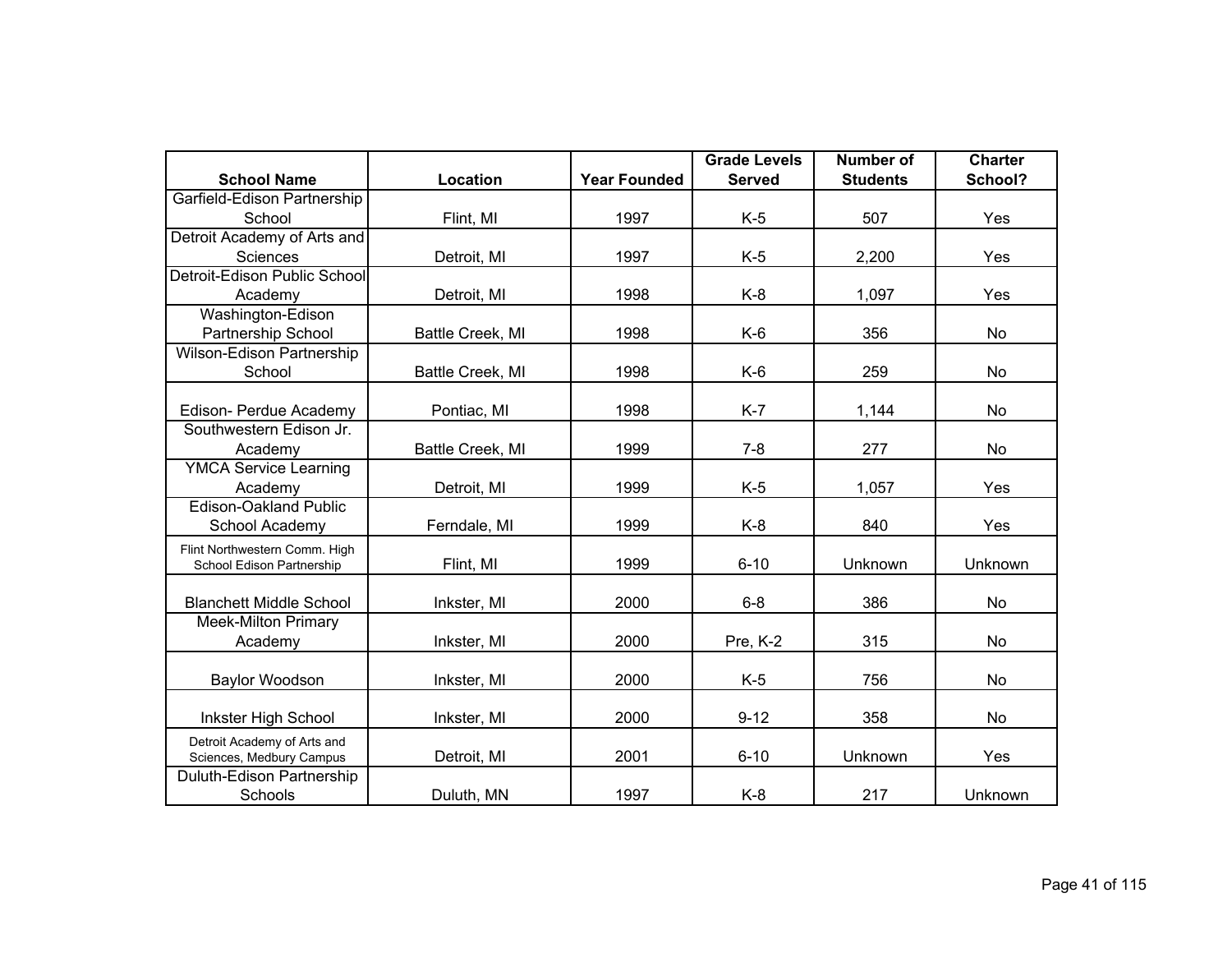|                               |                 |                     | <b>Grade Levels</b> | <b>Number of</b> | <b>Charter</b> |
|-------------------------------|-----------------|---------------------|---------------------|------------------|----------------|
| <b>School Name</b>            | Location        | <b>Year Founded</b> | <b>Served</b>       | <b>Students</b>  | School?        |
| <b>HOPE Community Academy</b> |                 |                     |                     |                  |                |
| (LearnNow Division)           | St. Paul, MN    | 2001                | $K-4$               | Unknown          | Unknown        |
| Woodland-Edison Classical     |                 |                     |                     |                  |                |
| Academy                       | Kansas City, MO | 1999                | $K-5$               | Unknown          | Unknown        |
| Allen-Edison Village School   | Kansas City, MO | 1999                | $K-8$               | 452              | Yes            |
| <b>Westport Edison Middle</b> |                 |                     |                     |                  |                |
| Academy                       | Kansas City, MO | 1999                | $6 - 8$             | Unknown          | Unknown        |
| <b>Westport Edison Senior</b> |                 |                     |                     |                  |                |
| Academy                       | Kansas City, MO | 1999                | $9 - 12$            | Unknown          | Unknown        |
| Swift Creek-Edison            |                 |                     |                     |                  |                |
| Elementary                    | Whitakers, NC   | 1999                | $K-5$               | 435              | No             |
|                               |                 |                     |                     |                  |                |
| Schomburg Charter School      | Jersey City, NJ | 2000                | $K-5$               | Unknown          | Yes            |
| Charles I. West-Edison        |                 |                     |                     |                  |                |
| Junior Academy                | Las Vegas, NV   | 2001                | $6 - 8$             | 1,603            | No             |
| Lincoln-Edison Elementary     | Las Vegas, NV   | 2001                | $K-5$               | 770              | No             |
| Crestwood-Edison              |                 |                     |                     |                  |                |
| Elementary                    | Las Vegas, NV   | 2001                | $K-5$               | 904              | No             |
| Ann T. Lynch-Edison           |                 |                     |                     |                  |                |
| Elementary                    | Las Vegas, NV   | 2001                | $K-5$               | 978              | No             |
| Cahlan-Edison Elementary      | Las Vegas, NV   | 2001                | $K-5$               | 908              | No             |
| C.C.Ronnow-Edison             |                 |                     |                     |                  |                |
| Elementary                    | Las Vegas, NV   | 2001                | $K-5$               | 1,081            | No             |
| John S. Park-Edison           |                 |                     |                     |                  |                |
| Elementary                    | Las Vegas, NV   | 2001                | $K-5$               | 899              | No             |
| The Charter School of         |                 |                     |                     |                  |                |
| Science & Technology          | Rochester, NY   | 2000                | $K-9$               | Unknown          | Yes            |
| New Covenant Charter          |                 |                     |                     |                  |                |
| School                        | Albany, NY      | 2000                | $K-6$               | Unknown          | Yes            |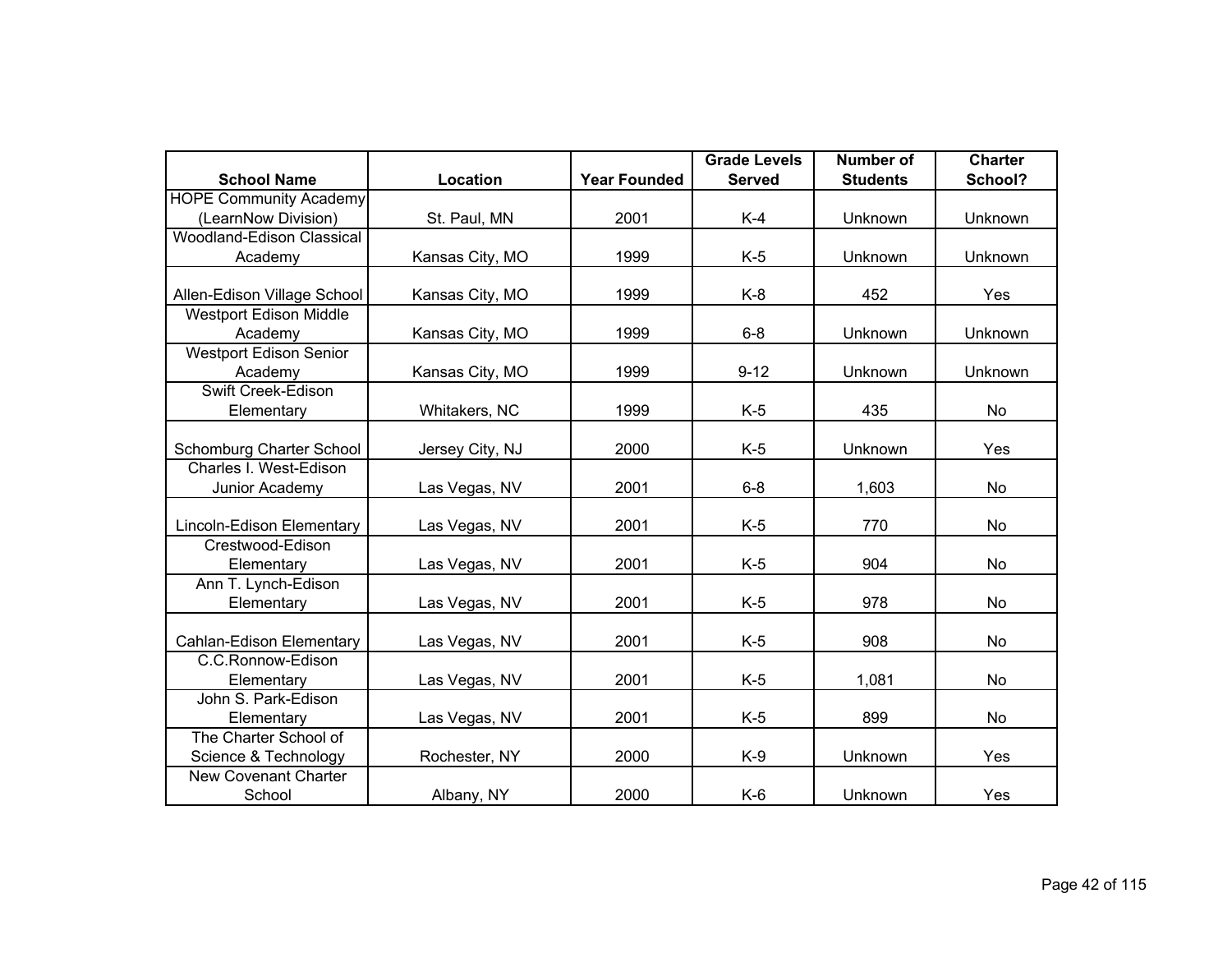|                                    |                  |                     | <b>Grade Levels</b> | <b>Number of</b> | <b>Charter</b> |
|------------------------------------|------------------|---------------------|---------------------|------------------|----------------|
| <b>School Name</b>                 | Location         | <b>Year Founded</b> | <b>Served</b>       | <b>Students</b>  | School?        |
| <b>Harriet Tubman Charter</b>      |                  |                     |                     |                  |                |
| (LearnNow Division)                | Bronx, NY        | 2001                | $K-3$               | Unknown          | Yes            |
| <b>Charter School for Applied</b>  |                  |                     |                     |                  |                |
| Technologies                       | Buffalo, NY      | 2001                | $K-6$               | Unknown          | Yes            |
| <b>Stepping Stone Academy</b>      |                  |                     |                     |                  |                |
| <b>Charter School</b>              | Buffalo, NY      | 2001                | $K-5$               | Unknown          | Yes            |
|                                    |                  |                     |                     |                  |                |
| <b>Riverhead Charter School</b>    | Riverhead, NY    | 2001                | $K-6$               | Unknown          | Yes            |
| The Dayton Academy                 | Dayton, OH       | 1999                | $K-5$               | Unknown          | Unknown        |
| Dayton View Academy                | Dayton, OH       | 2000                | $K-5$               | 624              | Yes            |
|                                    |                  |                     |                     |                  |                |
| The Renaissance Academy            | Phoenixville, PA | 2000                | $K-9$               | Unknown          | Unknown        |
| Lincoln-Edison Charter             |                  |                     |                     |                  |                |
| School                             | York, PA         | 2000                | $K-5$               | Unknown          | Unknown        |
| <b>Chester High School</b>         |                  |                     |                     |                  |                |
| (LearnNow Division)                | Chester, PA      | 2001                | $9 - 12$            | 1,621            | No             |
| <b>Smedley Middle School</b>       |                  |                     |                     |                  |                |
| (LearnNow Division)                | Chester, PA      | 2001                | $6 - 8$             | 523              | No             |
| <b>Stetser Elementary</b>          |                  |                     |                     |                  |                |
| (LearnNow Division)                | Chester, PA      | 2001                | $K-5$               | 284              | <b>No</b>      |
| Showalter Edison Junior            |                  |                     |                     |                  |                |
| Academy                            | Chester, PA      | 2001                | $5-8$               | 448              | No             |
| Pulaski Edison Junior              |                  |                     |                     |                  |                |
| Academy                            | Chester, PA      | 2001                | $5-8$               | 560              | No             |
|                                    |                  |                     |                     |                  |                |
| <b>Wetherill Edison Elementary</b> | Chester, PA      | 2001                | $K-5$               | 337              | No             |
| <b>Main Street Edison</b>          |                  |                     |                     |                  |                |
| Academy                            | Upland, PA       | 2001                | $K-8$               | Unknown          | Unknown        |
| <b>William Penn Edison</b>         |                  |                     |                     |                  |                |
| Elementary                         | Chester, PA      | 2001                | $K-4$               | Unknown          | Unknown        |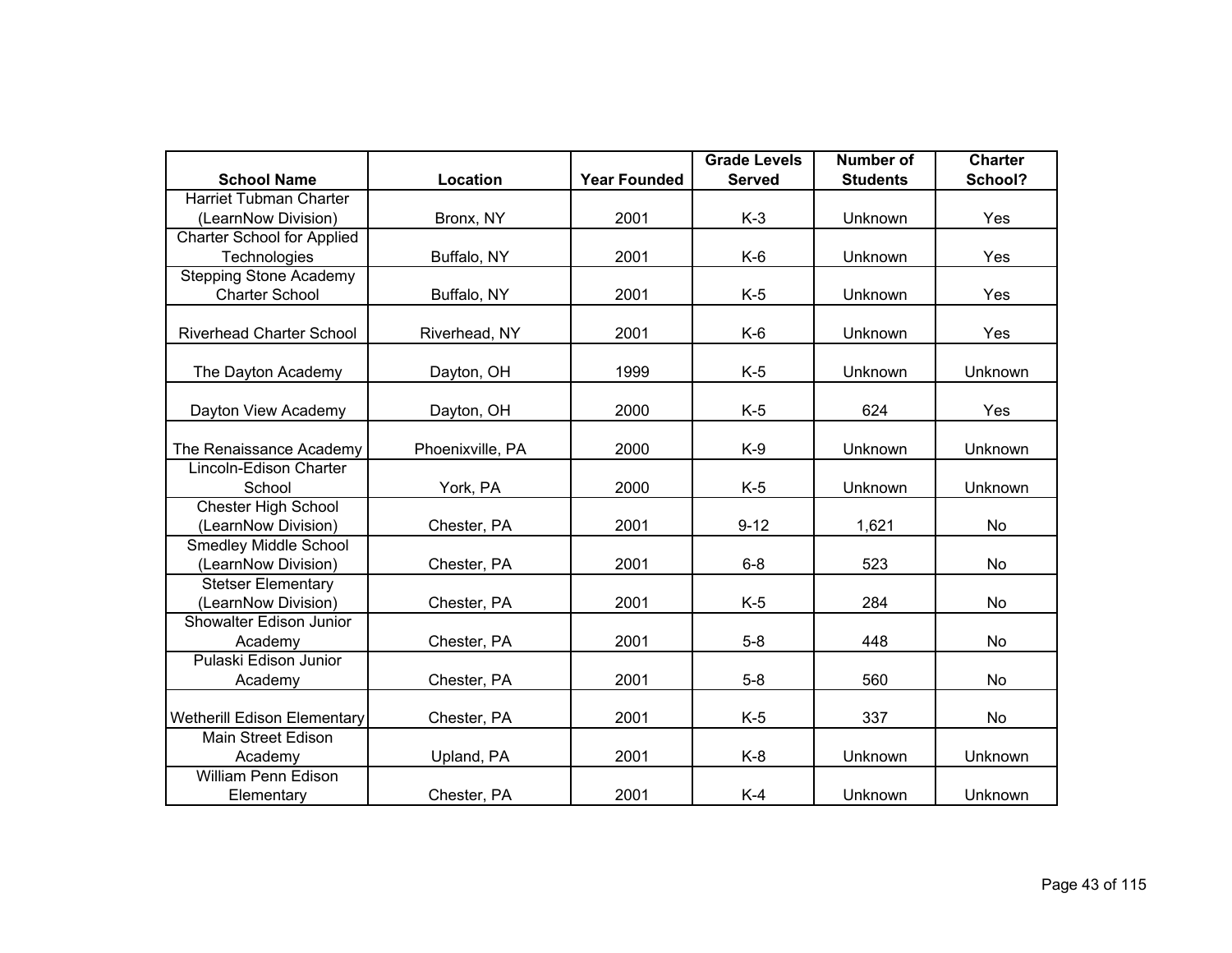|                                 |                  |                     | <b>Grade Levels</b> | <b>Number of</b> | <b>Charter</b> |
|---------------------------------|------------------|---------------------|---------------------|------------------|----------------|
| <b>School Name</b>              | Location         | <b>Year Founded</b> | <b>Served</b>       | <b>Students</b>  | School?        |
| <b>Columbus Edison</b>          |                  |                     |                     |                  |                |
| Elementary                      | Chester, PA      | 2001                | $K-5$               | 1,022            | No             |
| Mariana Bracetti Academy        |                  |                     |                     |                  |                |
| Charter (LearnNow Division)     | Philadelphia, PA | 2001                | $6-9$               | Unknown          | Yes            |
| Stoddart-Fleisher Middle        |                  |                     |                     |                  |                |
| School                          | Philadelphia, PA | 2002                | $6 - 8$             | 372              | No             |
|                                 |                  | 2002                | $K-8$               | 507              |                |
| <b>Ludlow Elementary School</b> | Philadelphia, PA |                     |                     |                  | No             |
| Sulzberger Middle School        | Philadelphia, PA | 2002                | $6 - 8$             | 923              | No             |
|                                 |                  |                     |                     |                  |                |
| <b>Barratt Middle School</b>    | Philadelphia, PA | 2002                | $5 - 8$             | 812              | No             |
|                                 |                  |                     |                     |                  |                |
| Locke Elementary School         | Philadelphia, PA | 2002                | $K-5$               | 508              | No             |
| <b>Tilden Middle School</b>     | Philadelphia, PA | 2002                | $5 - 8$             | 1,341            | No             |
| Shaw Middle School              | Philadelphia, PA | 2002                | $5-8$               | 797              | No             |
| Munoz-Marin Elementary          |                  |                     |                     |                  |                |
| School                          | Philadelphia, PA | 2002                | $K-8$               | 759              | No             |
| Kelley Elementary School        | Philadelphia, PA | 2002                | $K-6$               | 427              | No             |
| Morton-McMichael                |                  |                     |                     |                  |                |
| Elementary                      | Philadelphia, PA | 2002                | $K-8$               | 607              | No             |
| Harrity Elementary School       | Philadelphia, PA | 2002                | $K-5$               | 696              | No             |
|                                 |                  |                     |                     |                  |                |
| <b>Waring Elementary School</b> | Philadelphia, PA | 2002                | $K-5$               | 291              | No             |
| <b>Anderson Elementary</b>      |                  |                     |                     |                  |                |
| School                          | Philadelphia, PA | 2002                | $K-5$               | 545              | No             |
| Penn Treaty Middle School       | Philadelphia, PA | 2002                | $5-8$               | 854              | No             |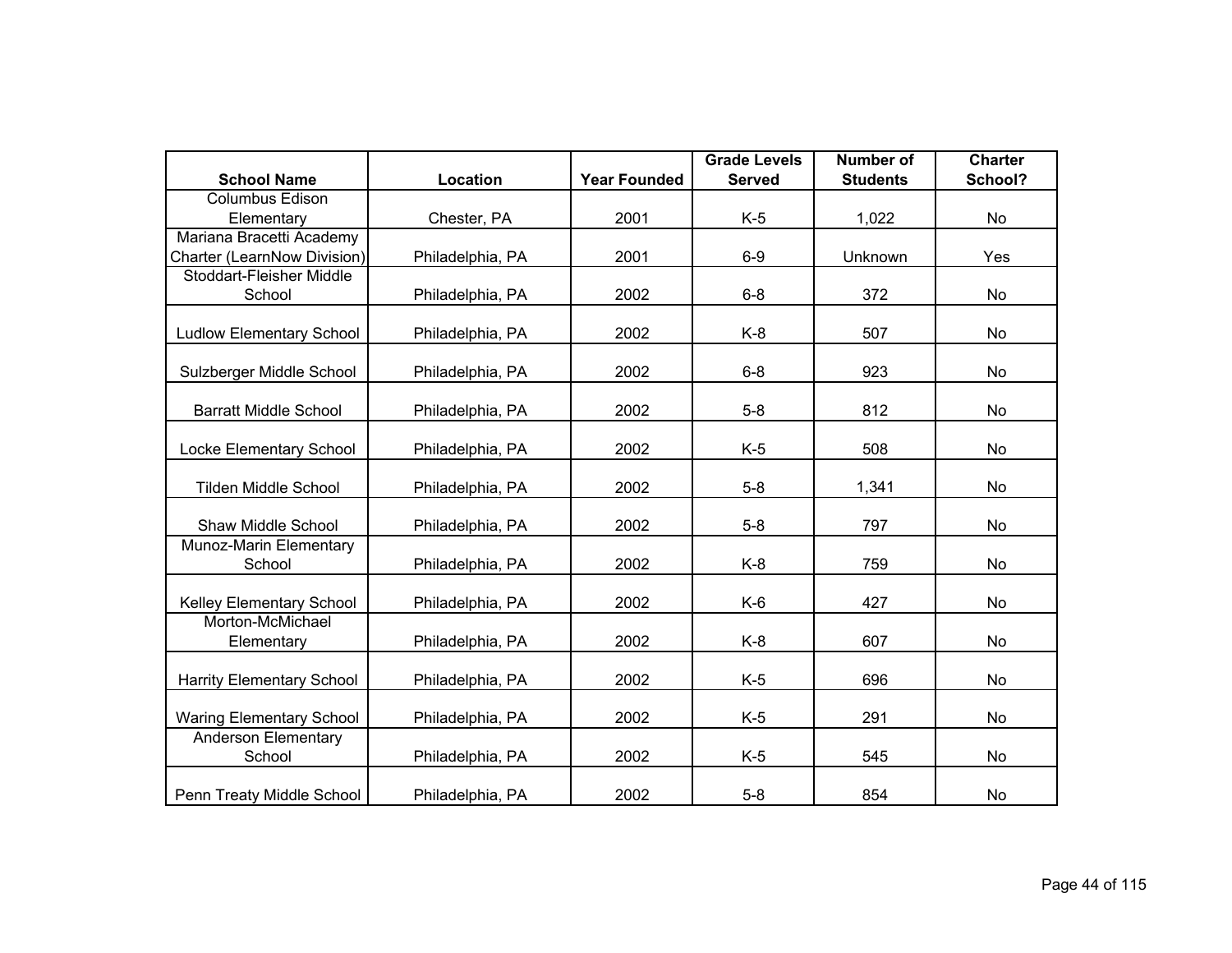|                                                                    |                  |                     | <b>Grade Levels</b> | <b>Number of</b> | <b>Charter</b> |
|--------------------------------------------------------------------|------------------|---------------------|---------------------|------------------|----------------|
| <b>School Name</b>                                                 | Location         | <b>Year Founded</b> | <b>Served</b>       | <b>Students</b>  | School?        |
| <b>Alcorn Elementary School</b>                                    | Philadelphia, PA |                     | $K-8$               | 1,152            | <b>No</b>      |
| Kenderton Elementary<br>School                                     | Philadelphia, PA | 2002                | $K-8$               | 761              | No             |
| Gillespie Middle School                                            | Philadelphia, PA | 2002                | $6 - 8$             | 896              | No             |
| Stetson Middle School                                              | Philadelphia, PA | 2002                | $5-8$               | 1,094            | No             |
| Potter-Thomas Elementary<br>School                                 | Philadelphia, PA | 2002                | $K-7$               | 708              | No             |
| Comegys Elementary<br>School                                       | Philadelphia, PA | 2002                | $K-5$               | 532              | No             |
| Stewart-Edison Junior<br>Academy                                   | Tyler, TX        | 1999                | $6 - 8$             | 569              | No             |
| <b>Blair-Edison</b>                                                | Dallas, TX       | 2000                | Pre, K-6            | 745              | No             |
| <b>Edward Titche Elementary</b>                                    | Dallas, TX       | 2000                | Pre, K-6            | 1,405            | No             |
| <b>Henderson Elementary</b>                                        | Dallas, TX       | 2000                | Pre, K-6            | 924              | No             |
| Maple Lawn Elementary                                              | Dallas, TX       | 2000                | Pre, K-6            | 914              | No             |
| <b>Hernandez Elementary</b>                                        | Dallas, TX       | 2000                | Pre, K-6            | 841              | No             |
| <b>Medrano Elementary</b>                                          | Dallas, TX       | 2000                | Pre, K-6            | 750              | No             |
| John W. Runyon                                                     | Dallas, TX       | 2000                | Pre, K-6            | 978              | No             |
| Milwaukee Science<br>Academy                                       | Milwaukee, WI    | 2000                | Pre, K-7            | 917              | Yes            |
| Milwaukee Urban League Academy of<br><b>Business and Economics</b> | Milwaukee, WI    | 2001                | $K-5$               | Unknown          | Unknown        |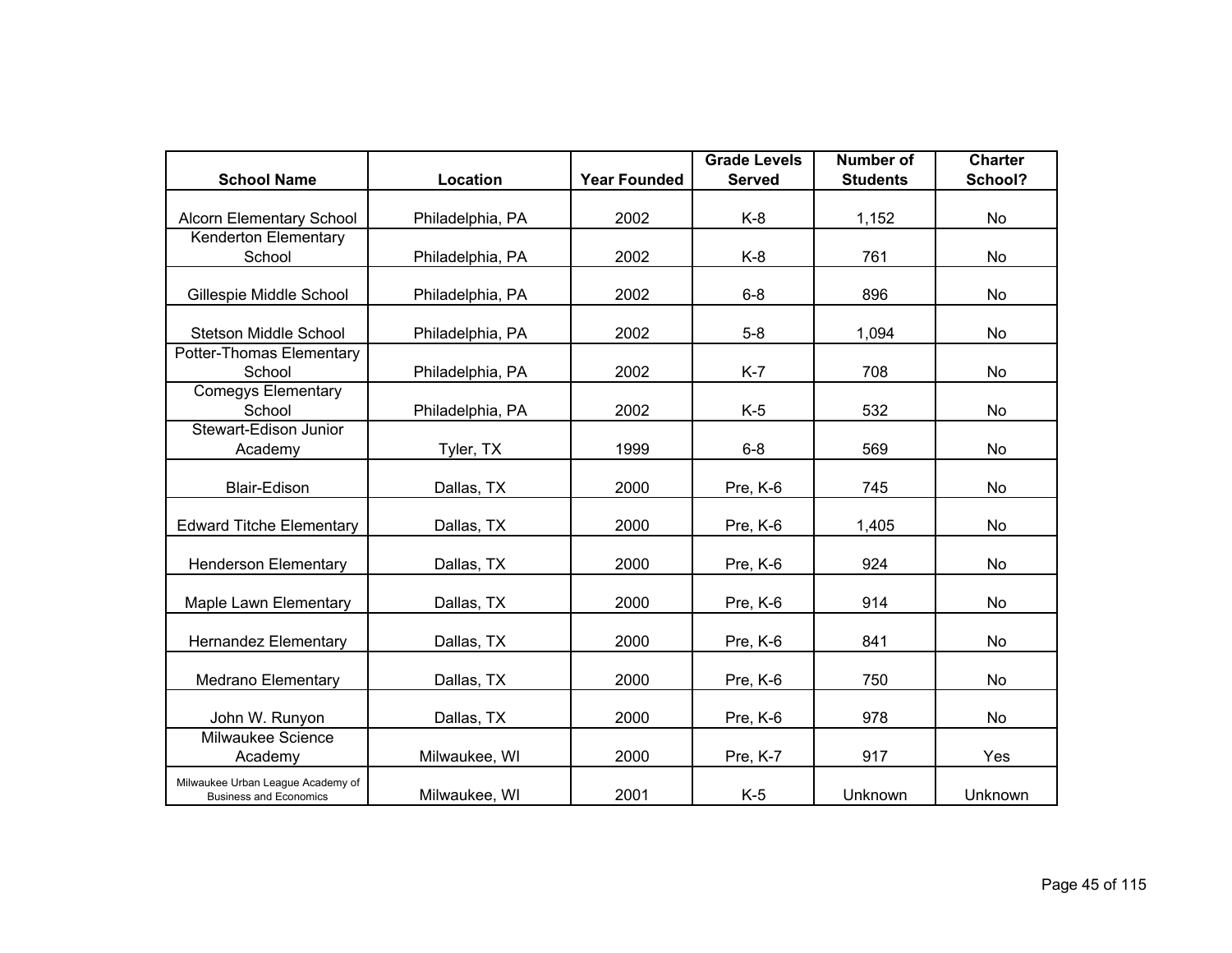#### **Discontinued Schools - Edison Schools**

| <b>School Name</b>                | Location        | Year | <b>Reason Discontinued</b>                                                                                        |
|-----------------------------------|-----------------|------|-------------------------------------------------------------------------------------------------------------------|
| Timberview-Edison                 | Colorado        |      |                                                                                                                   |
| Elementary                        | Springs, CO     | 2000 | Lack of enrollment. "Edison School to Close" Denver Rocky Mountain News, 15<br>December 2000                      |
| <b>Washington Elementary</b>      |                 |      |                                                                                                                   |
| School                            | Sherman, TX     | 2000 |                                                                                                                   |
| Dillingham Intermediate           |                 |      | Unable to fulfill contract promises. "No Class." Dallas Observer. 27 January 2000                                 |
| School                            | Sherman, TX     | 2000 |                                                                                                                   |
| Martin Luther King Jr.-           |                 |      | Unable to fulfill contract promises. "No Class." Dallas Observer. 27 January 2000                                 |
| Edison                            |                 | 2002 | Contract ties severed by Bibb County Public Schools- "Edison's Future in Bibb                                     |
|                                   | Macon, GA       |      | Unclear." The Macon Telegraph. 24 July 2002                                                                       |
|                                   |                 | 2002 | Contract ties severed by Bibb County Public Schools- "Edison's Future in Bibb                                     |
| Riley-Edison                      | Macon, GA       |      | Unclear." The Macon Telegraph. 24 July 2002                                                                       |
| <b>Edison-Isley Partnership</b>   |                 |      | Declining enrollment, high teacher turnover, and unimpressive test scores led Wichita School Board to take school |
| School                            | Wichita, KS     | 2002 | back over. "Teachers: Edison Was Warned." Wichita Eagle 3 February 2002                                           |
| Edison-Ingalls Partnership        |                 |      | Declining enrollment, high teacher turnover, and unimpressive test scores led Wichita School Board to take school |
| School                            | Wichita, KS     | 2002 | back over. "Teachers: Edison Was Warned." Wichita Eagle 3 February 2002                                           |
| <b>Boston Renaissance</b>         |                 |      | Desire for more school independence as well as to try to increase mediocre test                                   |
| <b>Charter School</b>             | Boston, MA      | 2002 | scores. "Charter School Cuts Ties With Edison." CBS Marketwatch                                                   |
| Dr. Martin Luther King Jr.        |                 |      |                                                                                                                   |
| Academy                           | Mt. Clemens, MI | 2002 | Unknown-Delisted from Edison Website                                                                              |
| Mount Clemens Junior &            |                 |      |                                                                                                                   |
| Senior Academy                    | Mt. Clemens, MI | 2002 | Unknown-Delisted from Edison Website                                                                              |
| Dr. Martin Luther King Jr.        |                 |      |                                                                                                                   |
| Academy                           | Mt. Clemens, MI | 2002 | Unknown-Delisted from Edison Website                                                                              |
| The Edison Project-PPL            |                 |      |                                                                                                                   |
| School                            | Minneapolis, MN | 2002 | Unknown-Delisted from Edison Website                                                                              |
| Minnesota Institute of Technology |                 |      |                                                                                                                   |
| (LearnNow Division)               | St. Paul, MN    | 2002 | Unknown-Delisted from Edison Website                                                                              |
| Granville Charter High            |                 |      | Contract not renewed because of low academic perfomance. "Edison's Role in City                                   |
| School                            | Trenton, NJ     | 2002 | Gets Murky." Philadelphia Inquirer. 24 December 2001                                                              |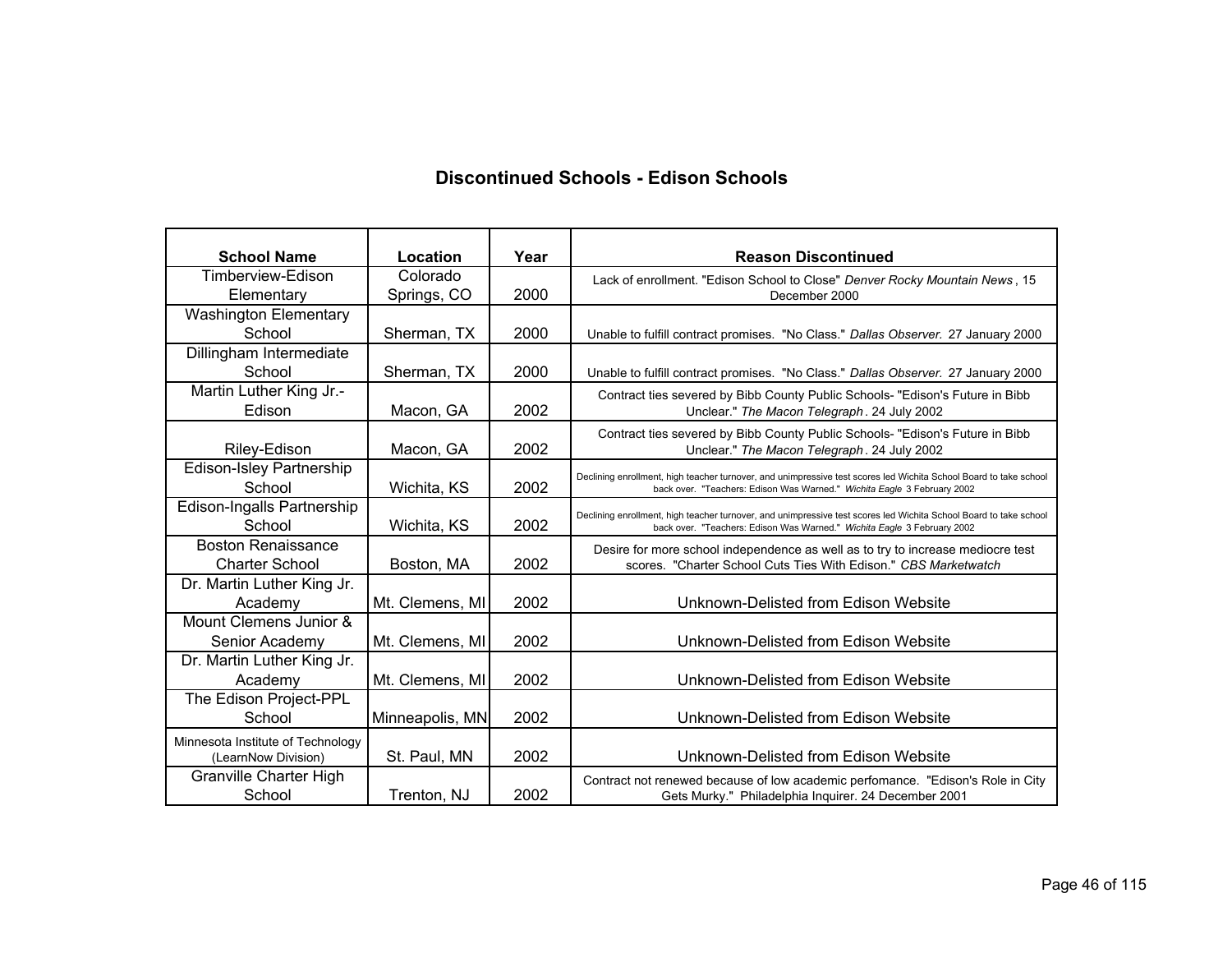| <b>School Name</b>                 | Location        | Year | <b>Reason Discontinued</b>                                                                                                                      |
|------------------------------------|-----------------|------|-------------------------------------------------------------------------------------------------------------------------------------------------|
| Elm Creek Elementary<br>School     | Atascosa, TX    | 2002 | Too expensive to maintain contract with Edison. "Reading, Writing, and Revenue."<br>www.motherjones.com/magazine/MJ01/edison.html May/June 2001 |
| Kriewald Road Elementary<br>School | San Antonio, TX | 2002 | Too expensive to maintain contract with Edison. "Reading, Writing, and Revenue."<br>www.motherjones.com/magazine/MJ01/edison.html May/June 2001 |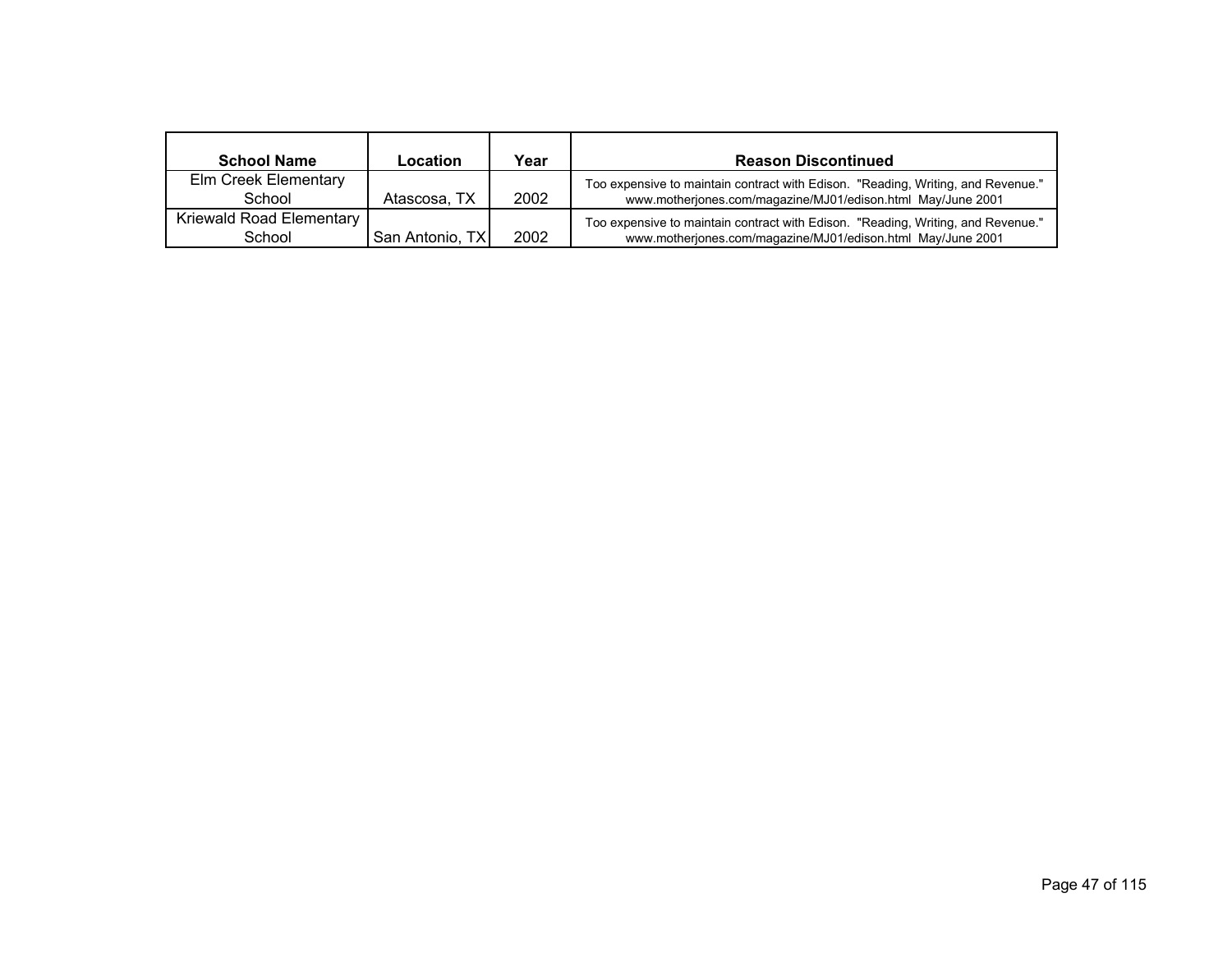### **Edison Schools**

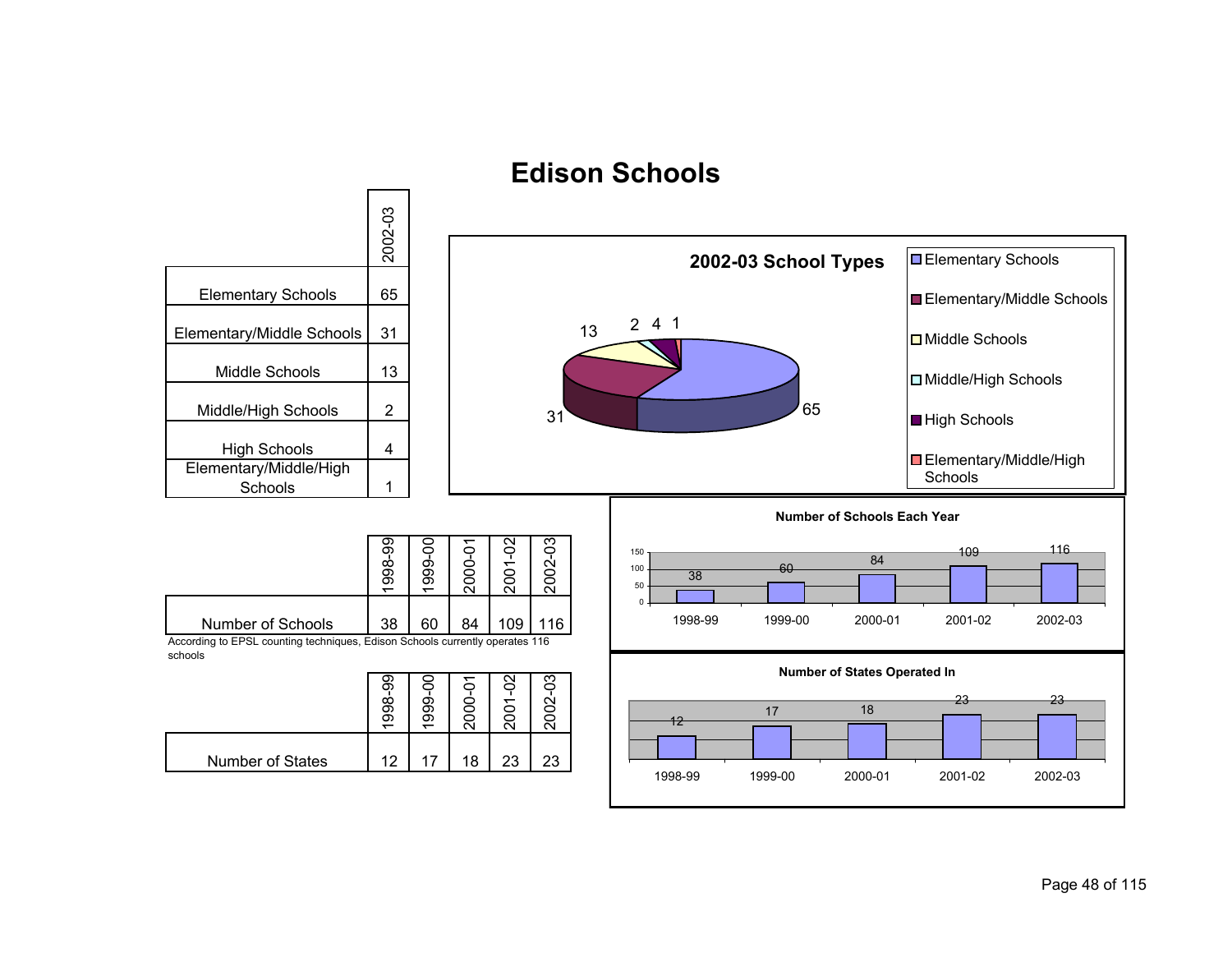# **Edison Schools**



Edison currently enrolls approximately 80,000 students according to latest company filings with the US Securities and Exchange Commision.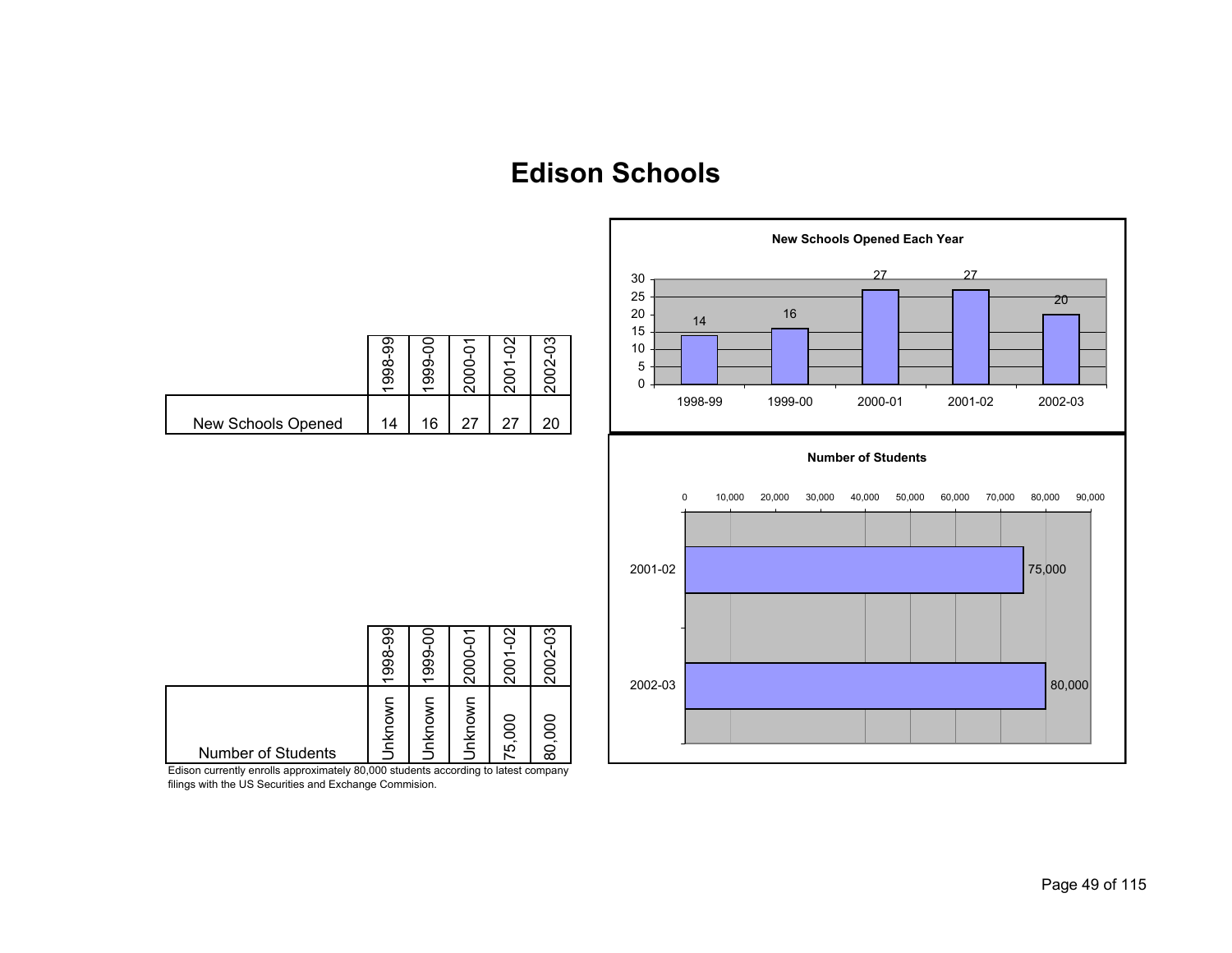### **The Leona Group**

| Address                                           | <b>Telephone</b>                        | <b>WWW Address</b> | Year<br><b>Founded</b> | <b>Privately</b><br><b>Held/Publicly</b><br><b>Traded</b> | <b>Profitability</b> |
|---------------------------------------------------|-----------------------------------------|--------------------|------------------------|-----------------------------------------------------------|----------------------|
| 1313 E. Osborn Rd. Suite 100<br>Phoenix. AZ 85014 | Voice- 602-953-2933<br>Fax-602-953-0831 | www.leonagroup.com | 1996                   | <b>Private</b>                                            | <b>Profitable</b>    |

#### **NOTES:**

●Information confirmed by Paul Wright and Kelly Updike of Leona Group via phone communications on 3 December 2002, and 17 December 2002.

●Information gathered from Leona Group LLC website at www.leonagroupaz.com/schools.html, the Arizona Department of Education website at www.ade.state.az.us/CharterSchools/Search/SiteList.asp, and the Michigan Association of Public School Academies website at http://www.charterschools.org/pages/schools.cfm on 28 May 2002, the Great Schools website at www.greatschools.net on 1 November 2002, and updated with information from Paul Wright of Leona Group via phone communication on 3 December 2002 and from Kelly Updike of Leona Group via phone communication on 17 December 2002.

|                          |                     |                     | <b>Grade Levels</b> | <b>Number of</b> | <b>Charter</b> |
|--------------------------|---------------------|---------------------|---------------------|------------------|----------------|
| <b>School Name</b>       | Location            | <b>Year Founded</b> | Served              | <b>Students</b>  | School?        |
|                          |                     |                     |                     |                  |                |
| Sun Valley High School   | Mesa, AZ            | 1997                | $9 - 12$            | 973              | Yes            |
| Tucson Accelerated High  |                     |                     |                     |                  |                |
| School                   | Tucson, AZ          | 1997                | $9 - 12$            | 480              | Yes.           |
|                          |                     |                     |                     |                  |                |
| Apache Trail High School | Apache Junction, AZ | 1997                | $9 - 12$            | 205              | Yes.           |
|                          |                     |                     |                     |                  |                |
| West Phoenix High School | Phoenix, AZ         | 1997                | $9 - 12$            | 640              | Yes            |
| Tempe Accelerated High   |                     |                     |                     |                  |                |
| School                   | Tempe, AZ           | 1997                | $9 - 12$            | 380              | Yes            |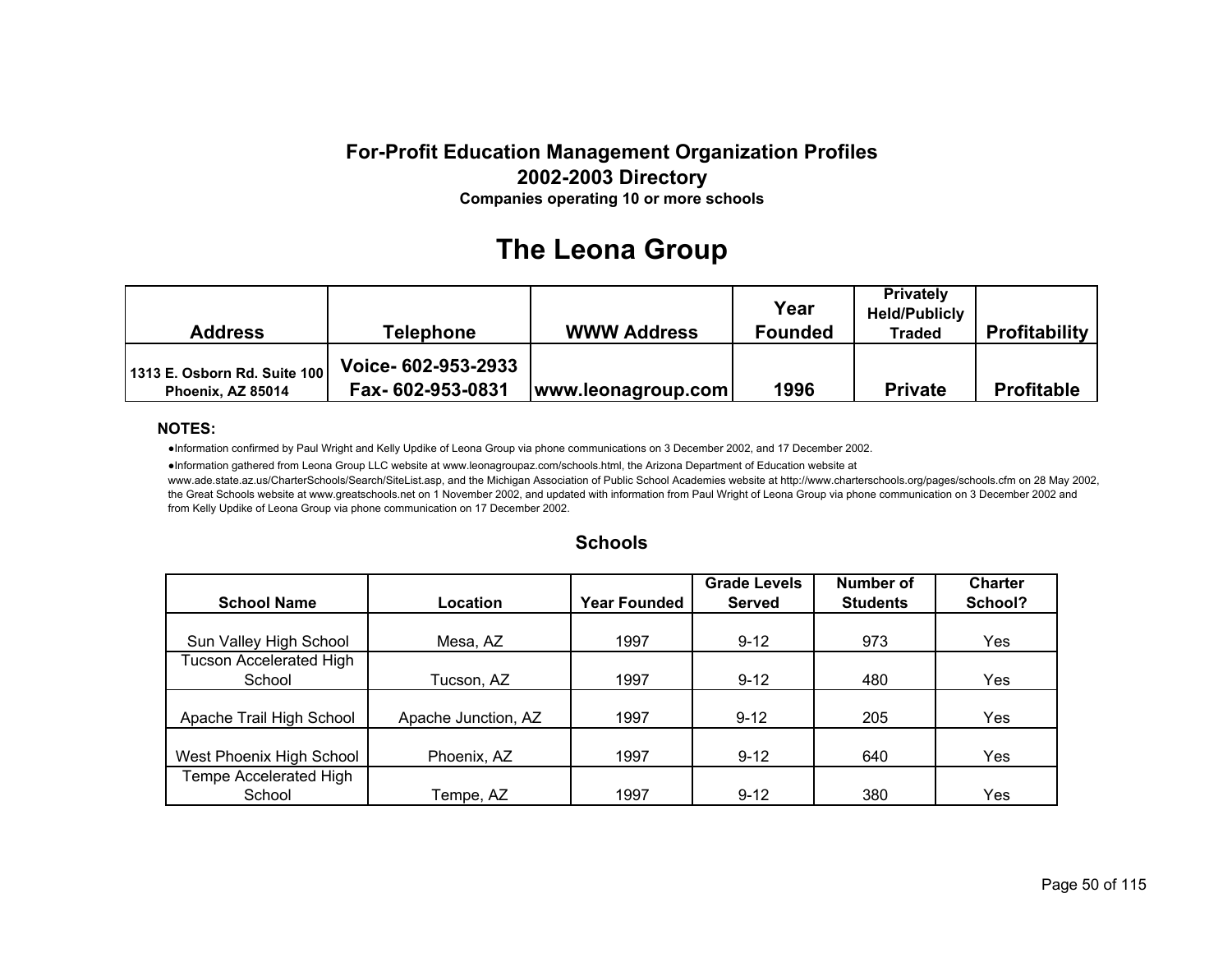|                                            |                      |                     | <b>Grade Levels</b> | <b>Number of</b> | <b>Charter</b> |
|--------------------------------------------|----------------------|---------------------|---------------------|------------------|----------------|
| <b>School Name</b>                         | Location             | <b>Year Founded</b> | <b>Served</b>       | <b>Students</b>  | School?        |
| Summit High School                         | Phoenix, AZ          | 1998                | $9 - 12$            | 515              | Yes            |
| Maya High School                           | Phoenix, AZ          | 1998                | $9 - 12$            | 480              | Yes            |
| Estrella High School                       | Avondale, AZ         | 1999                | $9 - 12$            | 460              | Yes            |
| Peoria Accelerated High<br>School          | Peoria, AZ           | 1999                | $9 - 12$            | 421              | Yes            |
| Ocotillo High School                       | Phoenix, AZ          | 1999                | $9 - 12$            | 360              | Yes            |
| El Dorado High School                      | Chandler, AZ         | 1999                | $9 - 12$            | 217              | Yes            |
| Desert Hills High School                   | Gilbert, AZ          | 1999                | $9 - 12$            | 320              | Yes            |
| <b>APEX Academy</b>                        | Apache Junction, AZ  | 2001                | $K-8$               | 45               | Yes            |
| Sun Valley Middle School                   | Mesa, AZ             | 2001                | $9 - 12$            | 40               | Yes            |
| Timothy L. Johnson<br>Academy              | Fort Wayne, IN       | 2002                | $K-5$               | 215              | Yes            |
| TriValley Academy of Arts<br>and Education | Muskegon, MI         | 1995                | $K-8$               | 292              | Yes            |
| <b>Woodward Academy</b>                    | Detroit, MI          | 1996                | $K-8$               | 705              | Yes            |
| Navigator Academy                          | Kalamazoo, MI        | 1996                | $K-6$               | 50               | Yes            |
| Cesar Chavez Academy                       | Detroit, MI          | 1996                | $K-8$               | 795              | Yes            |
| <b>Walter French Academy</b>               | Lansing, MI          | 1996                | $K-12$              | 670              | Yes            |
| Academy for Business and<br>Technology     | Dearborn Heights, MI | 1997                | $6 - 12$            | 394              | Yes            |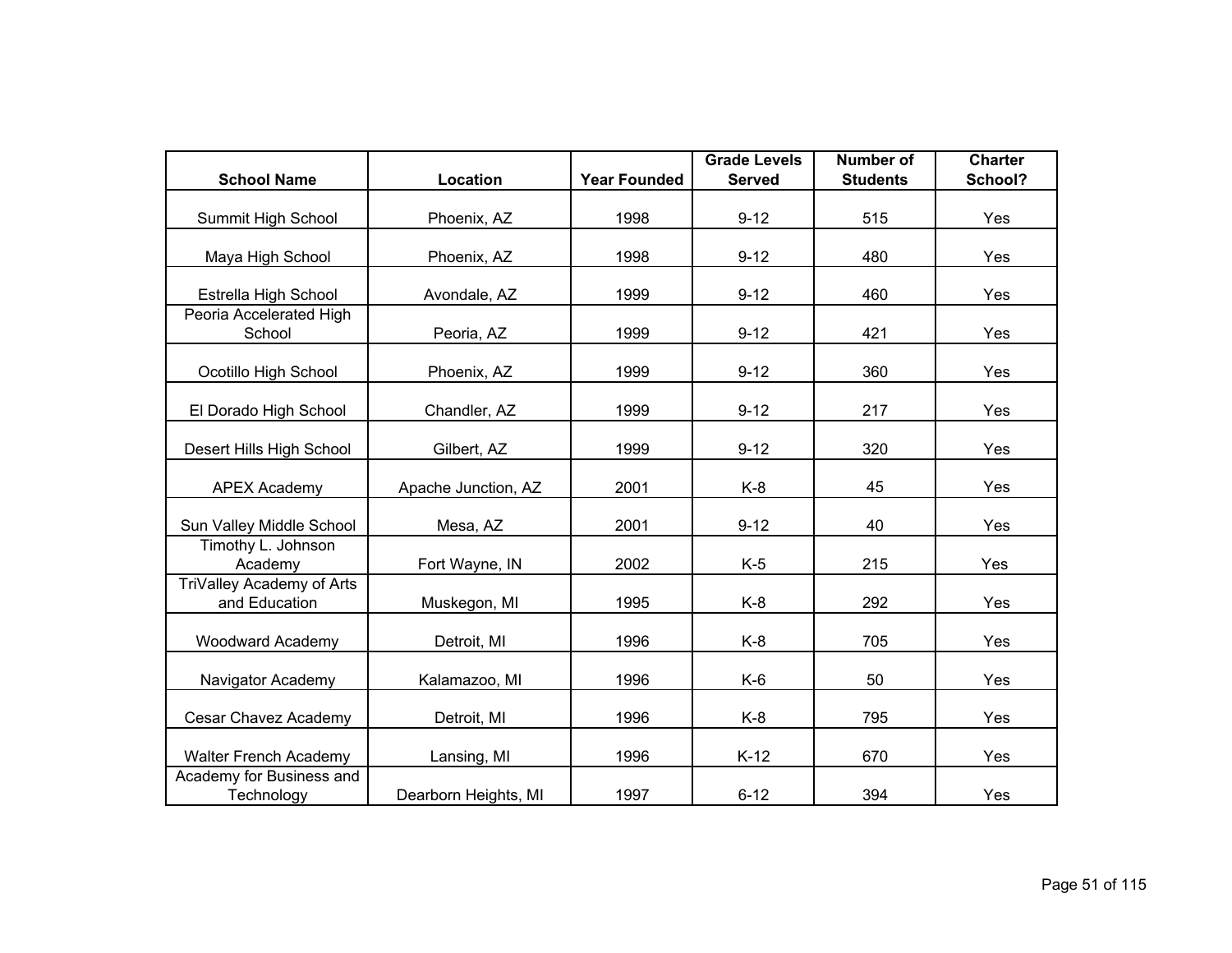|                                      |                  |                     | <b>Grade Levels</b> | <b>Number of</b> | <b>Charter</b> |
|--------------------------------------|------------------|---------------------|---------------------|------------------|----------------|
| <b>School Name</b>                   | <b>Location</b>  | <b>Year Founded</b> | <b>Served</b>       | <b>Students</b>  | School?        |
| William C. Abney Academy             | Grand Rapids, MI | 1998                | $K-6$               | 175              | Yes            |
| Francis Reh Academy                  | Saginaw, MI      | 1998                | $K-8$               | 342              | Yes            |
| Pierre Toussaint Academy             | Detroit, MI      | 1998                | $K-8$               | 398              | Yes            |
| Voyageur Academy                     | Detroit, MI      | 1998                | $K-7$               | 345              | Yes            |
| Charlotte Forten Academy             | Detroit, MI      | 1998                | Ages 12-18          | 170              | Yes            |
| George Crockett Academy              | Detroit, MI      | 1998                | $K-8$               | 348              | Yes            |
| New City Academy                     | Lansing, MI      | 1999                | $K-5$               | 82               | Yes            |
| Northridge Academy                   | Flint, MI        | 1999                | $K-8$               | 431              | Yes            |
| Hope of Detroit Academy              | Detroit, MI      | 1999                | $K-8$               | 353              | Yes            |
| Joy Preparatory Academy              | Detroit, MI      | 1999                | $K-3$               | 174              | Yes            |
| Allen Academy                        | Detroit, MI      | 1999                | $K-8$               | 475              | Yes            |
| Beacon International<br>Academy      | Detroit, MI      | 1999                | $K-5$               | 279              | Yes            |
| Paul Laurence Dunbar<br>Academy      | Toledo, OH       | 2002                | $K-6$               | 150              | Yes            |
| Eagle Academy                        | Toledo, OH       | 2002                | $K-5$               | 280              | Yes            |
| Lake Erie Academy                    | Toledo, OH       | 2002                | $K-6$               | 98               | Yes            |
| <b>Toledo Accelerated</b><br>Academy | Toledo, OH       | 2002                | $6-9$               | 160              | Yes            |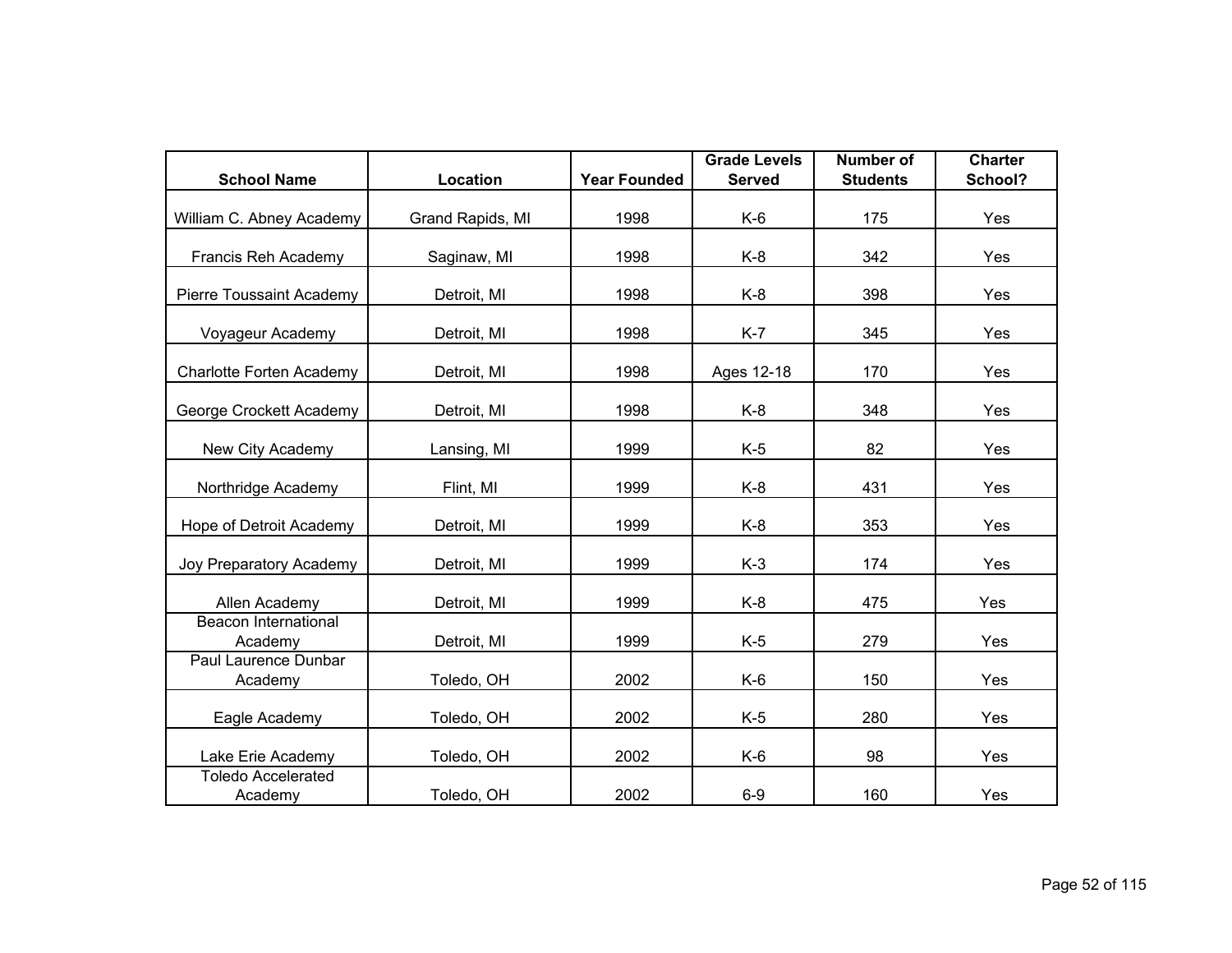

# **The Leona Group**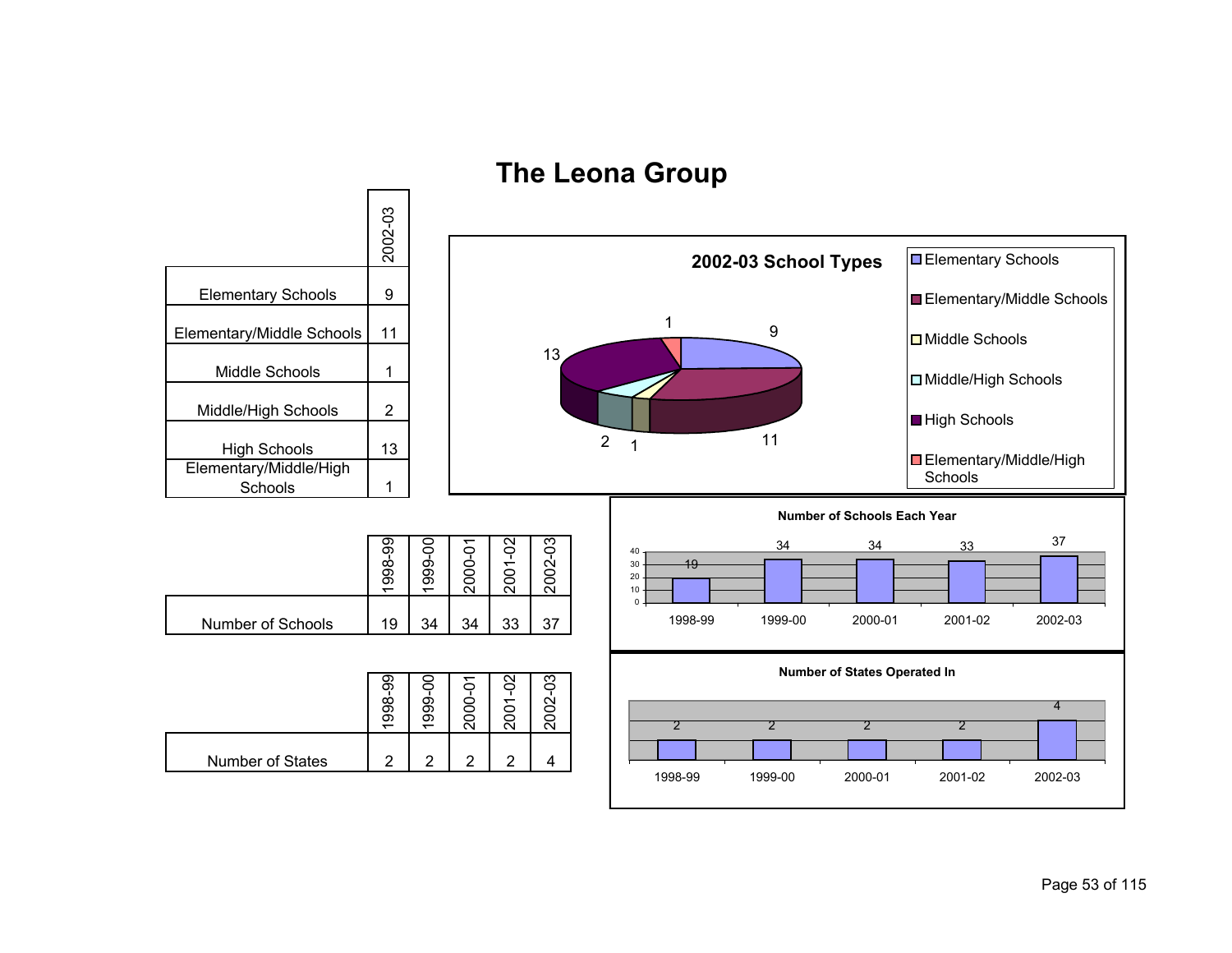# **The Leona Group**

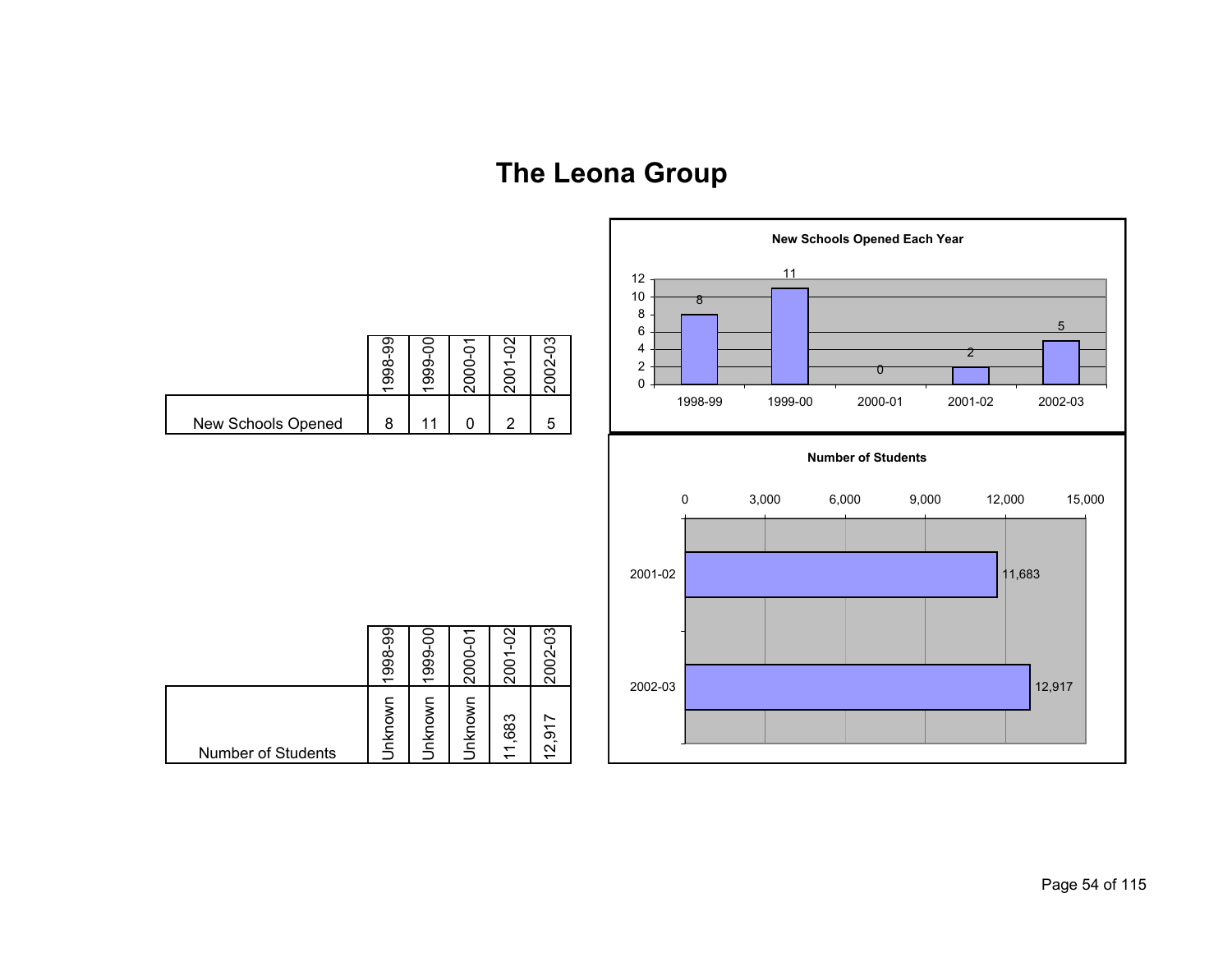### **Mosaica Schools**

| <b>Address</b>                                      | <b>Telephone</b>                       | <b>WWW Address</b>             | Year<br><b>Founded</b> | <b>Privately</b><br><b>Held/Publicly</b><br><b>Traded</b> | <b>Profitability</b> |
|-----------------------------------------------------|----------------------------------------|--------------------------------|------------------------|-----------------------------------------------------------|----------------------|
| 61 Broadway Suite 2924<br><b>New York, NY 10006</b> | Voice-212-232-0305<br>Fax-212-232-0309 | l www.mosaicaeducati<br>on.com | 1997                   | <b>Private</b>                                            | <b>Unknown</b>       |

#### **NOTES:**

●Information confirmed by Mosaica Schools via fax communication on 9 December 2002

●Information gathered from the Mosaica schools website at www.mosaicaeducation.com on 30 May, and 14 June 2002, the Michigan Association of Public School Academies website at http://www.charterschools.org/pages/schools.cfm on 30 May 2002, the Great Schools website at www.greatschools.net/modperl/browse\_school on 8 October 2002, the Department of Education websites from the following states: AZ, CO, DE, GA, NC, NJ, PA, and the District of Columbia and updated with information from Mosaica Schools via fax communication on 9 December 2002.

●Mosaica Schools refused to provide profitability information

|                           |                |                     | <b>Grade Levels</b> | Number of       | <b>Charter</b> |
|---------------------------|----------------|---------------------|---------------------|-----------------|----------------|
| <b>School Name</b>        | Location       | <b>Year Founded</b> | <b>Served</b>       | <b>Students</b> | School?        |
| Phoenix Advantage Charter |                |                     |                     |                 |                |
| School                    | Phoenix, AZ    | 1997                | K-8                 | 947             | Yes            |
| Denver Arts & Technology  |                |                     |                     |                 |                |
| Academy                   | Denver, CO     | 2000                | $K-7$               | 301             | Yes            |
|                           |                |                     |                     |                 |                |
| Arts & Technology Academy | Washington, DC | 1999                | $K-7$               | 625             | Yes            |
|                           |                |                     |                     |                 |                |
| Howard Road Academy       | Washington, DC | 1999                | K-6                 | 527             | Yes            |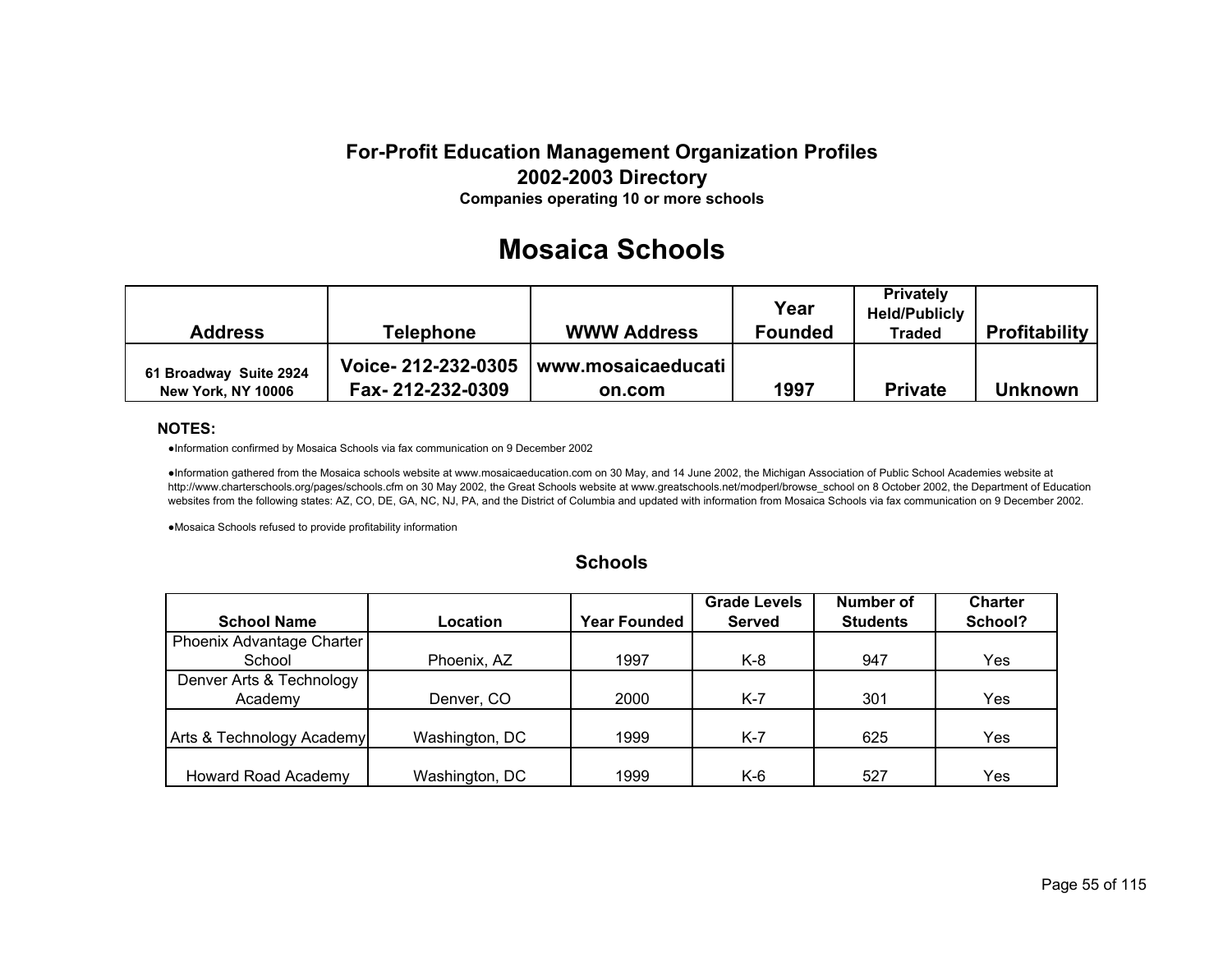|                                                       |                       |                     | <b>Grade Levels</b> | <b>Number of</b> | <b>Charter</b> |
|-------------------------------------------------------|-----------------------|---------------------|---------------------|------------------|----------------|
| <b>School Name</b>                                    | Location              | <b>Year Founded</b> | <b>Served</b>       | <b>Students</b>  | School?        |
| Marion T. Academy                                     | Wilmington, DE        | 2000                | $K-8$               | 568              | Yes            |
| Mosaica Academy of<br>Saginaw                         | Saginaw, MI           | 1997                | $K-8$               | 337              | Yes            |
| Kalamazoo Advantage<br>Academy                        | Kalamazoo, MI         | 1998                | $K-8$               | 457              | Yes            |
| George Washington Carver<br>Academy                   | Highland Park, MI     | 1999                | $K-7$               | 586              | Yes            |
| Capital Area Academy                                  | Lansing, MI           | 1999                | $K-8$               | 236              | Yes            |
| Center Academy                                        | Flint, MI             | 1999                | $K-8$               | 358              | Yes            |
| <b>Grand Blanc Academy</b>                            | Grand Blanc, MI       | 1999                | $K-8$               | 495              | Yes            |
| <b>Benton Harbor Charter</b><br>School                | Benton Harbor, MI     | 2000                | $K-7$               | 448              | Yes            |
| Detroit Advantage Academy                             | Detroit, MI           | 2000                | $K-8$               | 720              | Yes            |
| Pontiac Public School<br>Academy                      | Pontiac, MI           | 2001                | $K-6$               | 420              | Yes            |
| <b>Bay County Public School</b><br>Academy            | Bay City, MI          | 2001                | $K-6$               | 291              | Yes            |
| Our World Neighborhood<br><b>Charter School</b>       | Astoria, NY           | 2002                | $K-5$               | 379              | Yes            |
| Renaissance Advantage<br><b>Charter School</b>        | Philadelphia, PA      | 1999                | $K-7$               | 558              | Yes            |
| Ronald H. Brown Charter<br>School                     | Harrisburg, PA        | 2000                | $K-8$               | 458              | Yes            |
| Leadership Learning<br><b>Partners Charter School</b> | Philadelphia, PA      | 2000                | $K-7$               | 577              | Yes            |
| Graystone Academy                                     | South Coatesville, PA | 2002                | $K-5$               | 427              | Yes            |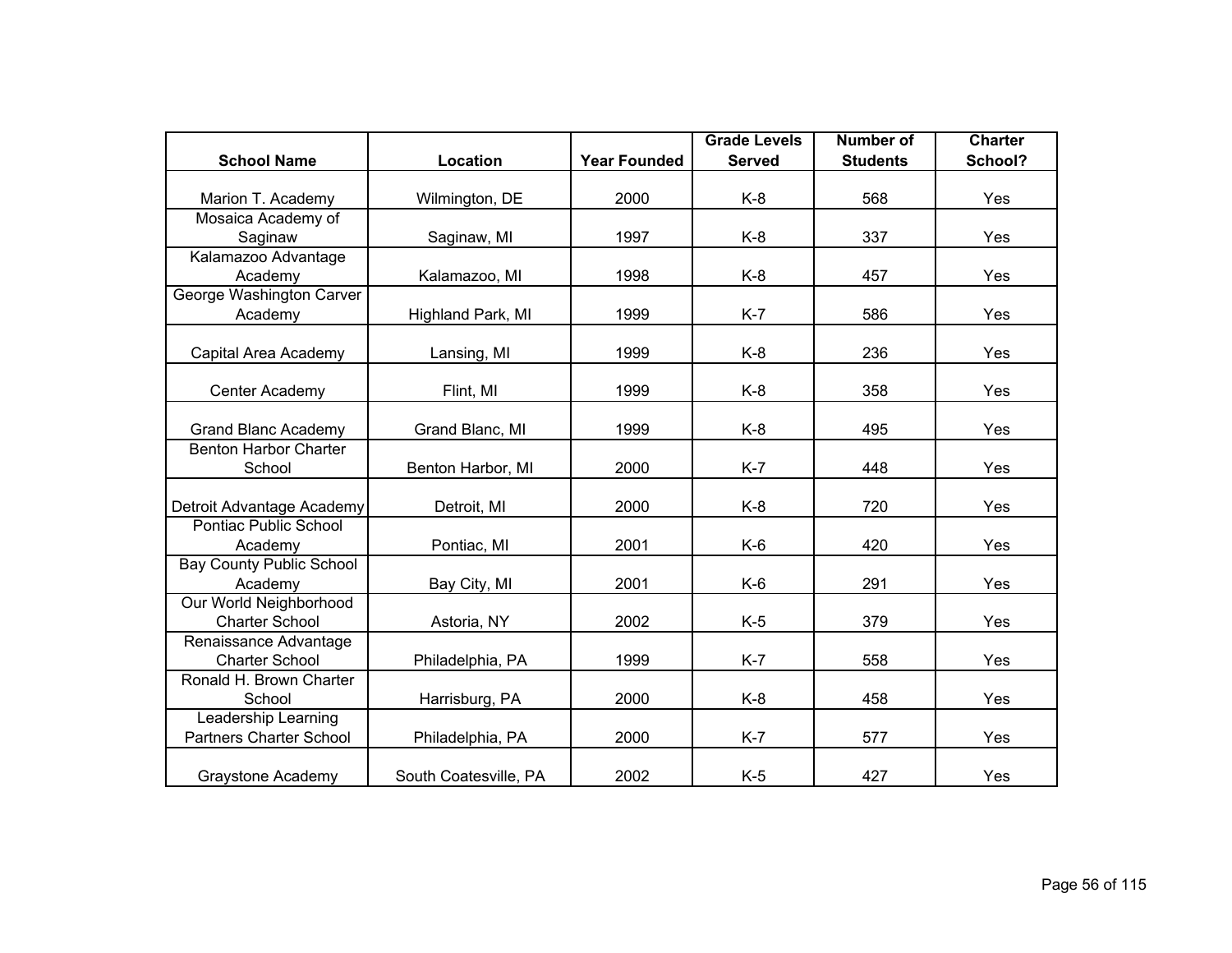| <b>School Name</b>  | ∟ocation    | <b>Year Founded</b> | <b>Grade Levels</b><br>Served | Number of<br><b>Students</b> | Charter<br>School? |
|---------------------|-------------|---------------------|-------------------------------|------------------------------|--------------------|
| Fell Charter School | Simpson, PA | 2002                | K-5                           | 92                           | Yes                |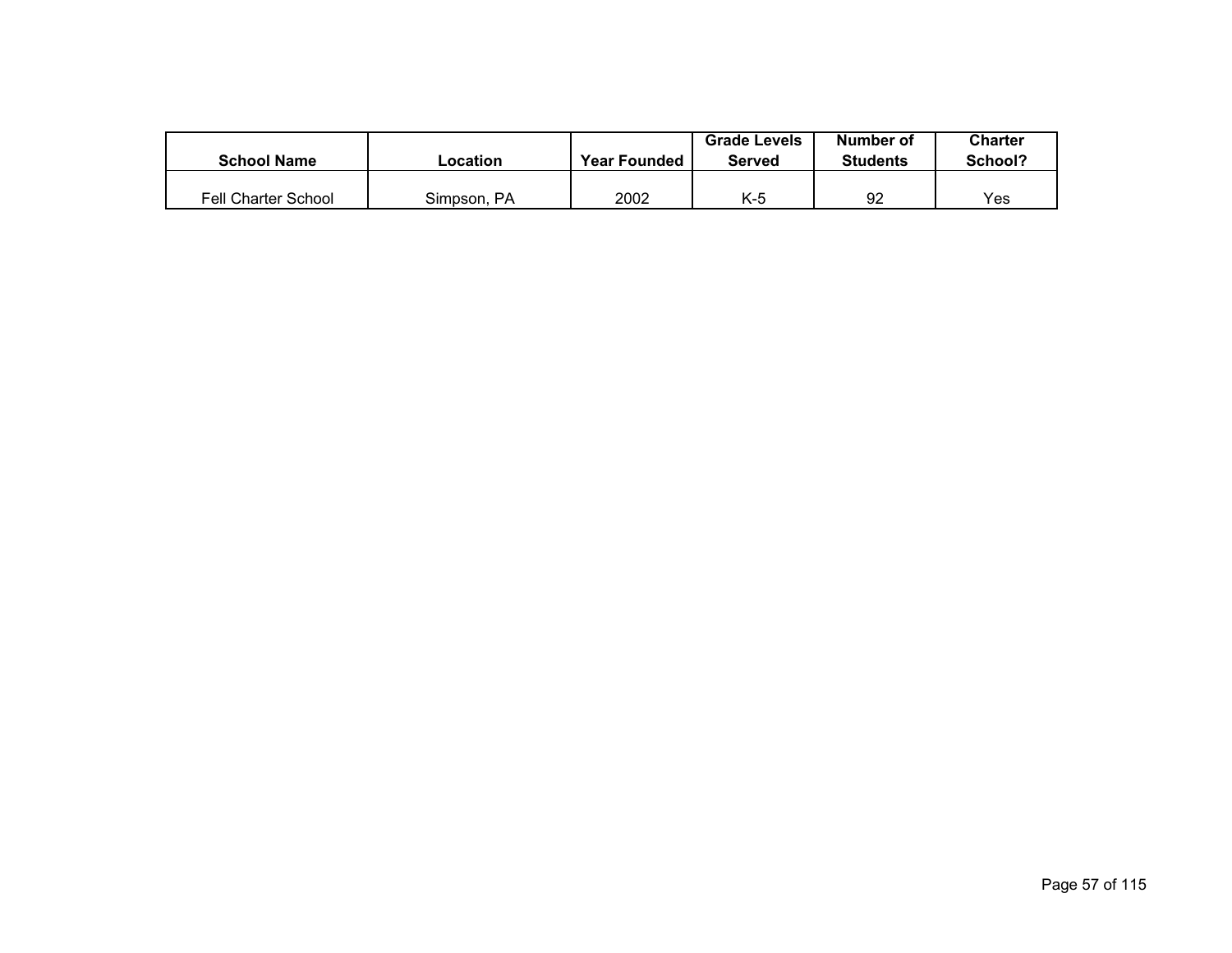#### **Discontinued Schools - Mosaica Schools**

| <b>School Name</b>                              | Location        | Year | <b>Reason Discontinued</b>                                         |
|-------------------------------------------------|-----------------|------|--------------------------------------------------------------------|
| <b>Victory Charter School</b>                   | East Point, GA  | 2002 | Unknown- Fax communication with Mosaica Schools on 9 December 2002 |
| Sugar Creek Charter School                      | Charlotte, NC   | 2002 | Unknown- Fax communication with Mosaica Schools on 9 December 2002 |
| Liberty Academy Charter<br>School               | Jersey City, NJ | 2002 | Unknown- Fax communication with Mosaica Schools on 9 December 2002 |
| New Horizons Community<br><b>Charter School</b> | Newark, NJ      | 2002 | Unknown- Fax communication with Mosaica Schools on 9 December 2002 |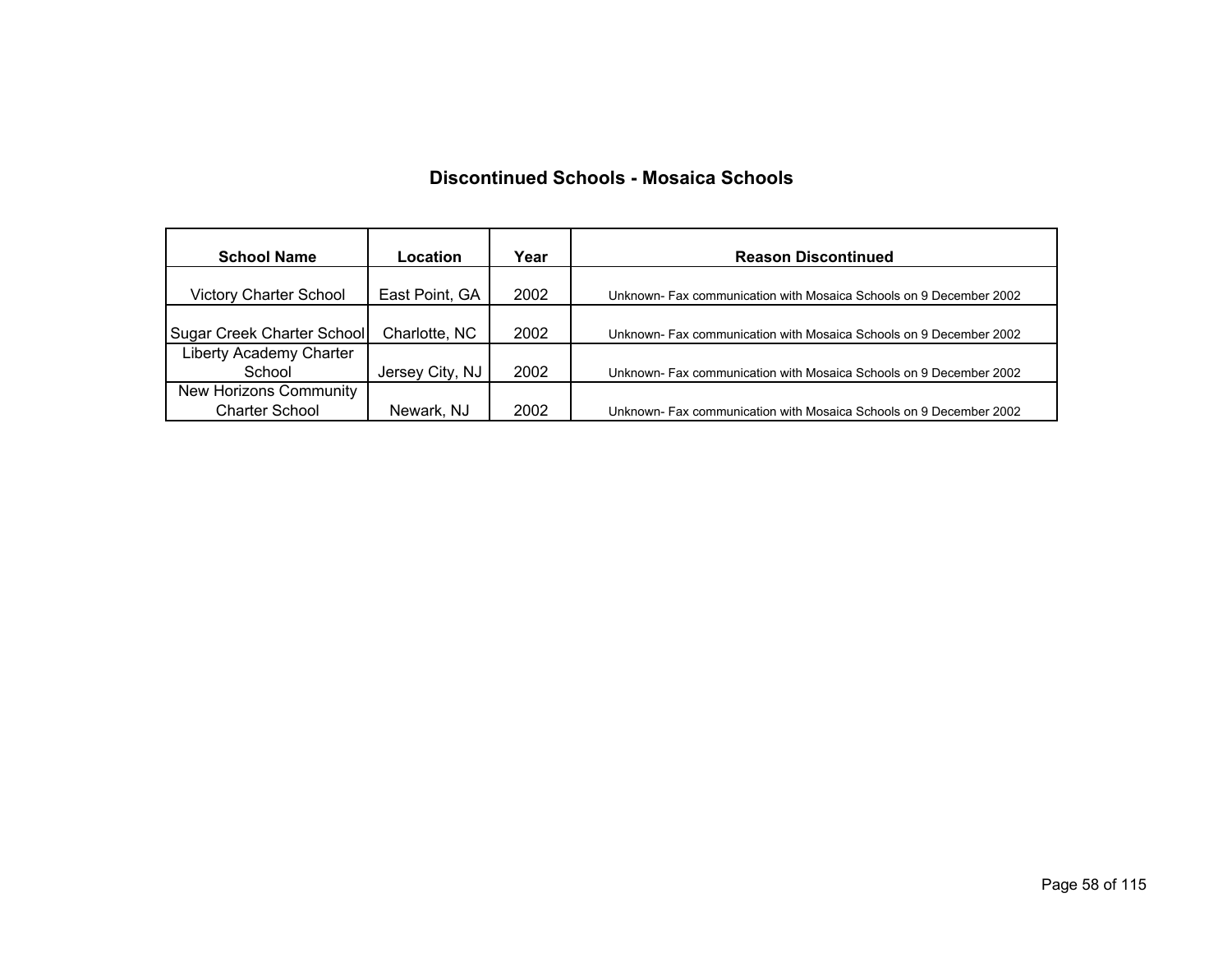

## **Mosaica Schools**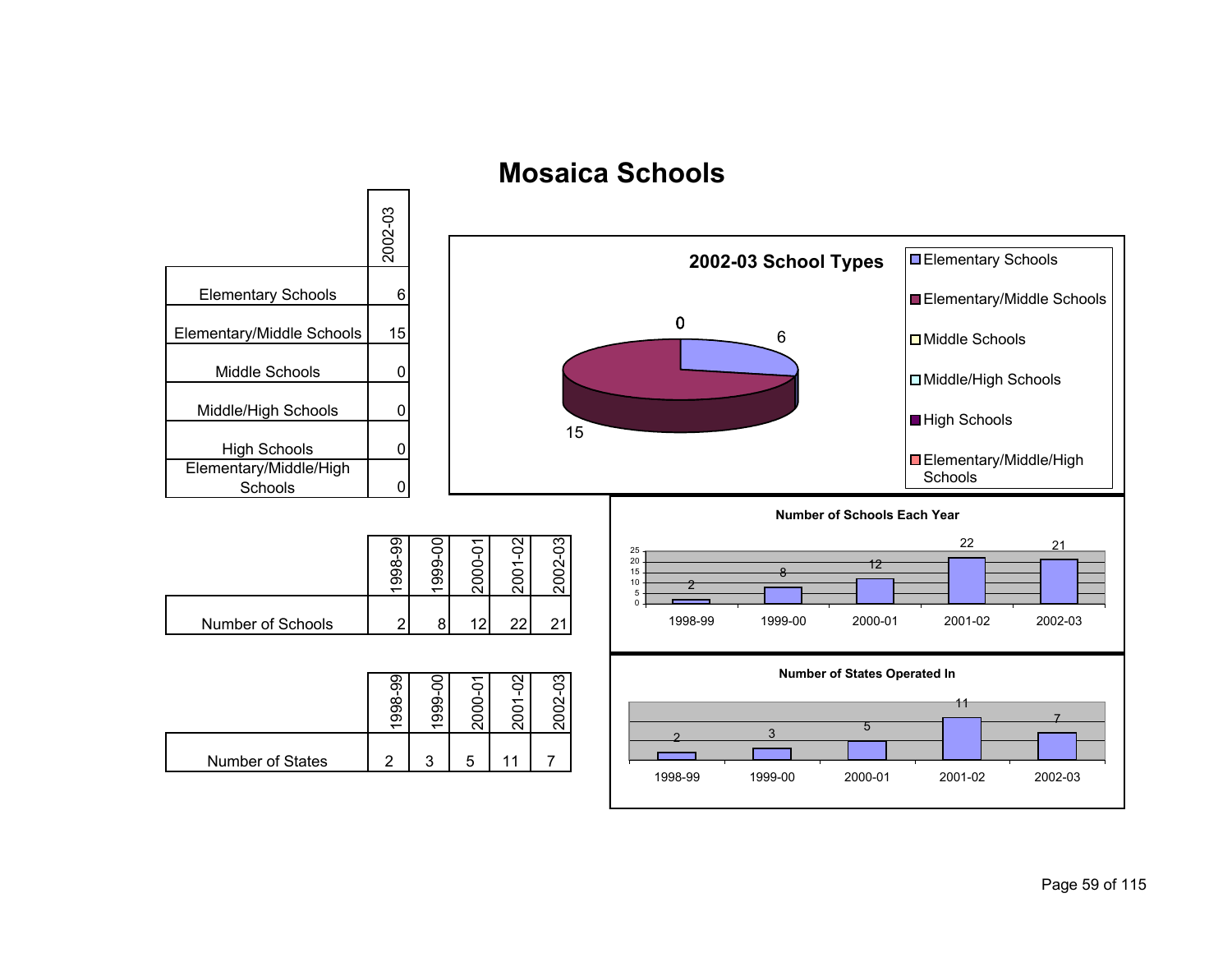# **Mosaica Schools**

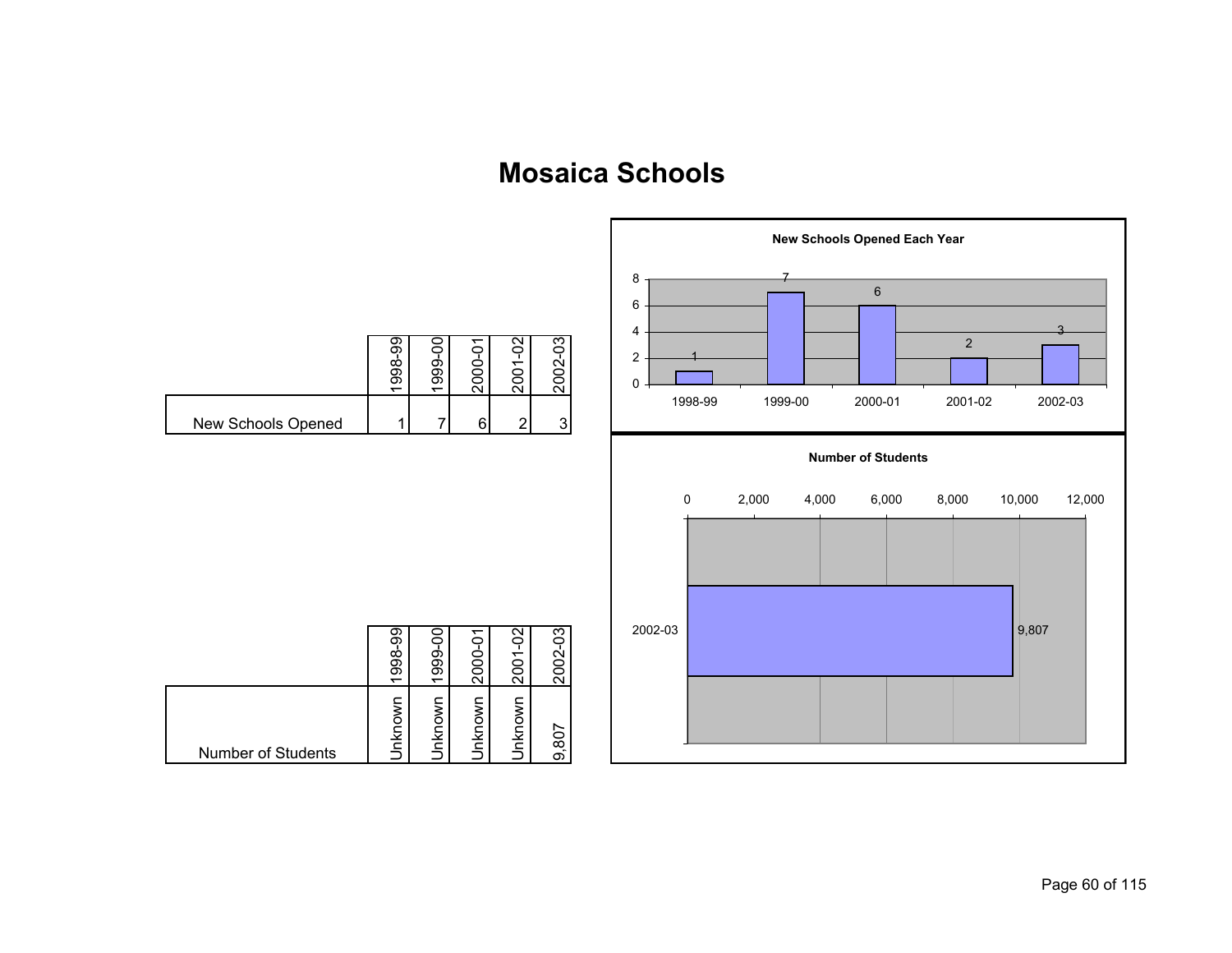# **National Heritage Academies**

| <b>Address</b>                                  | <b>Telephone</b>      | <b>WWW Address</b>            | Year<br><b>Founded</b> | <b>Privately</b><br><b>Held/Publicly</b><br><b>Traded</b> | <b>Profitability</b> |
|-------------------------------------------------|-----------------------|-------------------------------|------------------------|-----------------------------------------------------------|----------------------|
| 989 Spaulding Ave. SE<br>Grand Rapids, MI 49546 | Voice- 1-800-699-9235 | www.heritageacadem<br>ies.com | 1995                   | <b>Private</b>                                            | <b>Profitable</b>    |

#### **NOTES:**

●Information confirmed by Kellie Hoerner of National Heritage Academies via fax communication on 16 September 2002 and via phone communication on 4 November 2002.

●Information gathered from Michigan Association of Public School Academies website at http://www.charterschools.org/pages/schools.cfm on 29 May 2002 and updated with information from Kellie Hoerner of National Heritage Academies via fax communication on 16 September 2002, and via phone communication on 4 November 2002.

|                            |                  |                     | <b>Grade Levels</b> | <b>Number of</b> | <b>Charter</b> |
|----------------------------|------------------|---------------------|---------------------|------------------|----------------|
| <b>School Name</b>         | Location         | <b>Year Founded</b> | <b>Served</b>       | <b>Students</b>  | School?        |
|                            |                  |                     |                     |                  |                |
| Excel Charter Academy      | Grand Rapids, MI | 1995                | K-8                 | 655              | Yes            |
|                            |                  |                     |                     |                  |                |
| Vanderbilt Charter Academy | Holland, MI      | 1996                | K-8                 | 392              | Yes.           |
|                            |                  |                     |                     |                  |                |
| Vanguard Charter Academy   | Wyoming, MI      | 1996                | K-8                 | 593              | Yes            |
|                            |                  |                     |                     |                  |                |
| Vista Charter Academy      | Grand Rapids, MI | 1996                | K-8                 | 491              | Yes.           |
|                            |                  |                     |                     |                  |                |
| Knapp Charter Academy      | Grand Rapids, MI | 1997                | K-8                 | 646              | Yes            |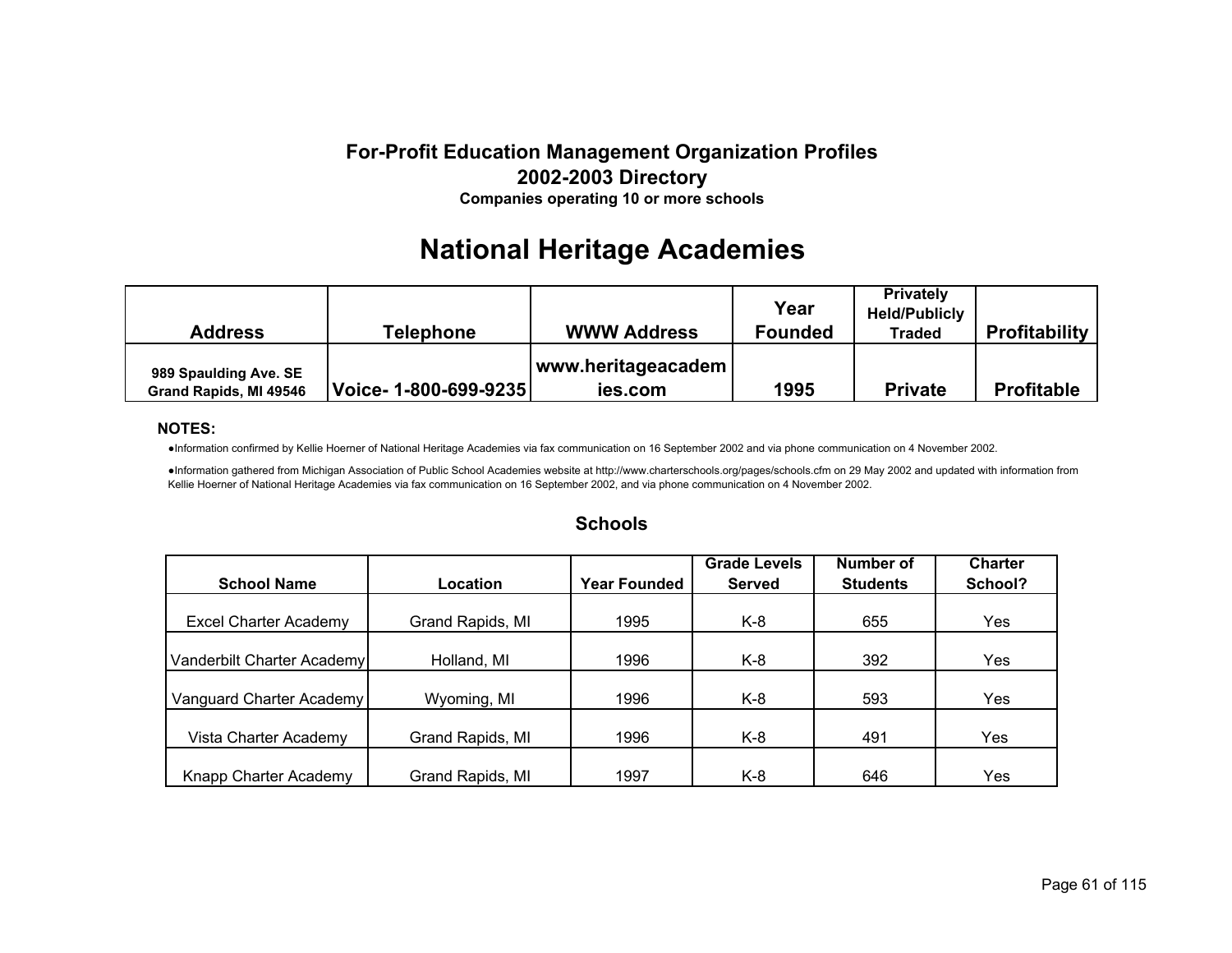|                                 |                  |                     | <b>Grade Levels</b> | <b>Number of</b> | <b>Charter</b> |
|---------------------------------|------------------|---------------------|---------------------|------------------|----------------|
| <b>School Name</b>              | Location         | <b>Year Founded</b> | <b>Served</b>       | <b>Students</b>  | School?        |
| <b>Walker Charter Academy</b>   | Walker, MI       | 1997                | $K-8$               | 617              | Yes            |
| <b>Cross Creek Charter</b>      |                  |                     |                     |                  |                |
| Academy                         | Byron Center, MI | 1997                | K-8                 | 550              | Yes            |
| Eagle Crest Charter             |                  |                     |                     |                  |                |
| Academy                         | Holland, MI      | 1997                | $K-8$               | 544              | Yes            |
| <b>Endeavor Charter Academy</b> | Springfield, MI  | 1998                | $K-8$               | 626              | Yes            |
| <b>Paramount Charter</b>        |                  |                     |                     |                  |                |
| Academy                         | Kalamazoo, MI    | 1998                | $K-8$               | 523              | Yes            |
| Paragon Charter Academy         | Jackson, MI      | 1998                | $K-8$               | 555              | Yes            |
| <b>Ridge Park Charter</b>       |                  |                     |                     |                  |                |
| Academy                         | Kentwood, MI     | 1998                | $K-8$               | 488              | Yes            |
| <b>Timberland Charter</b>       |                  |                     |                     |                  |                |
| Academy                         | Muskegon, MI     | 1998                | $K-7$               | 492              | Yes            |
| South Arbor Charter             |                  |                     |                     |                  |                |
| Academy                         | Ypsilanti, MI    | 1999                | $K-8$               | 653              | Yes            |
| <b>Walton Charter Academy</b>   | Pontiac, MI      | 1999                | $K-8$               | 676              | Yes            |
| <b>Burton Glen Charter</b>      |                  |                     |                     |                  |                |
| Academy                         | Burton, MI       | 1999                | $K-8$               | 600              | Yes            |
| Linden Charter Academy          | Flint, MI        | 1999                | $K-8$               | 704              | Yes            |
| <b>Windemere Park Charter</b>   |                  |                     |                     |                  |                |
| Academy                         | Lansing, MI      | 1999                | $K-8$               | 601              | Yes            |
| <b>Chandler Woods Charter</b>   |                  |                     |                     |                  |                |
| Academy                         | Belmont, MI      | 1999                | $K-8$               | 514              | Yes            |
| North Saginaw Charter           |                  |                     |                     |                  |                |
| Academy                         | Saginaw, MI      | 1999                | K-8                 | 550              | Yes            |
| <b>Canton Charter Academy</b>   | Canton, MI       | 2000                | $K-7$               | 608              | Yes            |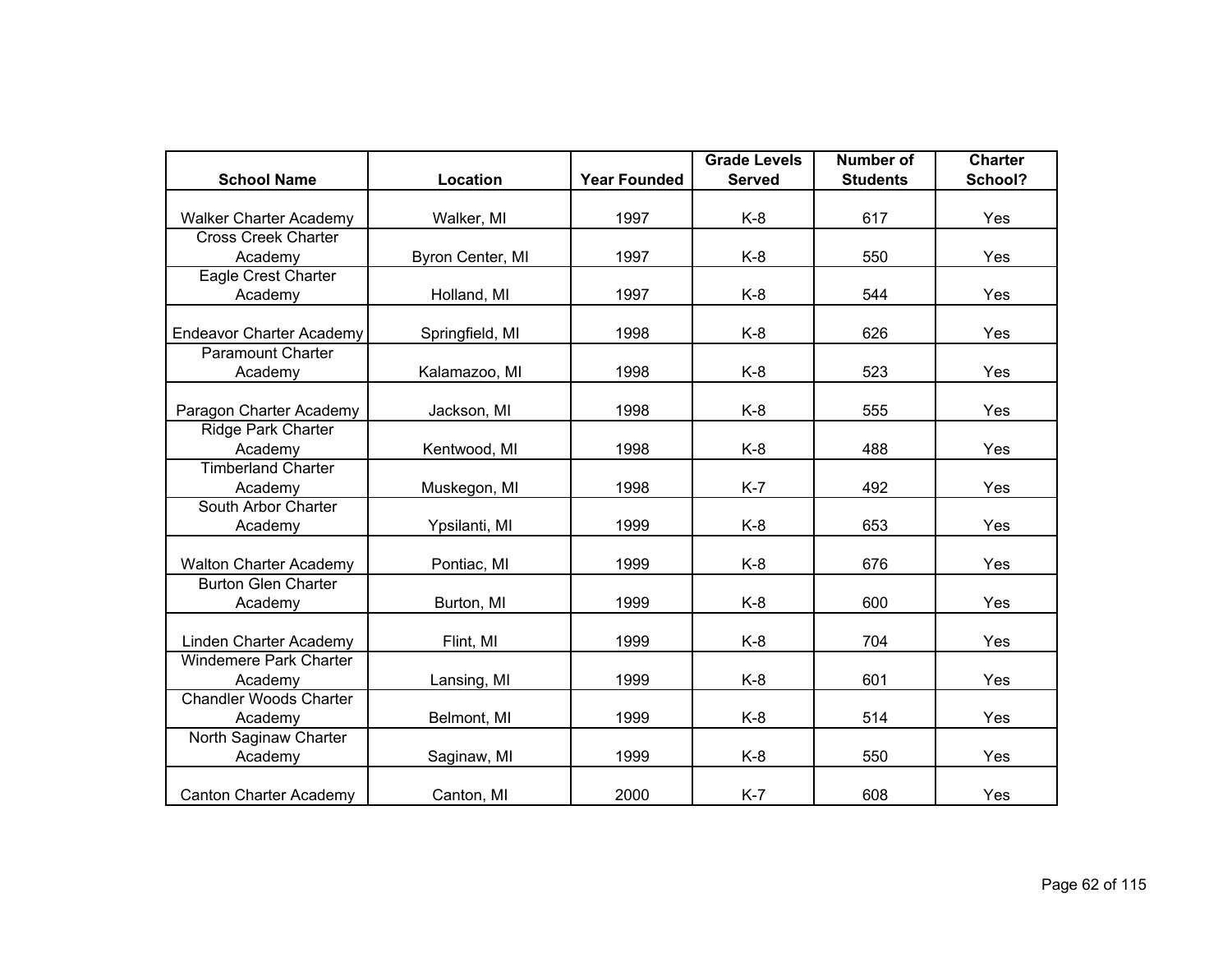|                                  |                   |                     | <b>Grade Levels</b> | Number of       | <b>Charter</b> |
|----------------------------------|-------------------|---------------------|---------------------|-----------------|----------------|
| <b>School Name</b>               | Location          | <b>Year Founded</b> | <b>Served</b>       | <b>Students</b> | School?        |
|                                  |                   |                     |                     |                 |                |
| Metro Charter Academy            | Romulus, MI       | 2000                | K-7                 | 575             | Yes            |
| Warrendale Charter               |                   |                     |                     |                 |                |
| Academy                          | Detroit, MI       | 2001                | K-6                 | 455             | Yes            |
| Detroit Merit Charter            |                   |                     |                     |                 |                |
| Academy                          | Detroit, MI       | 2002                | $K-5$               | 297             | Yes            |
|                                  |                   |                     |                     |                 |                |
| Forsyth Academies                | Winston-Salem, NC | 1999                | K-8                 | 596             | Yes            |
|                                  |                   |                     |                     |                 |                |
| Greensboro Academy               | Greensboro, NC    | 1999                | K-8                 | 712             | Yes            |
| Research Triangle Charter        |                   |                     |                     |                 |                |
| Academy                          | Durham, NC        | 2000                | $K-7$               | 472             | Yes            |
|                                  |                   |                     |                     |                 |                |
| <b>PreEminent Charter School</b> | Raleigh, NC       | 2000                | $K-5$               | 164             | Yes            |
| Queen's Grant Community          |                   |                     |                     |                 |                |
| School                           | Charlotte, NC     | 2002                | $K-5$               | 469             | Yes            |
| Rochester Leadership             |                   |                     |                     |                 |                |
| Academy Charter School           | Rochester, NY     | 2000                | K-8                 | 419             | Yes            |
|                                  |                   |                     |                     |                 |                |
| Southside Charter School         | Syracuse, NY      | 2002                | $K-5$               | 141             | Yes            |
| North Dayton School of           |                   |                     |                     |                 |                |
| <b>Discovery</b>                 | Dayton, OH        | 2002                | $K-5$               | 336             | Yes            |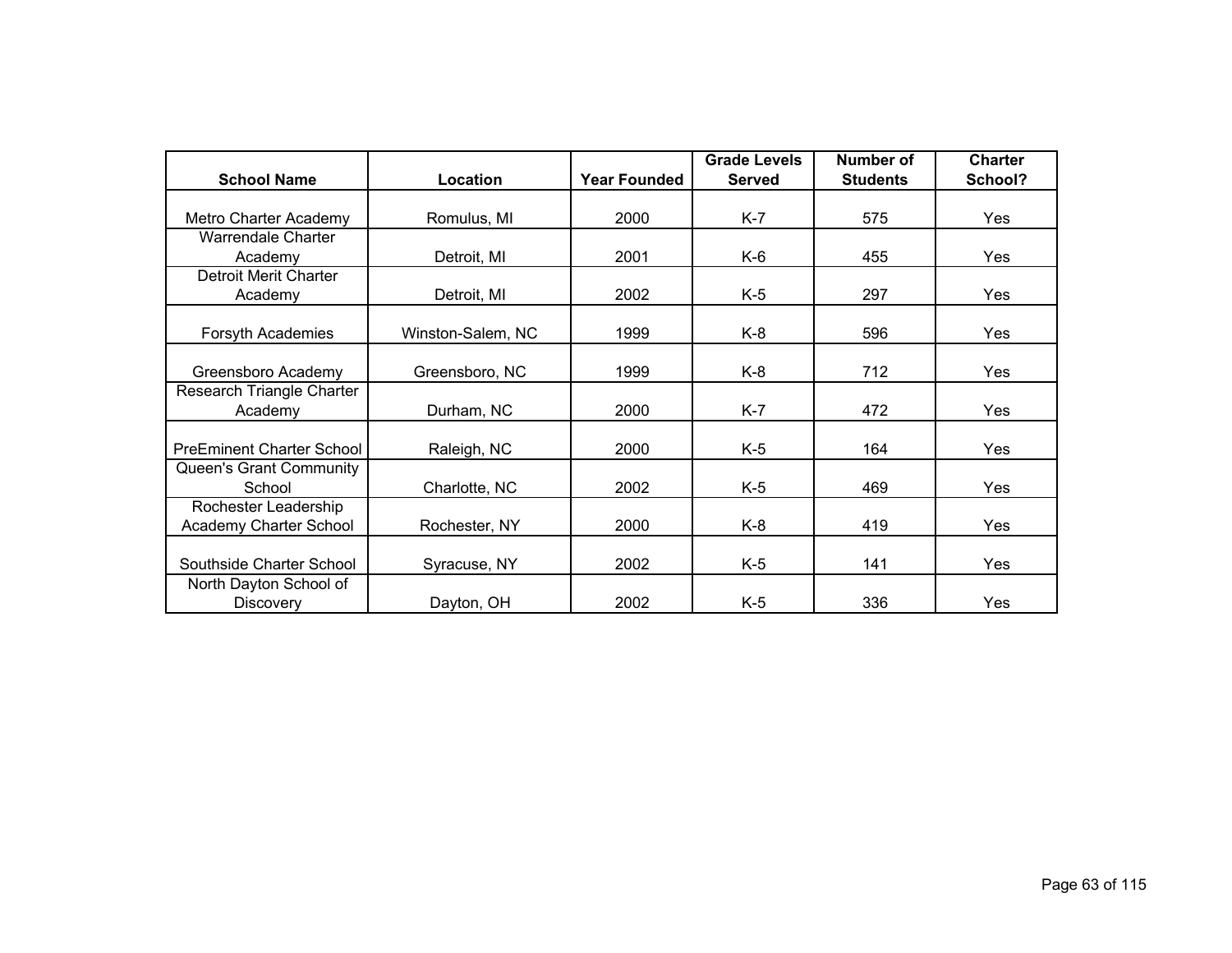

# **National Heritage Academies**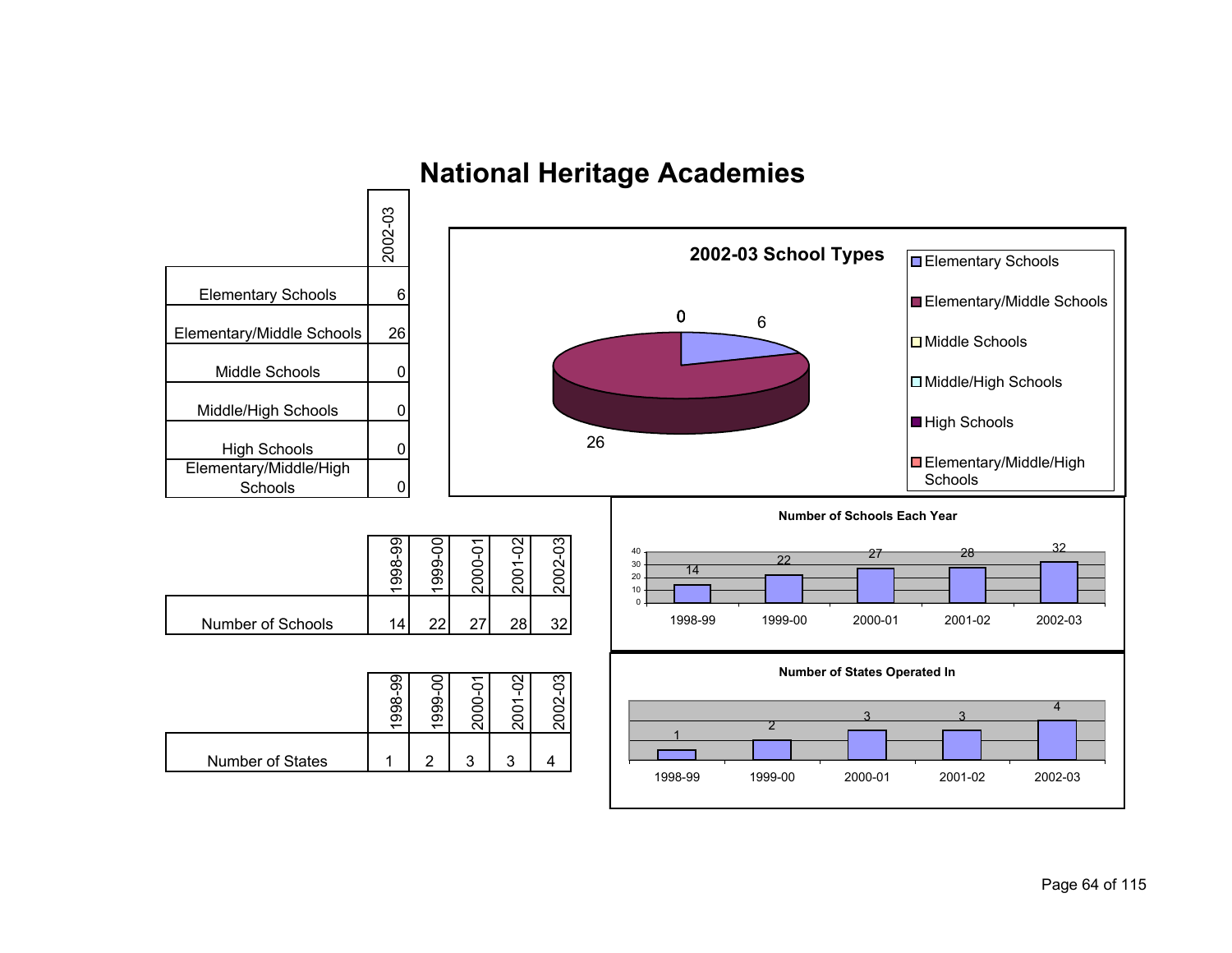# **National Heritage Academies**

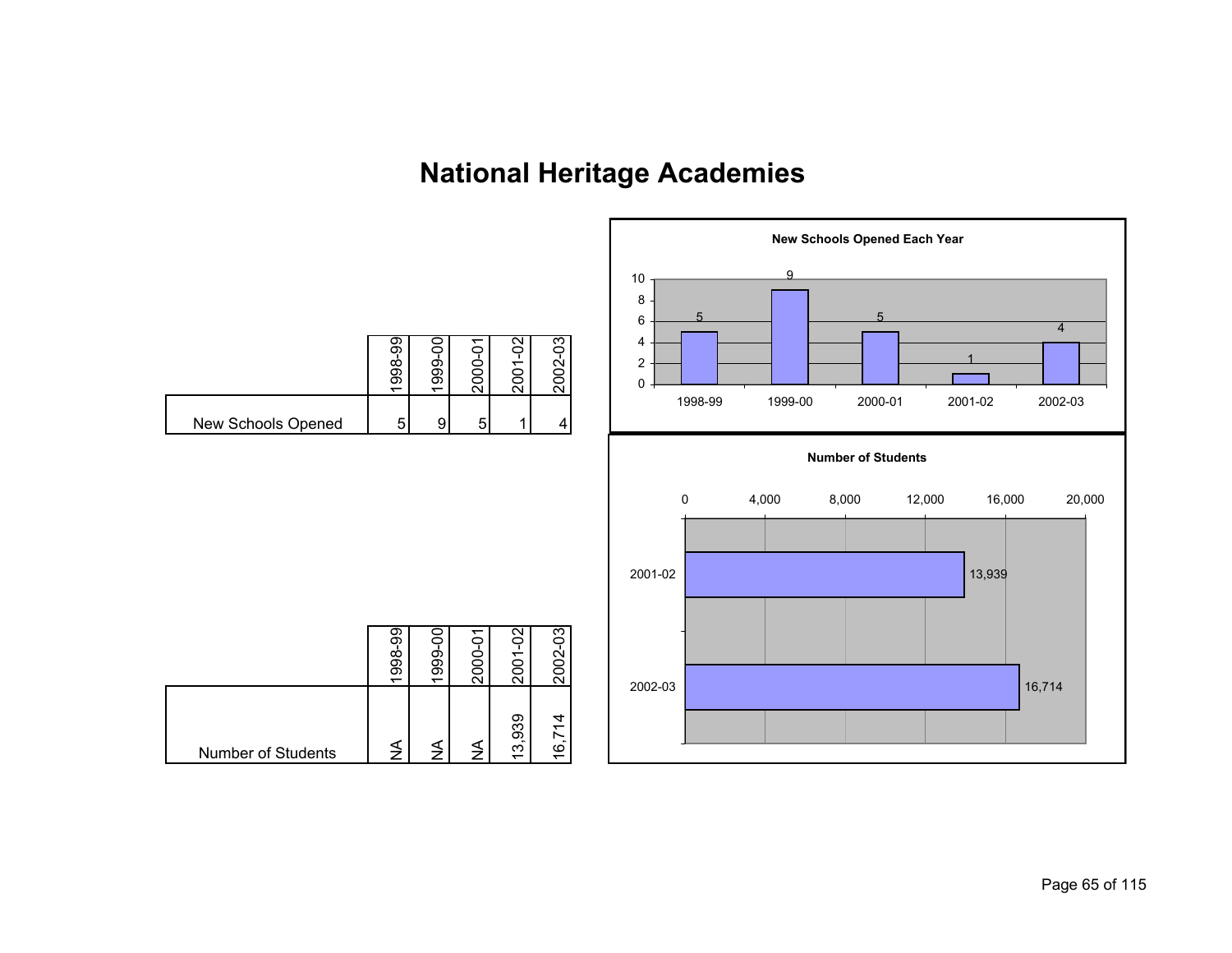# **Sequoia Charter Schools**

| <b>Address</b>                         | <b>Telephone</b>                       | <b>WWW Address</b> | Year<br><b>Founded</b> | <b>Privately</b><br><b>Held/Publicly</b><br><b>Traded</b> | <b>Profitability</b> |
|----------------------------------------|----------------------------------------|--------------------|------------------------|-----------------------------------------------------------|----------------------|
| <b>1460 S. Horne</b><br>Mesa, AZ 85204 | Voice-480-649-7737<br>Fax-480-649-0747 | www.sequoia.net    | 1996                   | <b>Private</b>                                            | <b>Unknown</b>       |

#### **NOTES:**

●Information confirmed by Pat Greer of Sequoia Schools via fax communication on 12 December 2002.

●Information gathered from the Arizona Deparment of Education website at http://www.ade.state.az.us/charterschools/search/SiteList.asp on 11 June and 12-13 September 2002 , the Great Schools website at www.greatschools.net/modperl/browse\_school on 12 September 2002, the US Securities and Exchange Commission website at http://www.sec.gov/edgar/searchedgar/companysearch.html on 25 October 2002, and updated with information from Pat Greer of Sequoia Schools via fax communication on 12 December 2002.

●Sequoia Schools refused to provide profitability information.

|                                                             |              |                     | <b>Grade Levels</b> | Number of       | <b>Charter</b> |
|-------------------------------------------------------------|--------------|---------------------|---------------------|-----------------|----------------|
| <b>School Name</b>                                          | Location     | <b>Year Founded</b> | <b>Served</b>       | <b>Students</b> | School?        |
|                                                             |              |                     |                     |                 |                |
| Sequoia Charter School                                      | Mesa, AZ     | 1996                | $7 - 12$            | 370             | Yes            |
| Sequoia Choice Distance Learning<br>School (virtual school) | Mesa, AZ     | 1998                | $K-12$              | 160             | Yes            |
| Learning Crossroads Basic                                   |              |                     |                     |                 |                |
| Academy                                                     | Tempe, AZ    | 1999                | K-9                 | 128             | Yes            |
|                                                             |              |                     |                     |                 |                |
| Sequoia Village School                                      | Show Low, AZ | 1999                | $K-12$              | 139             | Yes            |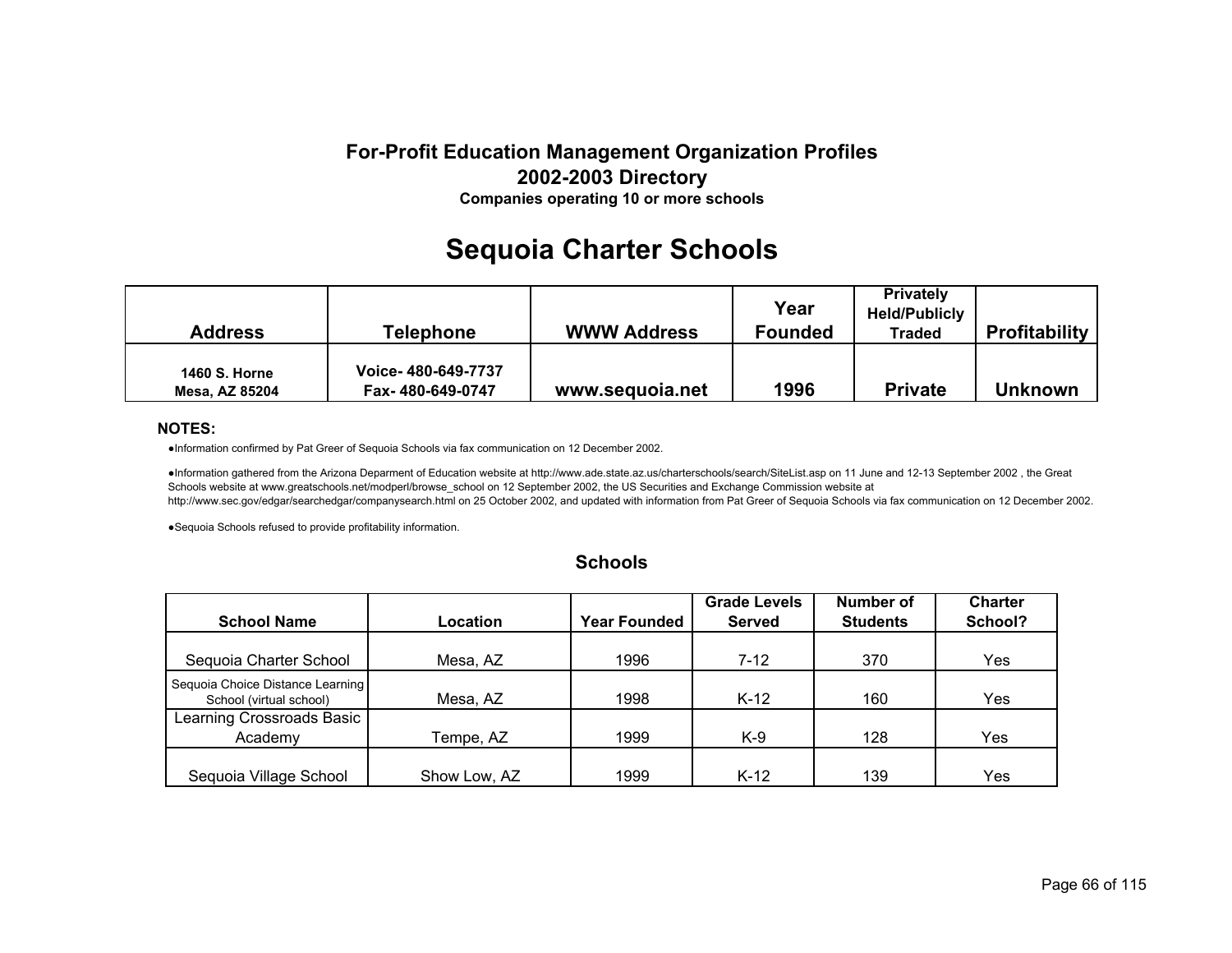|                             |               |                     | <b>Grade Levels</b> | Number of       | <b>Charter</b> |
|-----------------------------|---------------|---------------------|---------------------|-----------------|----------------|
| <b>School Name</b>          | Location      | <b>Year Founded</b> | <b>Served</b>       | <b>Students</b> | School?        |
| Sequoia School for the Deaf |               |                     |                     |                 |                |
| and Hard of Hearing         | Mesa, AZ      | 2000                | $K-12$              | 30              | Yes            |
| Redwood Elementary          |               |                     |                     |                 |                |
| School                      | Peoria, AZ    | 2000                | K-8                 | 140             | Yes            |
| Sequoia Charter Elementary  |               |                     |                     |                 |                |
| School                      | Mesa, AZ      | 2001                | K-6                 | 390             | Yes            |
|                             |               |                     |                     |                 |                |
| Mountainaire Academy        | St. Johns, AZ | 2002                | $K-12$              | 50              | Yes            |
|                             |               |                     |                     |                 |                |
| Pathfinder Academy          | Mesa, AZ      | 2002                | $K-12$              | 70              | Yes            |
|                             |               |                     |                     |                 |                |
| Sequoia Ranch               | Mayer, AZ     | 2002                | $K-12$              | 45              | Yes            |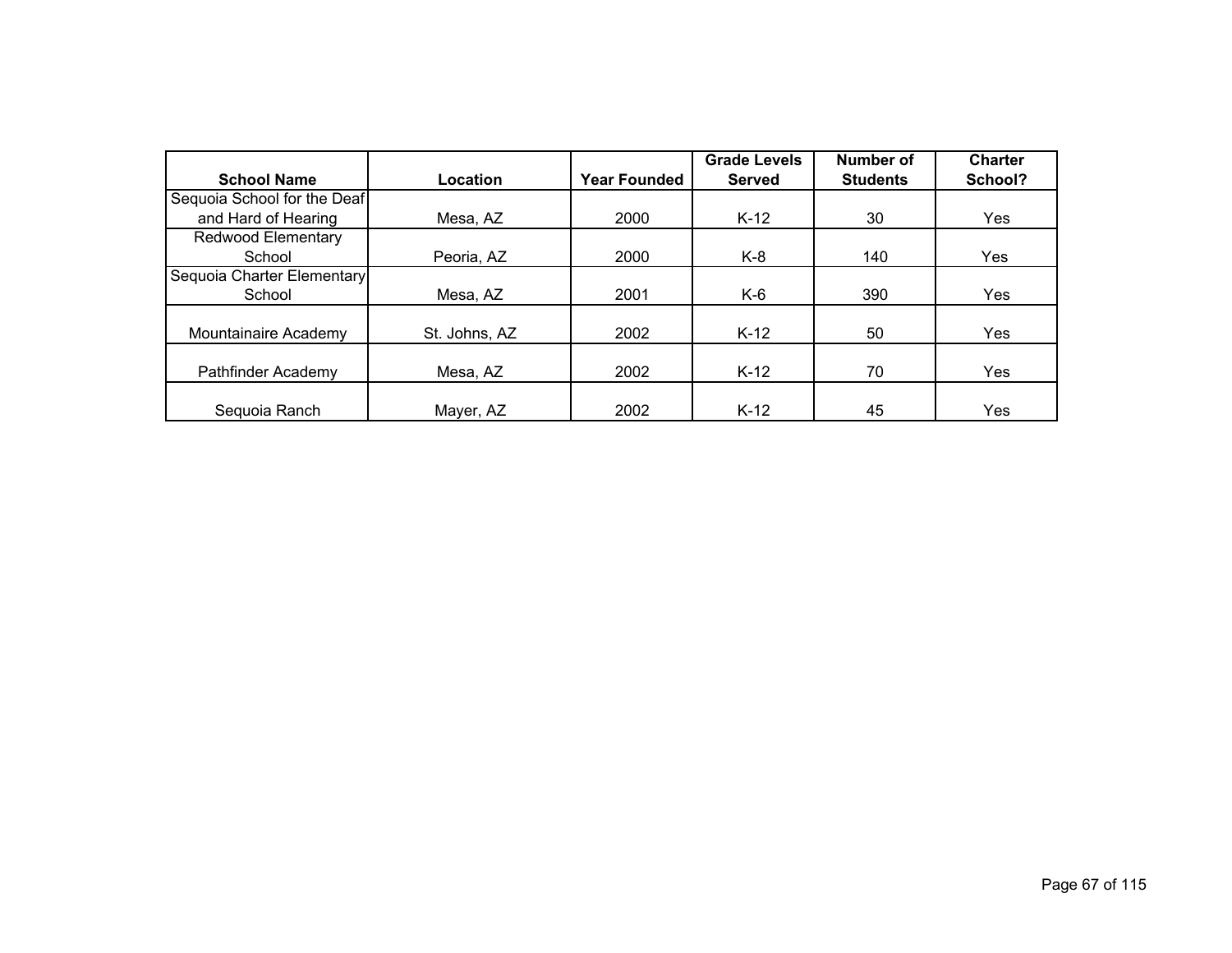

## **Sequoia Charter Schools**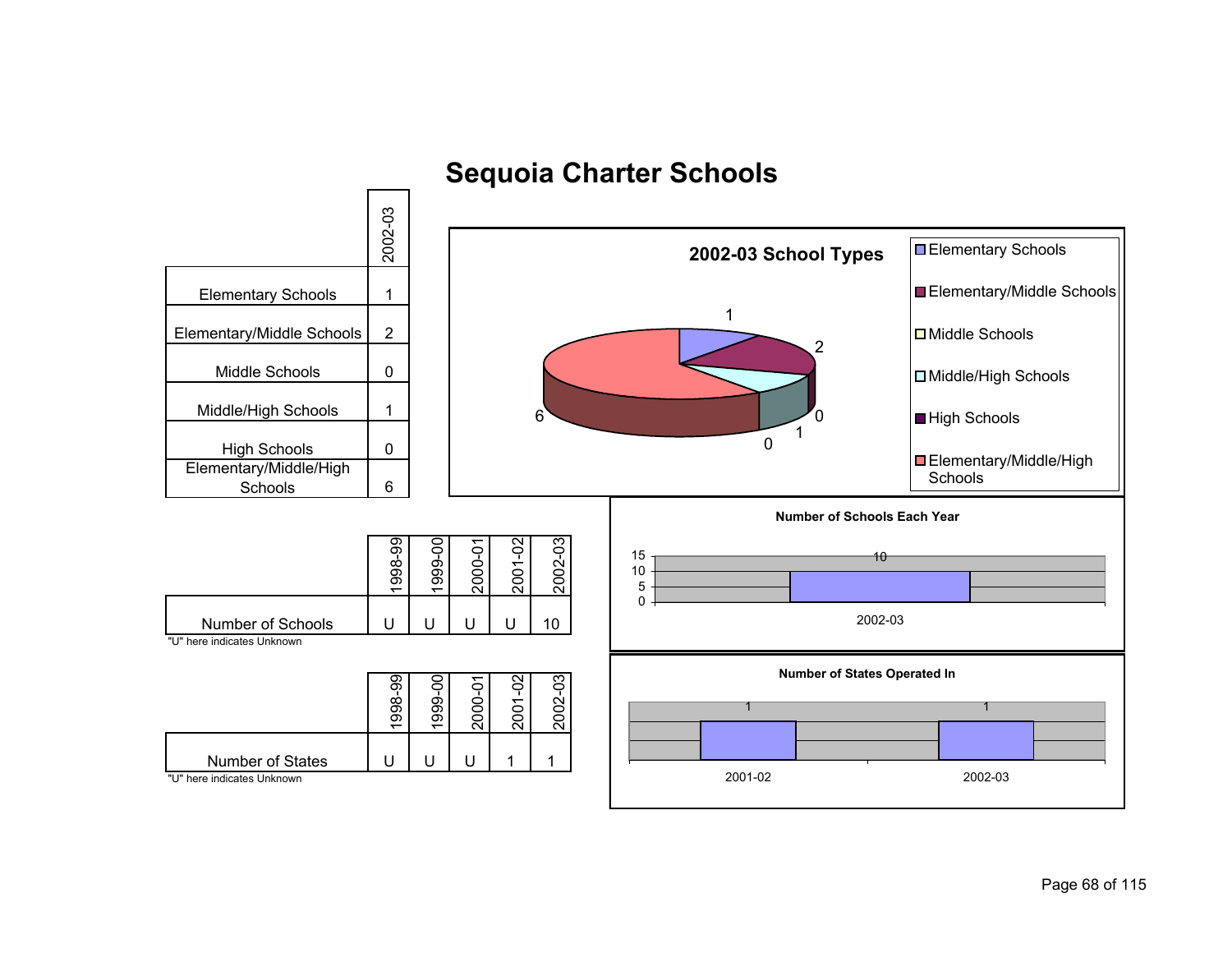# **Sequoia Charter Schools**

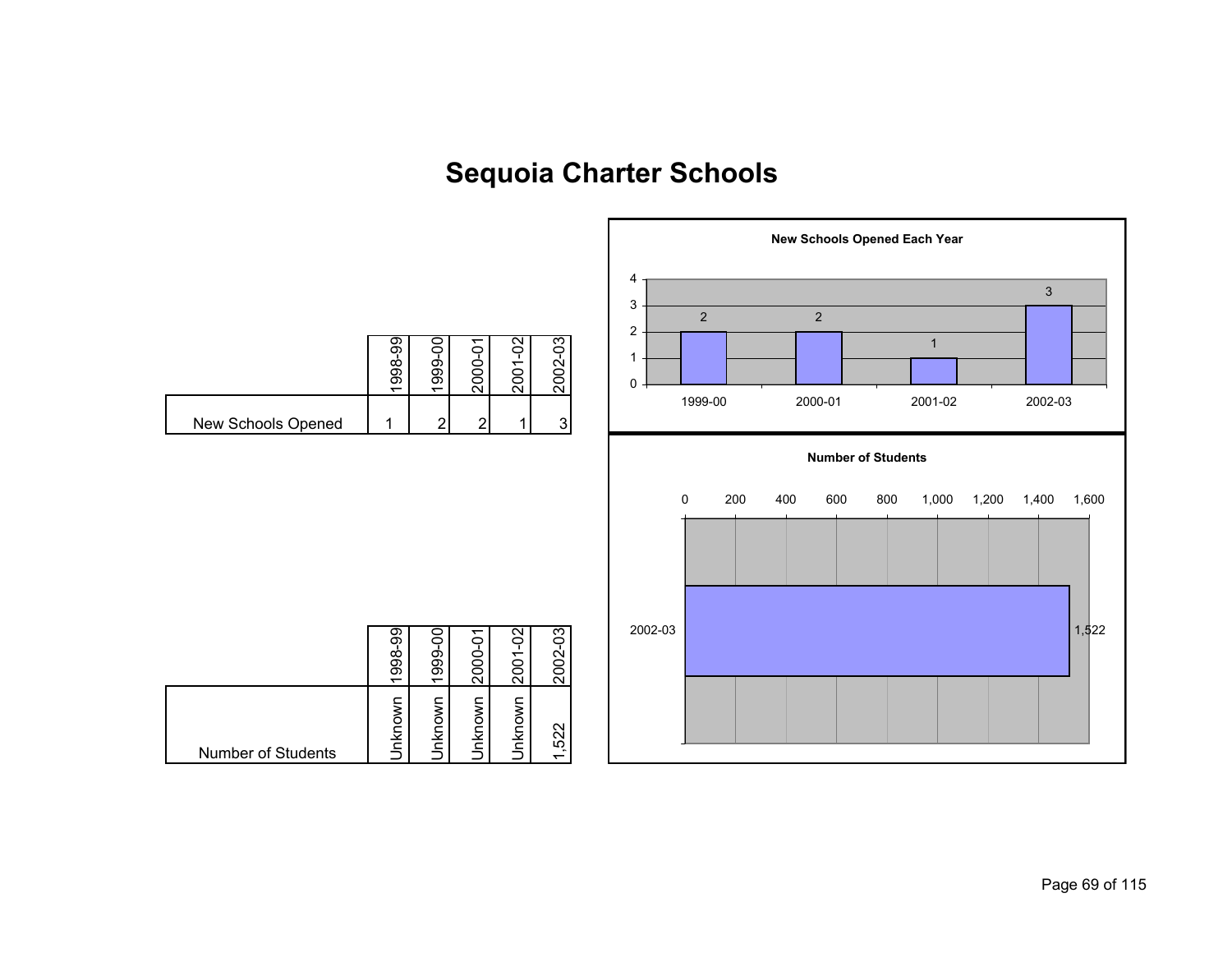# **Victory Schools, Inc.**

| Address                                                 | <b>Telephone</b>                       | <b>WWW Address</b>     | Year<br><b>Founded</b> | <b>Privately</b><br><b>Held/Publicly</b><br><b>Traded</b> | <b>Profitability</b> |
|---------------------------------------------------------|----------------------------------------|------------------------|------------------------|-----------------------------------------------------------|----------------------|
| 720 Fifth Avenue 3rd Floor<br><b>New York, NY 10019</b> | Voice-212-720-0310<br>Fax-212-582-1816 | www.victoryschools.com | 1999                   | <b>Private</b>                                            | <b>Profitable</b>    |

#### **NOTES:**

●Information confirmed by Kim Delise of Victory Charter Schools via e-mail communication on 6 November 2002

●Information gathered from the New York Charter Schools directory website at www.emsc.nysed.gov/rscs/charter/charterschoolsdirectory.html on 4 June 2002, the Baltimore City Public School System website at http://www.bcps.k12.md.us/ on 4 June 2002, the Victory Schools website at www.victoryschools.com on 31 June 2002, the Great Schools website at www.greatschools.net/modperl/browse\_school on 22 October 2002, and updated with information from Kim Delise of Victory Charter Schools via e-mail communication on 6 November 2002.

|                           |                    |                     | <b>Grade Levels</b> | Number of       | <b>Charter</b> |
|---------------------------|--------------------|---------------------|---------------------|-----------------|----------------|
| <b>School Name</b>        | Location           | <b>Year Founded</b> | <b>Served</b>       | <b>Students</b> | School?        |
| <b>Westport Academy</b>   |                    |                     |                     |                 |                |
| Elementary/Middle School  | Baltimore, MD      | 2001                | Pre-K-8             | 600             | No.            |
| Sisulu Children's Charter |                    |                     |                     |                 |                |
| School                    | New York, NY       | 1999                | $2 - 5$             | 300             | Yes            |
|                           |                    |                     |                     |                 |                |
| Merrick Academy           | Queens Village, NY | 2000                | K-4                 | 350             | Yes.           |
| Roosevelt Chidren's       |                    |                     |                     |                 |                |
| Academy                   | Roosevelt, NY      | 2000                | $K-4$               | 250             | Yes            |
| George W. Pepper Middle   |                    |                     |                     |                 |                |
| School                    | Philadelphia, PA   | 2002                | $6 - 8$             | 1,093           | No             |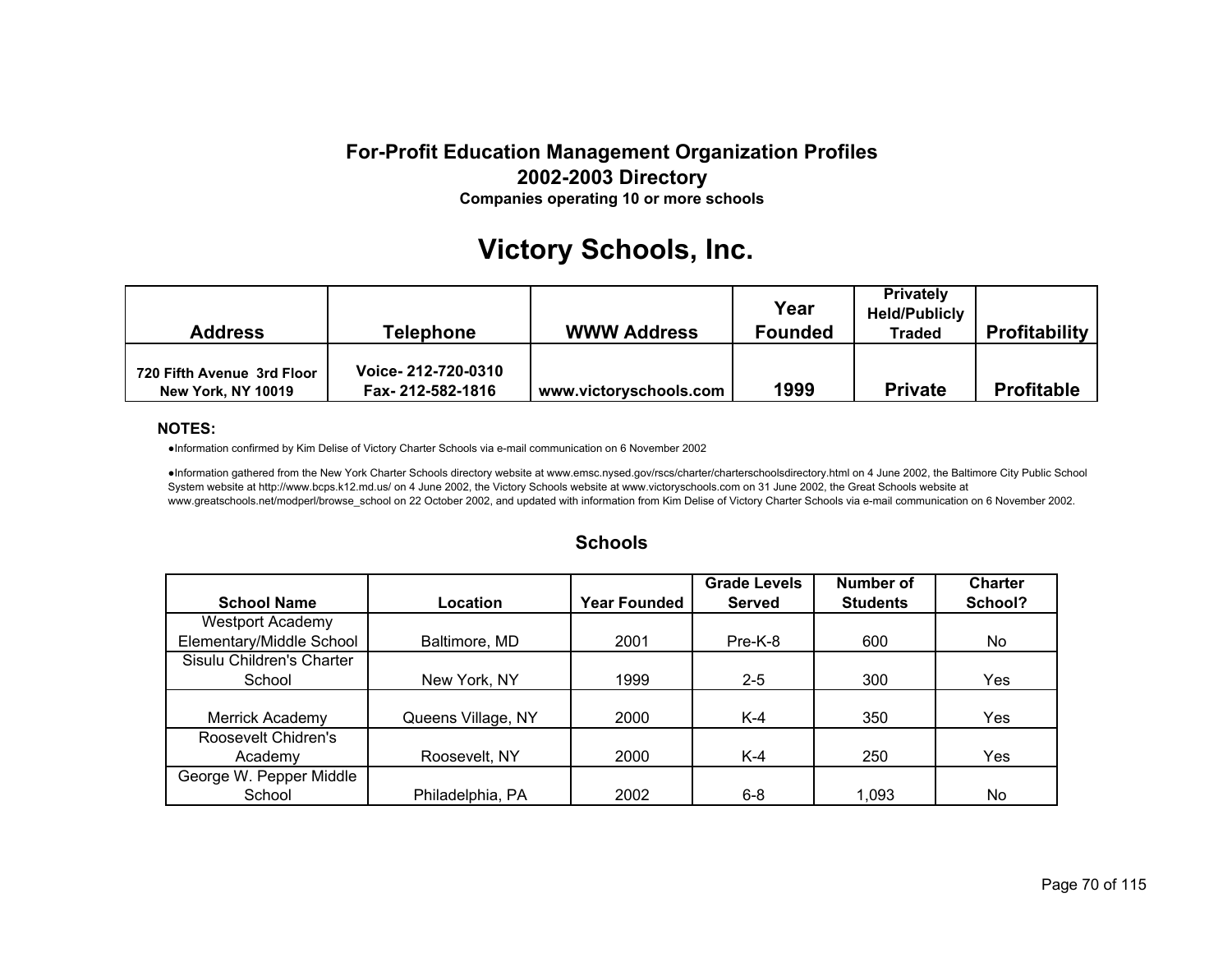|                                  |                  |                     | <b>Grade Levels</b> | Number of       | <b>Charter</b> |
|----------------------------------|------------------|---------------------|---------------------|-----------------|----------------|
| <b>School Name</b>               | Location         | <b>Year Founded</b> | <b>Served</b>       | <b>Students</b> | School?        |
| Mary McLeod Bethune              |                  |                     |                     |                 |                |
| Elementary                       | Philadelphia, PA | 2002                | Pre, K-5            | 758             | No             |
| <b>FitzSimon's Young Men's</b>   |                  |                     |                     |                 |                |
| Leadership Academy               | Philadelphia, PA | 2002                | $6 - 8$             | 317             | No             |
| FitzSimon's Young Women's        |                  |                     |                     |                 |                |
| Leadership Academy               | Philadelphia, PA | 2002                | $6 - 8$             | 309             | No             |
|                                  |                  |                     |                     |                 |                |
| Anna B. Pratt Elementary         | Philadelphia, PA | 2002                | $K-5$               | 399             | No             |
|                                  |                  |                     |                     |                 |                |
| <b>Richard Wright Elementary</b> | Philadelphia, PA | 2002                | K-5                 | 340             | No             |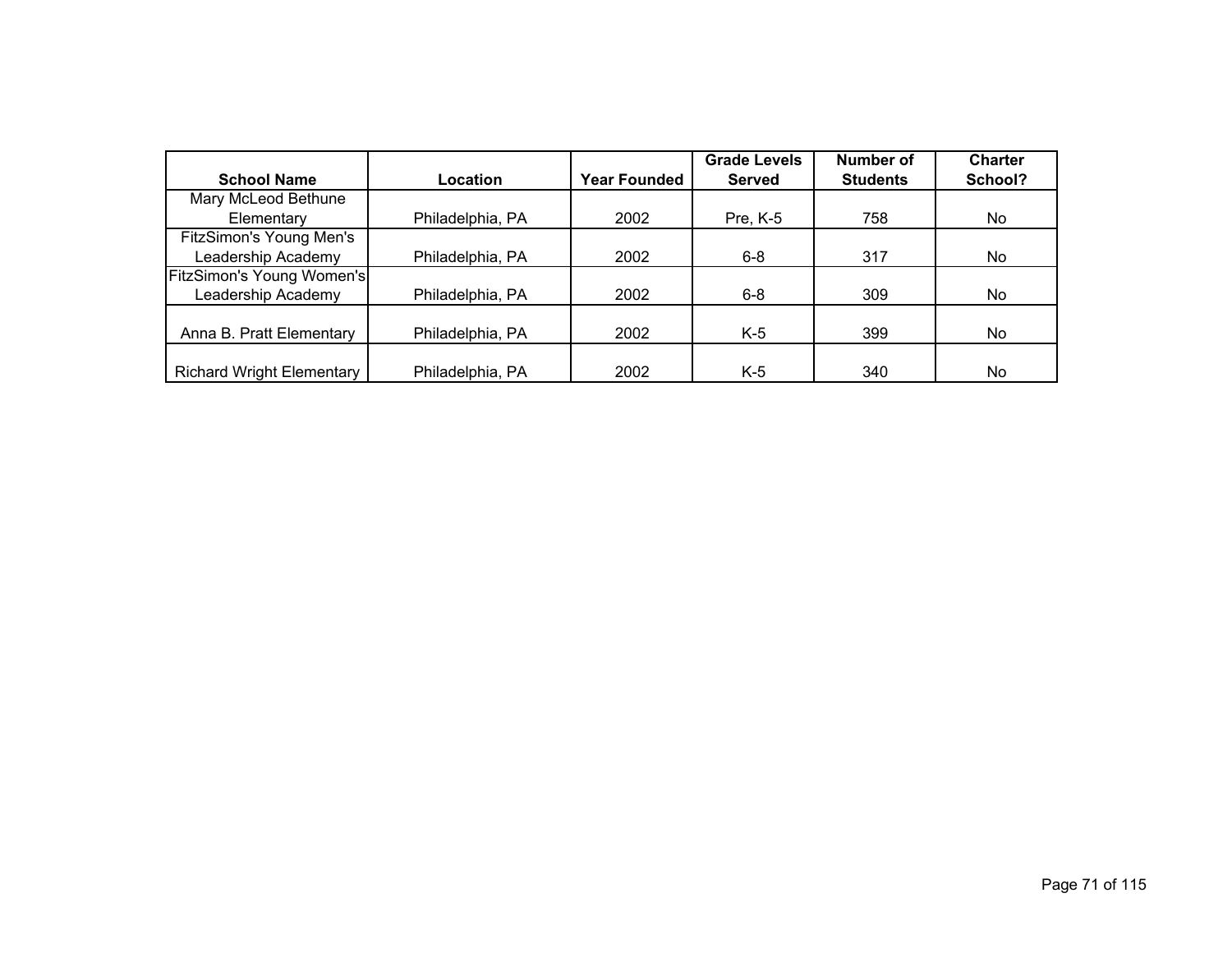**Victory Schools, Inc.**

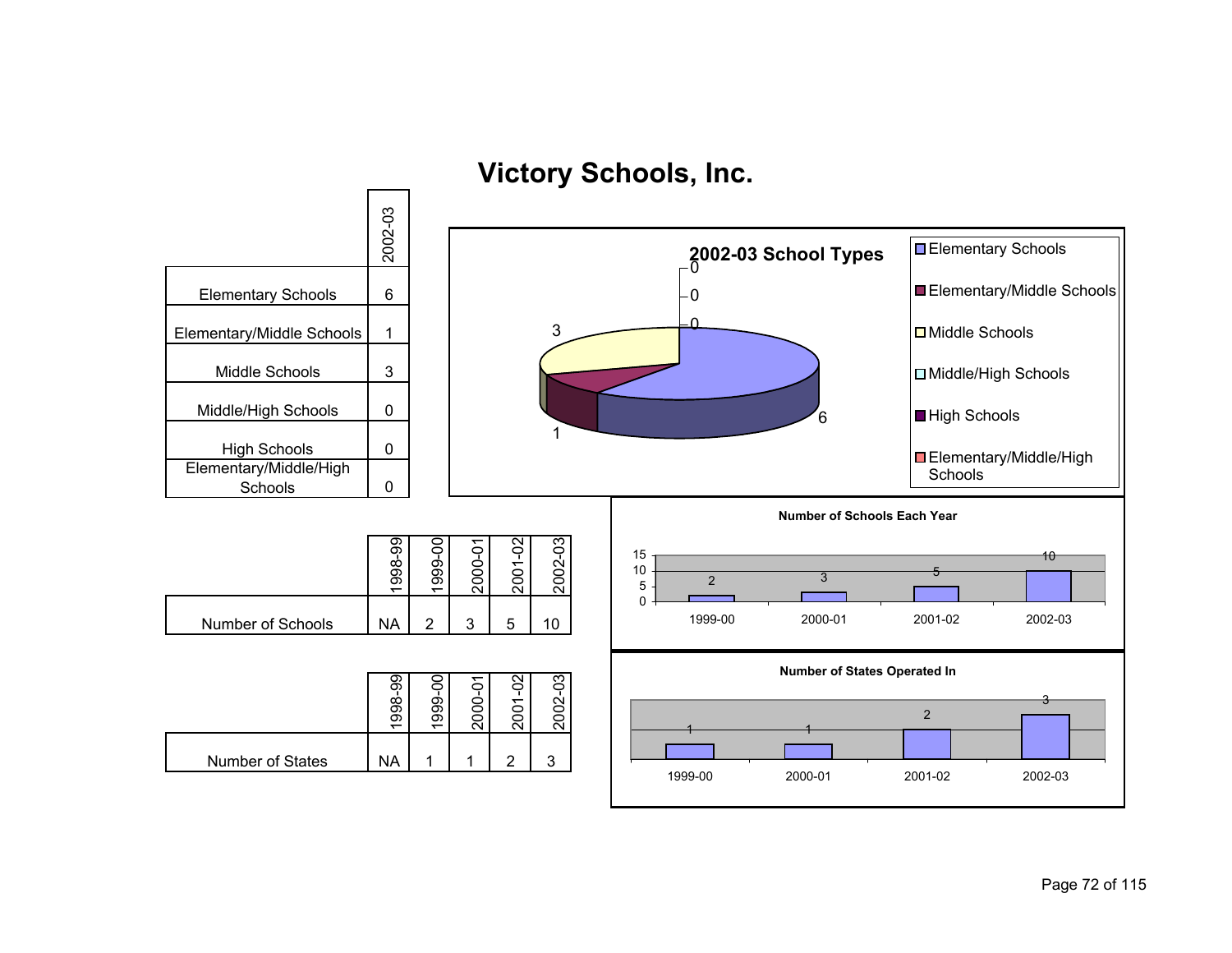# **Victory Schools, Inc.**

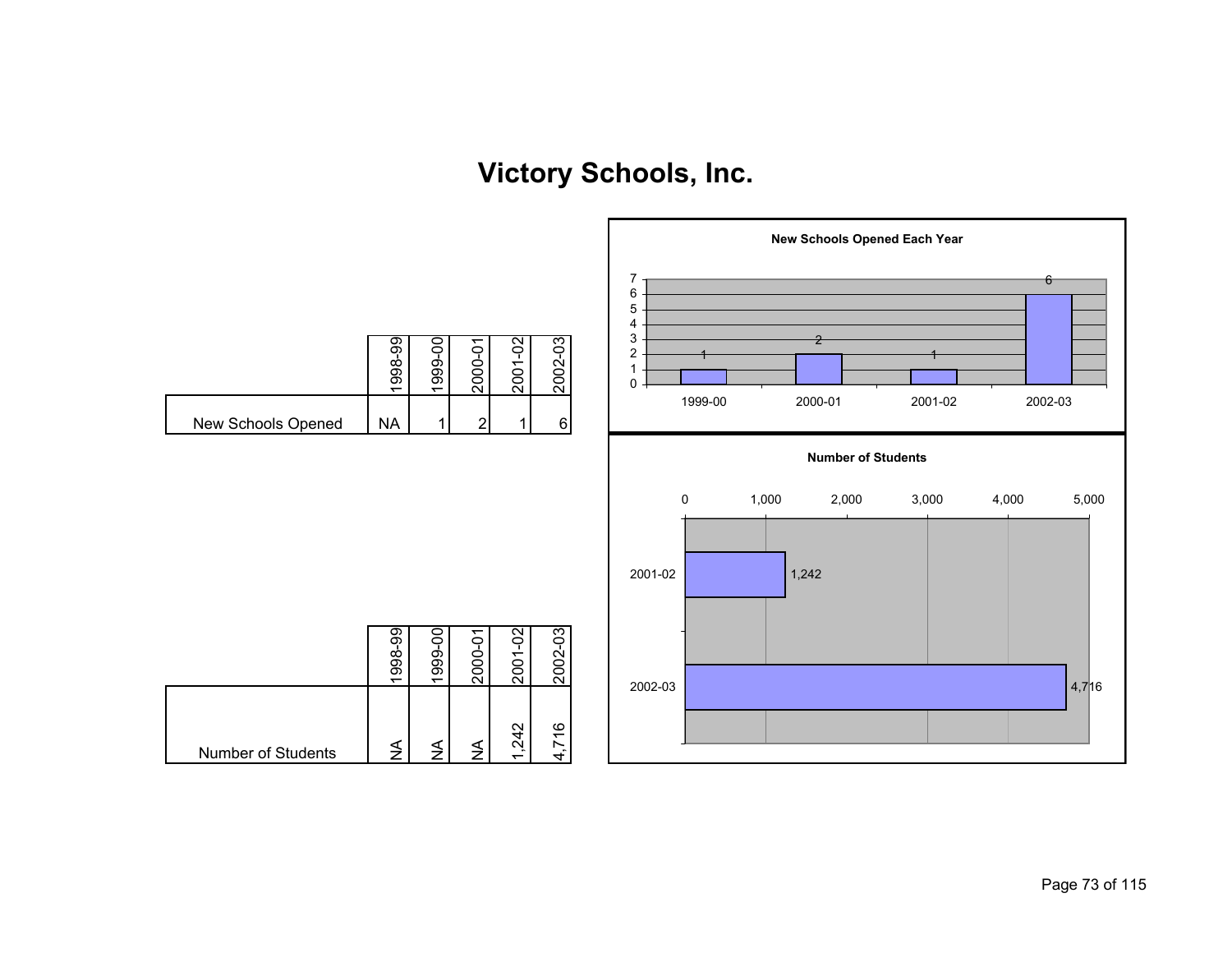# **White Hat Management**

| <b>Address</b>                                         | <b>Telephone</b>                                             | <b>WWW Address</b>   | Year<br><b>Founded</b> | <b>Privately</b><br><b>Held/Publicly</b><br><b>Traded</b> | <b>Profitability</b> |
|--------------------------------------------------------|--------------------------------------------------------------|----------------------|------------------------|-----------------------------------------------------------|----------------------|
| <b>159 South Main Street</b><br><b>Akron, OH 44308</b> | Voice- 330-535-6868 or<br>1-800-525-7967<br>Fax-330-535-7022 | www.whitehatmgmt.com | 1998                   | <b>Private</b>                                            | <b>Unknown</b>       |

### **NOTES:**

●Information confirmed by Paul Freeman of White Hat Management via fax communication on 4 October 2002.

●Information gathered from White Hat Management Website at http://www.whitehatmgmt.com on 30-31 May, and 8 October 2002, and Ohio Department of Education website at www.ode.state.oh.us/community\_schools/community\_school\_directory/default.asp on 31 May, and 11 October 2002 and updated with information from Paul Freeman of White Hat Management via fax communication with on 4 October 2002.

●White Hat Management refused to provide profitability information.

|                               |               |                     | <b>Grade Levels</b> | Number of       | <b>Charter</b> |
|-------------------------------|---------------|---------------------|---------------------|-----------------|----------------|
| <b>School Name</b>            | Location      | <b>Year Founded</b> | <b>Served</b>       | <b>Students</b> | School?        |
|                               |               |                     |                     |                 |                |
| Life Skills Center of Arizona | Phoenix, AZ   | 2002                | $9 - 12$            | 180             | Yes            |
| Hope Academy-Brown            |               |                     |                     |                 |                |
| <b>Street</b>                 | Akron, OH     | 1998                | K-8                 | 262             | Yes            |
|                               |               |                     |                     |                 |                |
| Hope Academy-University       | Akron, OH     | 1998                | K-8                 | 191             | Yes            |
|                               |               |                     |                     |                 |                |
| Hope Academy-Cathedral        | Cleveland, OH | 1998                | $K-8$               | 374             | Yes            |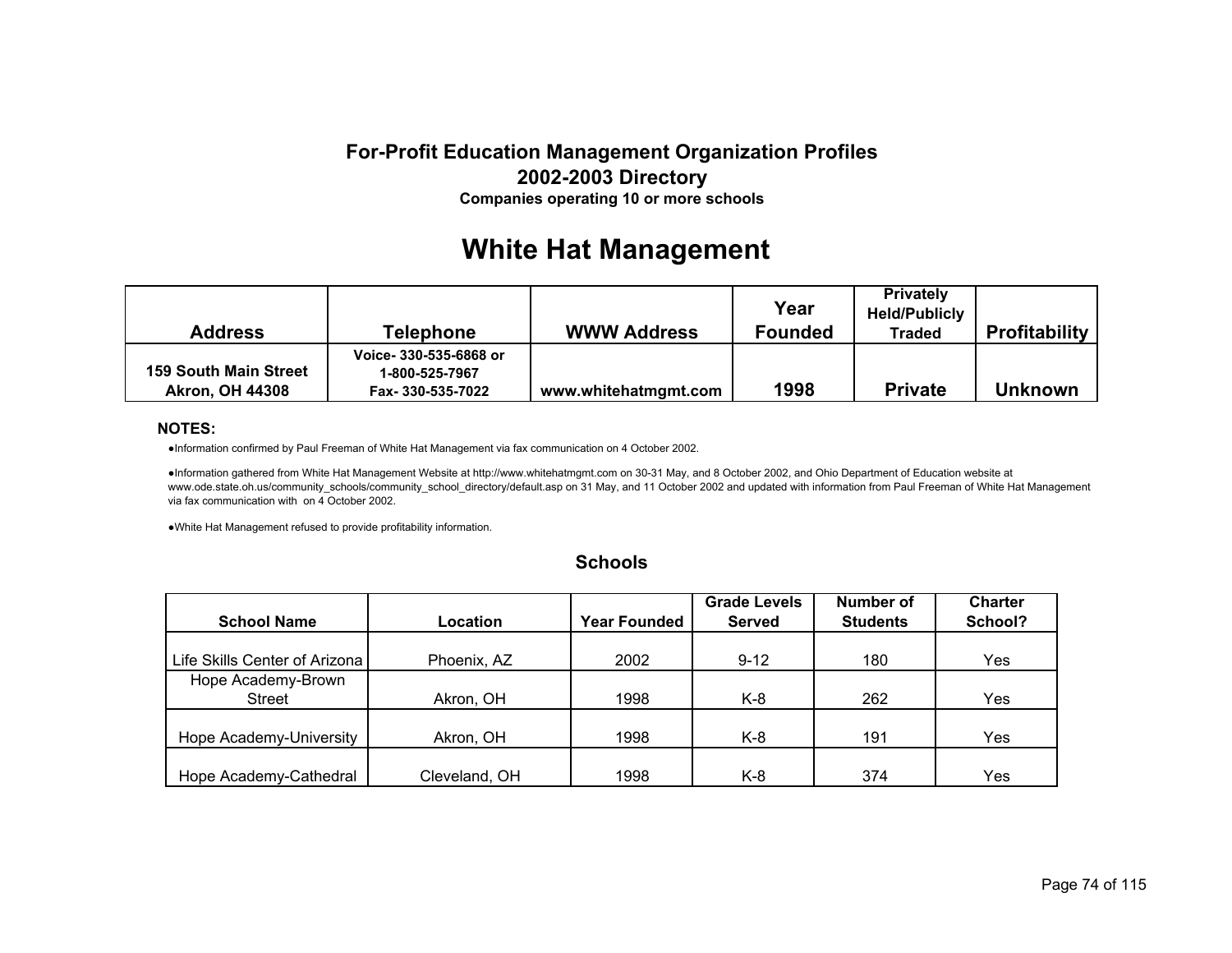|                                                 |                 |                     | <b>Grade Levels</b> | <b>Number of</b> | <b>Charter</b> |
|-------------------------------------------------|-----------------|---------------------|---------------------|------------------|----------------|
| <b>School Name</b>                              | Location        | <b>Year Founded</b> | <b>Served</b>       | <b>Students</b>  | School?        |
| Hope Academy-Chapelside                         | Cleveland, OH   | 1998                | $K-8$               | 436              | Yes            |
| Life Skills Center of<br>Cincinnati             | Cincinnati, OH  | 1999                | $9 - 12$            | 357              | Yes            |
| Hope Academy-Broadway                           | Cleveland, OH   | 1999                | $K-8$               | 410              | Yes            |
| Life Skills Center of Akron                     | Akron, OH       | 1999                | $9 - 12$            | 573              | Yes            |
| Riverside Academy                               | Cincinnati, OH  | 1999                | $K-8$               | 324              | Yes            |
| Hope Academy-Lincoln Park                       | Cleveland, OH   | 1999                | $K-8$               | 183              | Yes            |
| Life Skills Center of<br>Youngstown             | Youngstown, OH  | 1999                | $9 - 12$            | 234              | Yes            |
| Life Skills Center of<br>Cleveland              | Cleveland, OH   | 1999                | $9 - 12$            | 612              | Yes            |
| Life Skills Center of<br><b>Trumbull County</b> | Warren, OH      | 2000                | $9 - 12$            | 308              | Yes            |
| Hope Academy-West<br>Campus                     | Cleveland, OH   | 2001                | K-8                 | 239              | Yes            |
| Life Skills Center of Clark<br>County           | Springfield, OH | 2001                | $9 - 12$            | 227              | Yes            |
| Life Skills Center of Butler<br>County          | Middletown, OH  | 2001                | $9 - 12$            | 298              | Yes            |
| <b>ODELHA Academy</b><br>(Virtual School)       | Ohio            | Unknown             | $K-12$              | Unknown          | Yes            |
| Life Skills Center-Canton                       | Canton, OH      | 2002                | $9 - 12$            | 176              | Yes            |
| Life Skills Center-<br>Southwestern Columbus    | Grove City, OH  | 2002                | $9 - 12$            | Unknown          | Yes            |
| Life Skills Center-<br>Southeastern Columbus    | Columbus, OH    | 2002                | $9 - 12$            | Unknown          | Yes            |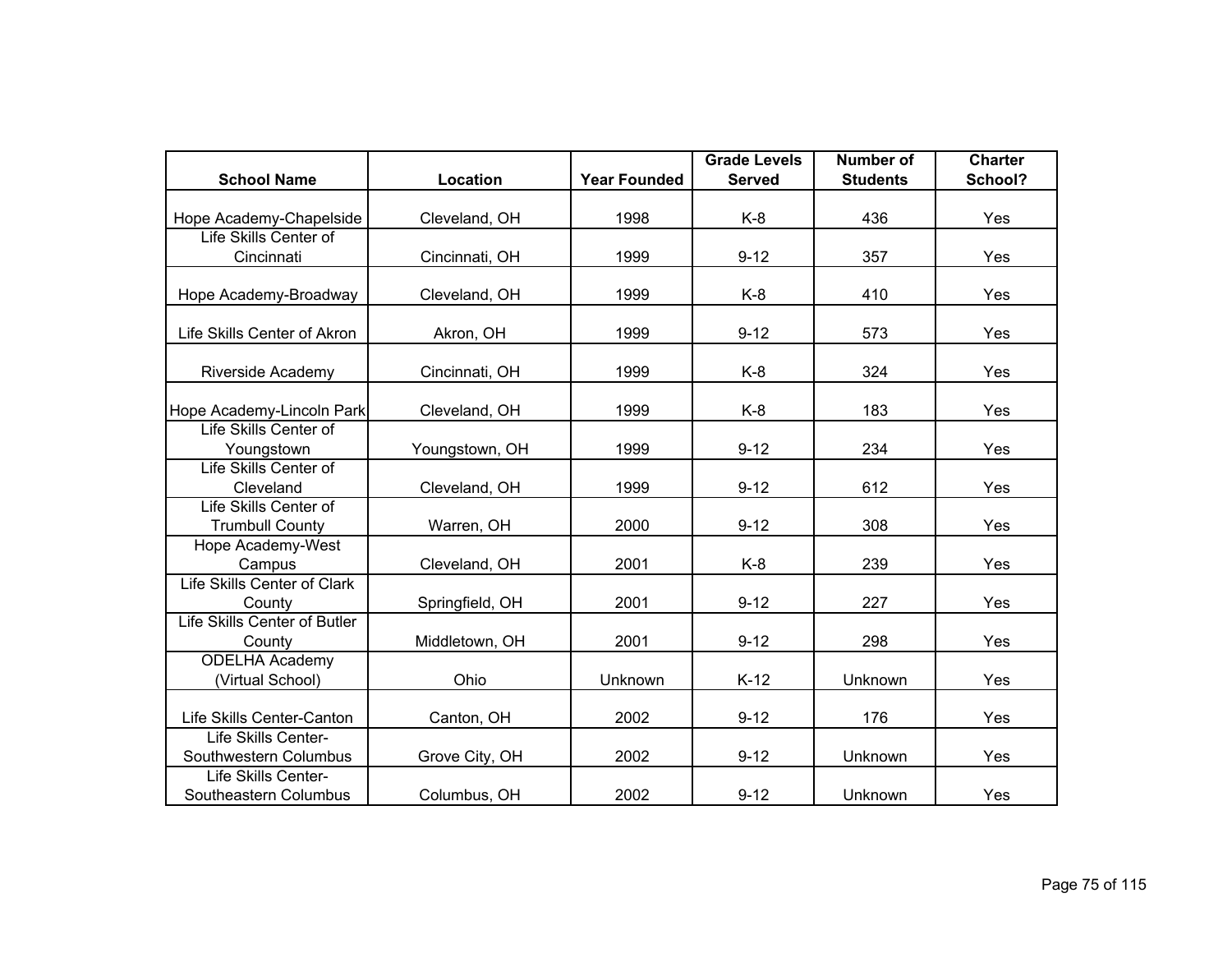|                             |               |                     | <b>Grade Levels</b> | Number of       | <b>Charter</b> |
|-----------------------------|---------------|---------------------|---------------------|-----------------|----------------|
| <b>School Name</b>          | Location      | <b>Year Founded</b> | <b>Served</b>       | <b>Students</b> | School?        |
| Life Skills Center-Northern |               |                     |                     |                 |                |
| Columbus                    | Columbus, OH  | 2002                | $9 - 12$            | Unknown         | Yes            |
|                             |               |                     |                     |                 |                |
| Hope Academy Canton         | Canton, OH    | 2002                | $K-8$               | 281             | Yes            |
|                             |               |                     |                     |                 |                |
| Hope Academy North Coast    | Cleveland, OH | 2002                | K-8                 | 295             | Yes            |
|                             |               |                     |                     |                 |                |
| Life Skills Center-Toledo   | Toledo, OH    | Unknown             | $9 - 12$            | Unknown         | Yes            |
|                             |               |                     |                     |                 |                |
| Life Skills Center- Elyria  | Elyria, OH    | Unknown             | $9 - 12$            | 189             | Yes            |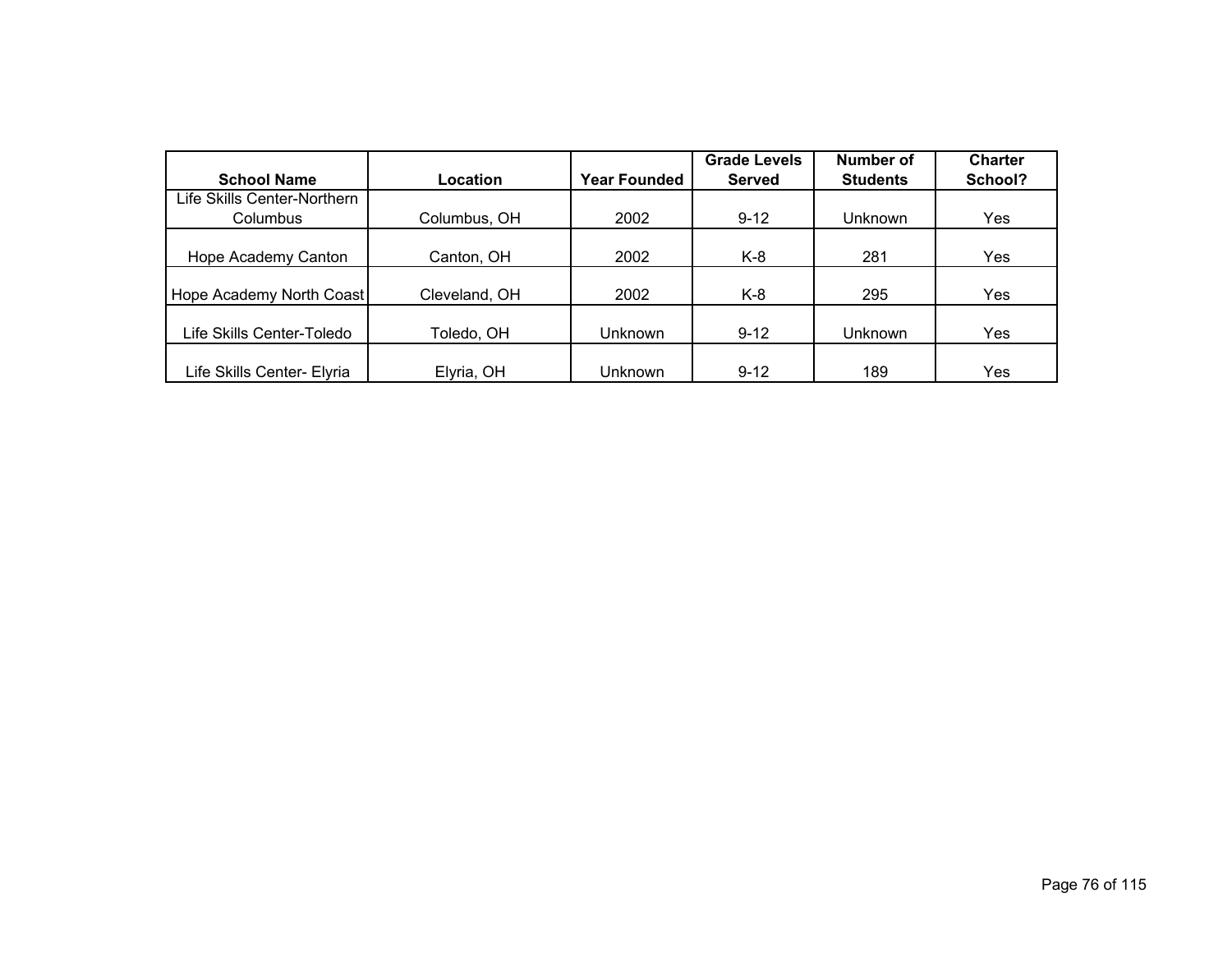

# **White Hat Management**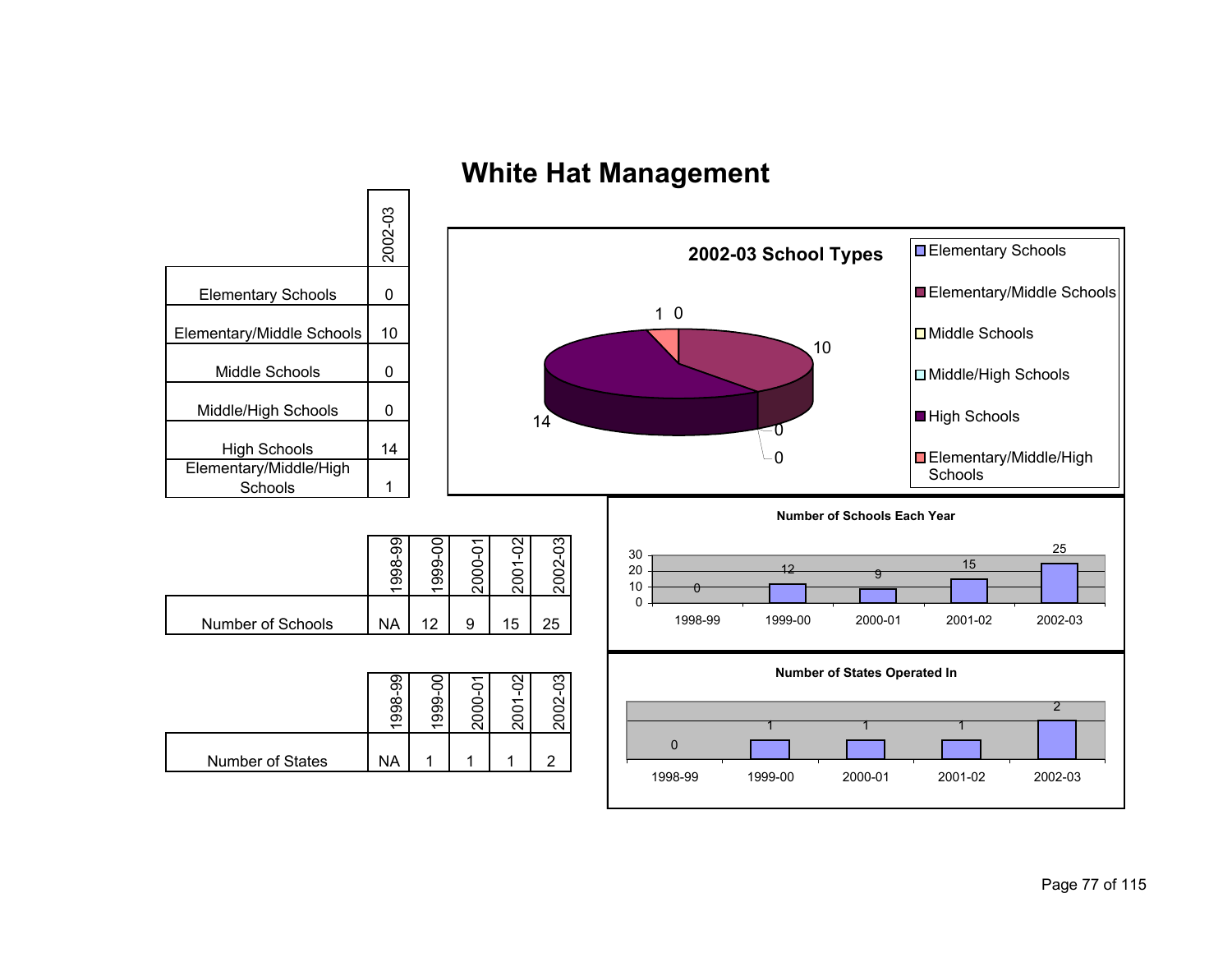# **White Hat Management**



6,149 Includes students in 20 of 25 schools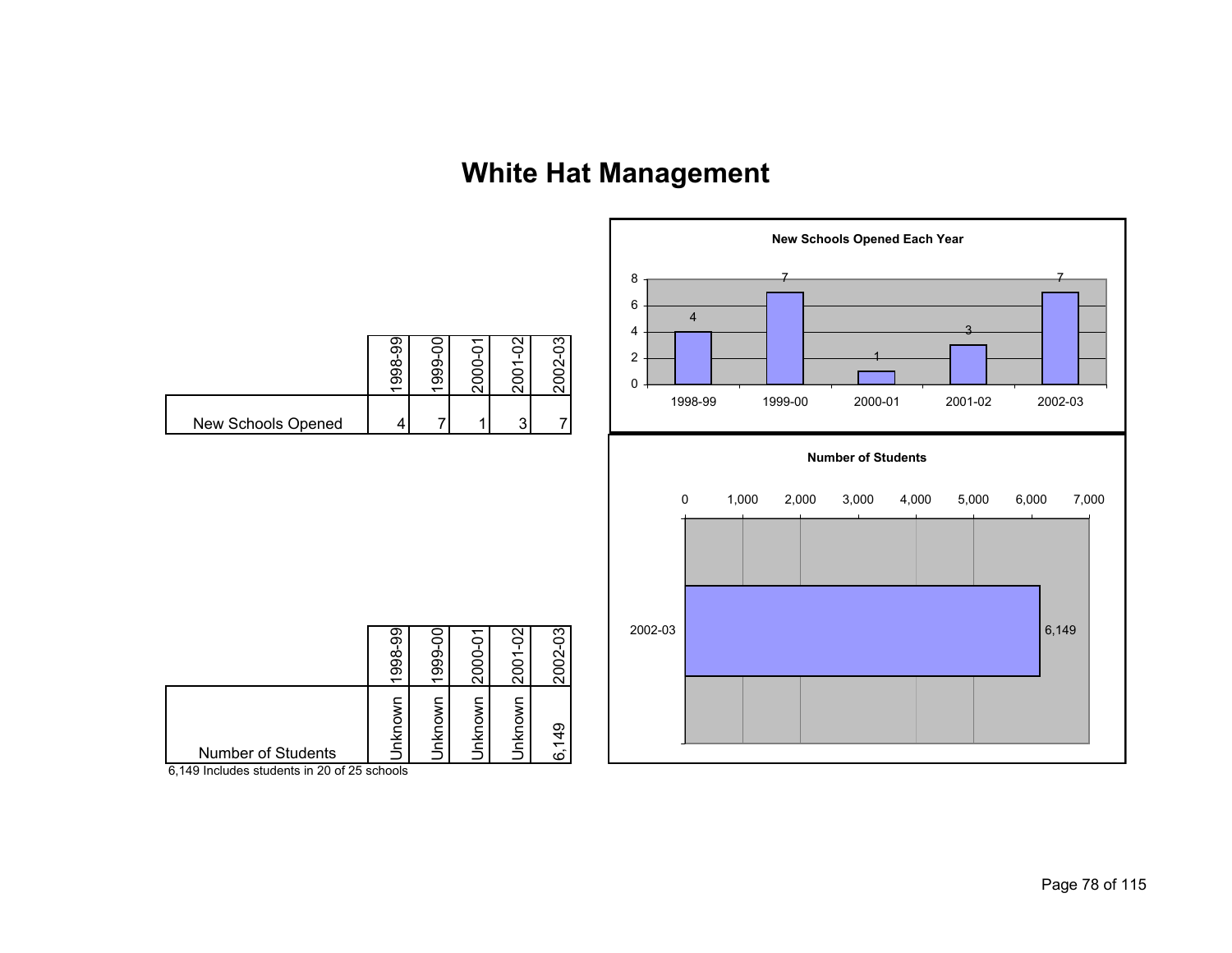# **Designs for Learning, Inc.**

| <b>Address</b>                                                    | <b>Telephone</b>                         | <b>WWW Address</b>  | Year<br><b>Founded</b> | <b>Privately</b><br><b>Held/Publicly</b><br>Traded | <b>Profitability</b> |
|-------------------------------------------------------------------|------------------------------------------|---------------------|------------------------|----------------------------------------------------|----------------------|
| 1021 Bandana Blvd, East<br>Suite 214<br><b>St. Paul, MN 55108</b> | Voice- 651-645-0200<br>Fax- 651-645-0240 | www.designlearn.net | 1987                   | <b>Private</b>                                     | <b>Profitable</b>    |

### **NOTES:**

●Information confirmed by Andrew Adelmann of Designs for Learning via e-mail communication on 1 November 2002.

●Information gathered from the Designs for Learning Inc. website at www.designlearn.net on 31 May 2002, the Minnesota Department of Education website at www.educ.state.mn.us/cfldirectory/report\_c11.cgi on 31 May 2002, the Minnesota department of Children, Families and Learning website at http://cfl.state.mn.us/charter/schooldetail on 31 July 2002, the Minnesota Association of Charter Schools website at http://www.mncharterschools.org/csp.html on 31 July 2002, the Great Schools website at www.greatschools.net/modperl/browse\_school on 22 October 2002, and updated with information from Andrew Adelmann of Designs for Learning, Inc. via e-mail communication on 1 November 2002.

●Minnesota Technology High School was renamed as Jennings Experiential High School.

| <b>Schools</b> |  |
|----------------|--|
|----------------|--|

|                            |               |                     | <b>Grade Levels</b> | Number of       | <b>Charter</b> |
|----------------------------|---------------|---------------------|---------------------|-----------------|----------------|
| <b>School Name</b>         | Location      | <b>Year Founded</b> | <b>Served</b>       | <b>Students</b> | School?        |
| The Museum School of San   |               |                     |                     |                 |                |
| Diego                      | San Diego, CA | 1996                | $3 - 5$             | 47              | Yes            |
| St. Paul Family Learning   |               |                     |                     |                 |                |
| Center                     | St. Paul, MN  | 1996                | K-6                 | 100             | Yes            |
| Jennings Experiential High |               |                     |                     |                 |                |
| School                     | St. Paul, MN  | 1998                | $9 - 12$            | 95              | Yes            |
| High School for Recording  |               |                     |                     |                 |                |
| Arts                       | St. Paul, MN  | 1998                | $9 - 12$            | 150             | Yes            |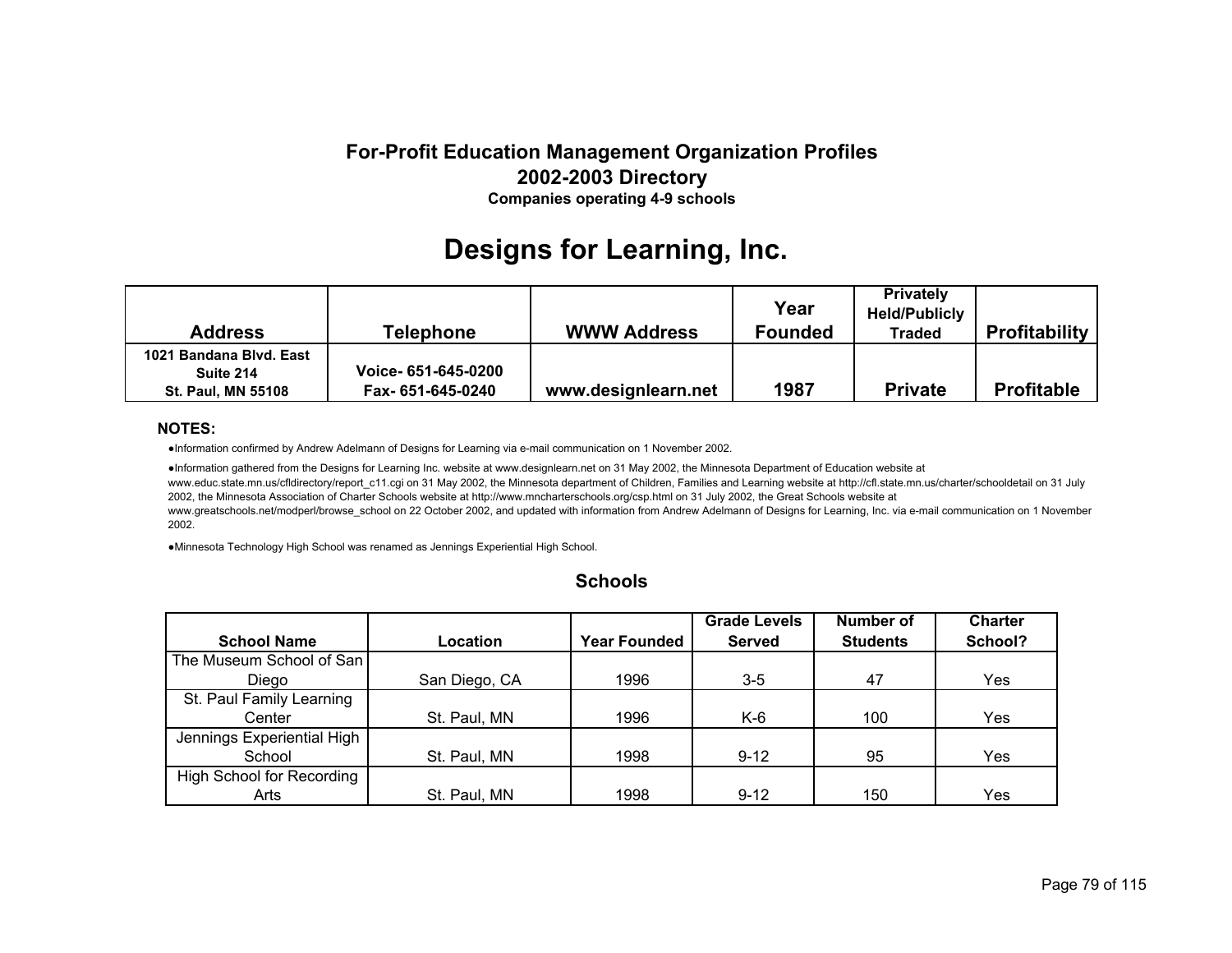|                             |                 |                     | <b>Grade Levels</b> | Number of       | <b>Charter</b> |
|-----------------------------|-----------------|---------------------|---------------------|-----------------|----------------|
| <b>School Name</b>          | Location        | <b>Year Founded</b> | Served              | <b>Students</b> | School?        |
| Concordia Creative Learning |                 |                     |                     |                 |                |
| Academv                     | St. Paul, MN    | 1998                | K-6                 | 110             | Yes            |
|                             |                 |                     |                     |                 |                |
| <b>Chiron Middle School</b> | Minneapolis, MN | 2002                | 6-8                 | 160             | Yes            |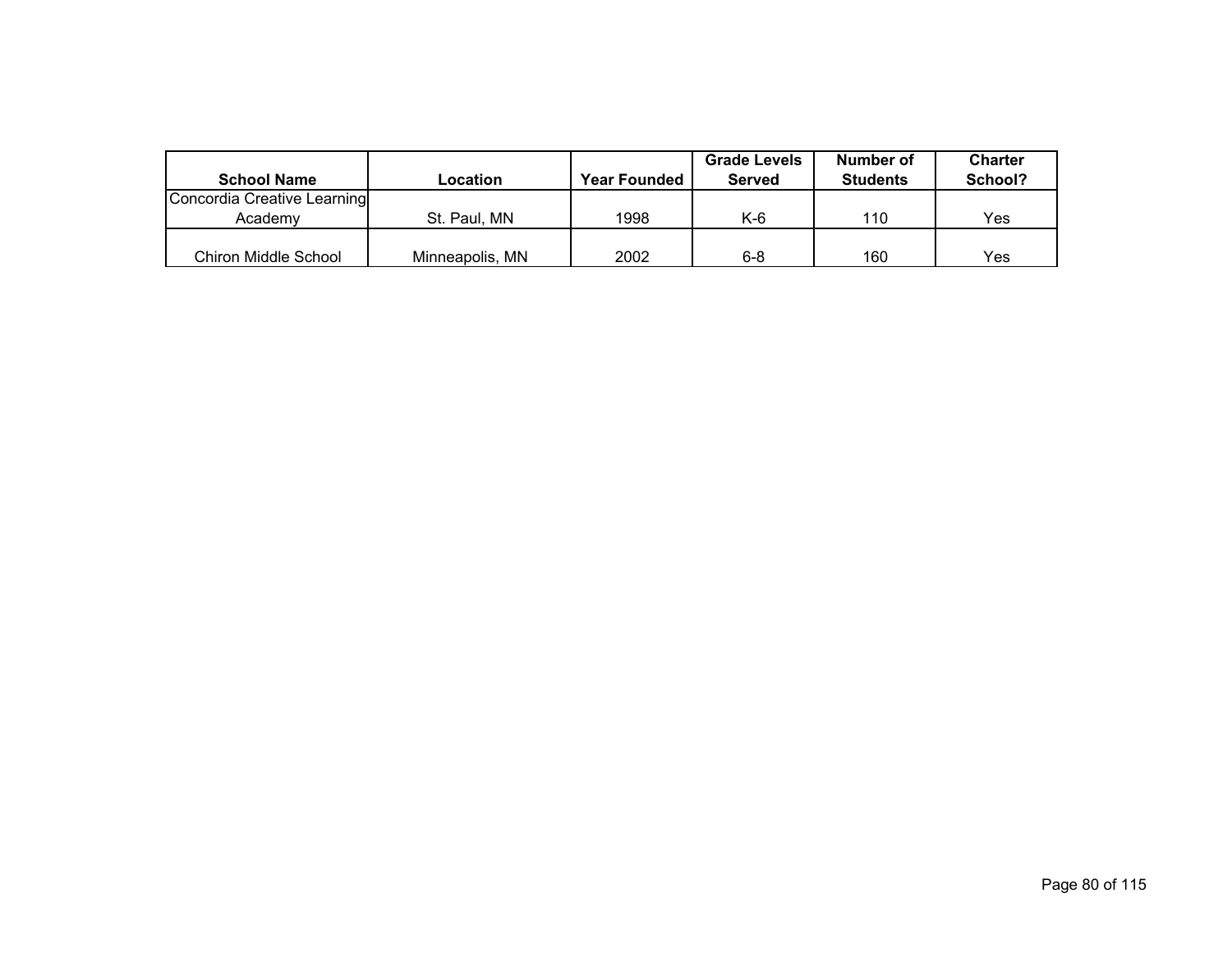## **Discontinued Schools - Designs For Learning**

| <b>School Name</b>        | Location        | Year | <b>Reason Discontinued</b>                                              |
|---------------------------|-----------------|------|-------------------------------------------------------------------------|
| Twin Cities International |                 |      |                                                                         |
| <b>Elementary School</b>  | Minneapolis, MN | 2002 | Unknown-E-Mail Communication from Designs For Learning, 1 November 2002 |
| Minnesota International   |                 |      |                                                                         |
| Middle School             | Minneapolis, MN | 2002 | Unknown-E-Mail Communication from Designs For Learning, 1 November 2002 |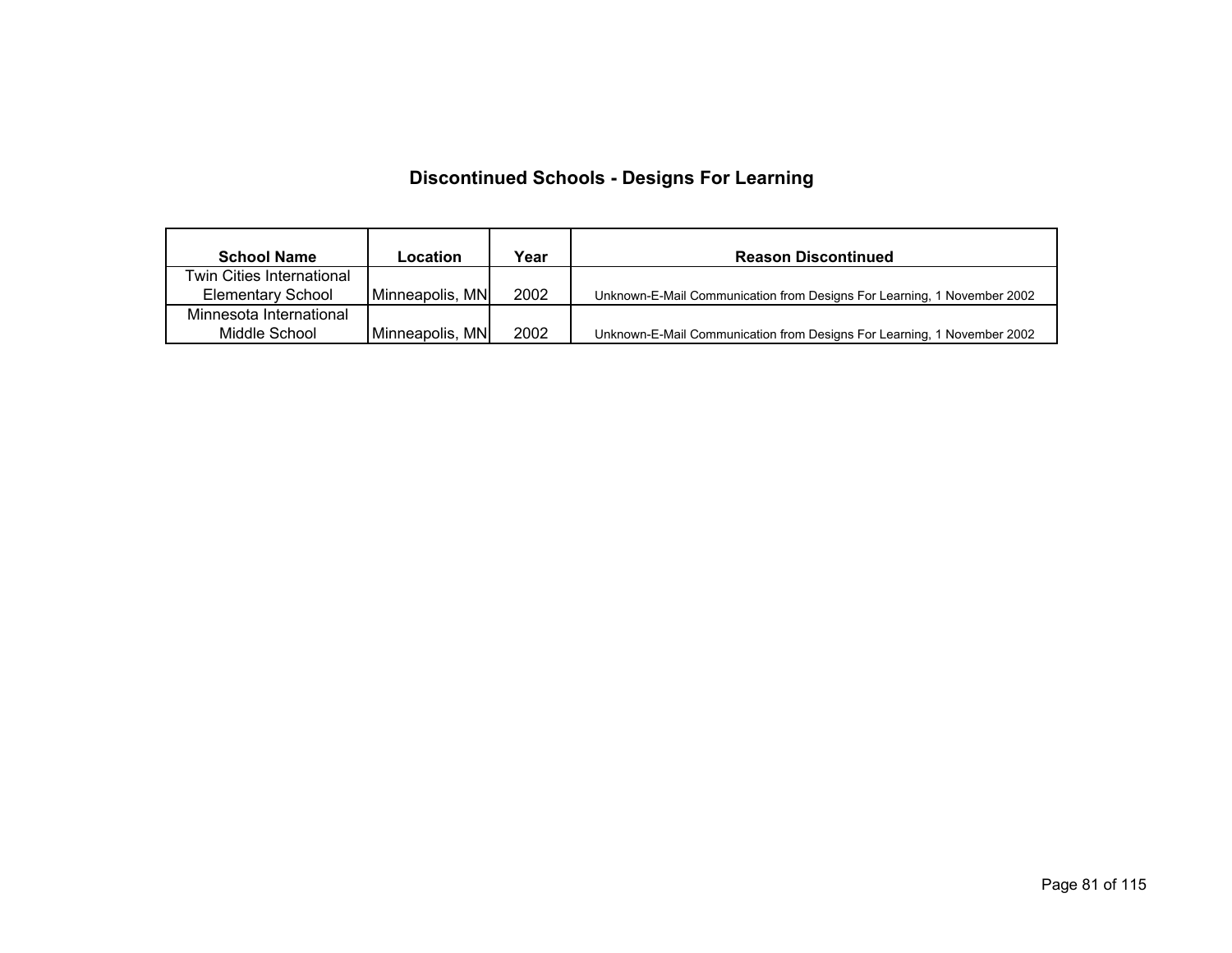# **Excel Education Centers, Inc.**

| <b>Address</b>                                     | <b>Telephone</b>                       | <b>WWW Address</b>                | Year<br><b>Founded</b> | <b>Privately</b><br><b>Held/Publicly</b><br><b>Traded</b> | <b>Profitability</b> |
|----------------------------------------------------|----------------------------------------|-----------------------------------|------------------------|-----------------------------------------------------------|----------------------|
| 1040 Whipple Street, Ste 324<br>Prescott, AZ 86305 | Voice-928-778-5764<br>Fax-928-445-2989 | www.exceleducationc<br>enters.org | 1995                   | <b>Private</b>                                            | <b>Unknown</b>       |

### **NOTES:**

●Information confirmed by Lois Schmittinger of Excel Education Centers, Inc via e-mail communication on 25 September 2002.

●Information gathered from Arizona Department of Education website at www.ade.state.az.us/charterschools/search/SiteList.asp on 31 May and 27 June 2002, the Excel Education Centers, Inc. website at www.excel.apscc.k12.az.us on 31 May and 27 June 2002 and updated with information from Lois Schmittinger of Excel Education Centers via e-mail communication on 25 September 2002

●Excel Education Centers, Inc. refused to provide profitability information.

|                                |                     |                     | <b>Grade Levels</b> | Number of       | <b>Charter</b> |
|--------------------------------|---------------------|---------------------|---------------------|-----------------|----------------|
| <b>School Name</b>             | Location            | <b>Year Founded</b> | <b>Served</b>       | <b>Students</b> | School?        |
| <b>Excel Education Center-</b> |                     |                     |                     |                 |                |
| Prescott                       | Prescott, AZ        | 1995                | $6 - 12$            | 160             | Yes            |
| <b>Excel Education Center-</b> |                     |                     |                     |                 |                |
| Cottonwood                     | Cottonwood, AZ      | 1995                | $9 - 12$            | 100             | Yes            |
| <b>Excel Education Center-</b> |                     |                     |                     |                 |                |
| Flagstaff                      | Flagstaff, AZ       | 1996                | $6 - 12$            | 220             | Yes            |
| <b>Excel Education Center-</b> |                     |                     |                     |                 |                |
| <b>Prescott Valley</b>         | Prescott Valley, AZ | 1996                | $6 - 12$            | 220             | Yes            |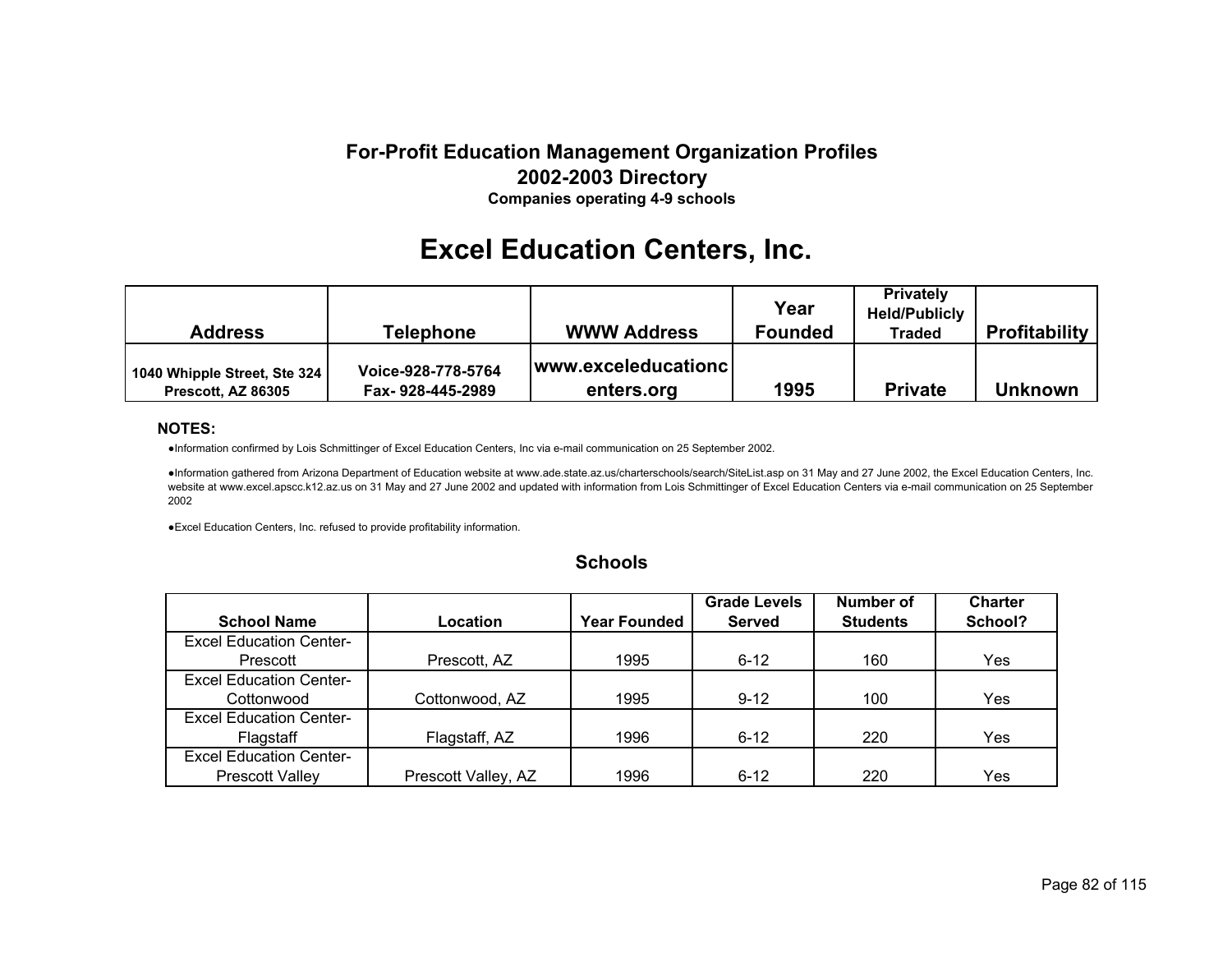|                                |                  |                     | <b>Grade Levels</b> | Number of       | <b>Charter</b> |
|--------------------------------|------------------|---------------------|---------------------|-----------------|----------------|
| <b>School Name</b>             | Location         | <b>Year Founded</b> | <b>Served</b>       | <b>Students</b> | School?        |
| <b>Excel Education Center-</b> |                  |                     |                     |                 |                |
| San Carlos                     | San Carlos, AZ   | 1996                | $6 - 12$            | 120             | Yes            |
| <b>Excel Education Center-</b> |                  |                     |                     |                 |                |
| Chino Valley                   | Chino Valley, AZ | 1999                | $6 - 12$            | 100             | Yes            |
| <b>Excel Education Center-</b> |                  |                     |                     |                 |                |
| Fort Mohave                    | Fort Mohave, AZ  | 2001                | $9 - 12$            | 100             | Yes            |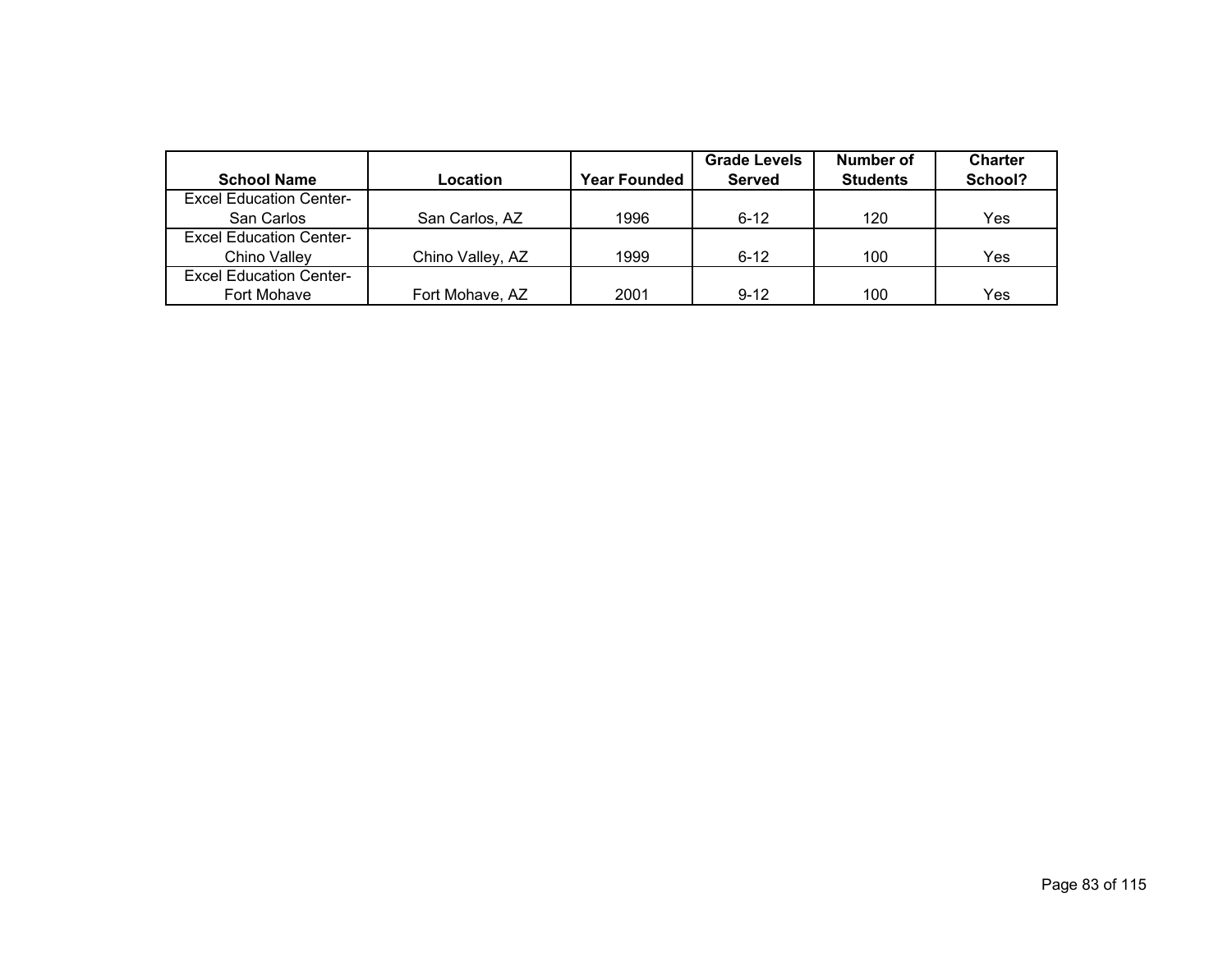# **Helicon Associates**

| <b>Address</b>                             | Telephone                                | <b>WWW Address</b> | Year<br><b>Founded</b> | <b>Privately</b><br><b>Held/Publicly</b><br>Traded | <b>Profitability</b> |
|--------------------------------------------|------------------------------------------|--------------------|------------------------|----------------------------------------------------|----------------------|
| <b>P.O.Box 1014</b><br>Flat Rock, MI 48134 | Voice- 734-675-5505<br>Fax- 734-675-6553 | <b>None</b>        | 1993                   | <b>Private</b>                                     | <b>Unknown</b>       |

### **NOTES:**

●Information confirmed by Lois Schmittinger of Excel Education Centers, Inc via e-mail communication on 25 September 2002.

●Information gathered from Arizona Department of Education website at www.ade.state.az.us/charterschools/search/SiteList.asp on 31 May and 27 June 2002, the Excel Education Centers, Inc. website at www.excel.apscc.k12.az.us on 31 May and 27 June 2002 and updated with information from Lois Schmittinger of Excel Education Centers via e-mail communication on 25 September 2002

●Excel Education Centers, Inc. refused to provide profitability information.

|                            |               |                     | <b>Grade Levels</b> | Number of       | <b>Charter</b> |
|----------------------------|---------------|---------------------|---------------------|-----------------|----------------|
| <b>School Name</b>         | Location      | <b>Year Founded</b> | <b>Served</b>       | <b>Students</b> | School?        |
|                            |               |                     |                     |                 |                |
| Pansophia Academy          | Coldwater, MI | 1995                | $K-12$              | 214             | Yes            |
|                            |               |                     |                     |                 |                |
| <b>Thomas Gist Academy</b> | Inkster, MI   | 1995                | $K-8$               | 402             | Yes            |
| Michigan Automotive        |               |                     |                     |                 |                |
| Academy                    | Romulus, MI   | 1995                | $K-12$              | 718             | Yes            |
|                            |               |                     |                     |                 |                |
| Summit Academy             | Flat Rock, MI | 1996                | $K-12$              | 456             | Yes            |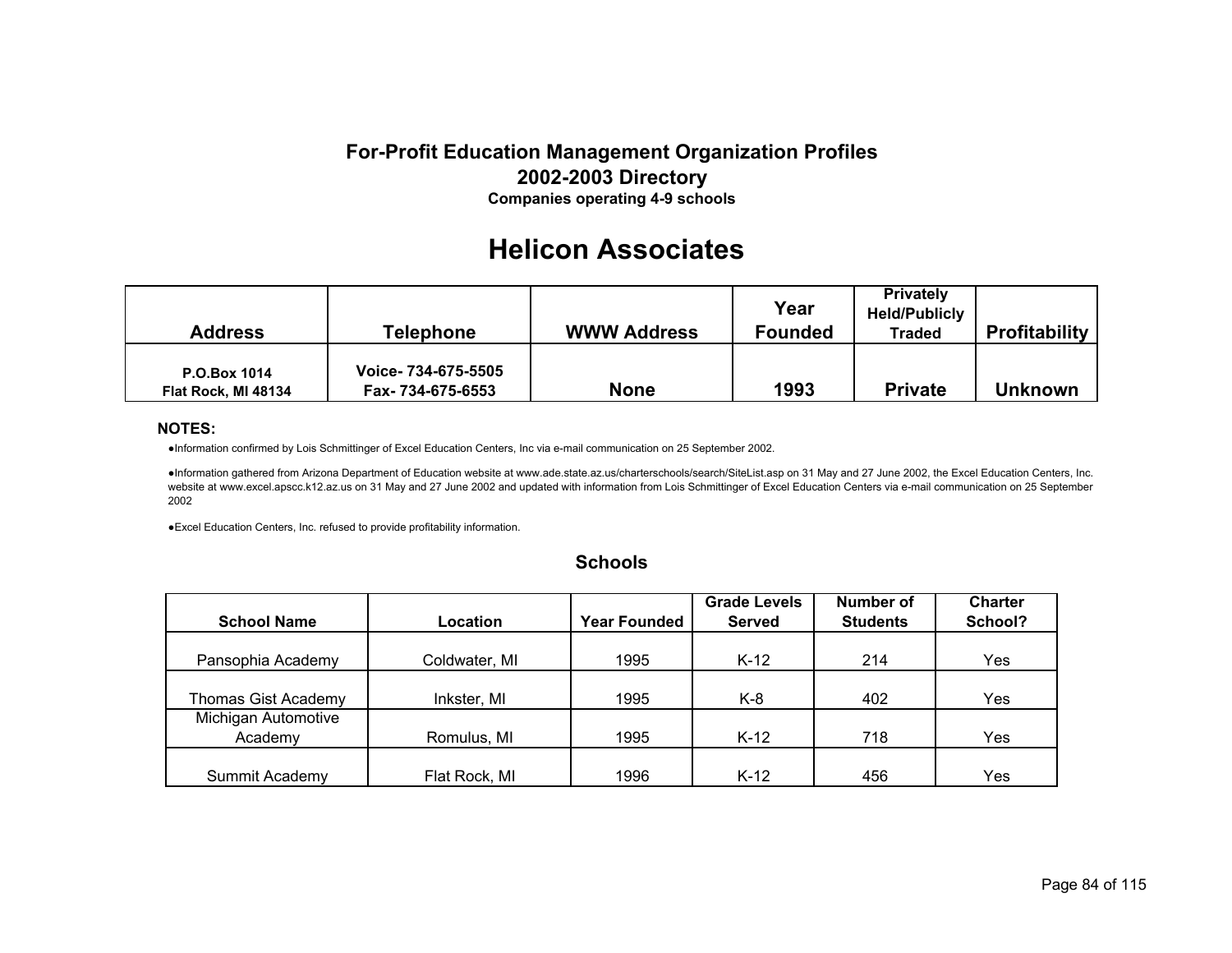|                             |                  |                     | <b>Grade Levels</b> | Number of       | <b>Charter</b> |
|-----------------------------|------------------|---------------------|---------------------|-----------------|----------------|
| <b>School Name</b>          | <b>Location</b>  | <b>Year Founded</b> | <b>Served</b>       | <b>Students</b> | School?        |
|                             |                  |                     |                     |                 |                |
| Sauk Trail Academy          | Hillsdale, MI    | 1997                | K-8                 | 107             | Yes            |
|                             |                  |                     |                     |                 |                |
| New Bedford Academy         | Lambertville, MI | 1998                | K-8                 | 161             | Yes            |
|                             |                  |                     |                     |                 |                |
| Summit Academy North        | Romulus, MI      | 1998                | $K-12$              | 1,102           | Yes            |
| Will Carleton Public School |                  |                     |                     |                 |                |
| Academy                     | Hillsdale, MI    | 1998                | $K-10$              | 211             | Yes            |
|                             |                  |                     |                     |                 |                |
| Marshall Academy            | Marshall, MI     | 2000                | K-8                 | 292             | Yes            |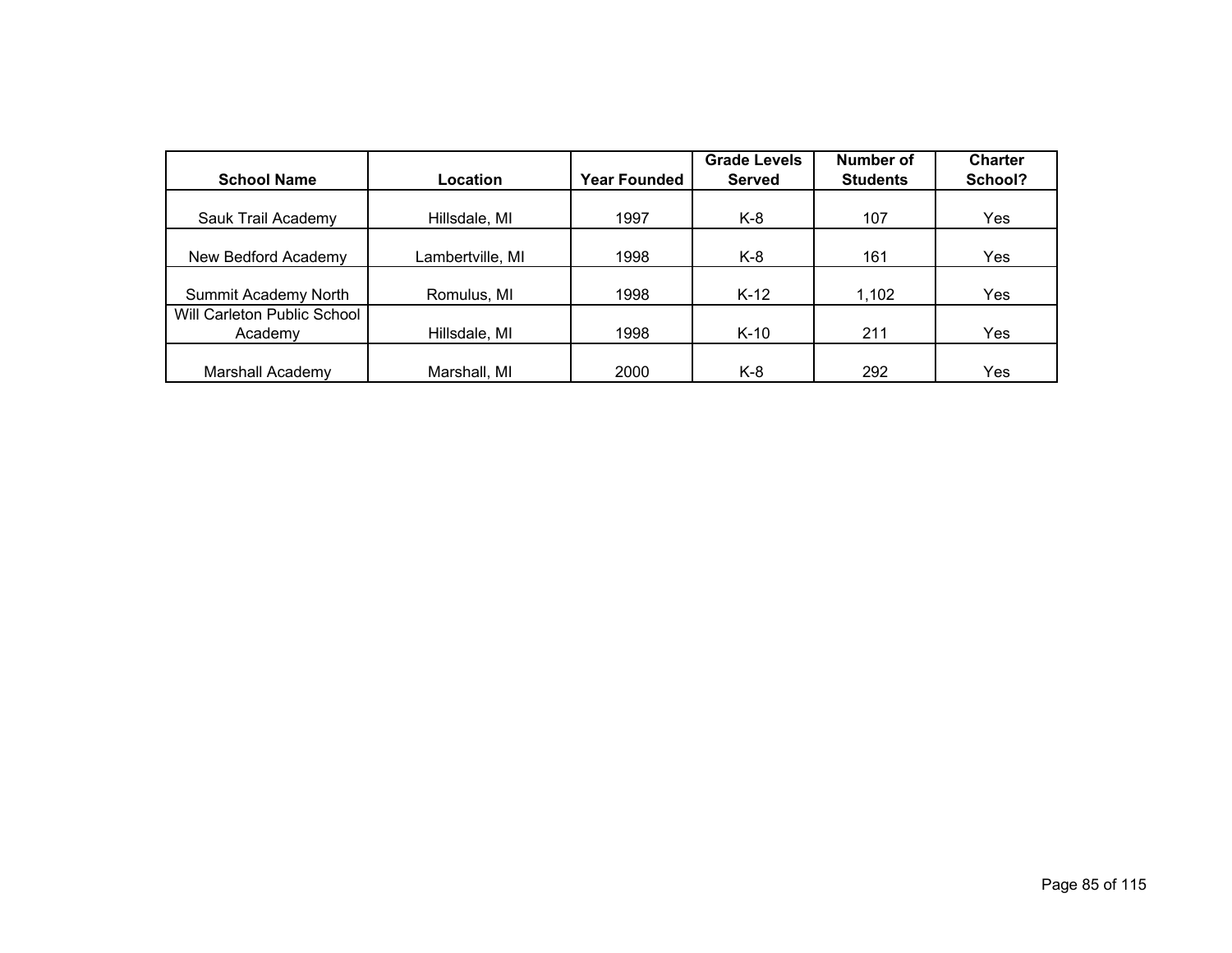# **Ideabanc, Inc.**

| Address                                      | <b>Telephone</b>                        | <b>WWW Address</b>   | Year<br><b>Founded</b> | <b>Privately</b><br><b>Held/Publicly</b><br>Traded | <b>Profitability</b> |
|----------------------------------------------|-----------------------------------------|----------------------|------------------------|----------------------------------------------------|----------------------|
| 2950 E. Third St.<br><b>Tucson, AZ 85716</b> | Voice- 520-326-0976<br>Fax-520-326-7452 | www.amerischools.org | 1998                   | <b>Private</b>                                     | <b>Profitable</b>    |

### **NOTES:**

●Information confirmed by Carol Towner of Ideabanc, Inc. via fax communication on 29 October 2002.

●Information gathered from Arizona Department of Education at http://www.ade.state.az.us/charterschools/search/SiteList.asp on 3 June 2002, the Great Schools website at www.greatschools.net/modperl/browse\_school on 15 October 2002 and updated with information from Carol Towner of Ideabanc, Inc.via fax communication on 19 September and 29 October 2002.

| <b>Schools</b> |  |
|----------------|--|
|----------------|--|

|                            |             |                     | <b>Grade Levels</b> | Number of       | <b>Charter</b> |
|----------------------------|-------------|---------------------|---------------------|-----------------|----------------|
| <b>School Name</b>         | Location    | <b>Year Founded</b> | <b>Served</b>       | <b>Students</b> | School?        |
|                            |             |                     |                     |                 |                |
| AmeriSchools Academy       | Phoenix, AZ | 1998                | K-8                 | 267             | Yes            |
| AmeriSchools College       |             |                     |                     |                 |                |
| <b>Preparatory Academy</b> | Tucson, AZ  | 1998                | $9 - 12$            | 93              | Yes            |
|                            |             |                     |                     |                 |                |
| AmeriSchools Academy       | Yuma, AZ    | 1999                | K-8                 | 189             | Yes            |
| AmeriSchools Middle        |             |                     |                     |                 |                |
| Academy                    | Tucson, AZ  | 2000                | $6 - 8$             | 81              | Yes            |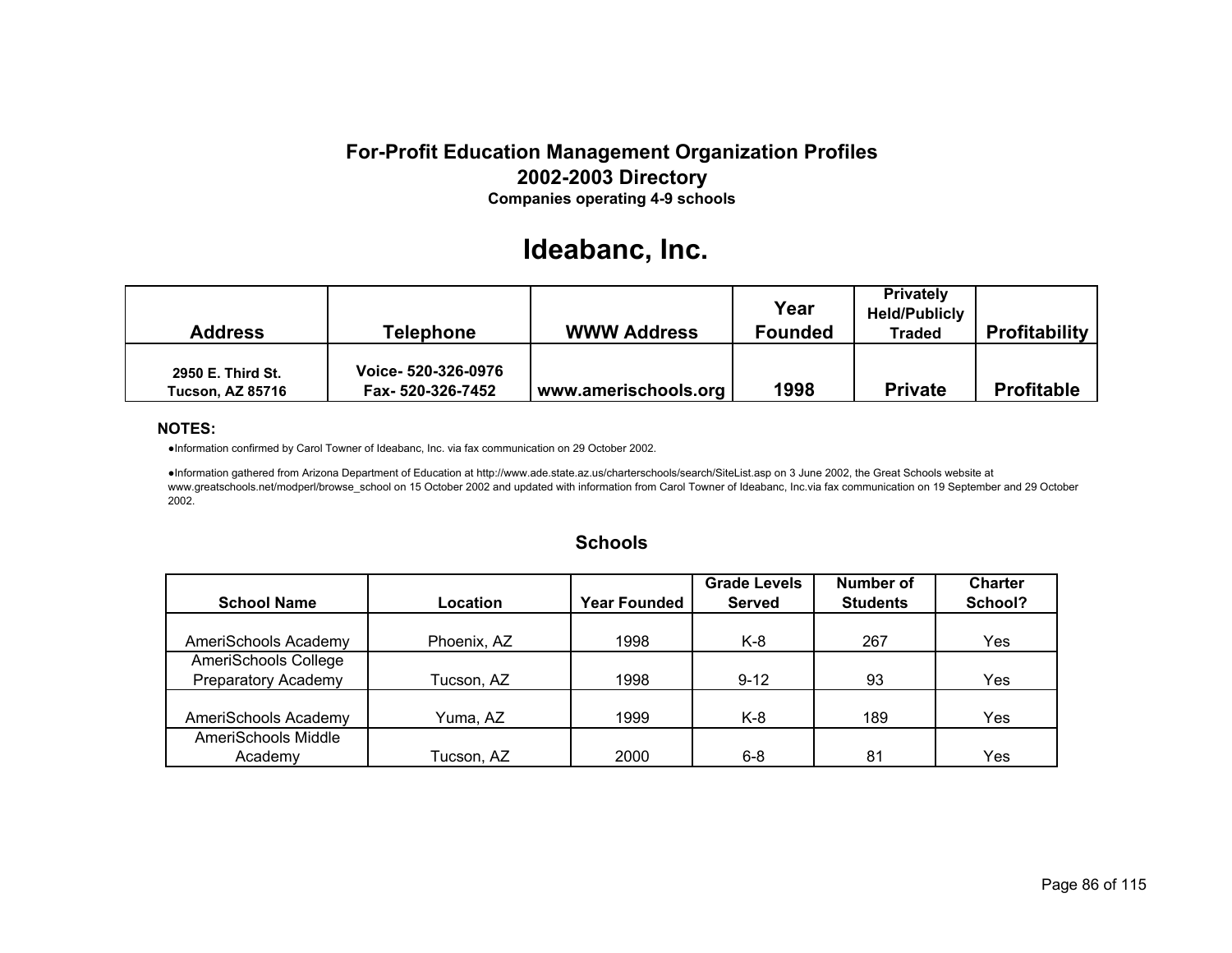|                         |             |                     | <b>Grade Levels</b> | Number of       | <b>Charter</b> |
|-------------------------|-------------|---------------------|---------------------|-----------------|----------------|
| <b>School Name</b>      | Location    | <b>Year Founded</b> | Served              | <b>Students</b> | School?        |
| AmeriSchools Children's |             |                     |                     |                 |                |
| Academy                 | Tucson. AZ  | 2002                | K-6                 | 186             | Yes            |
| AmeriSchools Children's |             |                     |                     |                 |                |
| Academv                 | Phoenix, AZ | 2002                | $K-6$               | 202             | Yes            |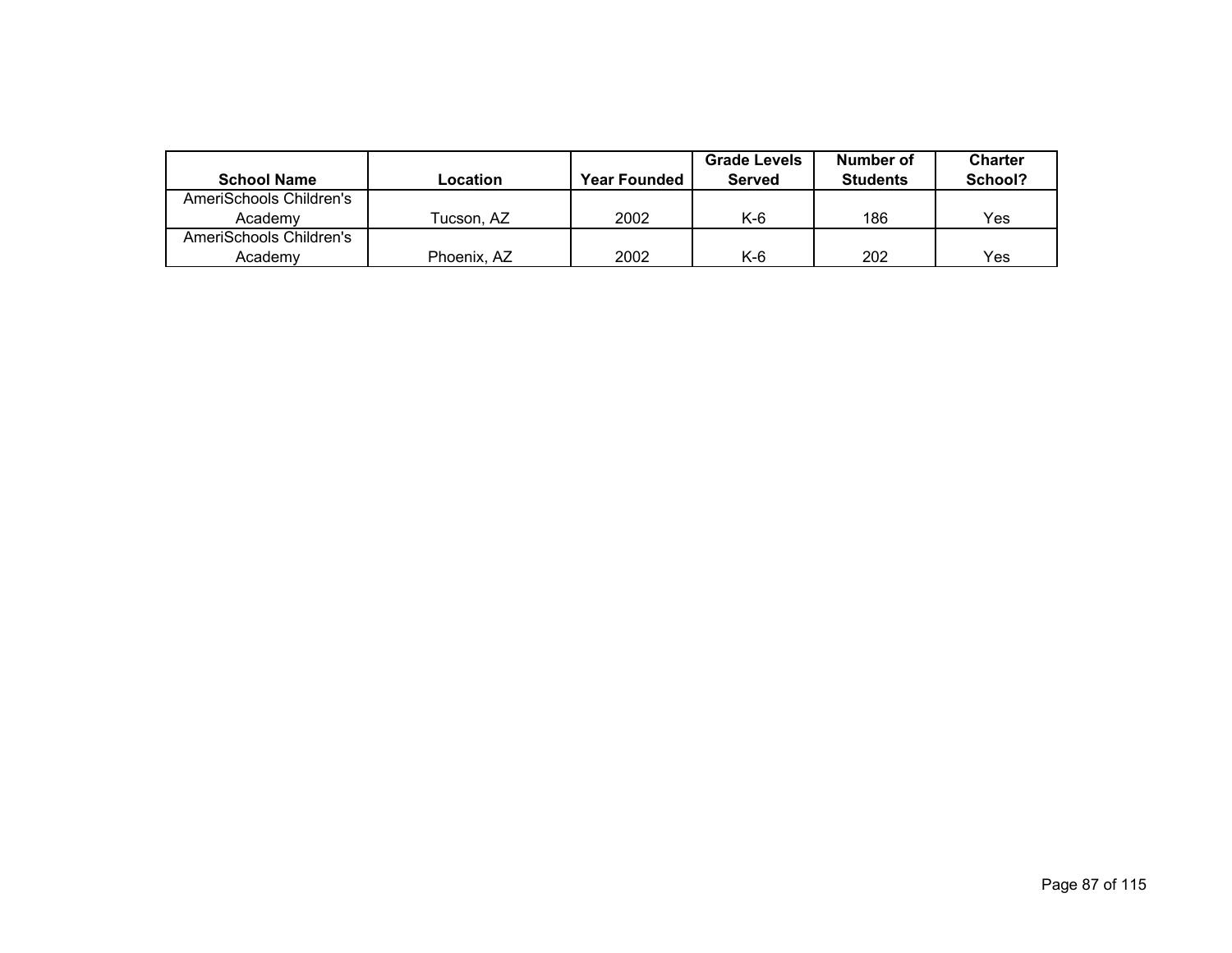# **Nobel Learning Communities, Inc.**

| Address                                          | Telephone                              | <b>WWW Address</b>    | Year<br><b>Founded</b> | <b>Privately</b><br><b>Held/Publicly</b><br><b>Traded</b> | <b>Profitability</b> |
|--------------------------------------------------|----------------------------------------|-----------------------|------------------------|-----------------------------------------------------------|----------------------|
| 1615 West Chester Pike<br>West Chester, PA 19382 | Voice-484-947-2000<br>Fax-484-947-2003 | www.nobellearning.com | 1984                   | <b>Public</b>                                             | <b>Profitable</b>    |

### **NOTES:**

●Attempts were made to confirm this information via fax communication with company representatives on 12 September, 29 October, and 3 December 2002. Nobel Learning Communities, Inc. did not respond to these multiple requests.

●Information gathered from the Nobel Learning Communities website at www.nobellearning.com on 3, 21, and 25 June 2002, the Pennsylvania Department of Education website at www.pde.state.pa.us/charter\_schools/lib/charter\_schools on 3 June 2002, the Great Schools website at www.greatschools.net/modperl/browse\_school on 22 October 2002, as well as the US Security and Exchange Commission website at www.sec.gov/Archives/edgar/data/721237/000102140802007171/d10q.txt on 21 June 2002.

|                             |                  |                     | <b>Grade Levels</b> | Number of       | <b>Charter</b> |
|-----------------------------|------------------|---------------------|---------------------|-----------------|----------------|
| <b>School Name</b>          | Location         | <b>Year Founded</b> | <b>Served</b>       | <b>Students</b> | School?        |
| Fletcher Heights Elementary |                  |                     |                     |                 |                |
| School                      | Peoria, AZ       | 1999                | K-8                 | 405             | Yes            |
| Desert Heights Elementary   |                  |                     |                     |                 |                |
| School                      | Glendale, AZ     | 1999                | K-8                 | 301             | Yes            |
| Philadelphia Academy        |                  |                     |                     |                 |                |
| <b>Charter School</b>       | Philadelphia, PA | 1999                | $K-8$               | 657             | Yes            |
| Franklin Towne Charter      |                  |                     |                     |                 |                |
| School                      | Philadelphia, PA | 2000                | $9 - 12$            | 685             | Yes            |
| People for People Charter   |                  |                     |                     |                 |                |
| School                      | Philadelphia, PA | 2001                | K-5                 | 360             | Yes            |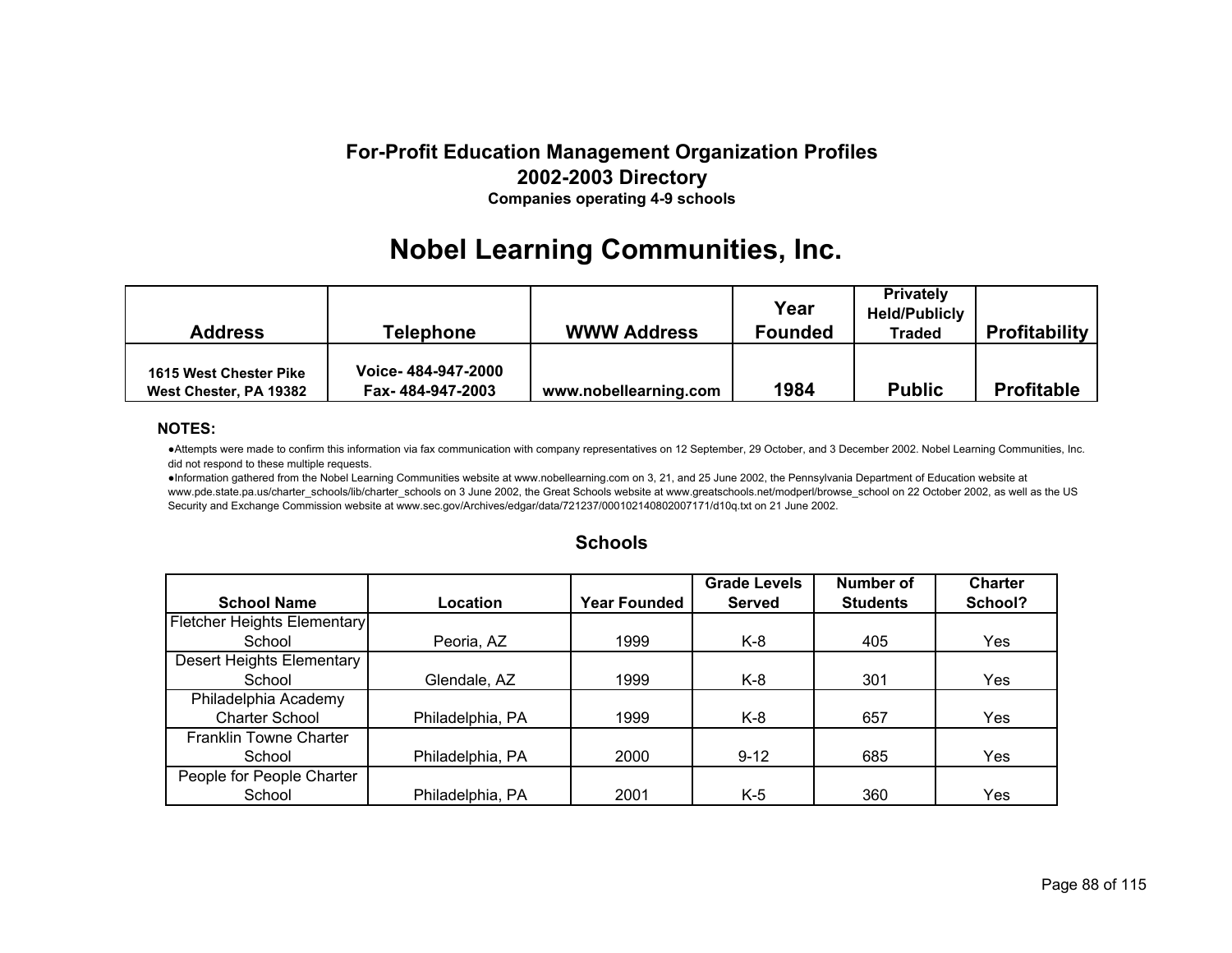# **Ombudsman Educational Services, Ltd.**

| Address                                | <b>Telephone</b>                       | <b>WWW Address</b> | Year<br><b>Founded</b> | <b>Privately</b><br><b>Held/Publicly</b><br><b>Traded</b> | <b>Profitability</b> |
|----------------------------------------|----------------------------------------|--------------------|------------------------|-----------------------------------------------------------|----------------------|
| 1585 N. Milwaukee<br>Liberty, IL 60048 | Voice-847-367-6383<br>Fax-847-367-0367 | www.ombudsman.com  | 1975                   | <b>Private</b>                                            | <b>Unknown</b>       |

### **NOTES:**

●Information confirmed by Ombudsman Education Services, Ltd. via fax communication on 30 October 2002.

●Information gathered from Arizona Department of Education website at http://www.ade.state.az.us/charterschools/search/SiteList.asp on 3 June 2002, the Great Schools website at www.greatschools.net/modperl/browse\_school on 1 October 2002 and updated with information from Ombudsman Education Services, Ltd via fax communication on 12 September and 30 October 2002.

●Ombudsman Educational Services, Ltd. refused to provide profitability information.

|                    |              |                     | <b>Grade Levels</b> | Number of       | <b>Charter</b> |
|--------------------|--------------|---------------------|---------------------|-----------------|----------------|
| <b>School Name</b> | Location     | <b>Year Founded</b> | <b>Served</b>       | <b>Students</b> | School?        |
| Ombudsman Learning |              |                     |                     |                 |                |
| Center-East        | Phoenix, AZ  | 1996                | $7 - 12$            | 73              | Yes.           |
| Ombudsman Learning |              |                     |                     |                 |                |
| Center-West        | Glendale, AZ | 1998                | $6 - 12$            | 80              | Yes            |
| Ombudsman Learning |              |                     |                     |                 |                |
| Center-Metro       | Phoenix, AZ  | 1999                | $6 - 12$            | 78              | Yes            |
| Ombudsman Learning |              |                     |                     |                 |                |
| Center-Northeast   | Phoenix, AZ  | 2000                | $6 - 12$            | 92              | Yes            |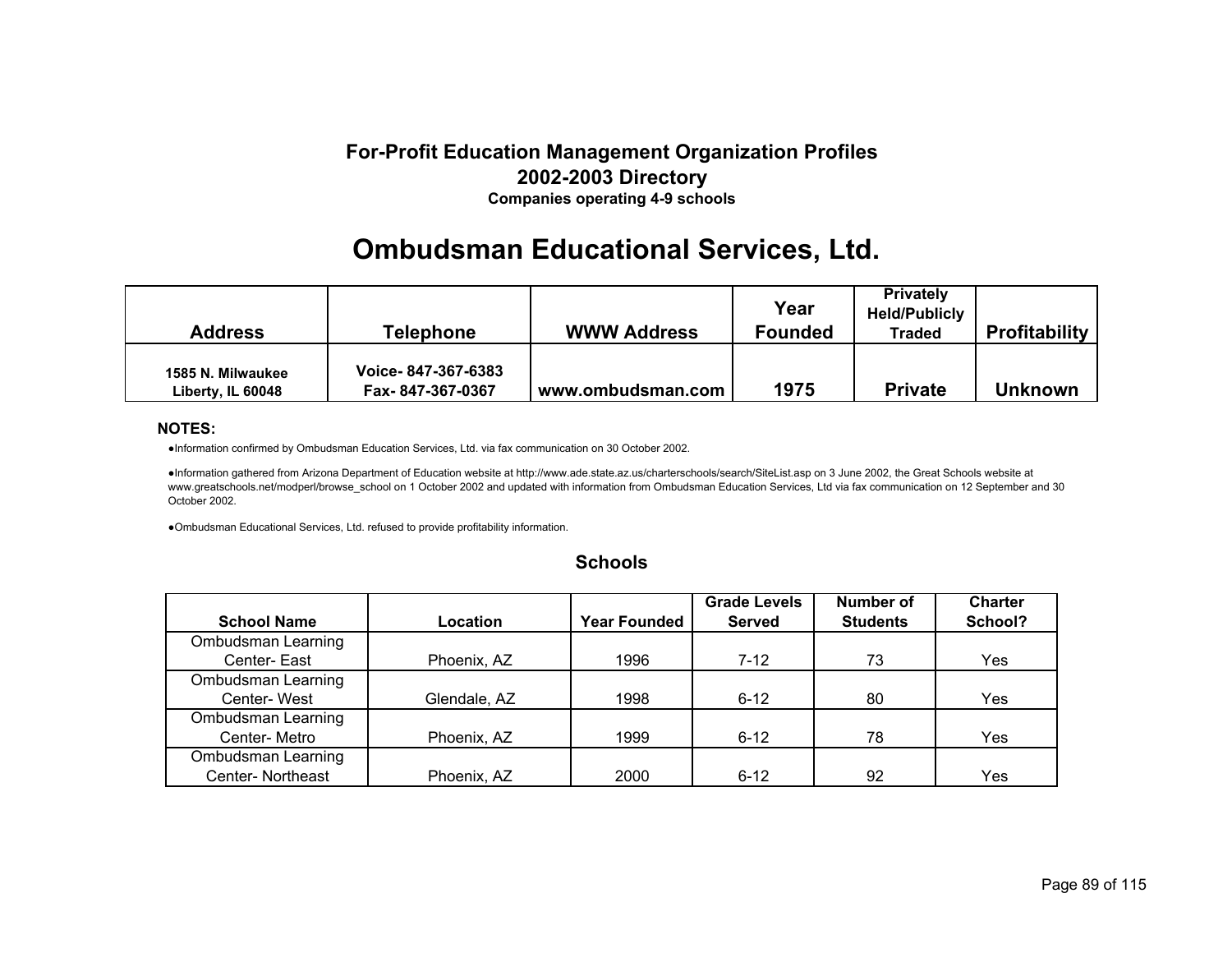|                    |            |                     | <b>Grade Levels</b> | Number of       | <b>Charter</b> |
|--------------------|------------|---------------------|---------------------|-----------------|----------------|
| <b>School Name</b> | -ocation   | <b>Year Founded</b> | <b>Served</b>       | <b>Students</b> | School?        |
| Ombudsman Learning |            |                     |                     |                 |                |
| Center- Northwest  | Peoria, AZ | 2002                | $6 - 12$            | 76              | Yes            |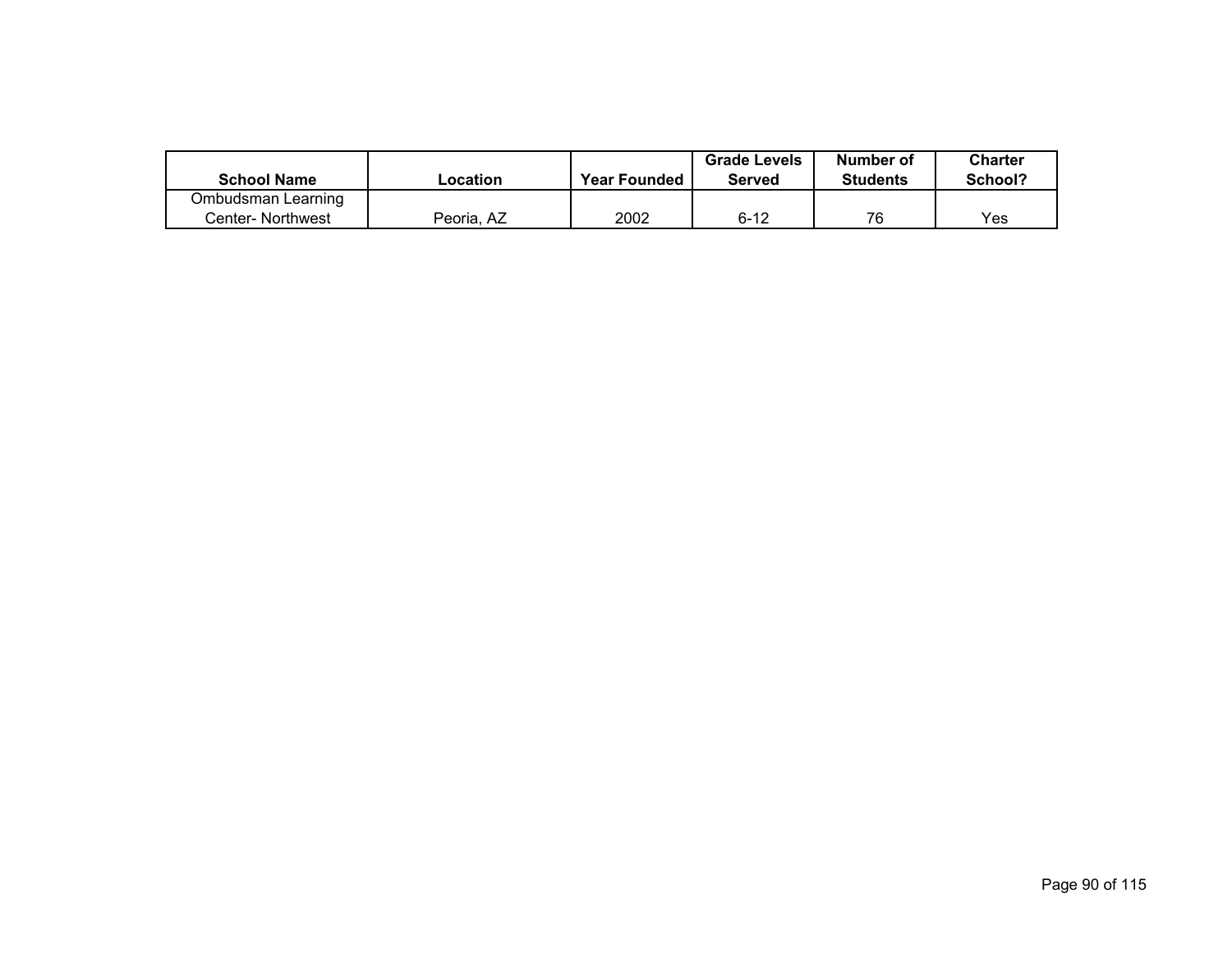# **Pinnacle Education, Inc.**

| <b>Address</b>                                         | <b>Telephone</b>                       | <b>WWW Address</b> | Year<br><b>Founded</b> | <b>Privately</b><br><b>Held/Publicly</b><br><b>Traded</b> | <b>Profitability</b> |
|--------------------------------------------------------|----------------------------------------|--------------------|------------------------|-----------------------------------------------------------|----------------------|
| 4700 S. McClintock Dr.<br>Suite.140<br>Tempe, AZ 85282 | Voice-480-755-8222<br>Fax-480-755-8111 | www.pin-ed.com     | 2000                   | <b>Private</b>                                            | <b>Unknown</b>       |

### **NOTES:**

●Information confirmed by Ombudsman Education Services, Ltd. via fax communication on 30 October 2002.

●Information gathered from Arizona Department of Education website at http://www.ade.state.az.us/charterschools/search/SiteList.asp on 3 June 2002, the Great Schools website at www.greatschools.net/modperl/browse\_school on 1 October 2002 and updated with information from Ombudsman Education Services, Ltd via fax communication on 12 September and 30 October 2002.

●Ombudsman Educational Services, Ltd. refused to provide profitability information.

|                              |              |                     | <b>Grade Levels</b> | Number of       | <b>Charter</b> |  |
|------------------------------|--------------|---------------------|---------------------|-----------------|----------------|--|
| <b>School Name</b>           | Location     | <b>Year Founded</b> | <b>Served</b>       | <b>Students</b> | School?        |  |
|                              |              |                     |                     |                 |                |  |
| Westmark High School         | Chandler, AZ | 2001                | $9 - 12$            | 95              | Yes            |  |
| <b>Westmark High School-</b> |              |                     |                     |                 |                |  |
| Chandler Blvd.               | Chandler, AZ | 2001                | $9 - 12$            | 120             | Yes            |  |
|                              |              |                     |                     |                 |                |  |
| Kino Academy                 | Nogales, AZ  | 2001                | $9 - 12$            | 145             | Yes            |  |
|                              |              |                     |                     |                 |                |  |
| Day Star Academy             | Phoenix, AZ  | 2001                | K-8                 | 175             | Yes            |  |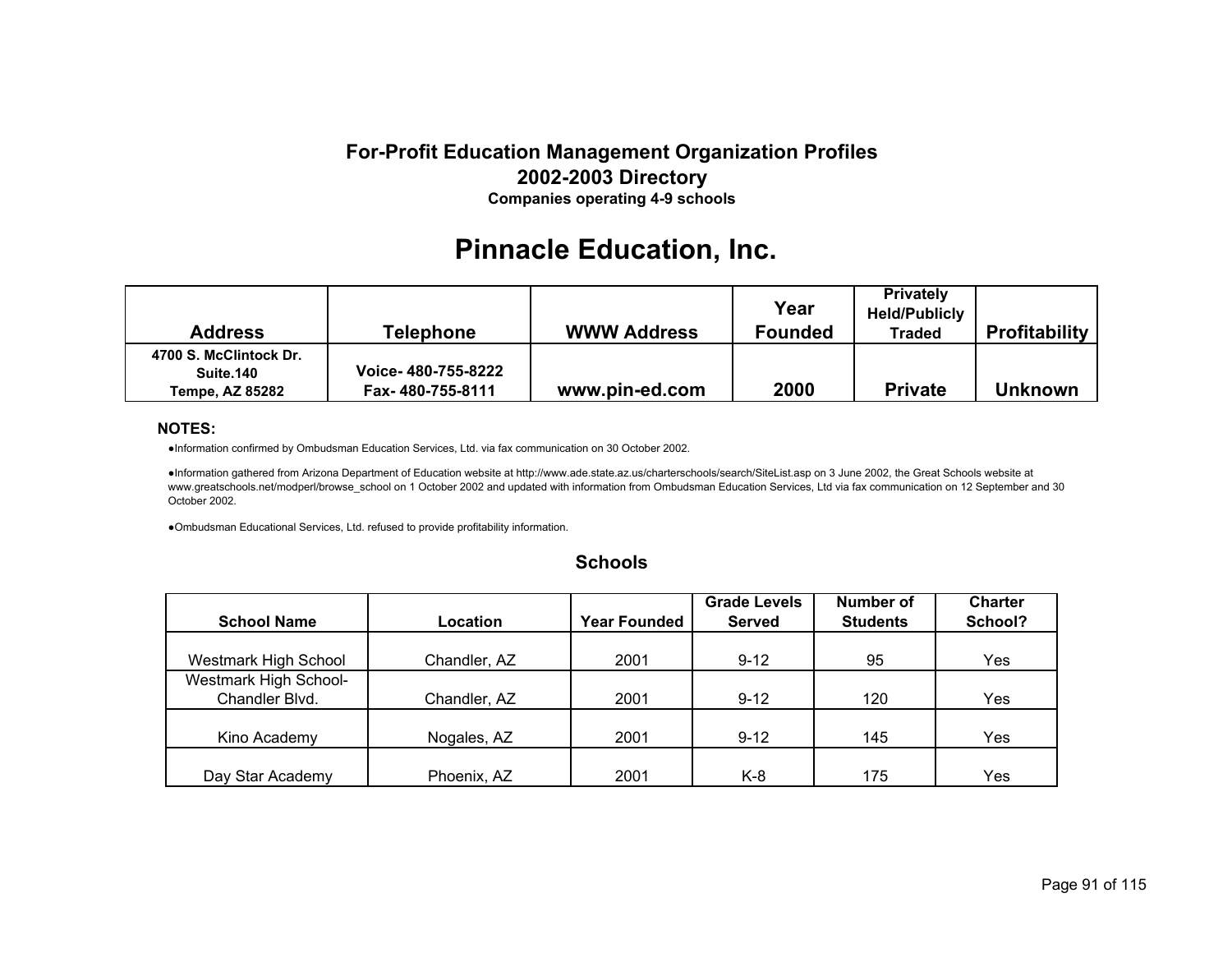| <b>School Name</b> |             | <b>Grade Levels</b><br><b>Year Founded</b><br>_ocation<br><b>Served</b> |     | Number of<br><b>Students</b> | <b>Charter</b><br>School? |
|--------------------|-------------|-------------------------------------------------------------------------|-----|------------------------------|---------------------------|
|                    |             |                                                                         |     |                              |                           |
| Freedom Academv    | Phoenix, AZ | 2001                                                                    | K-8 | 144                          | Yes                       |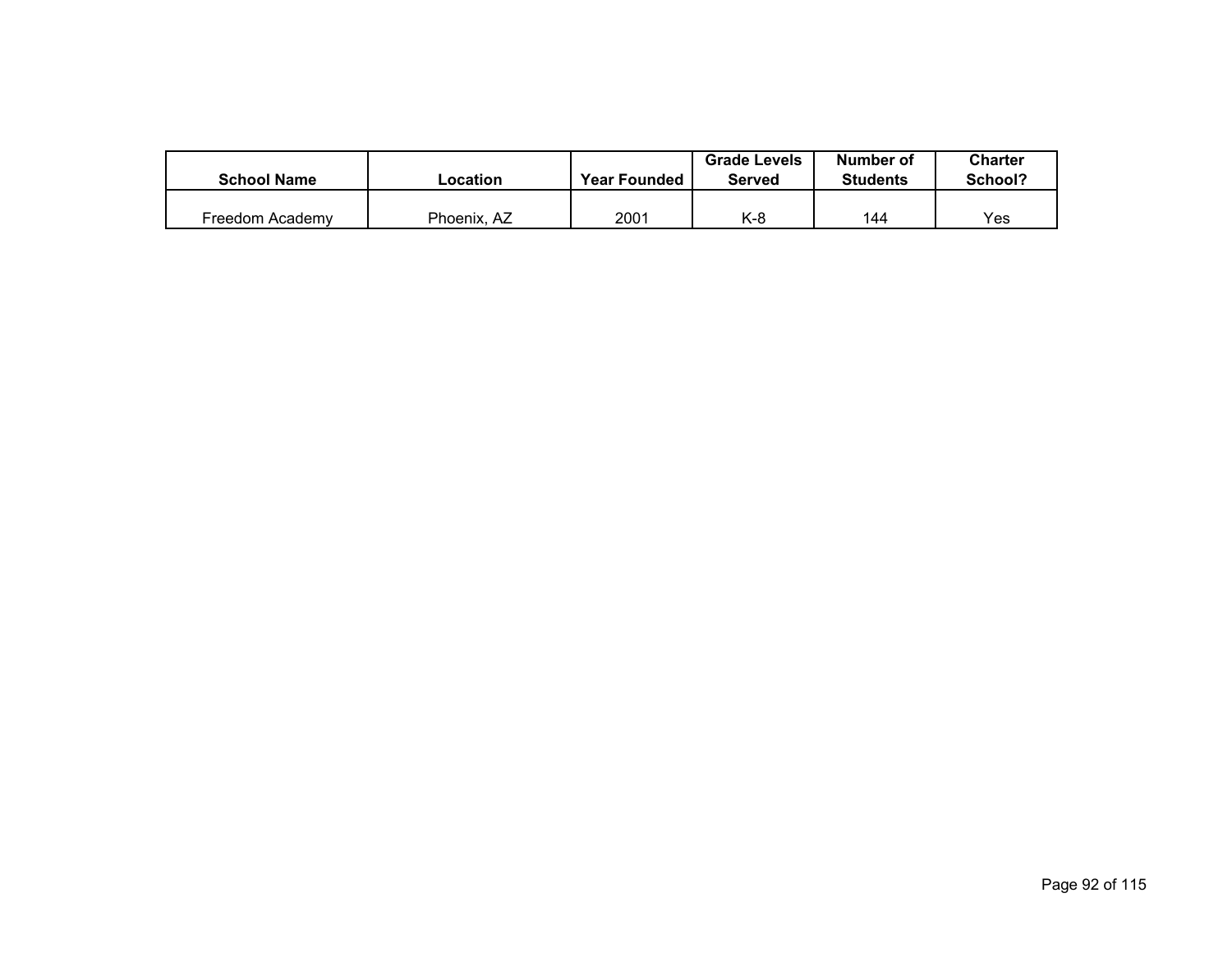# **SABIS Educational Systems, Inc.**

| <b>Address</b>                           | <b>Telephone</b>                       | <b>WWW Address</b> | Year<br><b>Founded</b> | <b>Privately</b><br><b>Held/Publicly</b><br><b>Traded</b> | <b>Profitability</b> |
|------------------------------------------|----------------------------------------|--------------------|------------------------|-----------------------------------------------------------|----------------------|
| 6385 Beach Rd.<br>Eden Prairie, MN 55344 | Voice-952-918-1850<br>Fax-952-918-1851 | www.sabis.net      | 1886                   | <b>Private</b>                                            | <b>Profitable</b>    |

### **NOTES:**

●Information confirmed by Udo Schulz of SABIS Educational Systems, Inc. via e-mail communication on 29 October 2002.

●Information gathered from the SABIS website at www.sabis.net on 3-4, and 20 June 2002, the Michigan Association of Public School Academies website at www.charterschools.org/schools on 3 June 2002, as well as the Department of Education websites for the following states: AZ, OH, MA, and NC on 3-4, and 20 June 2002 and updated with information from Udo Schulz of SABIS Educational Systems, Inc.via fax communication on 23 October 2002.

|                                    |                 |                     | <b>Grade Levels</b> | <b>Number of</b> | <b>Charter</b> |
|------------------------------------|-----------------|---------------------|---------------------|------------------|----------------|
| <b>School Name</b>                 | Location        | <b>Year Founded</b> | <b>Served</b>       | <b>Students</b>  | School?        |
|                                    |                 |                     |                     |                  |                |
| <b>SABIS International School</b>  | Phoenix, AZ     | 2001                | $K-9$               | 715              | Yes            |
| SABIS Charter School of            |                 |                     |                     |                  |                |
| New Orleans                        | New Orleans, LA | 2002                | $K-5$               | 300              | Yes.           |
| <b>SABIS International Charter</b> |                 |                     |                     |                  |                |
| School                             | Springfield, MA | 1995                | $K-12$              | 1,314            | Yes            |
| SABIS Foxborough Regional          |                 |                     |                     |                  |                |
| <b>Charter School</b>              | Foxborough, MA  | 1998                | $K-12$              | 740              | Yes            |
| International Academy of           |                 |                     |                     |                  |                |
| Flint                              | Flint, MI       | 1999                | $K-11$              | 600              | Yes            |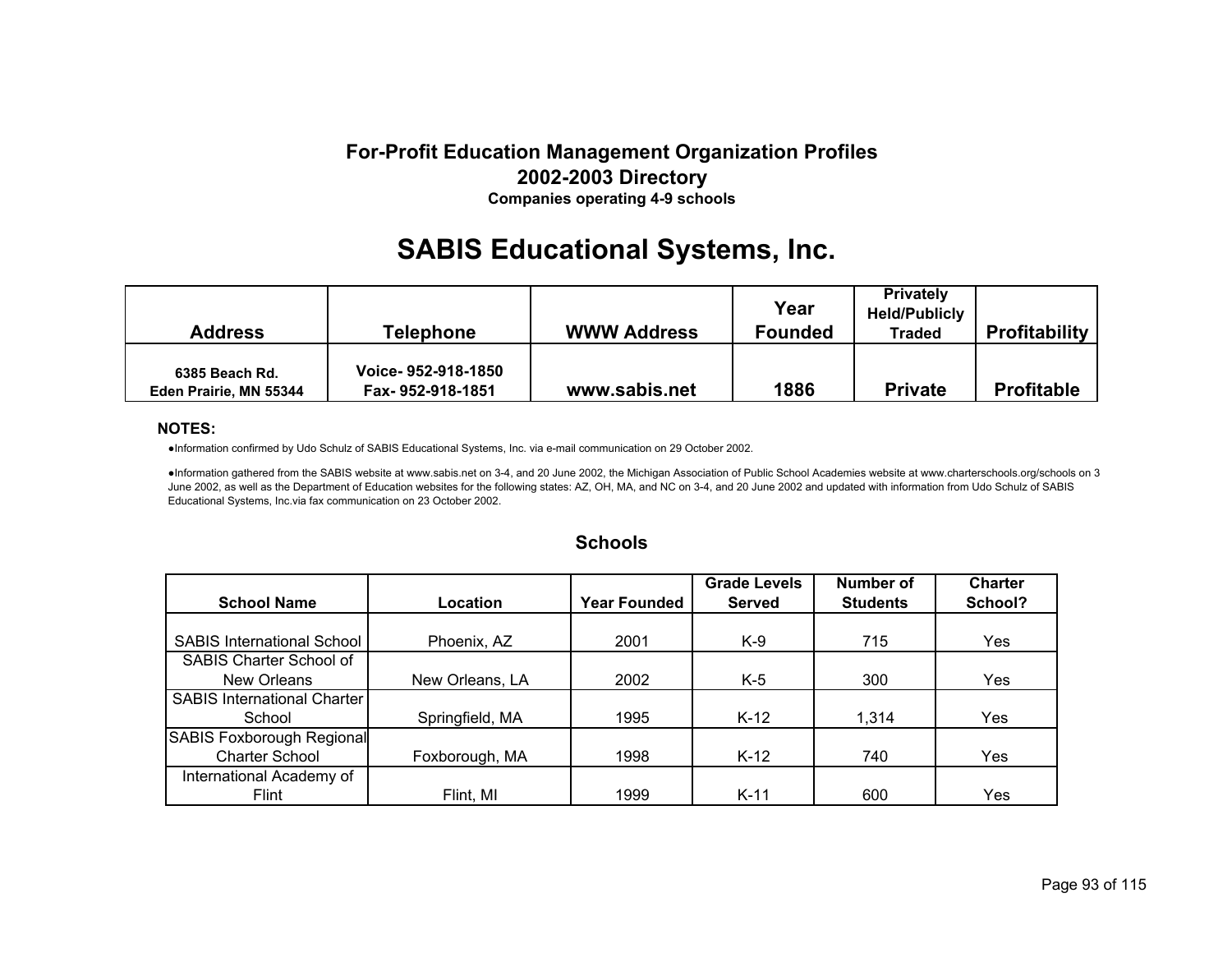|                           |                 |                     | <b>Grade Levels</b> | Number of       | <b>Charter</b> |  |
|---------------------------|-----------------|---------------------|---------------------|-----------------|----------------|--|
| <b>School Name</b>        | Location        | <b>Year Founded</b> | Served              | <b>Students</b> | School?        |  |
| Guilford-SABIS Charter    |                 |                     |                     |                 |                |  |
| School                    | Greensboro, NC  | 2001                | K-9                 | 375             | Yes            |  |
| The International Charter |                 |                     |                     |                 |                |  |
| School of Schenectady     | Schenectady, NY | 2002                | K-4                 | 300             | Yes            |  |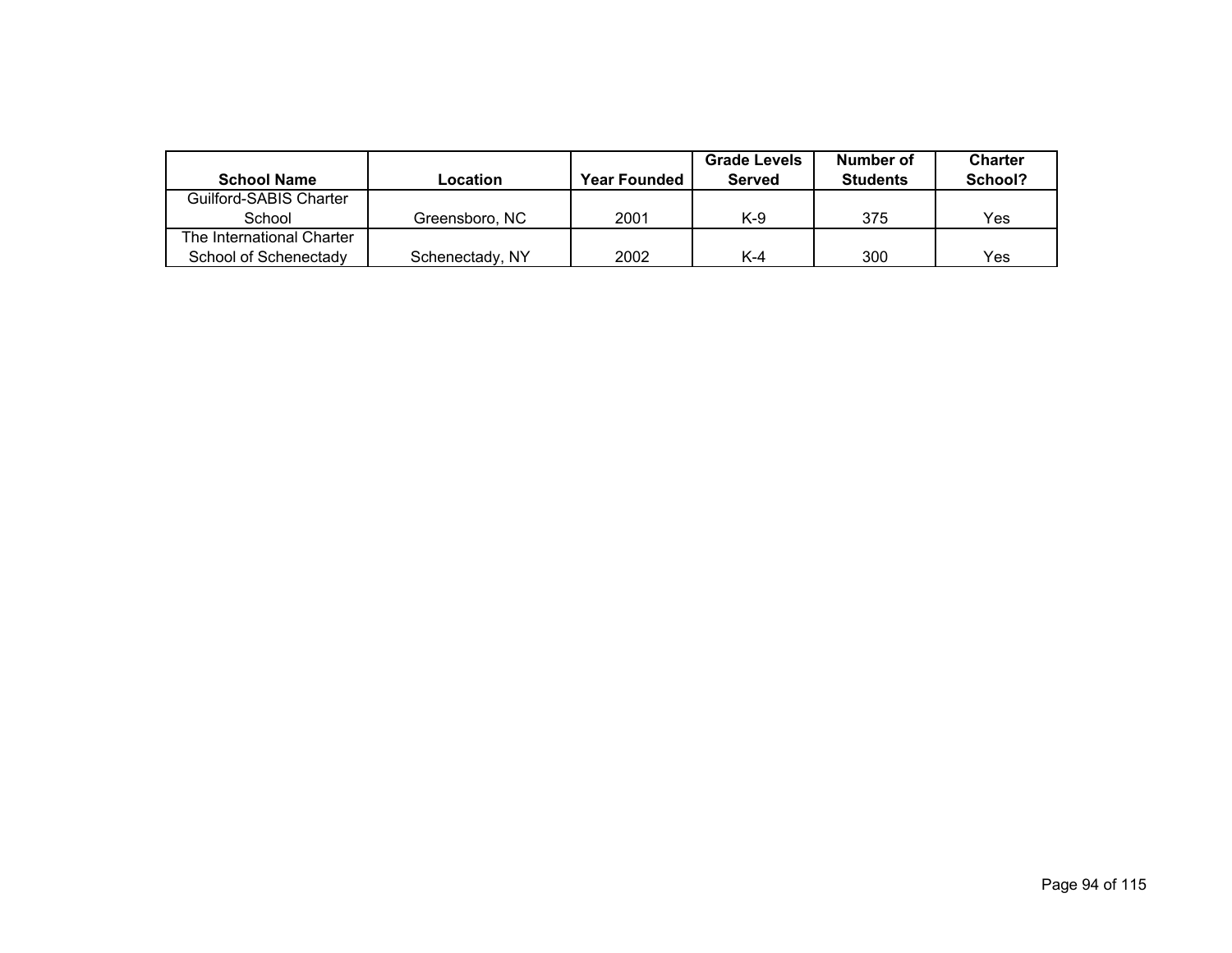| <b>Companies operating fewer than 4 schools</b> |  |  |  |
|-------------------------------------------------|--|--|--|
|-------------------------------------------------|--|--|--|

| <b>Accelerated Learning Center</b> |                         |  |  |  |
|------------------------------------|-------------------------|--|--|--|
| <b>Address</b>                     | 5245 N. Camino de Oeste |  |  |  |
|                                    | Tucson, AZ 85745        |  |  |  |
| Telephone                          | Voice- 520-743-1113     |  |  |  |
|                                    | Fax- 520-743-1114       |  |  |  |
| <b>WWW Address</b>                 |                         |  |  |  |
|                                    | None                    |  |  |  |
| <b>Year Founded</b>                |                         |  |  |  |
|                                    | 1998                    |  |  |  |
| <b>Publicly/Privately</b><br>Held  | Private                 |  |  |  |
| <b>Profitability</b>               |                         |  |  |  |
|                                    | Unknown                 |  |  |  |

| <b>Accelerated Learning Center</b> |                         |                                 |            | Year    | Levels | l Number of l   | <b>Charter</b> |
|------------------------------------|-------------------------|---------------------------------|------------|---------|--------|-----------------|----------------|
| <b>Address</b>                     | 5245 N. Camino de Oeste | <b>School Name</b>              | Location   | Founded | Served | <b>Students</b> | <b>School</b>  |
|                                    | Tucson. AZ 85745        |                                 |            |         |        |                 |                |
| Telephone                          | Voice- 520-743-1113     | Accelerated Learning Laboratory | Tucson. AZ | 1998    | K-8    | 270             | Yes            |

#### **NOTES:**

●Attempts were made to confirm this information via fax communication with company representatives on 19 September, 29 October, and 3 December 2002. Accelerated Learning Center did not respond to these multiple requests ●Information gathered from the Arizona Department of Education website at

http://www.ade.state.az.us/charterschools/search/SiteList.asp on 10 September 2002, the US Security and Exchange Commission website at http://www.sec.gov/edgar/searchedgar/companysearch.html on 24 October 2002, as well as the Great Schools website at www.greatschools.net/modperl/browse\_school/az/512 on 10 September 2002.

| <b>Allen-Cochran Enterprises</b>  |                     |  |  |  |  |  |
|-----------------------------------|---------------------|--|--|--|--|--|
| <b>Address</b>                    | 1700 East Elliot, 9 |  |  |  |  |  |
|                                   | Tempe, AZ 85284     |  |  |  |  |  |
| <b>Telephone</b>                  | Voice-480-632-1940  |  |  |  |  |  |
|                                   | Fax-480-632-1398    |  |  |  |  |  |
| <b>WWW Address</b>                |                     |  |  |  |  |  |
|                                   | None                |  |  |  |  |  |
| <b>Year Founded</b>               |                     |  |  |  |  |  |
|                                   | 1997                |  |  |  |  |  |
| <b>Publicly/Privately</b><br>Held | Private             |  |  |  |  |  |
| <b>Profitability</b>              |                     |  |  |  |  |  |
|                                   |                     |  |  |  |  |  |

| <b>Allen-Cochran Enterprises</b> |                     |                                          |           | Year           | Levels | Number of       | <b>Charter</b> |
|----------------------------------|---------------------|------------------------------------------|-----------|----------------|--------|-----------------|----------------|
| <b>Address</b>                   | 1700 East Elliot, 9 | <b>School Name</b>                       | Location  | <b>Founded</b> | Served | <b>Students</b> | <b>School</b>  |
|                                  | Tempe. AZ 85284     |                                          |           |                |        |                 |                |
| Telephone                        | Voice-480-632-1940  | <b>Center for Educational Excellence</b> | Tempe. AZ | 1997           | K-8    | 280             | Yes            |

### **NOTES:**

●Information confirmed by Allen-Cochran Enterprises via fax communication on 29 October 2002

●Information gathered from the Arizona Department of Education website at

http://www.ade.state.az.us/charterschools/search/SiteList.asp on 5 June, the US Security and Exchange Commission website at http://www.sec.gov/edgar/searchedgar/companysearch.html on 24 October 2002, the Great Schools website at

www.greatschools.net/modperl/browse\_school/az/512 on 24 October 2002, and updated with information from Allen-Cochran Enterprises via fax communication on 29 October 2002

●Allen-Cochran Enterprises refused to provide profitability information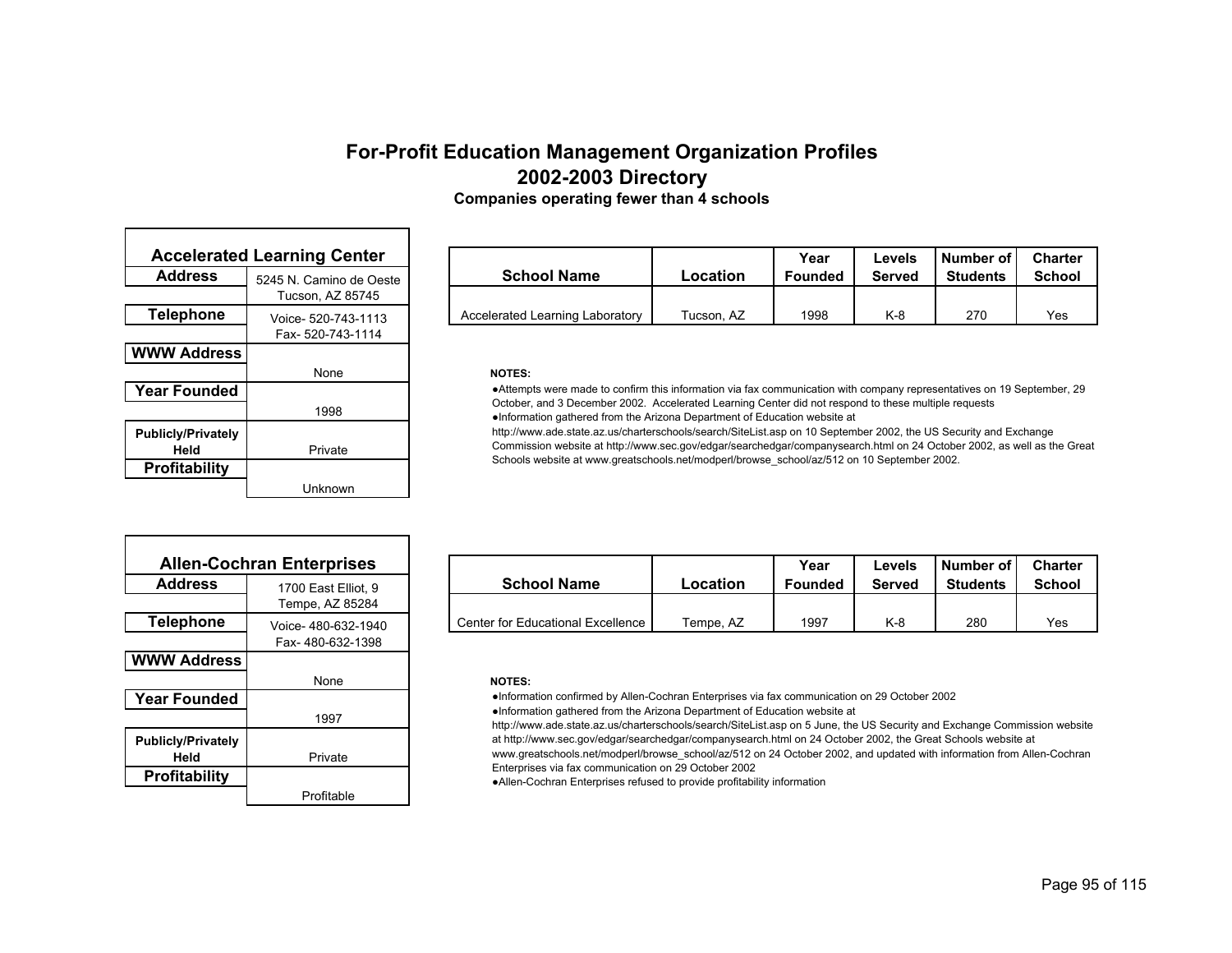**Companies operating fewer than 4 schools**

| <b>American Basic Schools, LLC</b> |                                         |  |  |  |
|------------------------------------|-----------------------------------------|--|--|--|
| <b>Address</b>                     | 131 F. Southern Ave<br>Mesa, AZ 85210   |  |  |  |
| <b>Telephone</b>                   | Voice- 480-964-4602<br>Fax-480-655-7870 |  |  |  |
| <b>WWW Address</b>                 | None                                    |  |  |  |
| <b>Year Founded</b>                | 1999                                    |  |  |  |
| <b>Publicly/Privately</b><br>Held  | Private                                 |  |  |  |
| <b>Profitability</b>               | Profitable                              |  |  |  |

Г

| an Basic Schools, LLC |                      |                    |          | Year           | Levels | Number of       | <b>Charter</b> |
|-----------------------|----------------------|--------------------|----------|----------------|--------|-----------------|----------------|
| e                     | 131 E. Southern Ave. | <b>School Name</b> | Location | <b>Founded</b> | Served | <b>Students</b> | School         |
|                       | Mesa, AZ 85210       |                    |          |                |        |                 |                |
| ne                    | Voice-480-964-4602   | Burke Basic School | Mesa, AZ | 1999           | K-8    | 570             | Yes            |

#### **NOTES:**

●Information confirmed by Glen Gaddy of American Basic Schools, LLC via telephone communication on 1 October 2002 and via fax communication on 29 October 2002.

●Information gathered from Arizona Department of Education website at

http://www.ade.state.az.us/charterschools/search/SiteList.asp, the Great Schools website at

www.greatschools.net/modperl/browse\_school/az/472 on 10 September 2002, the US Security and Exchange Commission

website at http://www.sec.gov/edgar/searchedgar/companysearch.html on 24 October 2002 and updated with information from Glen Gaddy of American Basic Schools, LLC. via fax communication 24 September and 29 October 2002.

|                                   | <b>APEX Education Systems, Inc.</b> |
|-----------------------------------|-------------------------------------|
| <b>Address</b>                    | 1313 N 2nd St #17                   |
|                                   | Phoenix, AZ 85004                   |
| <b>Telephone</b>                  | Voice- 602-252-7727                 |
|                                   | Fax-602-252-7729                    |
| <b>WWW Address</b>                |                                     |
|                                   | None                                |
| <b>Year Founded</b>               |                                     |
|                                   | 1999                                |
| <b>Publicly/Privately</b><br>Held | Private                             |
| <b>Profitability</b>              |                                     |
|                                   | Profitable                          |

| <b>APEX Education Systems, Inc.</b> |                     |                    |             | Year    | ∟evels | Number of I     | <b>Charter</b> |
|-------------------------------------|---------------------|--------------------|-------------|---------|--------|-----------------|----------------|
| <b>Address</b>                      | 1313 N. 2nd St #17  | <b>School Name</b> | Location    | Founded | Served | <b>Students</b> | <b>School</b>  |
|                                     | Phoenix, AZ 85004   |                    |             |         |        |                 |                |
| Telephone                           | Voice- 602-252-7727 | Summit Elementary  | Phoenix. AZ | 1999    | $K-6$  | 150             | Yes            |

### **NOTES:**

●Information confirmed by APEX Education Systems, Inc. via fax communication on 18 September 2002.

●Information gathered from Arizona Department of Education website at

http://www.ade.state.az.us/charterschools/search/SiteList.asp & www.greatschools.net/modperl/browse\_school/az/472 on 5 June 2002, the US Security and Exchange Commission website at

http://www.sec.gov/edgar/searchedgar/companysearch.html on 24 October 2002, and updated with information from APEX Education Systems, Inc.via fax communication on 18 September 2002.

●APEX Education Systems, Inc.declined to refused enrollment information.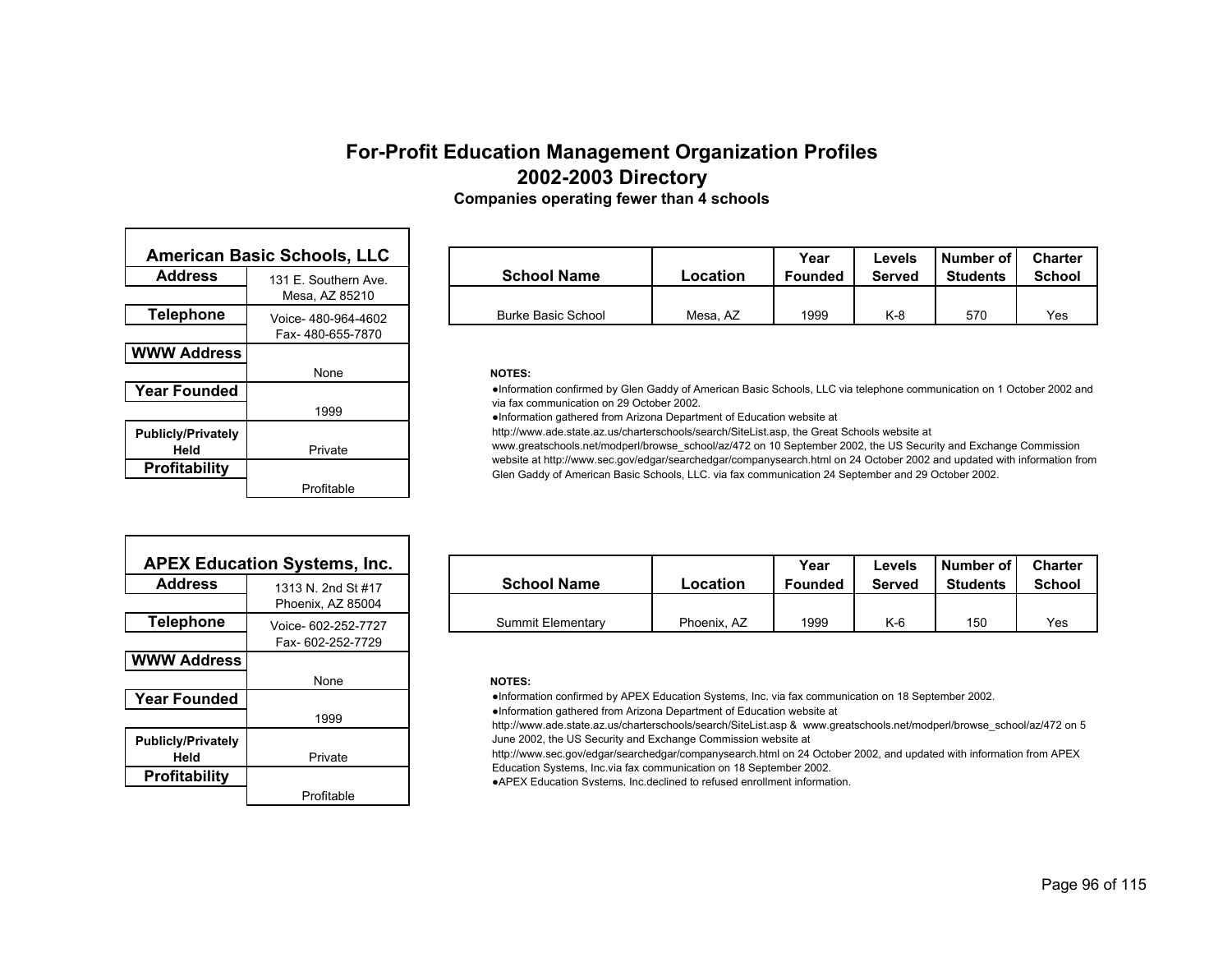|                                   | <b>Benjamin Franklin Charter School</b><br><b>Address</b><br>13732 F Warner<br>Gilbert, AZ 85296<br><b>Telephone</b><br>Voice- 480-632-0722<br>Fax-480-632-8716<br><b>WWW Address</b><br>None<br><b>Year Founded</b><br>1995 |  |  |  |  |
|-----------------------------------|------------------------------------------------------------------------------------------------------------------------------------------------------------------------------------------------------------------------------|--|--|--|--|
|                                   |                                                                                                                                                                                                                              |  |  |  |  |
|                                   |                                                                                                                                                                                                                              |  |  |  |  |
|                                   |                                                                                                                                                                                                                              |  |  |  |  |
|                                   |                                                                                                                                                                                                                              |  |  |  |  |
|                                   |                                                                                                                                                                                                                              |  |  |  |  |
|                                   |                                                                                                                                                                                                                              |  |  |  |  |
|                                   |                                                                                                                                                                                                                              |  |  |  |  |
|                                   |                                                                                                                                                                                                                              |  |  |  |  |
| <b>Publicly/Privately</b><br>Held | Private                                                                                                                                                                                                                      |  |  |  |  |
|                                   |                                                                                                                                                                                                                              |  |  |  |  |
| <b>Profitability</b>              |                                                                                                                                                                                                                              |  |  |  |  |
|                                   | Unknown                                                                                                                                                                                                                      |  |  |  |  |

|                  | Benjamin Franklin Charter School       | <b>School Name</b>                                | Location        | Number of<br>Year<br>Levels<br><b>Founded</b><br><b>Served</b><br><b>Students</b> |       | <b>Charter</b><br><b>School</b> |     |
|------------------|----------------------------------------|---------------------------------------------------|-----------------|-----------------------------------------------------------------------------------|-------|---------------------------------|-----|
| <b>Address</b>   | 13732 E. Warner<br>Gilbert, AZ 85296   | Benjamin Franklin Charter School -<br>Mesa        | Mesa, AZ        | 1995                                                                              | $K-5$ | 296                             | Yes |
| <b>Telephone</b> | Voice-480-632-0722<br>Fax-480-632-8716 | Benjamin Franklin Charter School -<br>Queen Creek | Queen Creek, AZ | 1996                                                                              | $K-8$ | 527                             | Yes |
| WW Address       | None                                   | Benjamin Franklin Charter School -<br>Gilbert     | Gilbert, AZ     | 1997                                                                              | $K-6$ | 518                             | Yes |

#### **NOTES:**

●Information confirmed by Benjamin Franklin Charter School via fax communication on 30 October 2002.

●Information gathered from the Arizona Department of Education website at

http://www.ade.state.az.us/charterschools/search/SiteList.asp on 5 June, the US Security and Exchange Commission website at http://www.sec.gov/edgar/searchedgar/companysearch.html on 23 October 2002, the Great Schools website at

www.greatschools.net/modperl/browse\_school/az/512 on 24 October 2002, and updated by Benjamin Franklin Charter School via fax communication on 30 October 2002

●Benjamin Franklin Charter School refused to provide profitability information

| Bright Beginnings School, Inc. |                       |                             |              | Year           | Levels   | Number of       | <b>Charter</b> |
|--------------------------------|-----------------------|-----------------------------|--------------|----------------|----------|-----------------|----------------|
| <b>Address</b>                 | 400 N. Andersen Blvd. | <b>School Name</b>          | Location     | <b>Founded</b> | Served   | <b>Students</b> | <b>School</b>  |
|                                | Chandler. AZ 85224    |                             |              |                |          |                 |                |
| Telephone                      | Voice- 480-821-1404   | Bright Beginnings School #1 | Chandler. AZ | 1996           | Pre. K-8 | 400             | Yes            |

#### **NOTES:**

●Information confirmed by Bright Beginnings School, Inc. via fax communication on 29 October 2002.

●Information gathered from the Arizona Department of Education website at

http://www.ade.state.az.us/charterschools/search/SiteList.asp, the Great Schools website at

www.greatschools.net/modperl/browse\_school/az/512on 10 September 2002 June, the US Security and Exchange

Commission website at http://www.sec.gov/edgar/searchedgar/companysearch.html on 24 October 2002, and updated with

information from Bright Beginnings School, Inc. via fax communication on 29 October 2002. ●Bright Beginnings School, Inc. refused to provide profitablity information.

|                                   | <b>Bright Beginnings School, Inc.</b> |
|-----------------------------------|---------------------------------------|
| <b>Address</b>                    | 400 N Andersen Blvd                   |
|                                   | Chandler, AZ 85224                    |
| Telephone                         | Voice- 480-821-1404                   |
|                                   | Fax-480-821-1463                      |
| <b>WWW Address</b>                |                                       |
|                                   | <b>None</b>                           |
| <b>Year Founded</b>               |                                       |
|                                   | 1996                                  |
| <b>Publicly/Privately</b><br>Held | <b>Private</b>                        |
| <b>Profitability</b>              |                                       |
|                                   | Unknown                               |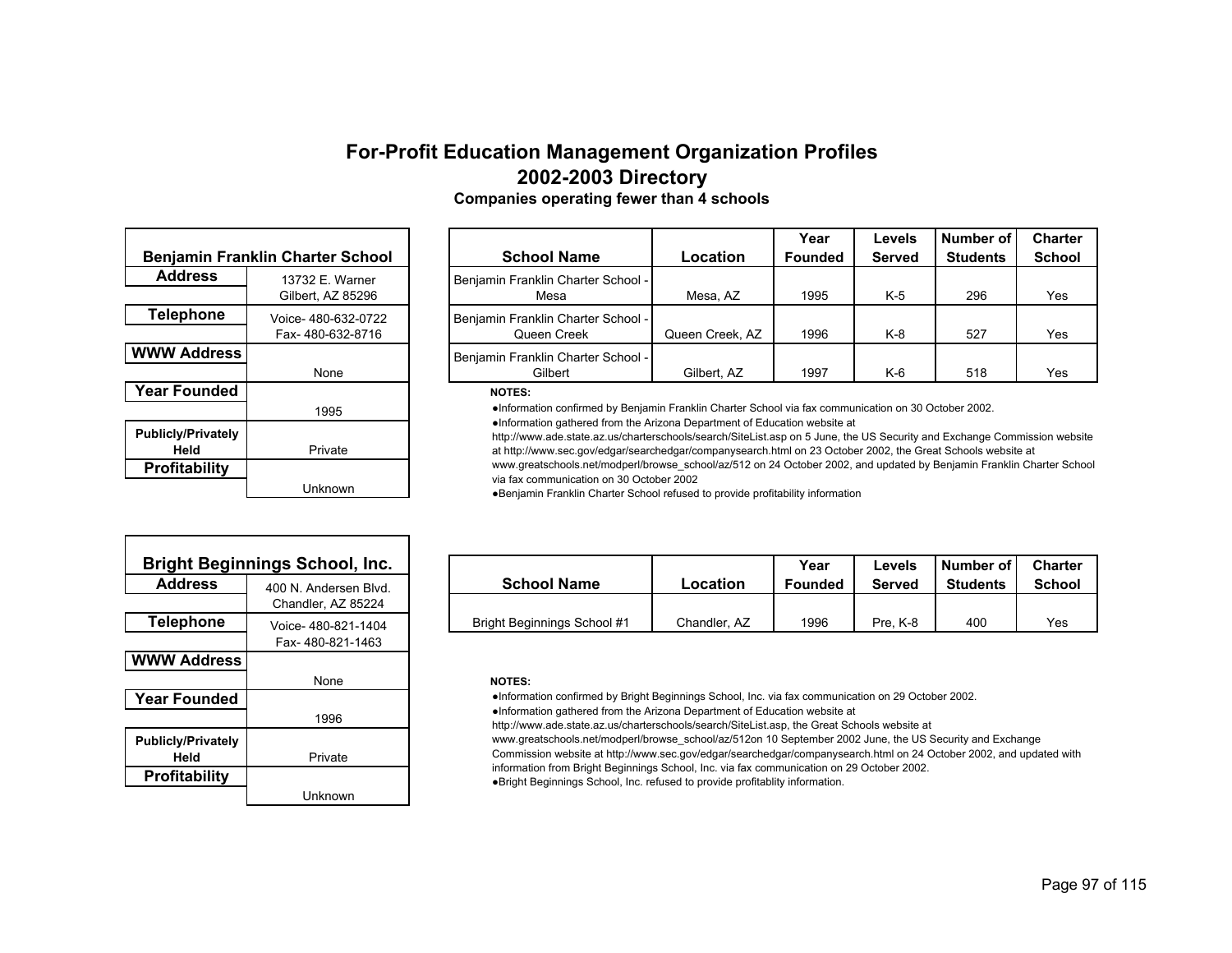|                                   | <b>Cambridge Academy East, Inc.</b> |
|-----------------------------------|-------------------------------------|
| <b>Address</b>                    | 1201 N 66th St                      |
|                                   | Mesa, AZ 85205                      |
| <b>Telephone</b>                  | Voice- 480-641-2828                 |
|                                   | Fax-480-325-2365                    |
| <b>WWW Address</b>                |                                     |
|                                   | None                                |
| <b>Year Founded</b>               |                                     |
|                                   | 1999                                |
| <b>Publicly/Privately</b><br>Held | Private                             |
| <b>Profitability</b>              |                                     |
|                                   | Unknown                             |

Г

| lge Academy East, Inc. |                     |                        |          | Year           | Levels        | Number of I     | <b>Charter</b> |
|------------------------|---------------------|------------------------|----------|----------------|---------------|-----------------|----------------|
|                        | 1201 N. 66th St.    | <b>School Name</b>     | Location | <b>Founded</b> | <b>Served</b> | <b>Students</b> | <b>School</b>  |
|                        | Mesa, AZ 85205      |                        |          |                |               |                 |                |
| ne                     | Voice- 480-641-2828 | Cambridge Academy East | Mesa, AZ | 1999           | K-4           | 69              | Yes            |

#### **NOTES:**

●Attempts were made to confirm this information via fax communication with company representatives on 19 September, 29 October, and 3 December 2002. Cambridge Academy East, Inc. did not respond to these multiple requests.

●Information gathered from the Arizona Department of Education website at

http://www.ade.state.az.us/charterschools/search/SiteList.asp, the Great Schools website at

www.greatschools.net/modperl/browse\_school/az/512on 10 September 2002, and the US Security and Exchange Commission website at http://www.sec.gov/edgar/searchedgar/companysearch.html on 24 October 2002.

|                                   | Cesar Chavez Middle Schools, Inc. |
|-----------------------------------|-----------------------------------|
| <b>Address</b>                    | 4700 S. Park Ave                  |
|                                   | Tucson, AZ 85714                  |
| <b>Telephone</b>                  | Voice- 520-573-1500               |
|                                   | Fax-520-573-1600                  |
| <b>WWW Address</b>                |                                   |
|                                   | None                              |
| <b>Year Founded</b>               |                                   |
|                                   | 2000                              |
| <b>Publicly/Privately</b><br>Held | Private                           |
| Profitability                     |                                   |
|                                   | Unknown                           |

| esar Chavez Middle Schools, Inc. |                     |                            |                  | Year           | Levels  | Number of I     | <b>Charter</b> |
|----------------------------------|---------------------|----------------------------|------------------|----------------|---------|-----------------|----------------|
| <b>Address</b>                   | 4700 S. Park Ave.   | <b>School Name</b>         | Location         | <b>Founded</b> | Served  | <b>Students</b> | <b>School</b>  |
|                                  | Tucson. AZ 85714    |                            |                  |                |         |                 |                |
| Telephone                        | Voice- 520-573-1500 | Cesar Chavez Middle School | South Tucson, AZ | 1999           | $6 - 8$ | 86              | Yes            |

### **NOTES:**

●Attempts were made to confirm this information via fax communication with company representatives on 19 September, 29 October, and 3 December 2002. Cesar Chavez Middle Schools, Inc. did not respond to these multiple requests.

●Information gathered from the Arizona Department of Education website at

http://www.ade.state.az.us/charterschools/search/SiteList.asp, the Great Schools website at

www.greatschools.net/modperl/browse\_school/az/512on 10 September 2002, and the US Security and Exchange Commission website at http://www.sec.gov/edgar/searchedgar/companysearch.html on 24 October 2002.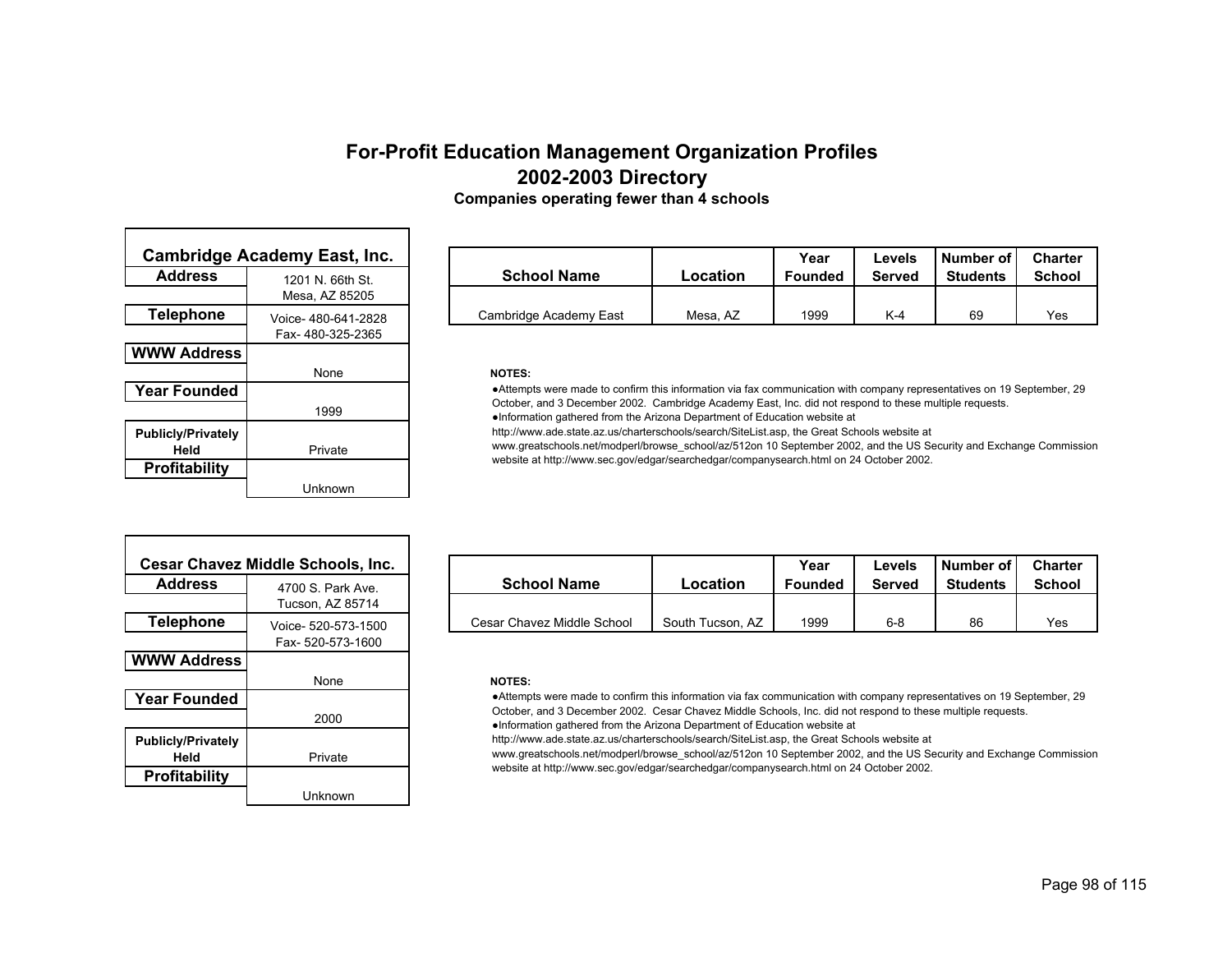| <b>Choice Schools Associates</b> |                        |  |  |  |
|----------------------------------|------------------------|--|--|--|
| <b>Address</b>                   | P O Box 141493         |  |  |  |
|                                  | Grand Rapids, MI 49514 |  |  |  |
| <b>Telephone</b>                 | Voice- 616-735-9630    |  |  |  |
|                                  | Voice- 616-735-9631    |  |  |  |
| <b>WWW Address</b>               |                        |  |  |  |
|                                  | None                   |  |  |  |
| <b>Year Founded</b>              |                        |  |  |  |
|                                  | 1998                   |  |  |  |
| <b>Publicly/Privately</b>        |                        |  |  |  |
| Held                             | Private                |  |  |  |
| <b>Profitability</b>             |                        |  |  |  |
|                                  | Profitable             |  |  |  |

|      | <b>Schools Associates</b> |                                       |               | Year           | Levels        | Number of       | <b>Charter</b> |
|------|---------------------------|---------------------------------------|---------------|----------------|---------------|-----------------|----------------|
| s    | P.O. Box 141493           | <b>School Name</b>                    | Location      | <b>Founded</b> | <b>Served</b> | <b>Students</b> | <b>School</b>  |
|      | Grand Rapids, MI 49514    | West Michigan Academy of              |               |                |               |                 |                |
| ne   | Voice- 616-735-9630       | <b>Environmental Science</b>          | Walker, MI    | 1994           | $K-11$        | 479             | Yes            |
|      | Voice- 616-735-9631       | Creative Learning Academy of Science, |               |                |               |                 |                |
| ress |                           | <b>Mathematics and Humanities</b>     | Beaverton, MI | 1996           | K-8           | 62              | Yes            |
|      | None                      |                                       |               |                |               |                 |                |
| ded  |                           | Grattan Academy                       | Belding, MI   | 1996           | $K-8$         | 109             | Yes            |
|      | 1000                      | $ - - -$                              |               |                |               |                 |                |

#### **NOTES:**

●Information confirmed by Sarah Faucette of Choice Schools Associates via fax communication on 4 December 2002. ●Information gathered from Michigan Association of Public School Academies website at www.charterschools.org/schools.html on 5 June 2002, the US Security and Exchange Commission website at

http://www.sec.gov/edgar/searchedgar/companysearch.html on 24 October 2002, and updated with information from Sarah Faucette of Choice Schools Associates via fax communication on 4 December 2002.

| <b>Cornerstone Charter School, Inc.</b> |                                          |  |  |  |
|-----------------------------------------|------------------------------------------|--|--|--|
| <b>Address</b>                          | 6501 N 27th Ave<br>Phoenix, AZ 85017     |  |  |  |
| <b>Telephone</b>                        | Voice- 602-653-6652<br>Fax- 602-242-2398 |  |  |  |
| <b>WWW Address</b>                      | None                                     |  |  |  |
| <b>Year Founded</b>                     | 2000                                     |  |  |  |
| <b>Publicly/Privately</b><br>Held       | Private                                  |  |  |  |
| <b>Profitability</b>                    | Unknown                                  |  |  |  |

| Cornerstone Charter School. Inc. |                     |                            |             | Year           | ∟evels   | Number of       | <b>Charter</b> |
|----------------------------------|---------------------|----------------------------|-------------|----------------|----------|-----------------|----------------|
| <b>Address</b>                   | 6501 N. 27th Ave.   | <b>School Name</b>         | Location    | <b>Founded</b> | Served   | <b>Students</b> | <b>School</b>  |
|                                  | Phoenix, AZ 85017   |                            |             |                |          |                 |                |
| Telephone                        | Voice- 602-653-6652 | Cornerstone Charter School | Phoenix. AZ | 2000           | $9 - 12$ | 49              | Yes            |

### **NOTES:**

●Attempts were made to confirm this information via fax communication with company representatives on 19 September, 29 October, and 3 December 2002. Cornerstone Charter School, Inc. did not respond to these multiple requests.

●Information gathered from the Arizona Department of Education website at

http://www.ade.state.az.us/charterschools/search/SiteList.asp, the Great Schools website at

www.greatschools.net/modperl/browse\_school/az/512on 10 September 2002, and the US Security and Exchange Commission website at http://www.sec.gov/edgar/searchedgar/companysearch.html on 24 October 2002.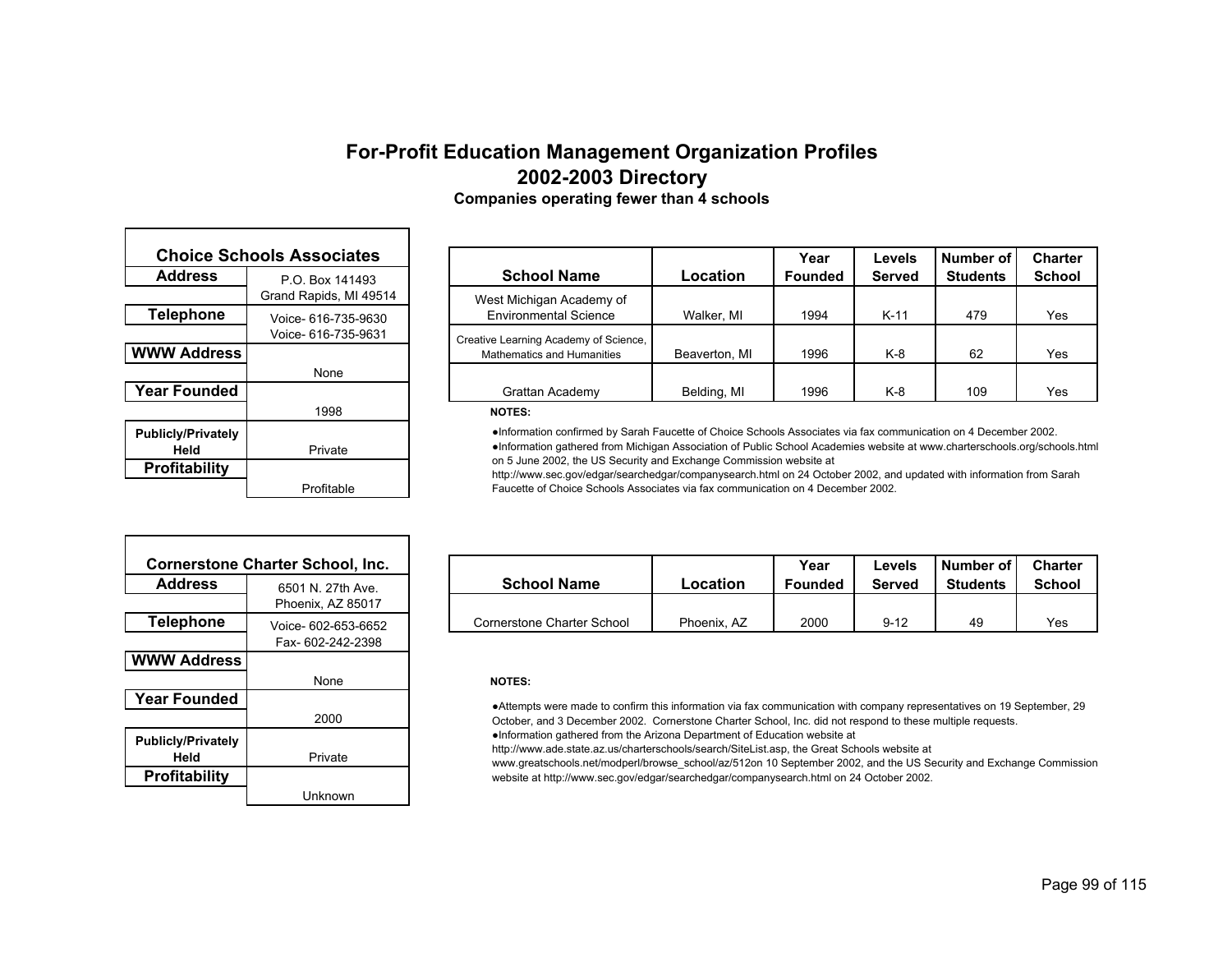| <b>Country Gardens Educational</b> |                     |  |  |
|------------------------------------|---------------------|--|--|
| <b>Services, LLC</b>               |                     |  |  |
| <b>Address</b>                     | 6313 W. Southern    |  |  |
|                                    | Laveen, AZ 85339    |  |  |
| <b>Telephone</b>                   | Voice- 602-237-3741 |  |  |
|                                    | Fax- 602-237-3892   |  |  |
| <b>WWW Address</b>                 |                     |  |  |
|                                    | None                |  |  |
| <b>Year Founded</b>                |                     |  |  |
|                                    | 2000                |  |  |
| <b>Publicly/Privately</b>          |                     |  |  |
| Held                               | Private             |  |  |
| <b>Profitability</b>               |                     |  |  |
|                                    | Unknown             |  |  |

| <b>Services, LLC</b> |                     |                                |            | Year    | Levels | l Number of l   | <b>Charter</b> |
|----------------------|---------------------|--------------------------------|------------|---------|--------|-----------------|----------------|
|                      | 6313 W. Southern    | <b>School Name</b>             | Location   | Founded | Served | <b>Students</b> | <b>School</b>  |
|                      | Laveen. AZ 85339    |                                |            |         |        |                 |                |
| ne                   | Voice- 602-237-3741 | Country Gardens Charter School | Laveen. AZ | 2000    | K-12   | 321             | Yes            |

#### **NOTES:**

●Attempts were made to confirm this information via fax communication with company representatives on 19 September, 29 October, and 3 December 2002. Country Gardens Educational Services, LLC. did not respond to these multiple requests. ●Information gathered from the Arizona Department of Education website at

http://www.ade.state.az.us/charterschools/search/SiteList.asp, the Great Schools website at

www.greatschools.net/modperl/browse\_school/az/512on 10 September 2002, and the US Security and Exchange Commission website at http://www.sec.gov/edgar/searchedgar/companysearch.html on 24 October 2002.

| <b>Desert Springs Academy</b>     |                                         |  |  |  |
|-----------------------------------|-----------------------------------------|--|--|--|
| <b>Address</b>                    | 10355 E. 29th St.                       |  |  |  |
|                                   | Tucson, AZ 85748                        |  |  |  |
| <b>Telephone</b>                  | Voice- 520-546-9966<br>Fax-520-546-9848 |  |  |  |
| <b>WWW Address</b>                |                                         |  |  |  |
|                                   | None                                    |  |  |  |
| <b>Year Founded</b>               |                                         |  |  |  |
|                                   | 1999                                    |  |  |  |
| <b>Publicly/Privately</b><br>Held | Private                                 |  |  |  |
| <b>Profitability</b>              |                                         |  |  |  |
|                                   | Profitable                              |  |  |  |

| <b>Desert Springs Academy</b> |                     |                        |            | Year           | Levels        | Number of       | <b>Charter</b> |
|-------------------------------|---------------------|------------------------|------------|----------------|---------------|-----------------|----------------|
| <b>Address</b>                | 10355 E. 29th St.   | <b>School Name</b>     | Location   | <b>Founded</b> | <b>Served</b> | <b>Students</b> | <b>School</b>  |
|                               | Tucson, AZ 85748    |                        |            |                |               |                 |                |
| Telephone                     | Voice- 520-546-9966 | Desert Springs Academy | Tucson. AZ | 1999           | $K-8$         | 185             | Yes            |
|                               | Fax- 520-546-9848   |                        |            |                |               |                 |                |
| WW Address                    |                     | Desert Springs Academy | Tucson. AZ | 2000           | $K-6$         | 115             | Yes            |

### **NOTES:**

●Information confirmed by Desert Springs Academy via phone conversation on 4 December 2002. ●Information gathered from the Arizona Department of Education website at

http://www.ade.state.az.us/charterschools/search/SiteList.asp on 6 June 2002, the US Security and Exchange Commission website at http://www.sec.gov/edgar/searchedgar/companysearch.html on 24 October 2002, the Great Schools website at www.greatschools.net/modperl/browse\_school/az/512 on 24 October 2002, and updated with information from Desert Springs Academy via phone conversation on 4 December 2002.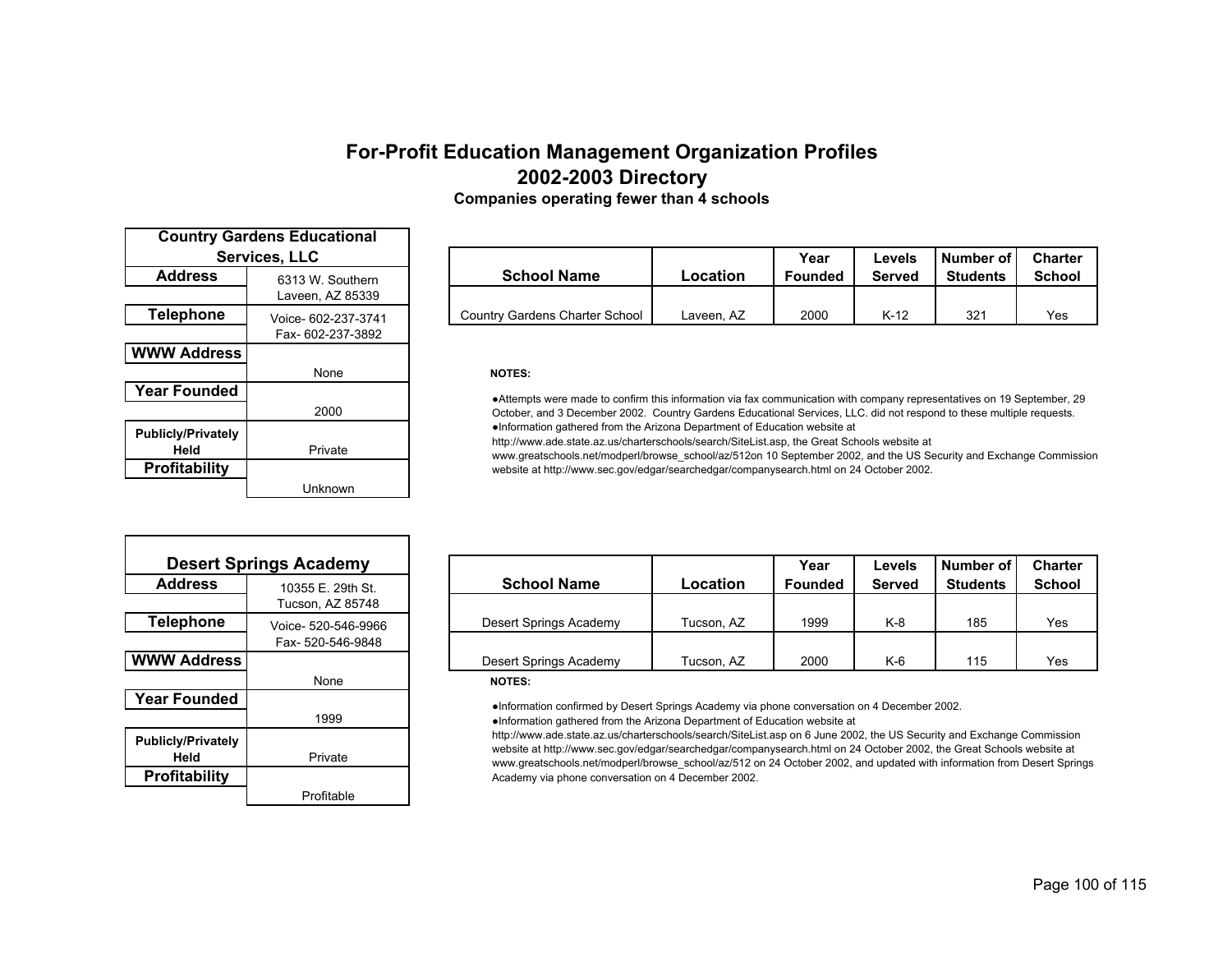| <b>Eastpointe High School, Inc.</b> |                     |  |  |  |
|-------------------------------------|---------------------|--|--|--|
| <b>Address</b>                      | 8495 East Broadway  |  |  |  |
|                                     | Tucson, AZ 85710    |  |  |  |
| <b>Telephone</b>                    | Voice- 520-731-8180 |  |  |  |
|                                     | Fax-520-731-8179    |  |  |  |
| <b>WWW Address</b>                  |                     |  |  |  |
|                                     | None                |  |  |  |
| <b>Year Founded</b>                 |                     |  |  |  |
|                                     | 1999                |  |  |  |
| <b>Publicly/Privately</b><br>Held   | Private             |  |  |  |
| <b>Profitability</b>                |                     |  |  |  |
|                                     | Unknown             |  |  |  |

| inte High School, Inc. |                     |                        |            | Year           | Levels        | Number of       | <b>Charter</b> |
|------------------------|---------------------|------------------------|------------|----------------|---------------|-----------------|----------------|
| s                      | 8495 East Broadway  | <b>School Name</b>     | Location   | <b>Founded</b> | <b>Served</b> | <b>Students</b> | School         |
|                        | Tucson, AZ 85710    |                        |            |                |               |                 |                |
| ne                     | Voice- 520-731-8180 | Eastpointe High School | Tucson, AZ | 1999           | $9 - 12$      | 240             | Yes            |
|                        | Fax- 520-731-8179   |                        |            |                |               |                 |                |
| ress                   |                     | Allsport Academy       | Tucson, AZ | 2001           | $6 - 8$       | 120             | Yes            |

#### **NOTES:**

●Information confirmed by Eastpointe High School, Inc. via fax communication on 29 October 2002.

●Information gathered from the Arizona Department of Education website at

http://www.ade.state.az.us/charterschools/search/SiteList.asp, the Great Schools website at

www.greatschools.net/modperl/browse\_school/az/512on 12 September 2002, the US Security and Exchange Commission

website at http://www.sec.gov/edgar/searchedgar/companysearch.html on 24 October 2002, and updated with information from Eastpointe High School, Inc. via fax communication on 29 October 2002

●Eastpointe High School, Inc. refused to provide profitability information

|                           | <b>Educational Services, Inc.</b> |
|---------------------------|-----------------------------------|
| <b>Address</b>            | 715 North 7th Street              |
|                           | Cottonwood, AZ 86326              |
| <b>Telephone</b>          |                                   |
|                           | Unknown                           |
| <b>WWW Address</b>        |                                   |
|                           | None                              |
| <b>Year Founded</b>       |                                   |
|                           | 1999                              |
| <b>Publicly/Privately</b> |                                   |
| Held                      | Private                           |
| <b>Profitability</b>      |                                   |
|                           | Unknown                           |

| <b>Educational Services, Inc.</b> |                      |                              |                | Year           | Levels        | Number of       | <b>Charter</b> |
|-----------------------------------|----------------------|------------------------------|----------------|----------------|---------------|-----------------|----------------|
| <b>Address</b>                    | 715 North 7th Street | <b>School Name</b>           | Location       | <b>Founded</b> | <b>Served</b> | <b>Students</b> | <b>School</b>  |
|                                   | Cottonwood, AZ 86326 |                              |                |                |               |                 |                |
| Telephone                         |                      | Pathways Charter High        | Camp Verde, AZ | 1999           | $9 - 12$      | Unknown         | Yes            |
|                                   | Unknown              |                              |                |                |               |                 |                |
| WW Address l                      |                      | Pathways Preparatory Academy | Camp Verde, AZ | 2000           | $6 - 8$       | Unknown         | Yes            |
|                                   |                      |                              |                |                |               |                 |                |

### **NOTES:**

●Attempts were made to confirm this information via fax communication with company representatives on 19 September, 29 October, and 3 December 2002. Educational Services, Inc. did not respond to these multiple requests.

●Information gathered from the Arizona Department of Education website at

www.ade.state.az.us/charterschools/search/SiteList.asp on 6 June 2002, and updated with information with Steve King of Educational Services, Inc. via telephone communication on 10 December 2002.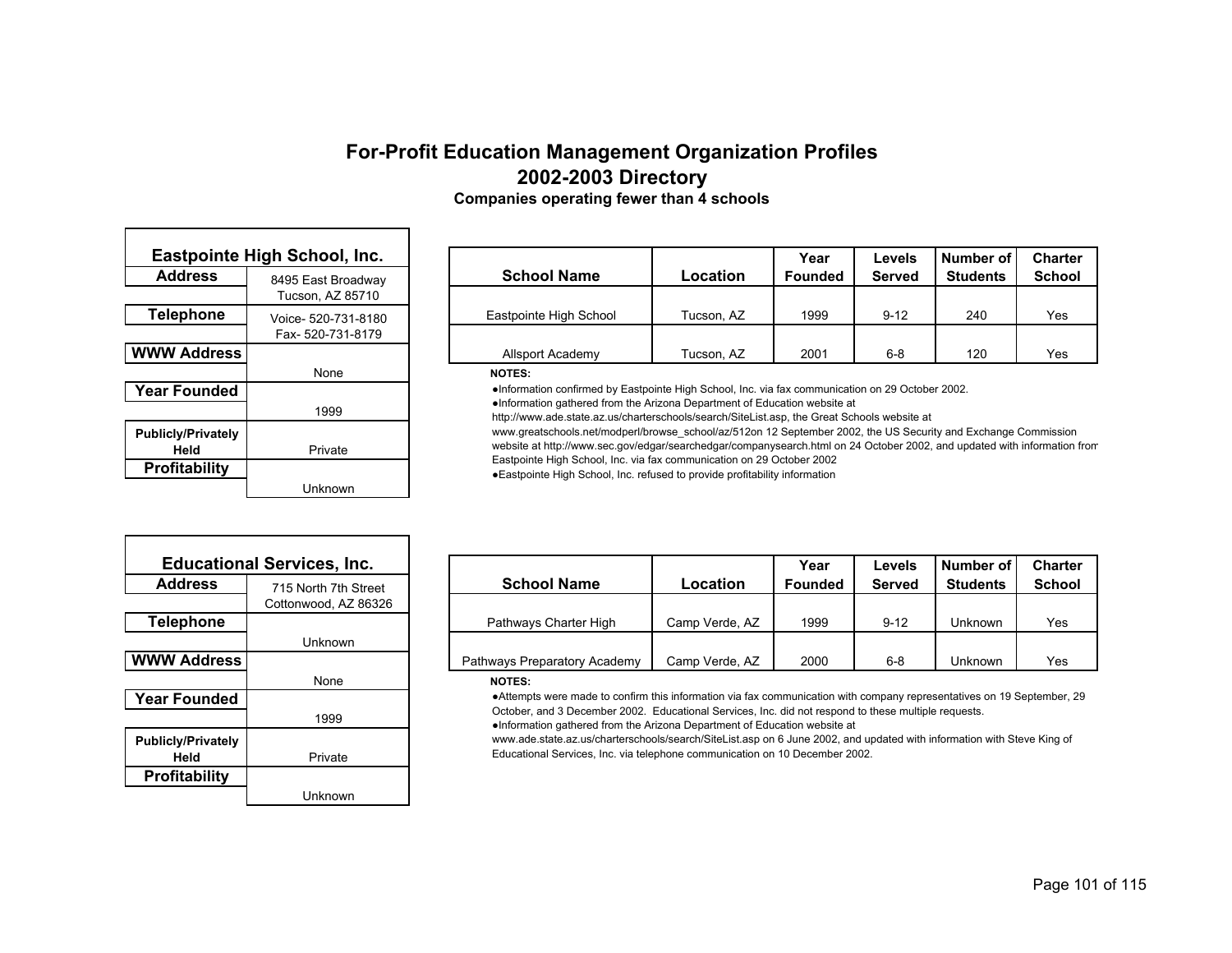| <b>Future Development Education and</b><br><b>Performing Arts Academy</b> |                                            |  |  |  |  |  |
|---------------------------------------------------------------------------|--------------------------------------------|--|--|--|--|--|
| <b>Address</b>                                                            | 1522 E. Southern Ave.<br>Phoenix, AZ 85040 |  |  |  |  |  |
| <b>Telephone</b>                                                          | Voice- 602-276-1223<br>Fax- 602-276-1712   |  |  |  |  |  |
| <b>WWW Address</b>                                                        |                                            |  |  |  |  |  |
|                                                                           | None                                       |  |  |  |  |  |
| <b>Year Founded</b>                                                       |                                            |  |  |  |  |  |
|                                                                           | 1996                                       |  |  |  |  |  |
| <b>Publicly/Privately</b><br>Held                                         | Private                                    |  |  |  |  |  |
| <b>Profitability</b>                                                      |                                            |  |  |  |  |  |
|                                                                           | Unknown                                    |  |  |  |  |  |

| Performing Arts Academy |                       |  |                                |             | Year           | Levels | l Number of l   | <b>Charter</b> |
|-------------------------|-----------------------|--|--------------------------------|-------------|----------------|--------|-----------------|----------------|
| <b>Address</b>          | 1522 E. Southern Ave. |  | <b>School Name</b>             | Location    | <b>Founded</b> | Served | <b>Students</b> | School         |
|                         | Phoenix, AZ 85040     |  | Future Development Education & |             |                |        |                 |                |
| Telephone               | Voice- 602-276-1223   |  | Performing Arts Academy        | Phoenix, AZ | 1996           | K-8    | 224             | Yes            |

#### **NOTES:**

●Attempts were made to confirm this information via fax communication with company representatives on 19 September, 29 October, and 3 December 2002. Future Development Education and Performing Arts Academy did not respond to these multiple requests.

●Information gathered from the Arizona Department of Education website at

http://www.ade.state.az.us/charterschools/search/SiteList.asp, the Great Schools website at

www.greatschools.net/modperl/browse\_school/az/707 on 12 September 2002, and the US Security and Exchange Commission website at http://www.sec.gov/edgar/searchedgar/companysearch.html on 24 October 2002.

| GAR, LLC                          |                                         |  |  |  |  |  |  |  |
|-----------------------------------|-----------------------------------------|--|--|--|--|--|--|--|
| <b>Address</b>                    | 1833 N Scottsdale Rd<br>Tempe, AZ 85281 |  |  |  |  |  |  |  |
| <b>Telephone</b>                  | Voice-480-947-9511<br>Fax-480-947-9624  |  |  |  |  |  |  |  |
| <b>WWW Address</b>                | None                                    |  |  |  |  |  |  |  |
| <b>Year Founded</b>               | 2000                                    |  |  |  |  |  |  |  |
| <b>Publicly/Privately</b><br>Held | Private                                 |  |  |  |  |  |  |  |
| <b>Profitability</b>              | Unknown                                 |  |  |  |  |  |  |  |

| <b>GAR, LLC</b> |                        |                            |           | Year    | ∟evels   | Number of       | <b>Charter</b> |
|-----------------|------------------------|----------------------------|-----------|---------|----------|-----------------|----------------|
| <b>Address</b>  | 1833 N. Scottsdale Rd. | <b>School Name</b>         | Location  | Founded | Served   | <b>Students</b> | <b>School</b>  |
|                 | Tempe, AZ 85281        |                            |           |         |          |                 |                |
| Telephone       | Voice- 480-947-9511    | Student Choice High School | Tempe, AZ | Unknown | $9 - 12$ | 43              | Yes            |

### **NOTES:**

●Attempts were made to confirm this information via fax communication with company representatives on 19 September, 29 October, and 3 December 2002. GAR, LLC. did not respond to these multiple requests.

http://www.ade.state.az.us/charterschools/search/SiteList.asp, the Great Schools website at

www.greatschools.net/modperl/browse\_school/az on 12 September 2002, and the US Security and Exchange Commission website at http://www.sec.gov/edgar/searchedgar/companysearch.html on 24 October 2002.

<sup>●</sup>Information gathered from the Arizona Department of Education website at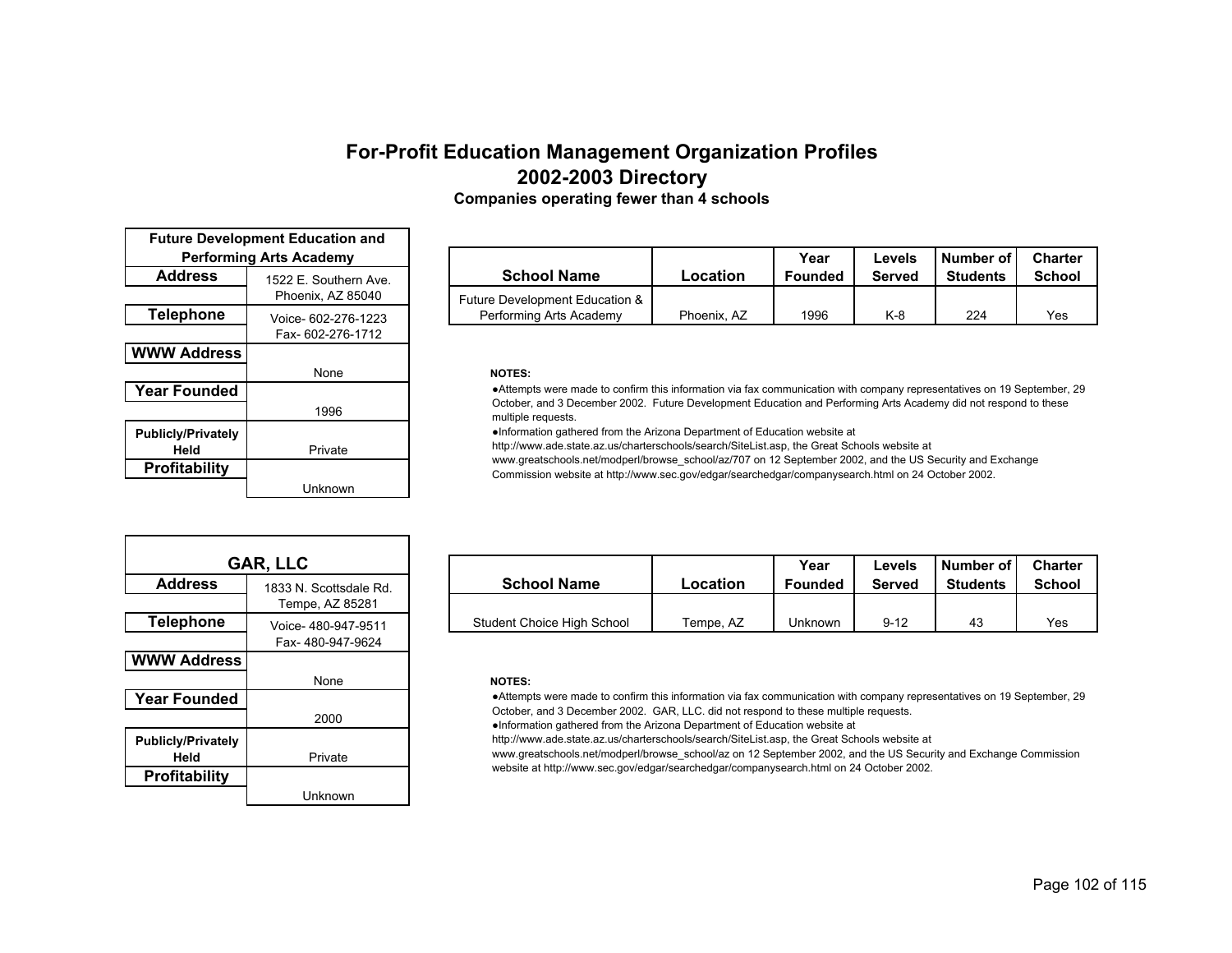| General Health Corp.- Arizona Youth<br><b>Associates</b> |                                          |  |  |  |  |  |
|----------------------------------------------------------|------------------------------------------|--|--|--|--|--|
| <b>Address</b>                                           | 4242 N 19th Ave 100<br>Phoenix, AZ 85015 |  |  |  |  |  |
| <b>Telephone</b>                                         | Voice- 602-861-0625<br>Fax- 602-331-0990 |  |  |  |  |  |
| <b>WWW Address</b>                                       |                                          |  |  |  |  |  |
|                                                          | None                                     |  |  |  |  |  |
| <b>Year Founded</b>                                      |                                          |  |  |  |  |  |
|                                                          | 1998                                     |  |  |  |  |  |
| <b>Publicly/Privately</b><br>Held                        | Unknown                                  |  |  |  |  |  |
| Profitability                                            |                                          |  |  |  |  |  |
|                                                          | Unknown                                  |  |  |  |  |  |

| <b>Associates</b> |                       |                       |              | Year           | Levels        | Number of       | <b>Charter</b> |
|-------------------|-----------------------|-----------------------|--------------|----------------|---------------|-----------------|----------------|
| s                 | 4242 N. 19th Ave. 100 | <b>School Name</b>    | Location     | <b>Founded</b> | <b>Served</b> | <b>Students</b> | <b>School</b>  |
|                   | Phoenix, AZ 85015     |                       |              |                |               |                 |                |
| ne                | Voice- 602-861-0625   | Copper Canyon Academy | Glendale, AZ | 1995           | K-6           | 155             | Yes            |
|                   | Fax-602-331-0990      |                       |              |                |               |                 |                |
| ress              |                       | Desert Pointe Academy | Glendale, AZ | 1999           | $7-12$        | 94              | Yes            |

#### **NOTES:**

●Attempts were made to confirm this information via fax communication with company representatives on 19 September, 29 October, and 3 December 2002. General Health Corp.- Arizona Youth Associates did not respond to these multiple requests. ●Information gathered from the Arizona Department of Education website at

http://www.ade.state.az.us/charterschools/search/SiteList.asp, and the Great Schools website at www.greatschools.net/modperl/browse\_school/az on 12 September 2002 June.

|                                   | Heritage Academy, Inc. |
|-----------------------------------|------------------------|
| <b>Address</b>                    | 32 S. Center           |
|                                   | Mesa, AZ 85210         |
| <b>Telephone</b>                  | Voice- 480-969-5641    |
|                                   | Fax-480-969-6972       |
| <b>WWW Address</b>                |                        |
|                                   | None                   |
| <b>Year Founded</b>               |                        |
|                                   | 1995                   |
| <b>Publicly/Privately</b><br>Held | Private                |
| <b>Profitability</b>              |                        |
|                                   | Unknown                |

| Heritage Academy, Inc. |                    |                    |          | Year           | Levels | Number of       | <b>Charter</b> |
|------------------------|--------------------|--------------------|----------|----------------|--------|-----------------|----------------|
| <b>Address</b>         | 32 S. Center       | <b>School Name</b> | Location | <b>Founded</b> | Served | <b>Students</b> | <b>School</b>  |
|                        | Mesa, AZ 85210     |                    |          |                |        |                 |                |
| Telephone              | Voice-480-969-5641 | Heritage Academy   | Mesa. AZ | Jnknown        | 7-12   | 368             | Yes            |

### **NOTES:**

●Attempts were made to confirm this information via fax communication with company representatives on 12 September, 29 October, and 3 December 2002. Heritage Academy, Inc. did not respond to these multiple requests.

●Information gathered from the Arizona Department of Education website at

http://www.ade.state.az.us/charterschools/search/SiteList.asp on 6 June 2002, the US Security and Exchange Commission website at http://www.sec.gov/edgar/searchedgar/companysearch.html on 23 October 2002, as well as the Great Schools website at www.greatschools.net/modperl/browse\_school/az/512 on 24 October 2002.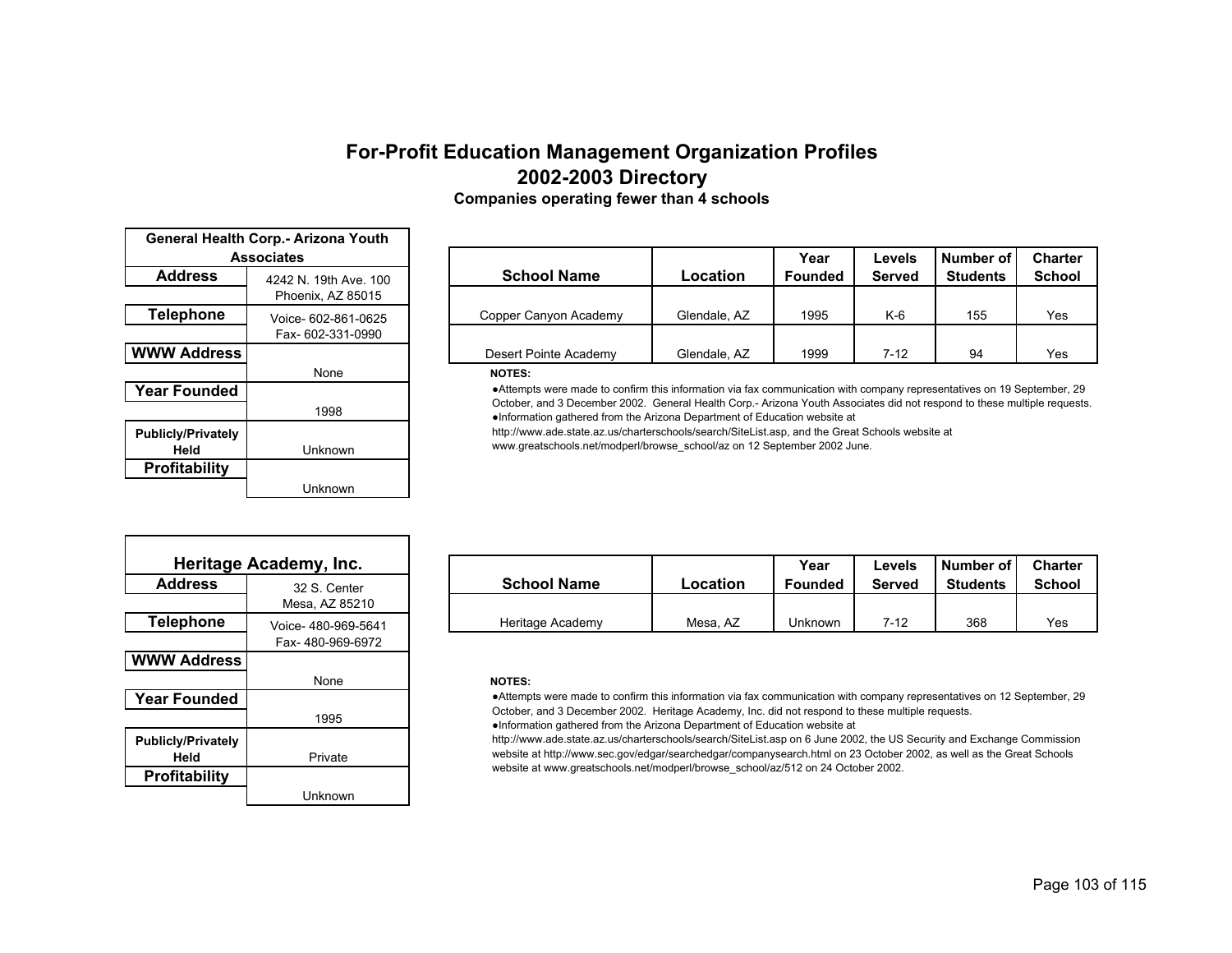|  |  | <b>Companies operating fewer than 4 schools</b> |  |
|--|--|-------------------------------------------------|--|
|--|--|-------------------------------------------------|--|

| Montessori Charter School of Flagstaff, |                        |  |  |  |  |  |  |
|-----------------------------------------|------------------------|--|--|--|--|--|--|
| Inc.                                    |                        |  |  |  |  |  |  |
| <b>Address</b>                          | 850 N Locust St        |  |  |  |  |  |  |
|                                         | Flagstaff, AZ 86001    |  |  |  |  |  |  |
| Telephone                               | Voice- 928-226-1212    |  |  |  |  |  |  |
|                                         | Fax- 928-774-0337      |  |  |  |  |  |  |
| <b>WWW Address</b>                      |                        |  |  |  |  |  |  |
|                                         | www.flagmontessori.com |  |  |  |  |  |  |
| <b>Year Founded</b>                     |                        |  |  |  |  |  |  |
|                                         | 1995                   |  |  |  |  |  |  |
| <b>Publicly/Privately</b><br>Held       |                        |  |  |  |  |  |  |
|                                         | Private                |  |  |  |  |  |  |
| <b>Profitability</b>                    |                        |  |  |  |  |  |  |

| Inc. |                     |                              |               | Year           | Levels        | Number of       | <b>Charter</b> |
|------|---------------------|------------------------------|---------------|----------------|---------------|-----------------|----------------|
| e    | 850 N. Locust St.   | <b>School Name</b>           | Location      | <b>Founded</b> | <b>Served</b> | <b>Students</b> | School         |
|      | Flagstaff, AZ 86001 | Montessori Charter School of |               |                |               |                 |                |
| ne   | Voice- 928-226-1212 | Flaɑstaff                    | Flagstaff. AZ | 1995           | K-8           | 250             | Yes            |

#### $NOTES:$

●Information confirmed by Montessori Charter School of Flagstaff Inc. via fax communication on 29 October 2002. ●Information gathered from Arizona Department of Education at http://www.ade.state.az.us/charterschools/search/SiteList.asp on 6 June 2002, the US Security and Exchange Commission website at

http://www.sec.gov/edgar/searchedgar/companysearch.html on 24 October 2002, and updated with information from Montessori Charter School of Flagstaff, Inc. via fax communication on 12 September 2002.

| <b>Montessori Schoolhouse of Tucson</b> |                          |  |  |  |  |  |  |
|-----------------------------------------|--------------------------|--|--|--|--|--|--|
| <b>Address</b>                          | 1301 Fast Fort Lowell Rd |  |  |  |  |  |  |
|                                         | Tucson, AZ 85719         |  |  |  |  |  |  |
| <b>Telephone</b>                        | Voice- 520-319-8668      |  |  |  |  |  |  |
|                                         | Fax- 520-881-4096        |  |  |  |  |  |  |
| <b>WWW Address</b>                      |                          |  |  |  |  |  |  |
|                                         | None                     |  |  |  |  |  |  |
| <b>Year Founded</b>                     |                          |  |  |  |  |  |  |
|                                         | 1974                     |  |  |  |  |  |  |
| <b>Publicly/Privately</b>               |                          |  |  |  |  |  |  |
| Held                                    | Private                  |  |  |  |  |  |  |
| <b>Profitability</b>                    |                          |  |  |  |  |  |  |
|                                         | Profitable               |  |  |  |  |  |  |

|                | ontessori Schoolhouse of Tucson |                        |            | Year    | Levels | Number of I     | <b>Charter</b> |
|----------------|---------------------------------|------------------------|------------|---------|--------|-----------------|----------------|
| <b>Address</b> | 1301 East Fort Lowell Rd        | <b>School Name</b>     | Location   | Founded | Served | <b>Students</b> | <b>School</b>  |
|                | Tucson, AZ 85719                |                        |            |         |        |                 |                |
| Telephone      | Voice- 520-319-8668             | Montessori Schoolhouse | Tucson. AZ | 1998    | $K-6$  | 110             | Yes            |

### **NOTES:**

●Information confirmed by Regina Ebner of Montessori Schoolhouse of Tucson via telephone conversation on 10 December 2002.

●Information gathered from the Arizona Department of Education website at

http://www.ade.state.az.us/charterschools/search/SiteList.asp on 6 June 2002, the US Security and Exchange Commission website at http://www.sec.gov/edgar/searchedgar/companysearch.html on 24 October 2002, the Great Schools website at www.greatschools.net/modperl/browse\_school/az/512 on 24 October 2002, and updated with information from Regina Ebner o Montessori Schoolhouse of Tucson via telephone conversation on 10 December 2002.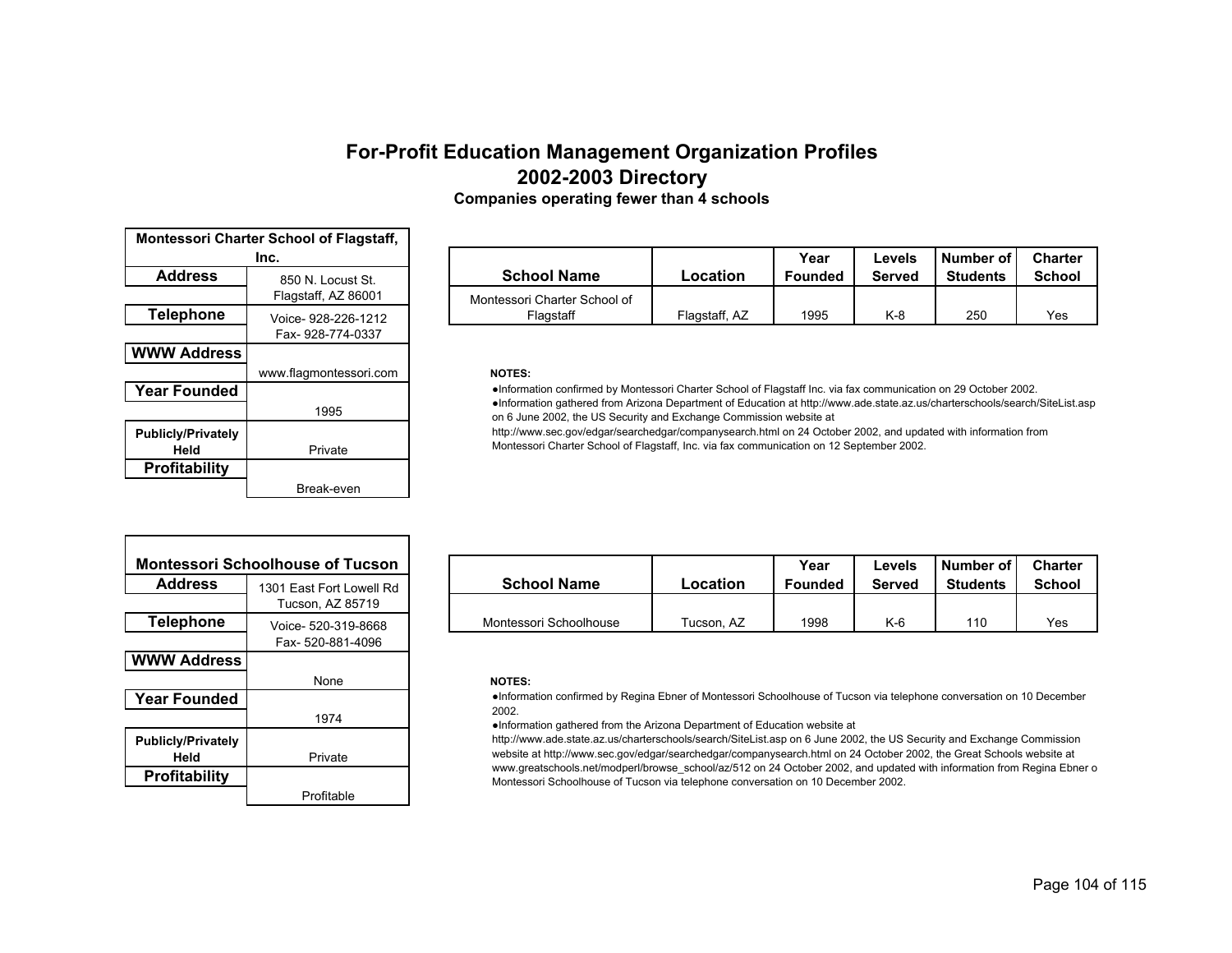| New West Charter School, Inc.     |                     |  |  |  |  |  |  |
|-----------------------------------|---------------------|--|--|--|--|--|--|
| <b>Address</b>                    | 98 N. Oak Dr.       |  |  |  |  |  |  |
|                                   | Benson, AZ 85602    |  |  |  |  |  |  |
| <b>Telephone</b>                  | Voice- 520-586-1976 |  |  |  |  |  |  |
|                                   | Fax- 520-586-1655   |  |  |  |  |  |  |
| <b>WWW Address</b>                |                     |  |  |  |  |  |  |
|                                   | None                |  |  |  |  |  |  |
| <b>Year Founded</b>               |                     |  |  |  |  |  |  |
|                                   | 1998                |  |  |  |  |  |  |
| <b>Publicly/Privately</b><br>Held | Private             |  |  |  |  |  |  |
| <b>Profitability</b>              |                     |  |  |  |  |  |  |
|                                   | Profitable          |  |  |  |  |  |  |

|      | est Charter School, Inc. |                    |            | Year           | Levels        | Number of       | <b>Charter</b> |
|------|--------------------------|--------------------|------------|----------------|---------------|-----------------|----------------|
| s    | 98 N. Oak Dr.            | <b>School Name</b> | Location   | <b>Founded</b> | <b>Served</b> | <b>Students</b> | <b>School</b>  |
|      | Benson, AZ 85602         |                    |            |                |               |                 |                |
| ne   | Voice- 520-586-1976      | New West Schools   | Benson, AZ | 1998           | $K-3$         | 30              | Yes            |
|      | Fax-520-586-1655         |                    |            |                |               |                 |                |
| ress |                          | New West School    | Benson, AZ | 1999           | $4 - 12$      | 75              | Yes            |

#### **NOTES:**

●Information confirmed by New West Charter School, Inc. via fax communication on 20 September 2002. ●Information gathered from Arizona Department of Education website at

http://www.ade.state.az.us/charterschools/search/SiteList.asp on 12 June 2002, the US Security and Exchange Commission website at http://www.sec.gov/edgar/searchedgar/companysearch.html on 24 October 2002, and updated with information from New West Charter School, Inc. via fax communication on 20 September 2002.

| <b>ORBIS Management Group, LLC</b> |                            |  |  |  |  |  |  |  |
|------------------------------------|----------------------------|--|--|--|--|--|--|--|
| <b>Address</b>                     | 23885 Denton               |  |  |  |  |  |  |  |
|                                    | Clinton Township, MI 48036 |  |  |  |  |  |  |  |
| <b>Telephone</b>                   | Voice- 586-738-9999        |  |  |  |  |  |  |  |
|                                    | Fax-586-738-9998           |  |  |  |  |  |  |  |
| <b>WWW Address</b>                 |                            |  |  |  |  |  |  |  |
|                                    | www.orbisgroup.com         |  |  |  |  |  |  |  |
| <b>Year Founded</b>                |                            |  |  |  |  |  |  |  |
|                                    | 1994                       |  |  |  |  |  |  |  |
| <b>Publicly/Privately</b>          |                            |  |  |  |  |  |  |  |
| Held                               | Private                    |  |  |  |  |  |  |  |
| Profitability                      |                            |  |  |  |  |  |  |  |
|                                    | Unknown                    |  |  |  |  |  |  |  |

|                | <b>ORBIS Management Group, LLC</b> |                         |                 | Year           | Levels | Number of I     | <b>Charter</b> |
|----------------|------------------------------------|-------------------------|-----------------|----------------|--------|-----------------|----------------|
| <b>Address</b> | 23885 Denton                       | <b>School Name</b>      | Location        | <b>Founded</b> | Served | <b>Students</b> | <b>School</b>  |
|                | Clinton Township, MI 48036         |                         |                 |                |        |                 |                |
| Telephone      | Voice- 586-738-9999                | Walden Green Day School | Spring Lake, MI | 1994           | K-9    | 106             | Yes            |

### **NOTES:**

●Information confirmed by ORBIS Management Group, LLC via fax communication on 16 September 2002.

●Information gathered from Michigan Association of Public School Academies at www.charterschools.org/schools/region7.html on 6 June 2002, and updated with information from ORBIS Management Group, LLC via fax communication on 16 September 2002.

●ORBIS Management Group, LLC. refused to provide profitability information.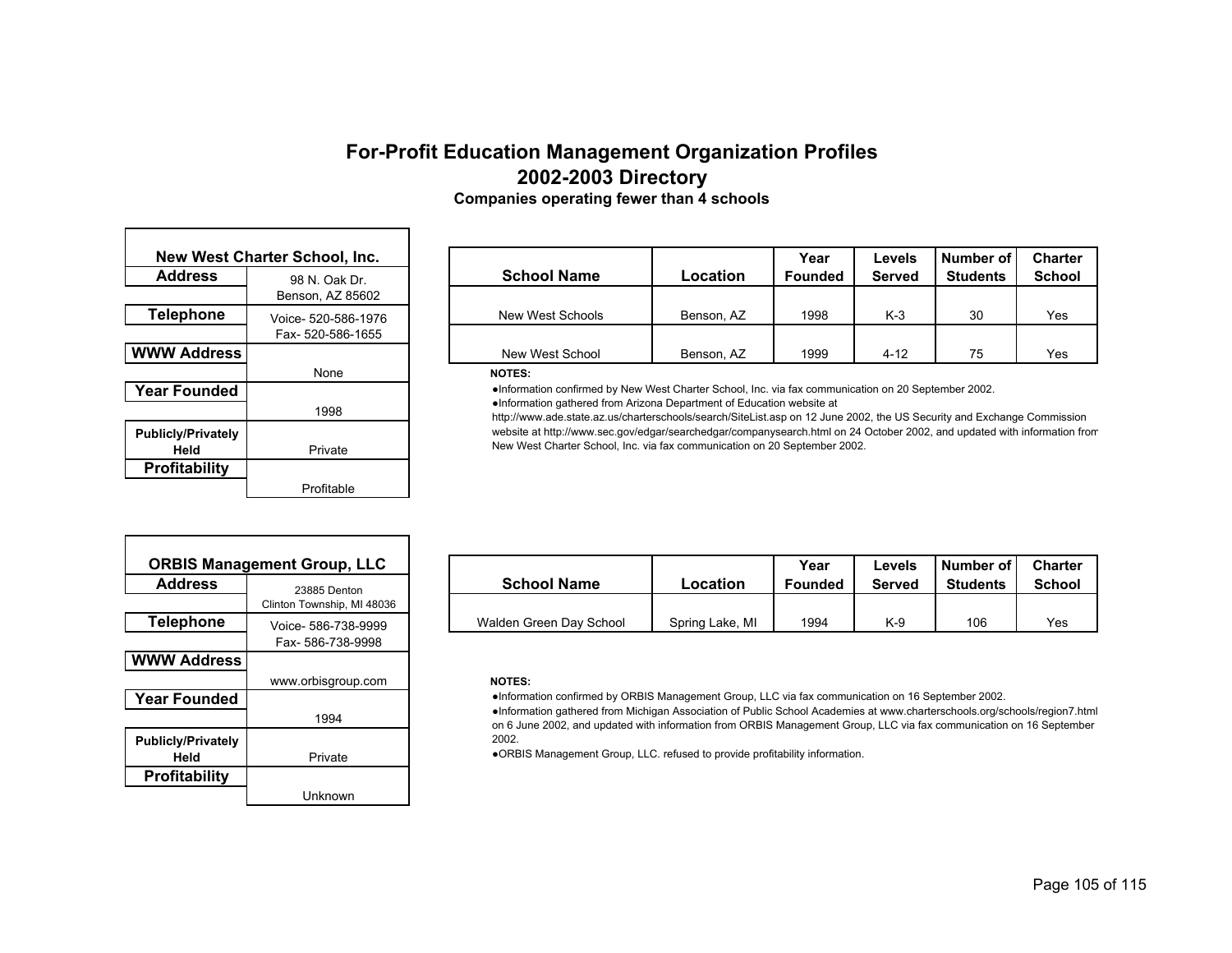| <b>Companies operating fewer than 4 schools</b> |  |  |  |  |
|-------------------------------------------------|--|--|--|--|
|-------------------------------------------------|--|--|--|--|

| ReInventEd, Inc.                  |                        |  |  |  |  |  |  |  |
|-----------------------------------|------------------------|--|--|--|--|--|--|--|
| <b>Address</b>                    | 22504 North 76th Place |  |  |  |  |  |  |  |
|                                   | Scottsdale, AZ 85255   |  |  |  |  |  |  |  |
| Telephone                         | Voice- 480-968-6551    |  |  |  |  |  |  |  |
|                                   | Fax-480-513-0816       |  |  |  |  |  |  |  |
| <b>WWW Address</b>                |                        |  |  |  |  |  |  |  |
|                                   | None                   |  |  |  |  |  |  |  |
| <b>Year Founded</b>               |                        |  |  |  |  |  |  |  |
|                                   | 2002                   |  |  |  |  |  |  |  |
| <b>Publicly/Privately</b><br>Held | Private                |  |  |  |  |  |  |  |
| <b>Profitability</b>              |                        |  |  |  |  |  |  |  |
|                                   | Profitable             |  |  |  |  |  |  |  |

|                | ReinventEd. Inc.       |                                |           | Year    | Levels   | I Number of I   | <b>Charter</b> |
|----------------|------------------------|--------------------------------|-----------|---------|----------|-----------------|----------------|
| <b>Address</b> | 22504 North 76th Place | <b>School Name</b>             | Location  | Founded | Served   | <b>Students</b> | <b>School</b>  |
|                | Scottsdale, AZ 85255   |                                |           |         |          |                 |                |
| Telephone      | Voice- 480-968-6551    | ReInventEd Charter High School | Tempe, AZ | 2002    | $9 - 12$ | 47              | Yes            |

#### **NOTES:**

●Information confirmed by ReInventEd, Inc. via telephone communication on 6 December 2002.

●Information gathered from the Arizona Department of Education website at

http://www.ade.state.az.us/charterschools/search/SiteList.asp on 12 September 2002, the US Security and Exchange Commission website at http://www.sec.gov/edgar/searchedgar/companysearch.html on 25 October 2002, and updated with information from ReInventEd, Inc. via telephone communication on 6 December 2002.

| <b>Schoolhouse Services and Staffing,</b> |                    |  |  |  |  |  |  |
|-------------------------------------------|--------------------|--|--|--|--|--|--|
| Inc.                                      |                    |  |  |  |  |  |  |
| <b>Address</b>                            | 22930 Chippewa     |  |  |  |  |  |  |
|                                           | Detroit, MI 48219  |  |  |  |  |  |  |
| <b>Telephone</b>                          | Voice-248-538-0072 |  |  |  |  |  |  |
|                                           | Fax-248-538-0073   |  |  |  |  |  |  |
| <b>WWW Address</b>                        |                    |  |  |  |  |  |  |
|                                           | None               |  |  |  |  |  |  |
| <b>Year Founded</b>                       |                    |  |  |  |  |  |  |
|                                           | 1996               |  |  |  |  |  |  |
| <b>Publicly/Privately</b><br>Held         | Private            |  |  |  |  |  |  |
| <b>Profitability</b>                      |                    |  |  |  |  |  |  |
|                                           | Unknown            |  |  |  |  |  |  |

| Inc.              |                    |                                   |             | Year           | Levels        | Number of       | <b>Charter</b> |
|-------------------|--------------------|-----------------------------------|-------------|----------------|---------------|-----------------|----------------|
| <b>Address</b>    | 22930 Chippewa     | <b>School Name</b>                | Location    | <b>Founded</b> | <b>Served</b> | <b>Students</b> | <b>School</b>  |
|                   | Detroit, MI 48219  |                                   |             |                |               |                 |                |
| Telephone         | Voice-248-538-0072 | Detroit School of Industrial Arts | Detroit, MI | 1996           | $9 - 12$      | 278             | Yes            |
|                   | Fax-248-538-0073   |                                   |             |                |               |                 |                |
| <b>WW Address</b> |                    | Dove Academy                      | Detroit. MI | 1997           | $K-6$         | 402             | Yes            |
|                   | None               |                                   |             |                |               |                 |                |
| ear Founded       |                    | Weston Technical Academy          | Detroit, MI | 1998           | $6 - 12$      | 427             | Yes            |
|                   |                    |                                   |             |                |               |                 |                |

#### **NOTES:**

●Information confirmed by Tyla Wells of Schoolhouse Services and Staffing Inc. via fax communication on 24 September 2002.

●Information gathered from Michigan Association of Public School Academies website at

www.charterschools.org/schools/region3.html on 11, and 31 June, and 5 September 2002, and updated with information from Tyla Wells of Schoolhouse Services and Staffing Inc. via fax communication with on 24 September 2002.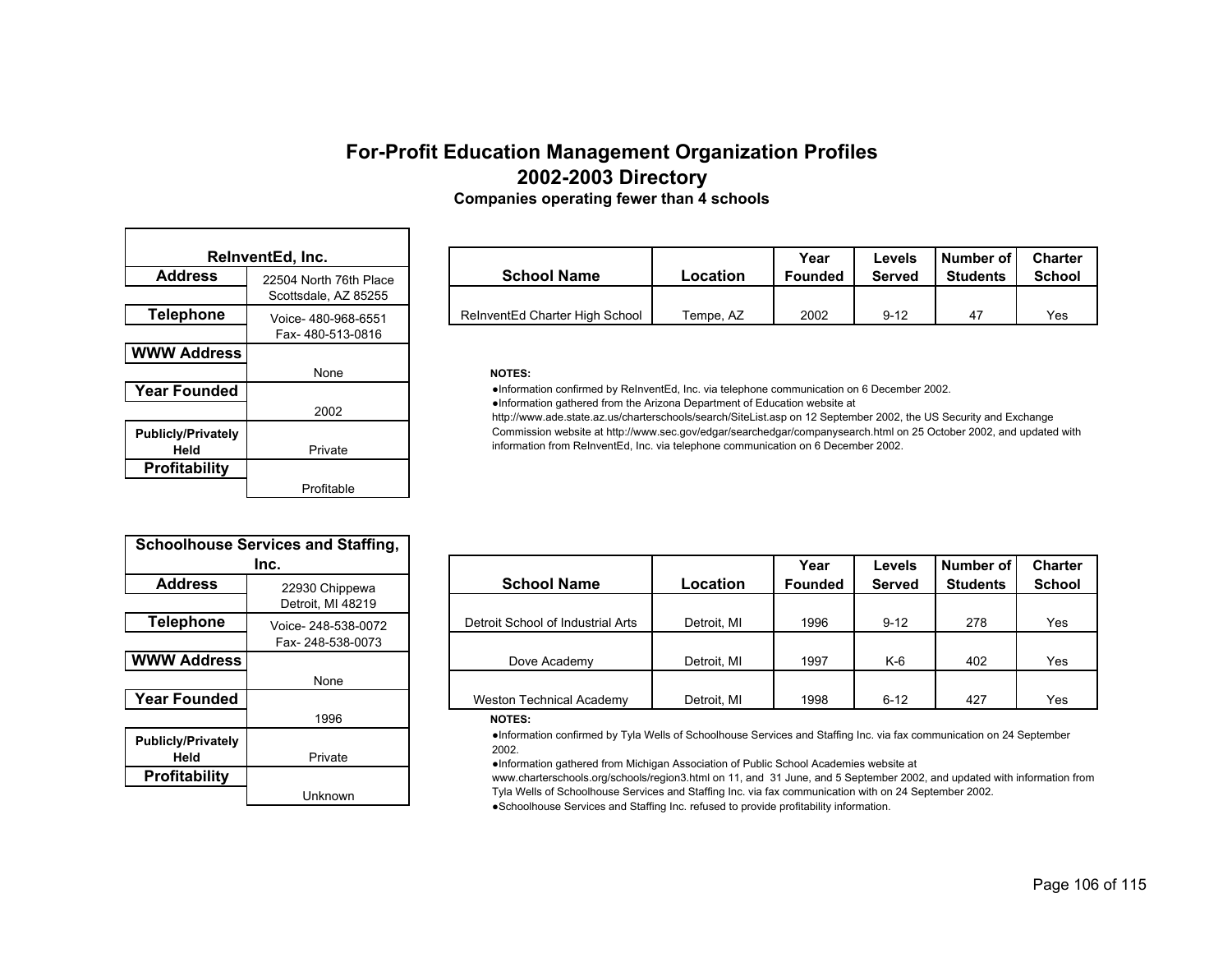| <b>Companies operating fewer than 4 schools</b> |  |  |  |
|-------------------------------------------------|--|--|--|
|-------------------------------------------------|--|--|--|

| <b>Self Development Charter School</b> |                        |  |  |  |
|----------------------------------------|------------------------|--|--|--|
| <b>Address</b>                         | 1709 N. Greenfield Rd. |  |  |  |
|                                        | Mesa, AZ 85205         |  |  |  |
| <b>Telephone</b>                       | Voice- 480-647-2640    |  |  |  |
|                                        | Fax-480-926-1572       |  |  |  |
| <b>WWW Address</b>                     |                        |  |  |  |
|                                        | None                   |  |  |  |
| <b>Year Founded</b>                    |                        |  |  |  |
|                                        | 2000                   |  |  |  |
| <b>Publicly/Privately</b><br>Held      | Private                |  |  |  |
| <b>Profitability</b>                   |                        |  |  |  |
|                                        | Unknown                |  |  |  |

| elopment Charter School |                        |  |                                 | Year     | Levels         | Number of I   | <b>Charter</b>  |               |
|-------------------------|------------------------|--|---------------------------------|----------|----------------|---------------|-----------------|---------------|
|                         | 1709 N. Greenfield Rd. |  | <b>School Name</b>              | Location | <b>Founded</b> | <b>Served</b> | <b>Students</b> | <b>School</b> |
|                         | Mesa. AZ 85205         |  |                                 |          |                |               |                 |               |
| ne                      | Voice-480-647-2640     |  | Self Development Charter School | Mesa, AZ | 2000           | $K-4$         | Jnknown         | Yes           |

#### **NOTES:**

●Attempts were made to confirm this information via fax communication with company representatives on 19 September, 29 October, and 3 December 2002. Self Development Charter School did not respond to these multiple requests. ●Information gathered from the Arizona Department of Education website at

http://www.ade.state.az.us/charterschools/search/SiteList.asp, the Great Schools website at

www.greatschools.net/modperl/browse\_school/az on 12 September 2002, and the US Security and Exchange Commission website at http://www.sec.gov/edgar/searchedgar/companysearch.html on 25 October 2002.

| <b>Shadow Ridge</b>       |                        |  |  |  |  |
|---------------------------|------------------------|--|--|--|--|
| <b>Address</b>            | 1145 E. Washington St. |  |  |  |  |
|                           | Phoenix, AZ 85014      |  |  |  |  |
| <b>Telephone</b>          | Voice- 602-243-1400    |  |  |  |  |
|                           | Fax- 602-252-2986      |  |  |  |  |
| <b>WWW Address</b>        |                        |  |  |  |  |
|                           | None                   |  |  |  |  |
| <b>Year Founded</b>       |                        |  |  |  |  |
|                           | Unknown                |  |  |  |  |
| <b>Publicly/Privately</b> |                        |  |  |  |  |
| Held                      | Private                |  |  |  |  |
| <b>Profitability</b>      |                        |  |  |  |  |
|                           | Unknown                |  |  |  |  |

| <b>Shadow Ridge</b> |                        |                             |             | Year           | Levels | Number of       | <b>Charter</b> |
|---------------------|------------------------|-----------------------------|-------------|----------------|--------|-----------------|----------------|
| <b>Address</b>      | 1145 E. Washington St. | <b>School Name</b>          | Location    | <b>Founded</b> | Served | <b>Students</b> | School         |
|                     | Phoenix, AZ 85014      |                             |             |                |        |                 |                |
| Telephone           | Voice- 602-243-1400    | Shadow Ridge Charter School | Phoenix. AZ | 1999           | $K-12$ | 178             | Yes            |

#### **NOTES:**

●Attempts were made to confirm this information via fax communication with company representatives on 19 September, 29 October, and 3 December 2002. Self Development Charter School did not respond to these multiple requests.

●Information gathered from the Arizona Department of Education website at

http://www.ade.state.az.us/charterschools/search/SiteList.asp, the Great Schools website at

www.greatschools.net/modperl/browse\_school/az on 13 September 2002, and the US Security and Exchange Commission website at http://www.sec.gov/edgar/searchedgar/companysearch.html on 25 October 2002.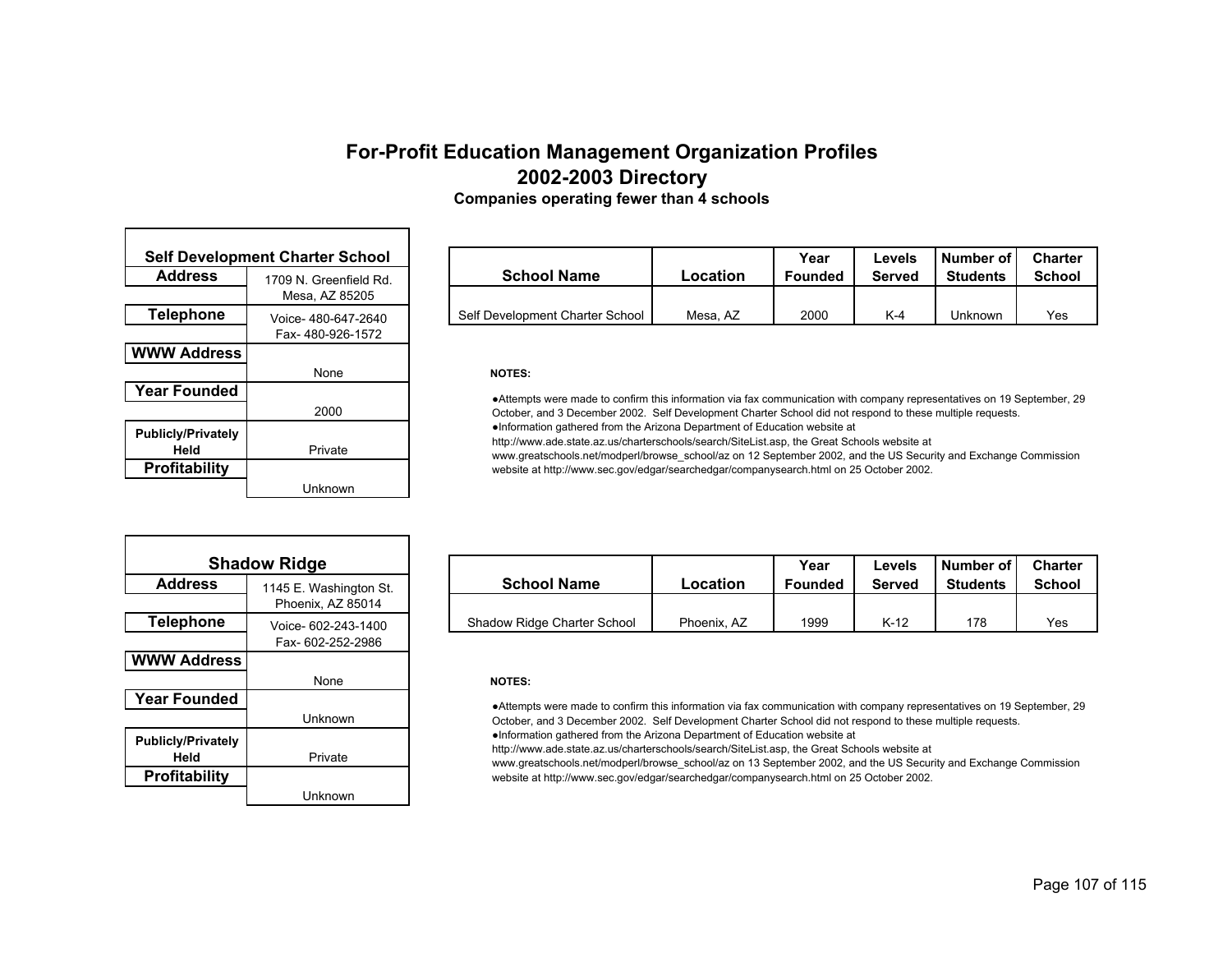| <b>Companies operating fewer than 4 schools</b> |  |  |
|-------------------------------------------------|--|--|
|-------------------------------------------------|--|--|

| <b>Smart Schools</b>              |                                                      |  |  |  |
|-----------------------------------|------------------------------------------------------|--|--|--|
| <b>Address</b>                    | 10192 E. Grand River Suite 113<br>Brighton, MI 48116 |  |  |  |
| <b>Telephone</b>                  | Voice- 810-225-3292<br>Fax-810-225-3306              |  |  |  |
| <b>WWW Address</b>                | www.smartschoolsinc.com                              |  |  |  |
| <b>Year Founded</b>               |                                                      |  |  |  |
|                                   | 1996                                                 |  |  |  |
| <b>Publicly/Privately</b><br>Held | Private                                              |  |  |  |
| <b>Profitability</b>              |                                                      |  |  |  |
|                                   | Unknown                                              |  |  |  |

|             | <b>Smart Schools</b>           |                                        |                   | Year           | Levels        | Number of       | <b>Charter</b> |
|-------------|--------------------------------|----------------------------------------|-------------------|----------------|---------------|-----------------|----------------|
| s           | 10192 E. Grand River Suite 113 | <b>School Name</b>                     | Location          | <b>Founded</b> | <b>Served</b> | <b>Students</b> | <b>School</b>  |
|             | Brighton, MI 48116             | LDA-Charyl Stockwell Academy (formerly |                   |                |               |                 |                |
| ne          | Voice-810-225-3292             | Livingston Developmental Academy)      | Howell, MI        | 1996           | K-8           | 427             | Yes            |
|             | Fax-810-225-3306               |                                        |                   |                |               |                 |                |
| <b>ress</b> |                                | Livingston Technical Academy           | Howell, MI        | 1995           | $9 - 12$      | 150             | Yes            |
|             | www.smartschoolsinc.com        |                                        |                   |                |               |                 |                |
| ded         |                                | Grand Traverse Academy                 | Traverse City, MI | 2000           | $K-7$         | 297             | Yes            |
|             | 1000                           | .                                      |                   |                |               |                 |                |

#### **NOTES:**

●Information confirmed by Smart Schools via fax communication on 20 September 2002.

●Information gathered from Michigan Association of Public School Academies website at

http://www.charterschools.org/pages/schools.cfm 11 June 2002 and updated with information from Smart Schools via fax communication on 20 September 2002.

●Smart Schools refused to provide profitability information.

| Academy, Inc.  |                      |                                 |            | Year           | Levels   | Number of       | <b>Charter</b> |
|----------------|----------------------|---------------------------------|------------|----------------|----------|-----------------|----------------|
| <b>Address</b> | 2470 N. Tucson Blvd. | <b>School Name</b>              | Location   | <b>Founded</b> | Served   | <b>Students</b> | <b>School</b>  |
|                | Tucson. AZ 85716     | Southern Arizona Community High |            |                |          |                 |                |
| Telephone      | Voice- 520-319-6113  | School                          | Tucson. AZ | 2000           | $9 - 12$ | 99              | Yes            |

#### **NOTES:**

●Attempts were made to confirm this information via fax communication with company representatives on 19 September, 29 October, and 3 December 2002. Southern Arizona Community Academy, Inc. did not respond to these multiple requests. ●Information gathered from the Arizona Department of Education website at

http://www.ade.state.az.us/charterschools/search/SiteList.asp, the Great Schools website at

www.greatschools.net/modperl/browse\_school/az on 13 September 2002, and the US Security and Exchange Commission website at http://www.sec.gov/edgar/searchedgar/companysearch.html on 24 October 2002.

| <b>Southern Arizona Community</b> |                      |  |  |  |  |
|-----------------------------------|----------------------|--|--|--|--|
| Academy, Inc.                     |                      |  |  |  |  |
| <b>Address</b>                    | 2470 N. Tucson Blvd. |  |  |  |  |
|                                   | Tucson, AZ 85716     |  |  |  |  |
| <b>Telephone</b>                  | Voice- 520-319-6113  |  |  |  |  |
|                                   | Fax-520-319-6115     |  |  |  |  |
| <b>WWW Address</b>                |                      |  |  |  |  |
|                                   | None                 |  |  |  |  |
| <b>Year Founded</b>               |                      |  |  |  |  |
|                                   | 2000                 |  |  |  |  |
| <b>Publicly/Privately</b>         |                      |  |  |  |  |
| Held                              | Private              |  |  |  |  |
| <b>Profitability</b>              |                      |  |  |  |  |
|                                   | Unknown              |  |  |  |  |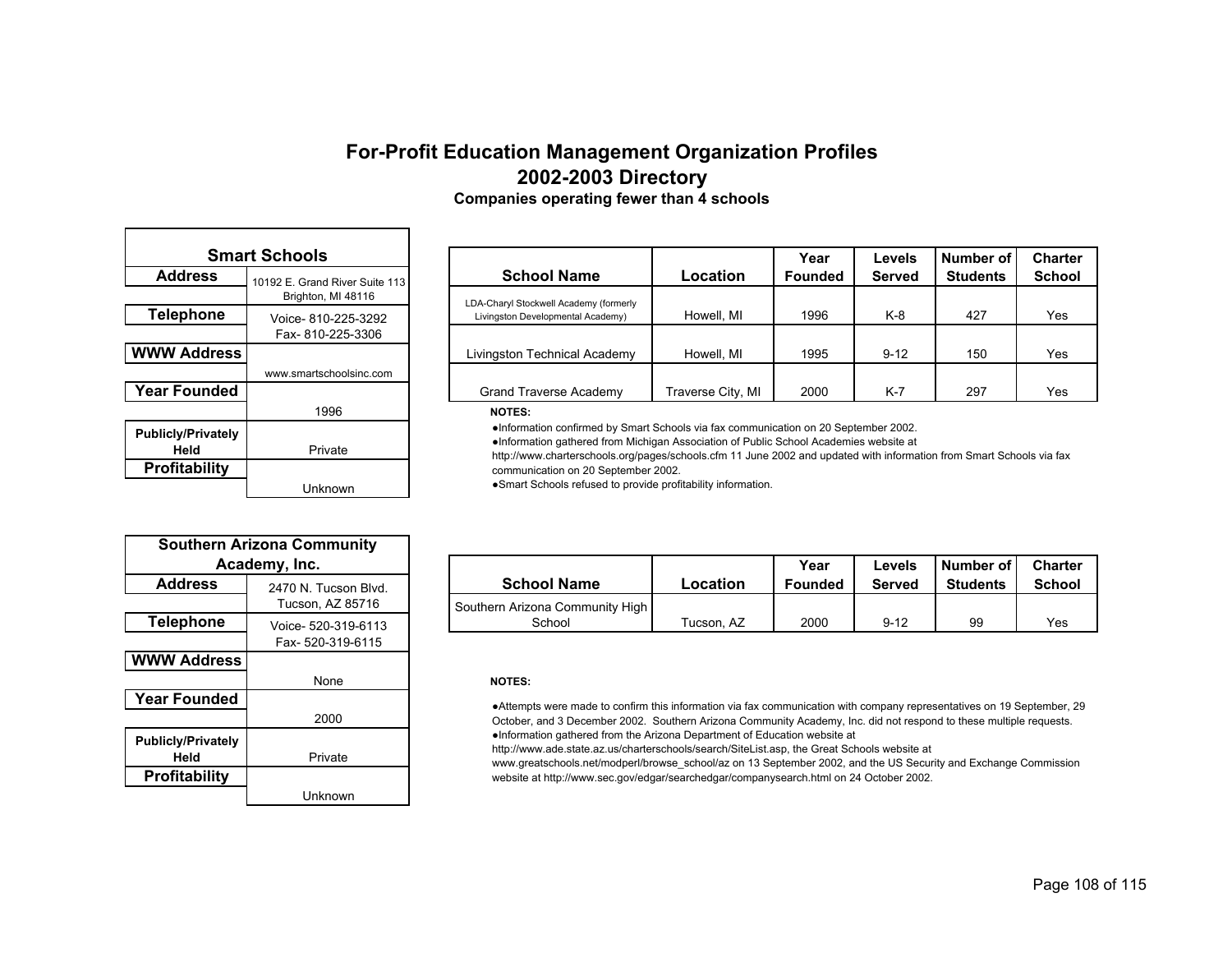# **For-Profit Education Management Organization Profiles 2002-2003 Directory**

| <b>Tucson Country Day School, Inc.</b> |                         |  |
|----------------------------------------|-------------------------|--|
| <b>Address</b>                         | 9239 E. Wrightstown Rd. |  |
|                                        | Tucson, AZ 85715        |  |
| <b>Telephone</b>                       | Voice- 520-296-0883     |  |
|                                        | Fax-520-290-1521        |  |
| <b>WWW Address</b>                     |                         |  |
|                                        | None                    |  |
| <b>Year Founded</b>                    |                         |  |
|                                        | 2000                    |  |
| <b>Publicly/Privately</b><br>Held      | Private                 |  |
|                                        |                         |  |
| <b>Profitability</b>                   |                         |  |
|                                        | Unknown                 |  |

.

|    | ountry Day School, Inc. |                           |            | Year           | Levels | l Number of I   | Charter       |
|----|-------------------------|---------------------------|------------|----------------|--------|-----------------|---------------|
|    | 9239 E. Wrightstown Rd. | <b>School Name</b>        | Location   | <b>Founded</b> | Served | <b>Students</b> | <b>School</b> |
|    | Tucson. AZ 85715        |                           |            |                |        |                 |               |
| ne | Voice- 520-296-0883     | Tucson Country Day School | Tucson. AZ | 2000           | $K-4$  | 43              |               |

### **NOTES:**

┑

●Attempts were made to confirm this information via fax communication with company representatives on 19 September, 29 October, and 3 December 2002. Tucson Country Day School did not respond to these multiple requests.

●Information gathered from the Arizona Department of Education website at

http://www.ade.state.az.us/charterschools/search/SiteList.asp, the Great Schools website at

www.greatschools.net/modperl/browse\_school/az on 13 September 2002, and the US Security and Exchange Commission website at http://www.sec.gov/edgar/searchedgar/companysearch.html on 24 October 2002.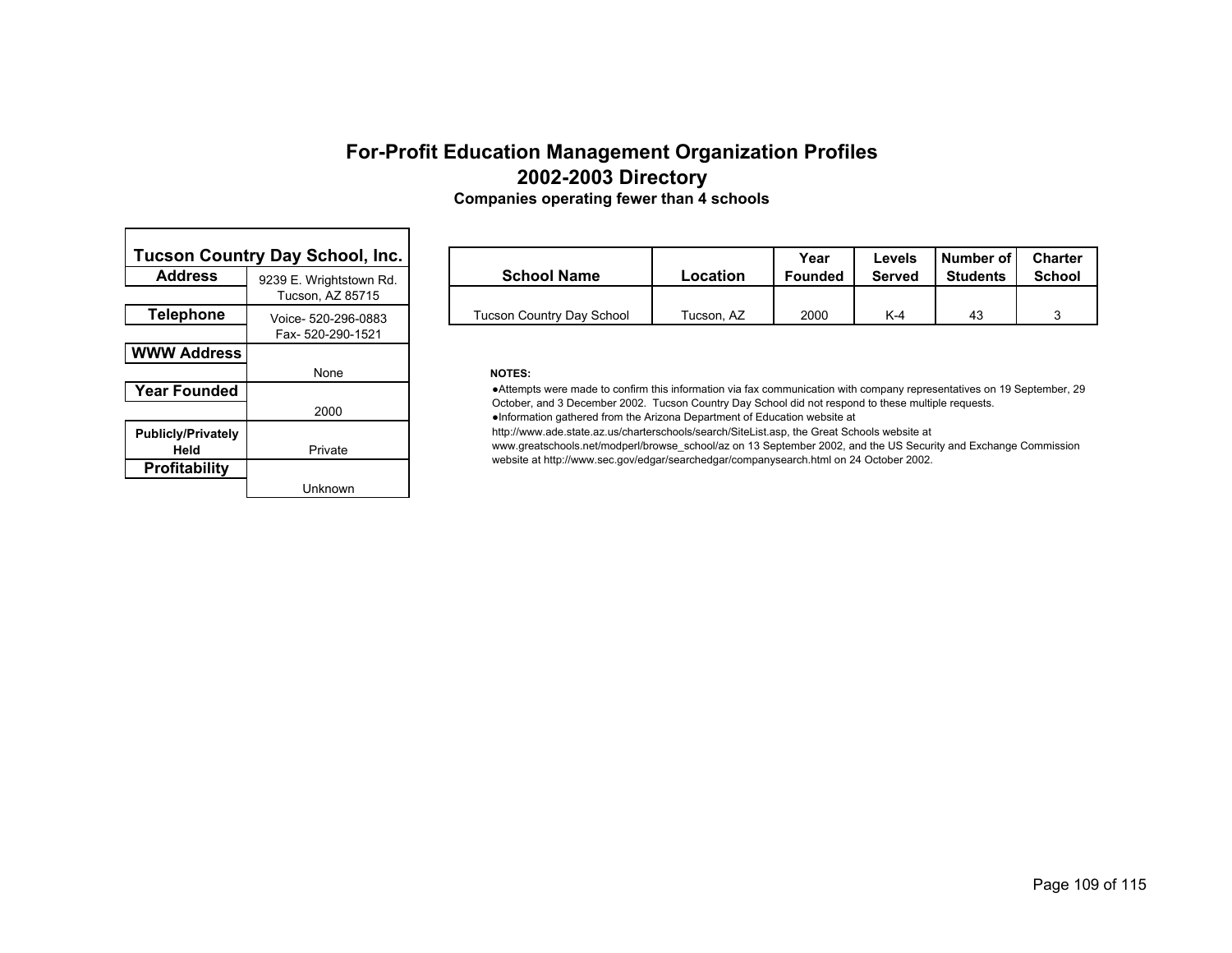## **Appendix A-Companies Previously Profiled Not Included in This Report**

The following is a list of for-profit school management companies excluded in this year's report which have been profiled in past reports. Company name, years profiled, and reason for exclusion from report are all included in this list.

| <b>Name of Company</b>             | <b>Years Profiled</b> | <b>Reason for Exclusion</b>                                                                                                                                                                                                                           |
|------------------------------------|-----------------------|-------------------------------------------------------------------------------------------------------------------------------------------------------------------------------------------------------------------------------------------------------|
| Cambridge First Education          | 1999-2002             | Cambridge First Education offers supplementary education by contracting with schools to educate at-<br>risk students. It is not considered an EMO.                                                                                                    |
| <b>Pitman Resources</b>            | 2001-2002             | Pitman Resources' Charters were bought by Sequoia Schools and does not currently operate any<br>schools - Telephone conversation with Pitman Resources on 3 December 2002                                                                             |
| Lake Havasu Charter<br>School      | 2001-2002             | Lake Havasu Charter School changed legal status from For-profit to Non-profit on 1-4-02 - Arizona<br>Department of Education website at www.ade.state.as.us/charterschools/search/SiteList.asp on 6<br>June 2002                                      |
| Innovative Educational<br>Programs | 2001-2002             | Innovative Educational Programs offers supplementary education by contracting with schools to<br>educate special education students. It is not considered an EMO - Telephone conversation with<br>Innovative Educational Programs on 12 December 2002 |
| <b>Mountain Rose</b>               | 2001-2002             | Mountain Rose Academy changed legal status from For-profit to Non-profit in 2002 - Telephone<br>communication with Daisy Maldonado of Mountain Rose Academy, Inc. on 26 September 2002                                                                |
| <b>Tessarac Group</b>              | 1998-2001             | Bankruptcy - The Associated Press State and Local Wire "Charter school company files for<br>bankruptcy protection," Business News, 10 October 2000.                                                                                                   |
| <b>Advantage Schools</b>           | 1998-2001             | Acquired by Mosaica Schools in July 2001 - Advantage Schools website at<br>www.advantage-schools.com/news/mosaica%20070201.htm                                                                                                                        |
| Malone Management                  | 1998-2001             | Malone Management closed the only school they operated in 2000 and do not currently operate any<br>schools                                                                                                                                            |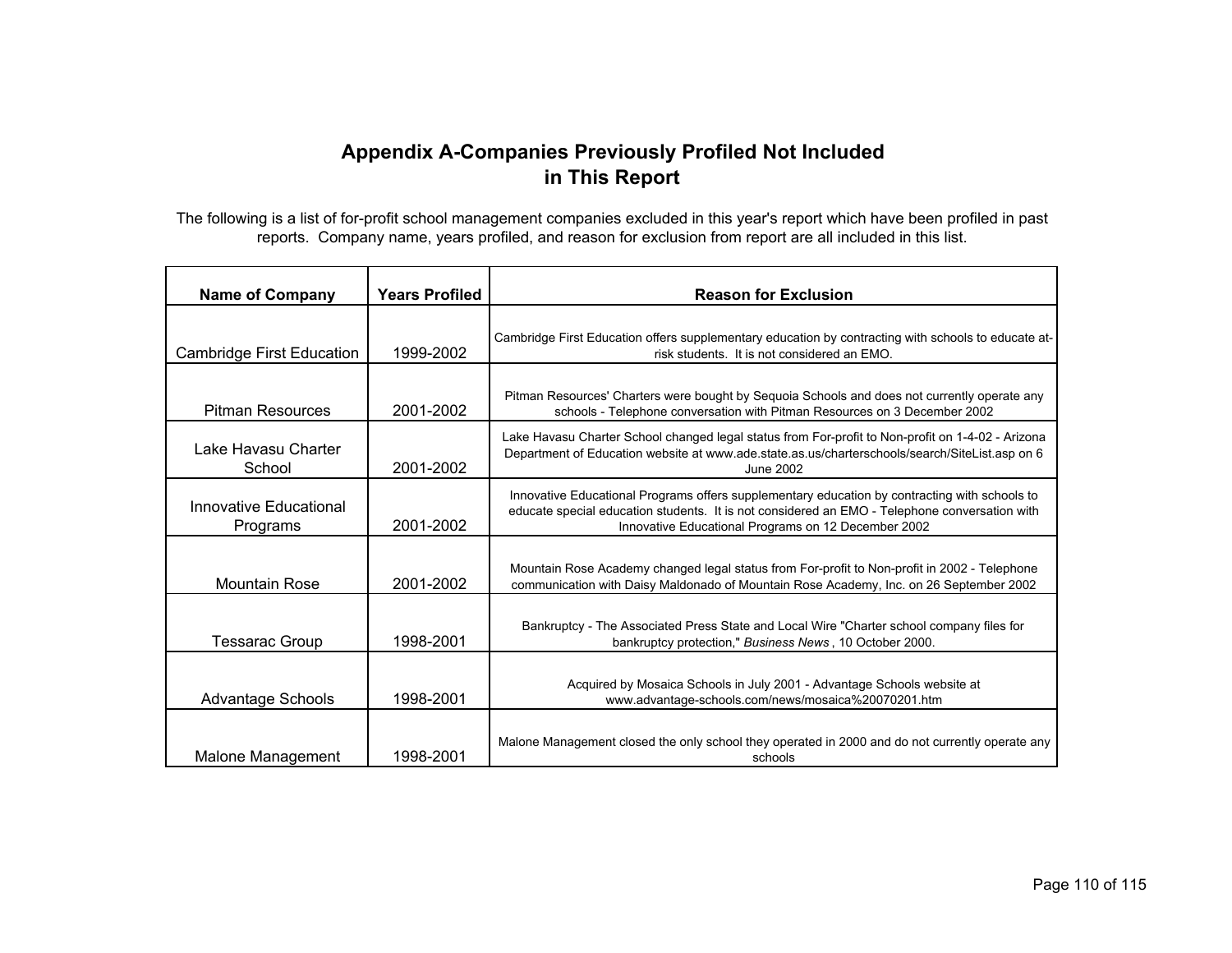## **Appendix A-Companies Previously Profiled Not Included in This Report**

The following is a list of for-profit school management companies excluded in this year's report which have been profiled in past reports. Company name, years profiled, and reason for exclusion from report are all included in this list.

| <b>Name of Company</b> | <b>Years Profiled</b> | <b>Reason for Exclusion</b>                                                                                                                     |
|------------------------|-----------------------|-------------------------------------------------------------------------------------------------------------------------------------------------|
| LearnNow               | 1999-2001             | Acquired by Edison Schools in July 2001 - Edison Schools website at<br>www.edisonschools.com/news/news/cfm?ID=88                                |
| EduCare                | 1998-1999             | EduCare is a non-profit organization which operates 4 charter schools in Michigan - Telephone<br>communication with EduCare on 3 September 2002 |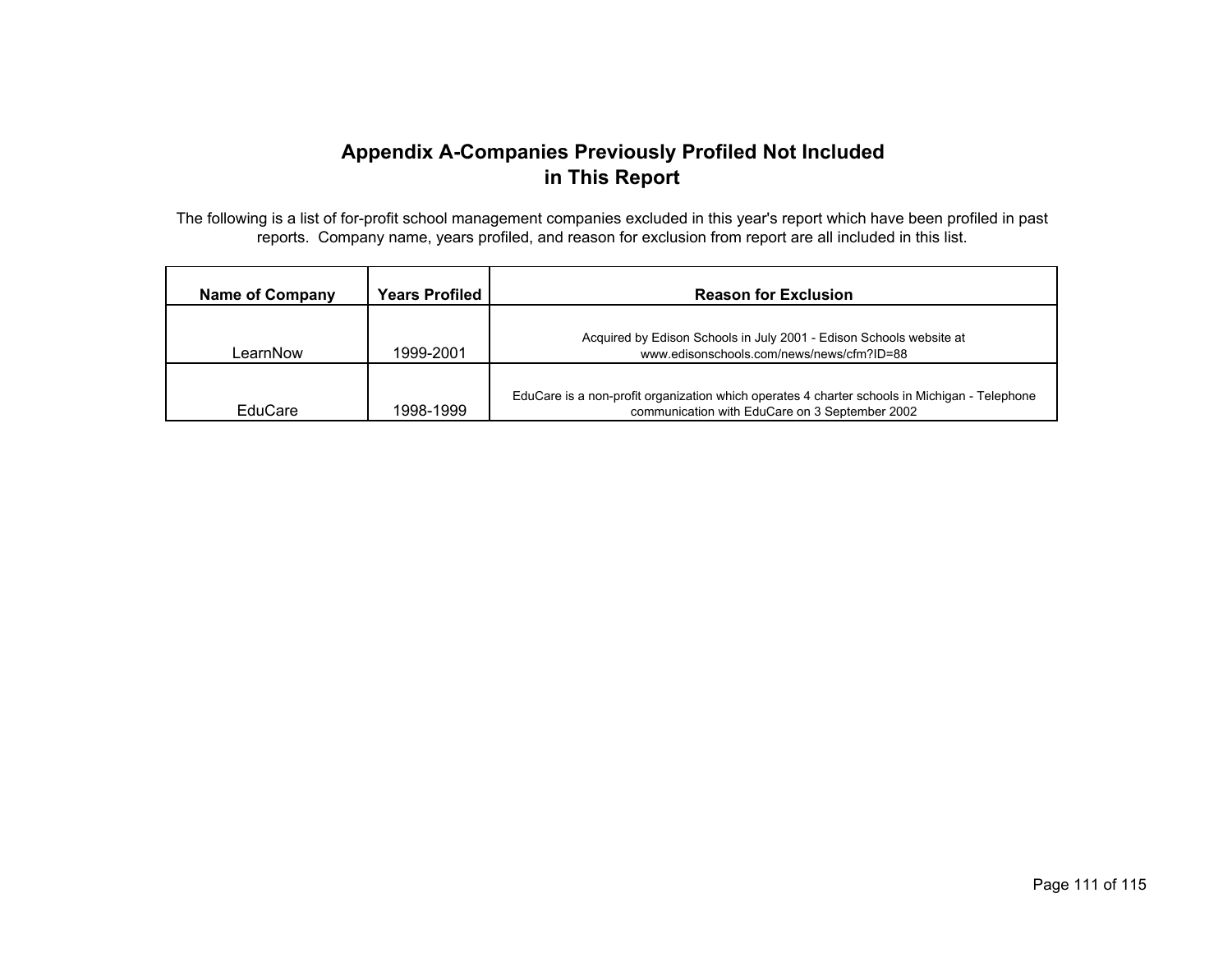The following is a list of virtual schools which are managed by for-profit education management organizations

| <b>California Virtual Academies</b> |                           |  |
|-------------------------------------|---------------------------|--|
| <b>Parent Company</b>               |                           |  |
|                                     | K <sub>12</sub> Education |  |
| <b>Telephone</b>                    | Voice-866-512-2273        |  |
|                                     | Fax- 703-748-1273         |  |
| <b>WWW Address</b>                  |                           |  |
|                                     | www.caliva.org            |  |

**NOTES:**

●Information gathered from the California Virtual Academies website at www.caliva.org on 20 December 2002.

| Year Founded                                                                                                                                                                         |         |  |
|--------------------------------------------------------------------------------------------------------------------------------------------------------------------------------------|---------|--|
|                                                                                                                                                                                      | 2002    |  |
| <b>Number of Students</b>                                                                                                                                                            |         |  |
|                                                                                                                                                                                      | Unknown |  |
| <b>Charter School?</b>                                                                                                                                                               |         |  |
|                                                                                                                                                                                      | Yes     |  |
| <b>Description</b>                                                                                                                                                                   |         |  |
| California Virtual Academies is a partnership between five "independent,<br>home-based charter schools" which offers instruction in grades K-5 in<br>specific regions of California. |         |  |

| <b>Colorado Virtual Academy</b> |                           |  |
|---------------------------------|---------------------------|--|
| <b>Parent Company</b>           |                           |  |
|                                 | K <sub>12</sub> Education |  |
| <b>Telephone</b>                |                           |  |
|                                 | Voice-866-512-2273        |  |
| <b>WWW Address</b>              |                           |  |
|                                 | www.covs.org              |  |

### **NOTES:**

●Information gathered from the Colorado Virtual Academy website at www.covs.org on 20 December 2002.

| <b>Year Founded</b>                                                                                                                                                                          |         |  |
|----------------------------------------------------------------------------------------------------------------------------------------------------------------------------------------------|---------|--|
|                                                                                                                                                                                              | Unknown |  |
| <b>Number of Students</b>                                                                                                                                                                    |         |  |
|                                                                                                                                                                                              | Unknown |  |
| <b>Charter School?</b>                                                                                                                                                                       |         |  |
|                                                                                                                                                                                              | Yes     |  |
| <b>Description</b>                                                                                                                                                                           |         |  |
| Colorado Virtual Academy is a charter school in a partnership with the<br>Academy of Charter Schools and offers instruction in grades K-5. Any<br>student in Colorado is eligible to enroll. |         |  |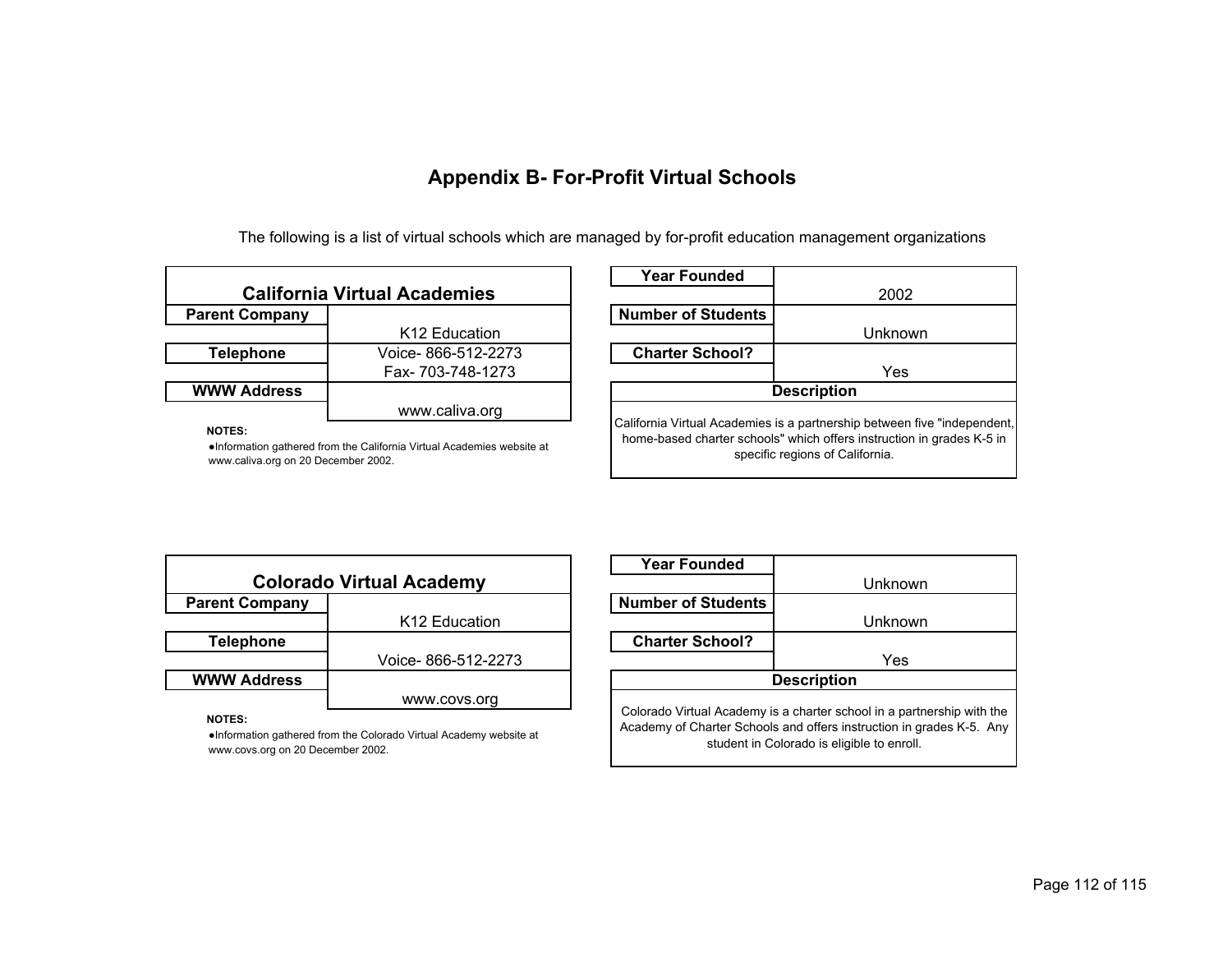The following is a list of virtual schools which are managed by for-profit education management organizations

| <b>Idaho Virtual Academy</b> |                           |  |  |
|------------------------------|---------------------------|--|--|
| <b>Parent Company</b>        |                           |  |  |
|                              | K <sub>12</sub> Education |  |  |
| <b>Telephone</b>             |                           |  |  |
|                              | Voice-866-512-2273        |  |  |
| <b>WWW Address</b>           |                           |  |  |
|                              | www.idahova.org           |  |  |
| <b>NOTES:</b>                |                           |  |  |

●Information gathered from the Idaho Virtual Academy website at

www.idahova.org on 20 December 2002.

| <b>Year Founded</b>                                                                                                            |         |  |
|--------------------------------------------------------------------------------------------------------------------------------|---------|--|
|                                                                                                                                | 2002    |  |
| <b>Number of Students</b>                                                                                                      |         |  |
|                                                                                                                                | Unknown |  |
| <b>Charter School?</b>                                                                                                         |         |  |
|                                                                                                                                | Yes     |  |
| <b>Description</b>                                                                                                             |         |  |
| Idaho Virtual Academy is a charter school and offers instruction in<br>grades K-5. Any student in Idaho is eligible to enroll. |         |  |

|                       | <b>Minnesota Virtual School</b> |
|-----------------------|---------------------------------|
| <b>Parent Company</b> |                                 |
|                       | K12 Education                   |

|                    | K <sub>12</sub> Education |
|--------------------|---------------------------|
| <b>Telephone</b>   | Voice-866-512-2273        |
|                    | Fax- 507-896-3452         |
| <b>WWW Address</b> |                           |
|                    | www.mnva.org              |
|                    |                           |

### **NOTES:**

●Information gathered from the Minnesota Virtual School website at www.mnva.org on 20 December 2002.

| <b>Year Founded</b>                                                                                                                                                                                                                                                                                       |         |
|-----------------------------------------------------------------------------------------------------------------------------------------------------------------------------------------------------------------------------------------------------------------------------------------------------------|---------|
|                                                                                                                                                                                                                                                                                                           | 2002    |
| <b>Number of Students</b>                                                                                                                                                                                                                                                                                 |         |
|                                                                                                                                                                                                                                                                                                           | Unknown |
| <b>Charter School?</b>                                                                                                                                                                                                                                                                                    |         |
|                                                                                                                                                                                                                                                                                                           | No      |
| <b>Description</b>                                                                                                                                                                                                                                                                                        |         |
| Minnesota Virtual School works in partnership with Houston Public Schools and<br>offers instruction in grades K-5. Students will be required to spend at least 20% of<br>their instructional time on a public school campus for additional activities. Any<br>student in Minnesota is eligible to enroll. |         |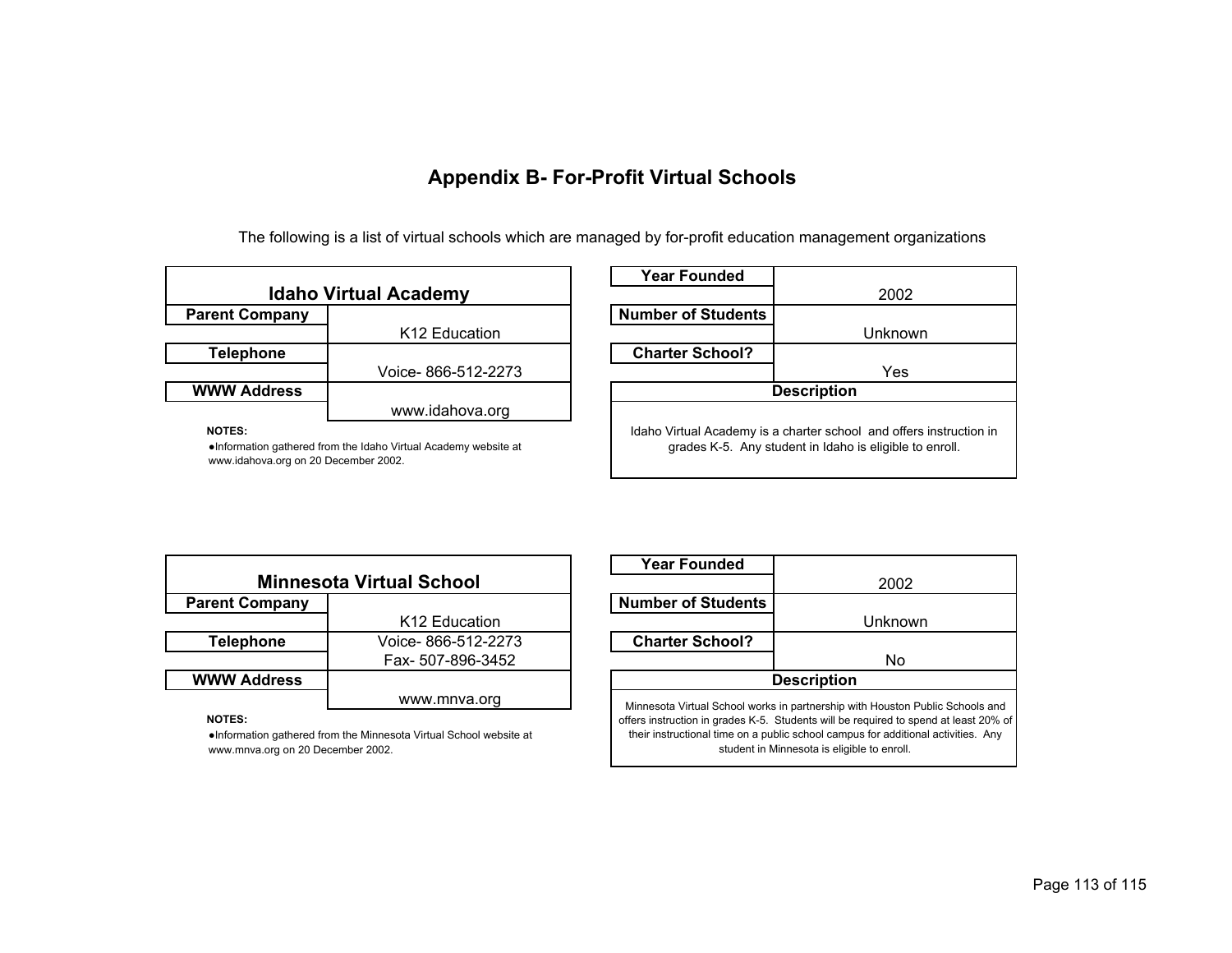The following is a list of virtual schools which are managed by for-profit education management organizations

| <b>OHDELA Academy</b>                                                               |                      |
|-------------------------------------------------------------------------------------|----------------------|
| <b>Parent Company</b>                                                               |                      |
|                                                                                     | White Hat Management |
| <b>Telephone</b>                                                                    | Voice-866-864-3352   |
|                                                                                     | Fax- 330-253-8250    |
| <b>WWW Address</b>                                                                  |                      |
|                                                                                     | www.odelha.com       |
| <b>NOTES:</b><br>•Information gathered from the OHDELA website at www.ohdela.com on |                      |

| Year Founded                                                                                                              |         |
|---------------------------------------------------------------------------------------------------------------------------|---------|
|                                                                                                                           | Unknown |
| <b>Number of Students</b>                                                                                                 |         |
|                                                                                                                           | Unknown |
| <b>Charter School?</b>                                                                                                    |         |
|                                                                                                                           | Yes     |
| <b>Description</b>                                                                                                        |         |
| OHDELA Academy is a charter school which offers instruction in grades<br>K-12. Any student in Ohio is eligible to enroll. |         |

| <b>Ohio Virtual Academy</b> |                           |
|-----------------------------|---------------------------|
| <b>Parent Company</b>       |                           |
|                             | K <sub>12</sub> Education |
| <b>Telephone</b>            |                           |
|                             | Voice-866-512-2273        |
| <b>WWW Address</b>          |                           |
|                             | www.ohva.org              |
| 107770                      |                           |

|                                                                                      | 2002    |
|--------------------------------------------------------------------------------------|---------|
| <b>Number of Students</b>                                                            |         |
|                                                                                      | Unknown |
| <b>Charter School?</b>                                                               |         |
|                                                                                      | Yes     |
| <b>Description</b>                                                                   |         |
| Ohio Virtual Academy is a charter school and offers instruction in grades<br>$K-5$ . |         |

**Year Founded**

#### **NOTES:**

12 December 2002

●Information gathered from the Ohio Virtual Academy website at www.ohva.org on 20 December 2002.